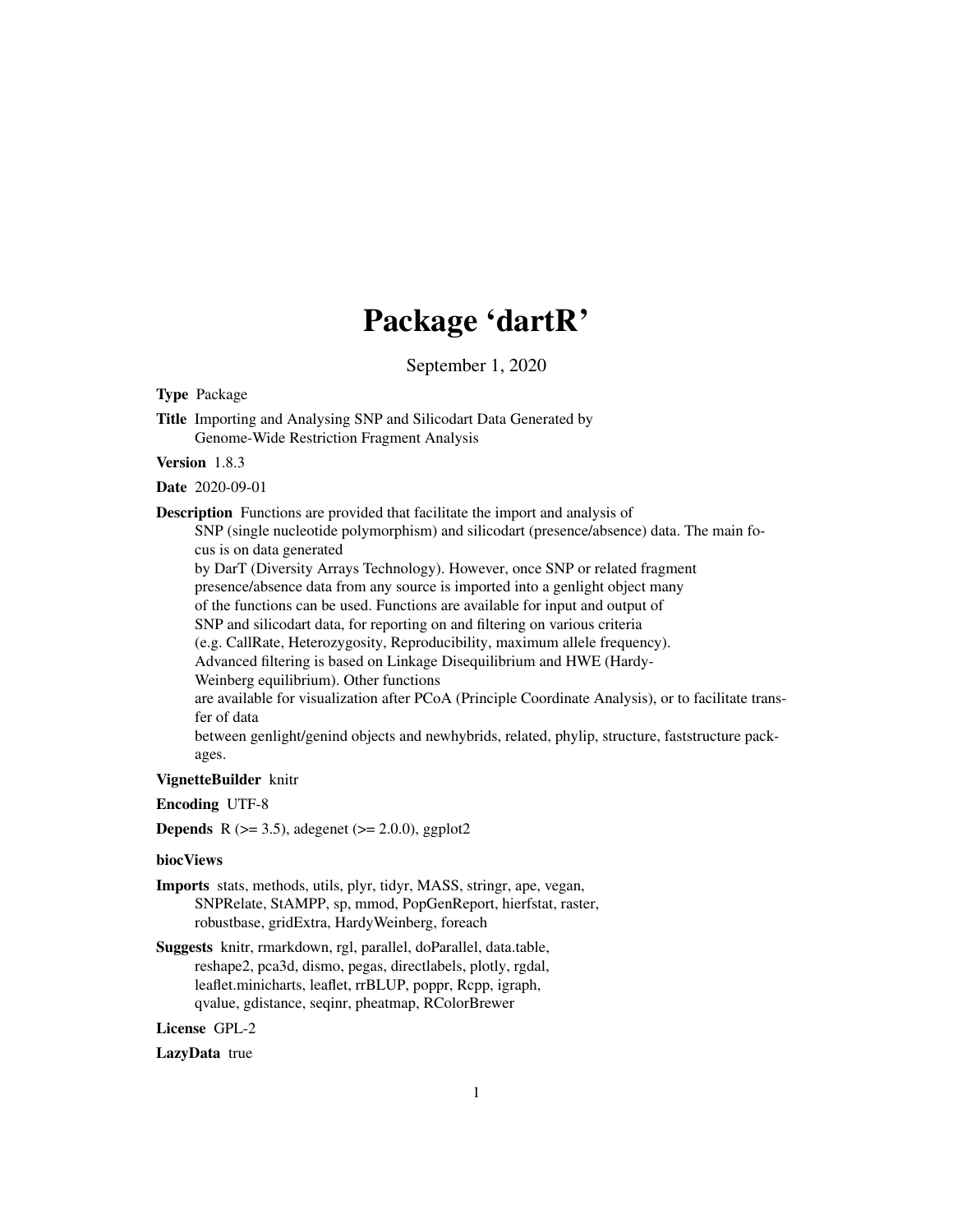RoxygenNote 7.1.1

NeedsCompilation no

Author Bernd Gruber [aut, cre], Arthur Georges [aut], Peter J. Unmack [ctb], Oliver Berry [ctb], Lindsay V. Clark [ctb], Floriaan Devloo-Delva [ctb]

Maintainer Bernd Gruber <bernd.gruber@canberra.edu.au>

Repository CRAN

Date/Publication 2020-09-01 11:40:07 UTC

# R topics documented:

| 5               |
|-----------------|
| 6               |
| 6               |
| $\overline{7}$  |
| $\mathbf{8}$    |
| 10              |
| 10              |
| 11              |
|                 |
| $\overline{14}$ |
| -15             |
|                 |
| $\overline{17}$ |
|                 |
|                 |
|                 |
| 21              |
|                 |
|                 |
|                 |
|                 |
|                 |
|                 |
|                 |
|                 |
|                 |
|                 |
|                 |
|                 |
|                 |
|                 |
|                 |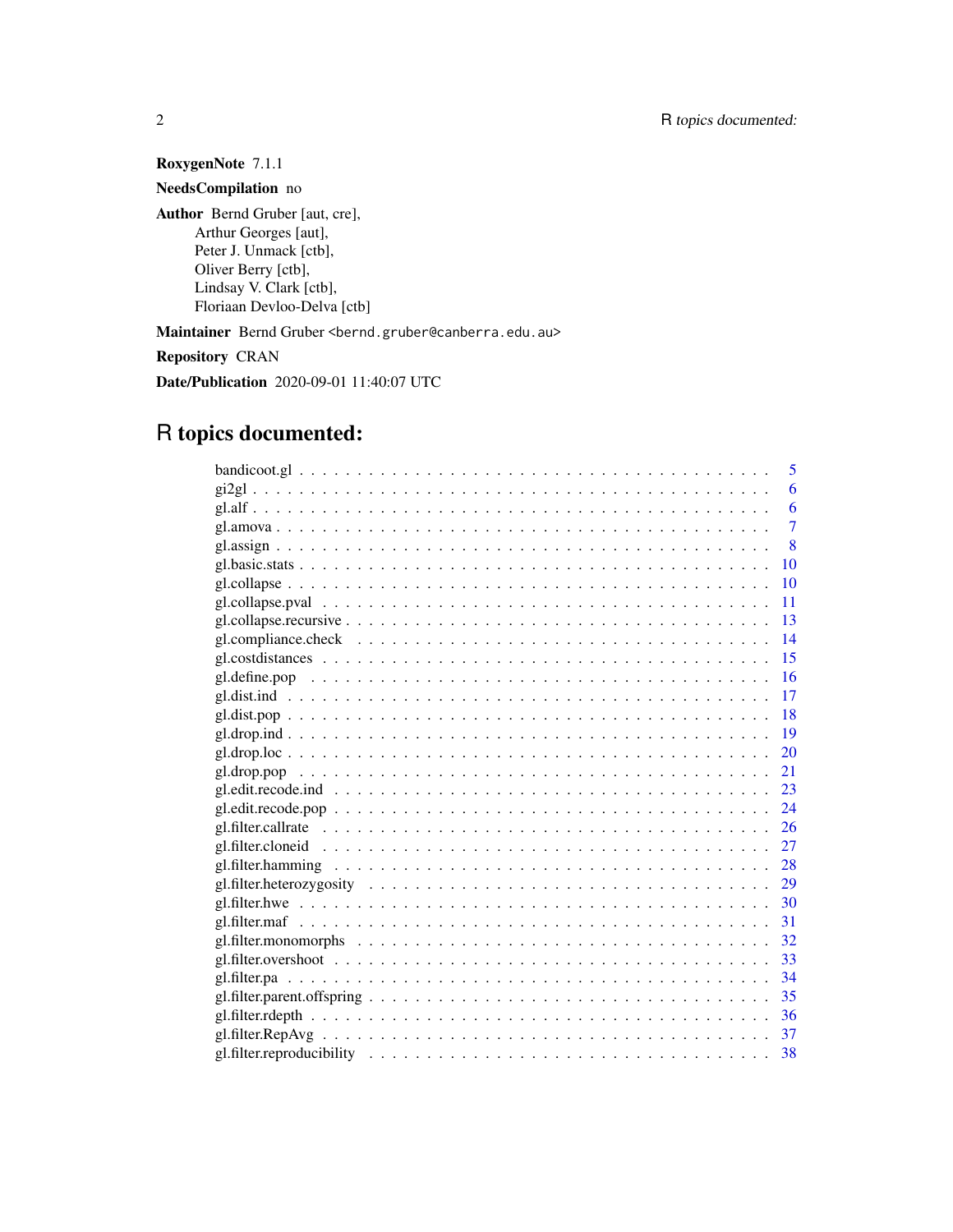|                 |  |  |  |  |  |  |  |  |  |  |  | 39 |
|-----------------|--|--|--|--|--|--|--|--|--|--|--|----|
|                 |  |  |  |  |  |  |  |  |  |  |  | 40 |
|                 |  |  |  |  |  |  |  |  |  |  |  | 41 |
|                 |  |  |  |  |  |  |  |  |  |  |  | 42 |
|                 |  |  |  |  |  |  |  |  |  |  |  | 44 |
|                 |  |  |  |  |  |  |  |  |  |  |  | 45 |
|                 |  |  |  |  |  |  |  |  |  |  |  | 46 |
|                 |  |  |  |  |  |  |  |  |  |  |  | 47 |
|                 |  |  |  |  |  |  |  |  |  |  |  | 48 |
|                 |  |  |  |  |  |  |  |  |  |  |  | 50 |
|                 |  |  |  |  |  |  |  |  |  |  |  |    |
|                 |  |  |  |  |  |  |  |  |  |  |  |    |
|                 |  |  |  |  |  |  |  |  |  |  |  |    |
|                 |  |  |  |  |  |  |  |  |  |  |  |    |
|                 |  |  |  |  |  |  |  |  |  |  |  |    |
|                 |  |  |  |  |  |  |  |  |  |  |  | 55 |
|                 |  |  |  |  |  |  |  |  |  |  |  | 56 |
|                 |  |  |  |  |  |  |  |  |  |  |  | 57 |
|                 |  |  |  |  |  |  |  |  |  |  |  | 58 |
|                 |  |  |  |  |  |  |  |  |  |  |  | 59 |
|                 |  |  |  |  |  |  |  |  |  |  |  | 60 |
|                 |  |  |  |  |  |  |  |  |  |  |  | 61 |
|                 |  |  |  |  |  |  |  |  |  |  |  | 62 |
|                 |  |  |  |  |  |  |  |  |  |  |  | 64 |
|                 |  |  |  |  |  |  |  |  |  |  |  | 66 |
|                 |  |  |  |  |  |  |  |  |  |  |  | 68 |
|                 |  |  |  |  |  |  |  |  |  |  |  | 70 |
|                 |  |  |  |  |  |  |  |  |  |  |  | 72 |
|                 |  |  |  |  |  |  |  |  |  |  |  | 73 |
|                 |  |  |  |  |  |  |  |  |  |  |  | 74 |
|                 |  |  |  |  |  |  |  |  |  |  |  | 75 |
|                 |  |  |  |  |  |  |  |  |  |  |  | 76 |
|                 |  |  |  |  |  |  |  |  |  |  |  | 76 |
|                 |  |  |  |  |  |  |  |  |  |  |  | 78 |
|                 |  |  |  |  |  |  |  |  |  |  |  | 79 |
|                 |  |  |  |  |  |  |  |  |  |  |  | 79 |
|                 |  |  |  |  |  |  |  |  |  |  |  | 80 |
|                 |  |  |  |  |  |  |  |  |  |  |  | 82 |
|                 |  |  |  |  |  |  |  |  |  |  |  | 83 |
| gl.reassign.pop |  |  |  |  |  |  |  |  |  |  |  | 84 |
|                 |  |  |  |  |  |  |  |  |  |  |  | 85 |
| gl.recode.ind   |  |  |  |  |  |  |  |  |  |  |  | 86 |
| gl.recode.pop   |  |  |  |  |  |  |  |  |  |  |  | 87 |
|                 |  |  |  |  |  |  |  |  |  |  |  | 88 |
|                 |  |  |  |  |  |  |  |  |  |  |  | 89 |
|                 |  |  |  |  |  |  |  |  |  |  |  | 91 |
|                 |  |  |  |  |  |  |  |  |  |  |  | 92 |
|                 |  |  |  |  |  |  |  |  |  |  |  | 94 |
|                 |  |  |  |  |  |  |  |  |  |  |  |    |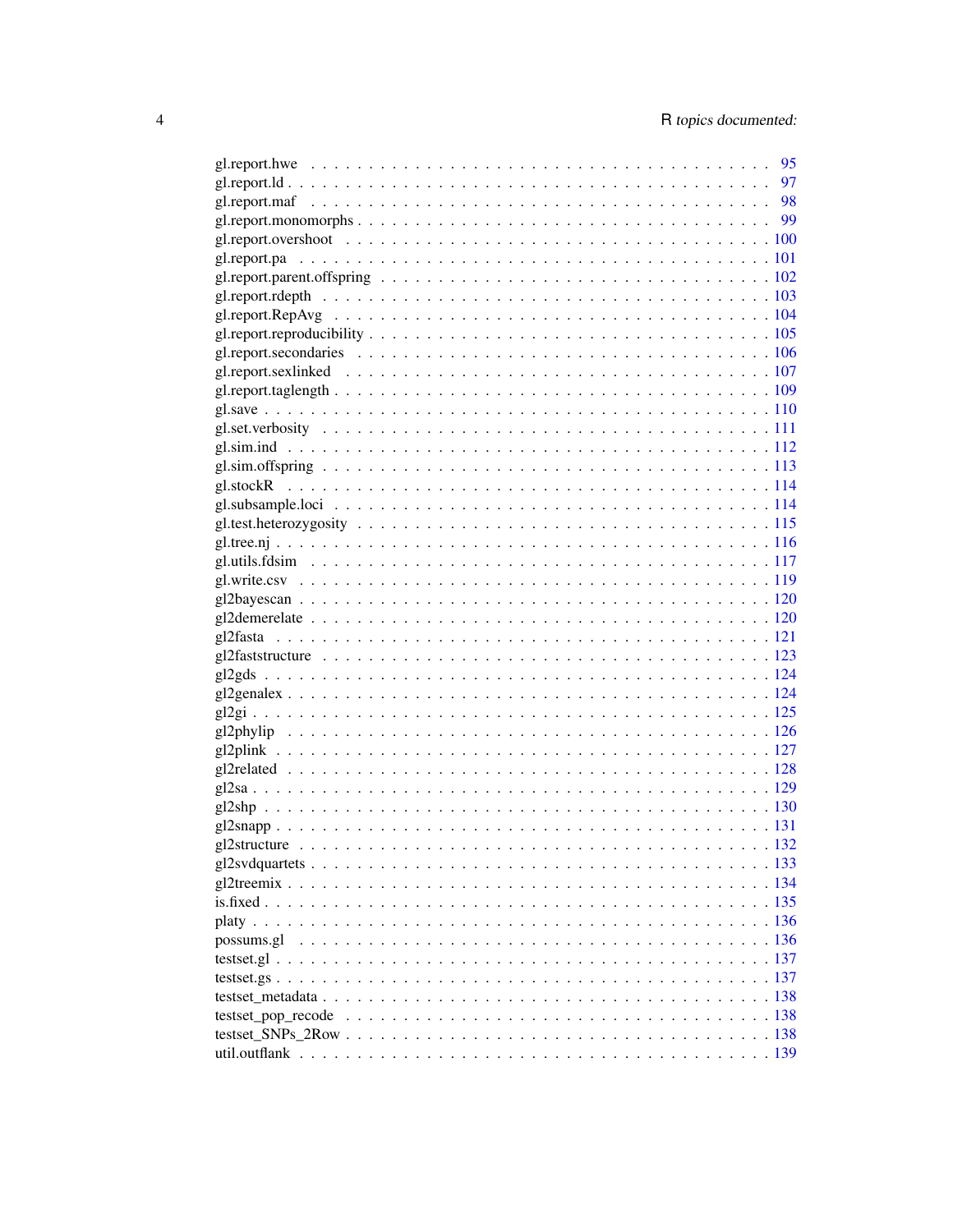<span id="page-4-0"></span>

| Index | 160 |
|-------|-----|

bandicoot.gl *A genlight object created via the read.dart functions*

# Description

This a test data set to test the validity of functions within dartR and is based on a DArT SNp data set of simulated bandicoots across Australia. It contains 96 individuals and 1000 SNPs.

# Usage

bandicoot.gl

# Format

genlight object

# Author(s)

Bernd Gruber (bugs? Post to <https://groups.google.com/d/forum/dartr>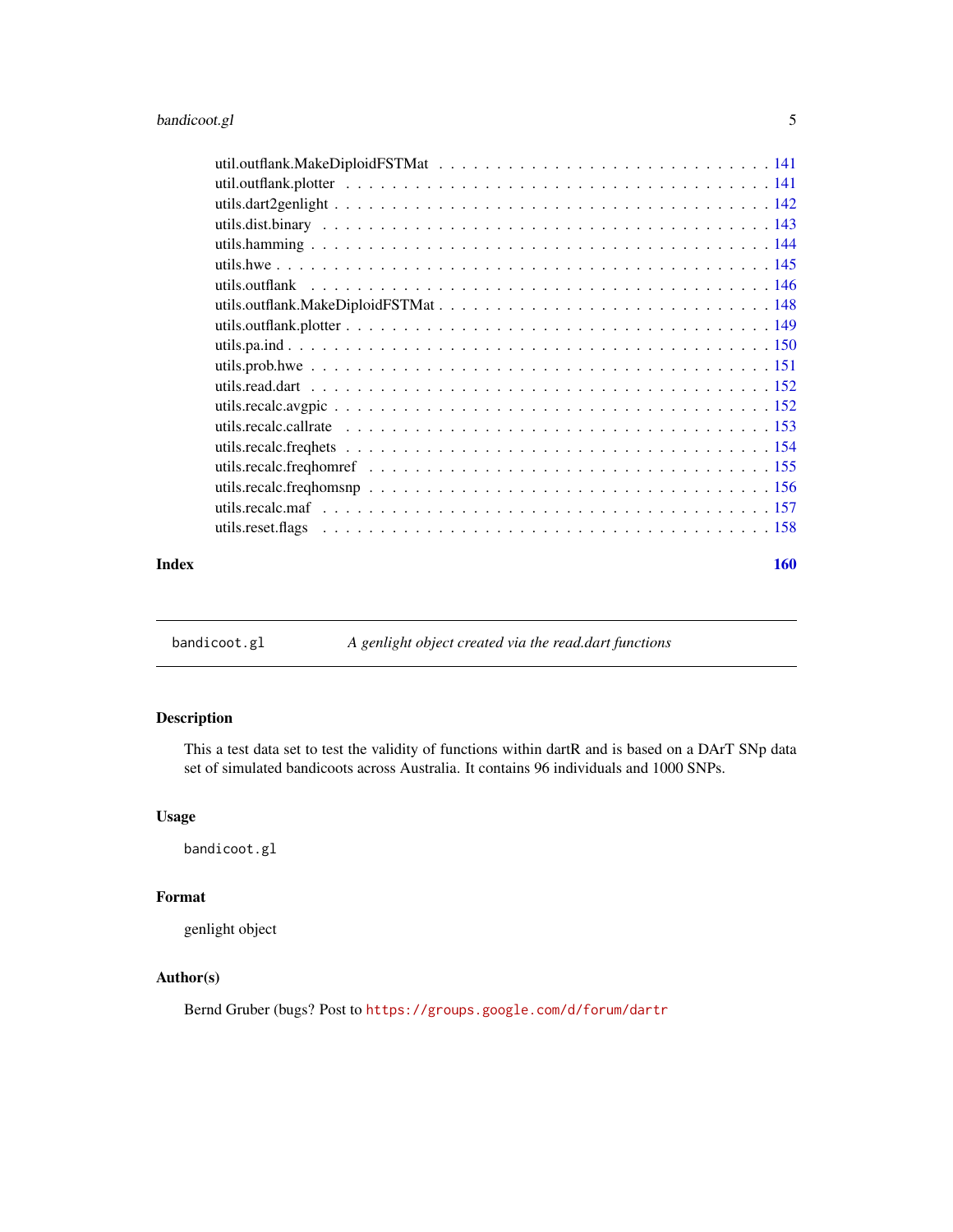<span id="page-5-0"></span>

# Description

Converts a genind object to genlight object

# Usage

gi2gl(gi, parallel = TRUE, verbose = NULL)

# Arguments

| gi       | $-$ a genind object                                                                                                                          |
|----------|----------------------------------------------------------------------------------------------------------------------------------------------|
| parallel | - switch to deactivate parallel version. Default set to TRUE. Only for testing<br>purpose.                                                   |
| verbose  | - verbosity: 0, silent or fatal errors; 1, begin and end; 2, progress $log$ ; 3,<br>progress and results summary; 5, full report [default 2] |

# Details

Be aware due to ambiguity which one is the reference allele a combination of gi2gl(gl2gi(gl)) does not return an identical object (but in terms of analysis this conversions are equivalent)

# Value

A genlight object, with all slots filled.

# Author(s)

Bernd Gruber (Post to <https://groups.google.com/d/forum/dartr>)

| gl.alf | Calculates allele frequency of the first and second allele for each loci |
|--------|--------------------------------------------------------------------------|
|        | $\#$ ' A very simple function to report allele frequencies               |

# Description

Calculates allele frequency of the first and second allele for each loci #' A very simple function to report allele frequencies

#### Usage

gl.alf(gl)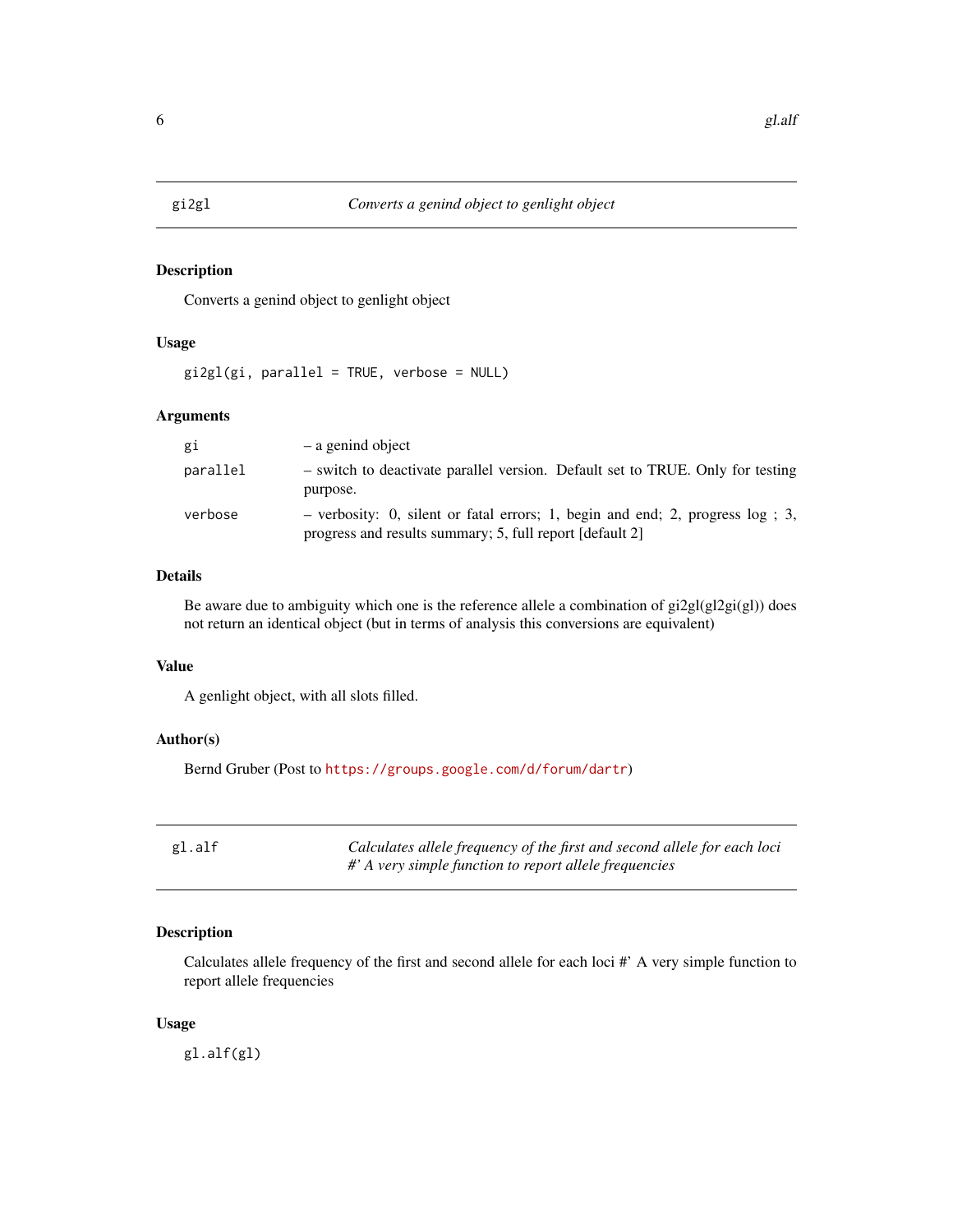#### <span id="page-6-0"></span>gl.amova 7

#### Arguments

gl – a genlight object

# Value

a simple data.frame with alf1, alf2

# Author(s)

Bernd Gruber (bugs? Post to <https://groups.google.com/d/forum/dartr>)

#### Examples

```
#for the first 10 loci only
gl.alf(possums.gl[,1:10])
barplot(t(as.matrix(gl.alf(possums.gl[,1:10]))))
```
gl.amova *Performs and AMOVA using genlight data.*

# Description

This script performs an AMOVA based on the genetic distance matrix from stamppNeisD() [package StAMPP] using the amova() function from the package PEGAS for exploring within and between population variation. For detailed information use their help pages: ?pegas::amova, ?StAMPP::stamppAmova. Be aware due to a conflict of the amova functions from various packages I had to "hack" StAMPP::stamppAmova to avoid a namespace conflict.

# Usage

 $gl.$ amova $(x, dist = NULL, permutations = 100)$ 

# Arguments

| $\mathsf{X}$ | - name of the genlight containing the SNP genotypes, with population informa-<br>tion [required]                            |
|--------------|-----------------------------------------------------------------------------------------------------------------------------|
| dist         | - distance matrix between individuals (if not provided NeisD from StAMPP::stamppNeisD<br>is calculated)                     |
| permutations | - number of permuations to perform for hypothesis testing [default 100]. Please<br>note should be set to 1000 for analysis. |

# Value

An object of class "amova" which is a list with a table of sums of square deviations (SSD), mean square deviations (MSD), and the number of degrees of freedom, and a vector of variance components.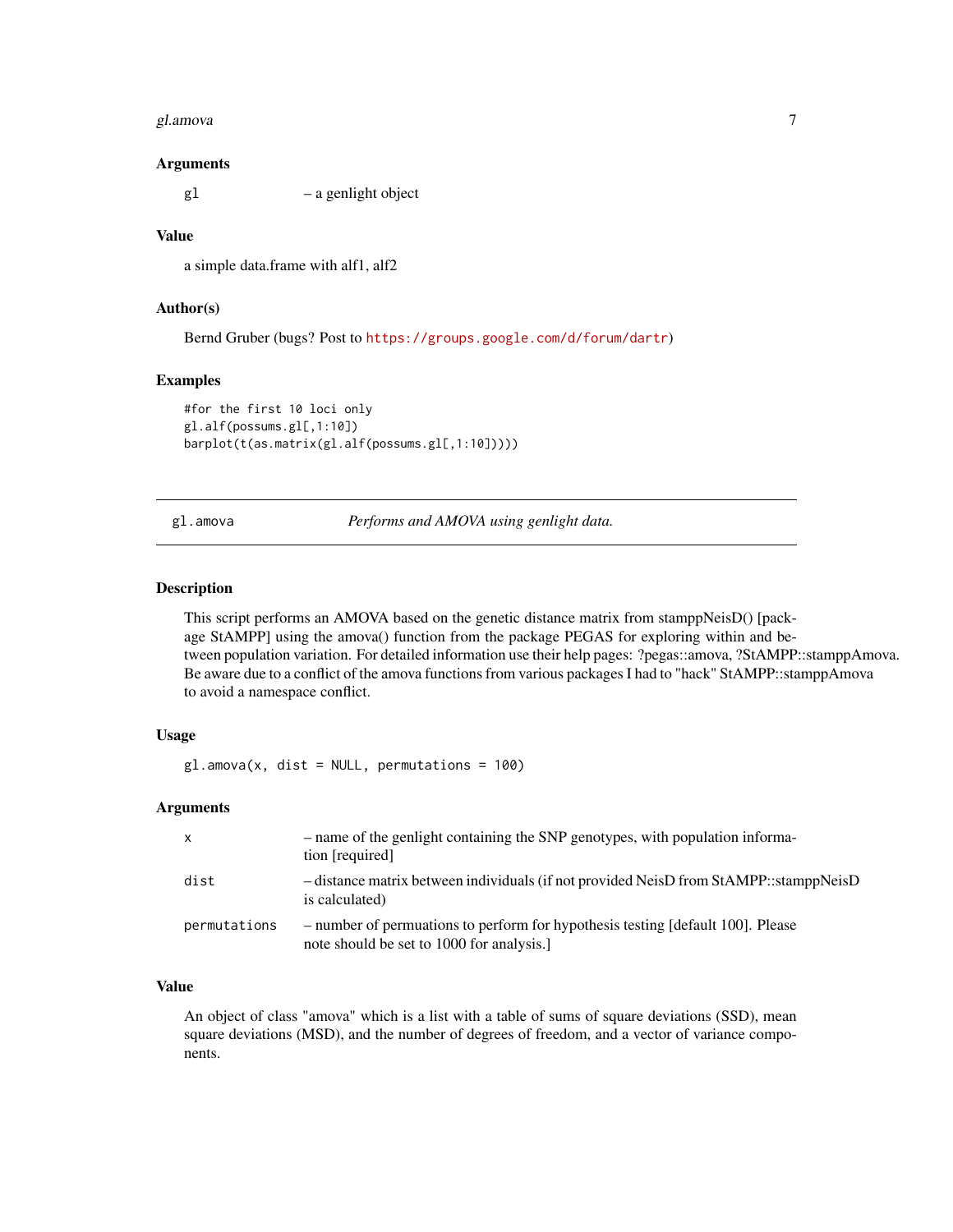# <span id="page-7-0"></span>Author(s)

```
Bernd Gruber (bugs? Post to https://groups.google.com/d/forum/dartr)
```
# Examples

#permuations should be higher, here set to 10 because of speed gl.amova(bandicoot.gl, permutations=10)

gl.assign *Assign an individual of unknown provenance to population*

# Description

This script assigns an individual of unknown provenance to one or more target populations based on first, an analysis of private alleles, and then, if the assignment remains ambigous, on the basis of a weighted likelihood index.

# Usage

```
gl.assign(
  x,
  unknown,
 nmin = 10,
  dim = NULL,
  alpha = 0.05,
  threshold = 0,
  verbose = 3
)
```
# Arguments

| $\mathsf{x}$ | - name of the input genlight object [required]                                                                                                                                          |
|--------------|-----------------------------------------------------------------------------------------------------------------------------------------------------------------------------------------|
| unknown      | - identity label of the focal individual whose provenance is unknown [required]                                                                                                         |
| nmin         | - minimum sample size for a target population to be included in the analysis<br>[default 10]                                                                                            |
| dim          | - number of dimensions to retain in the dimension reduction [default k, number<br>of populations]                                                                                       |
| alpha        | $-$ probability level for bounding ellipses in the PCoA plot [default $0.05$ ]                                                                                                          |
| threshold    | - populations to retain for consideration; those for which the focal individual<br>has less than or equal to threshold loci with private alleles [default 0]                            |
| verbose      | $-$ verbosity: 0, silent or fatal errors; 1, begin and end; 2, progress $log$ ; 3,<br>progress and results summary; 5, full report [default 2 or as specified using<br>gl.set.verbosity |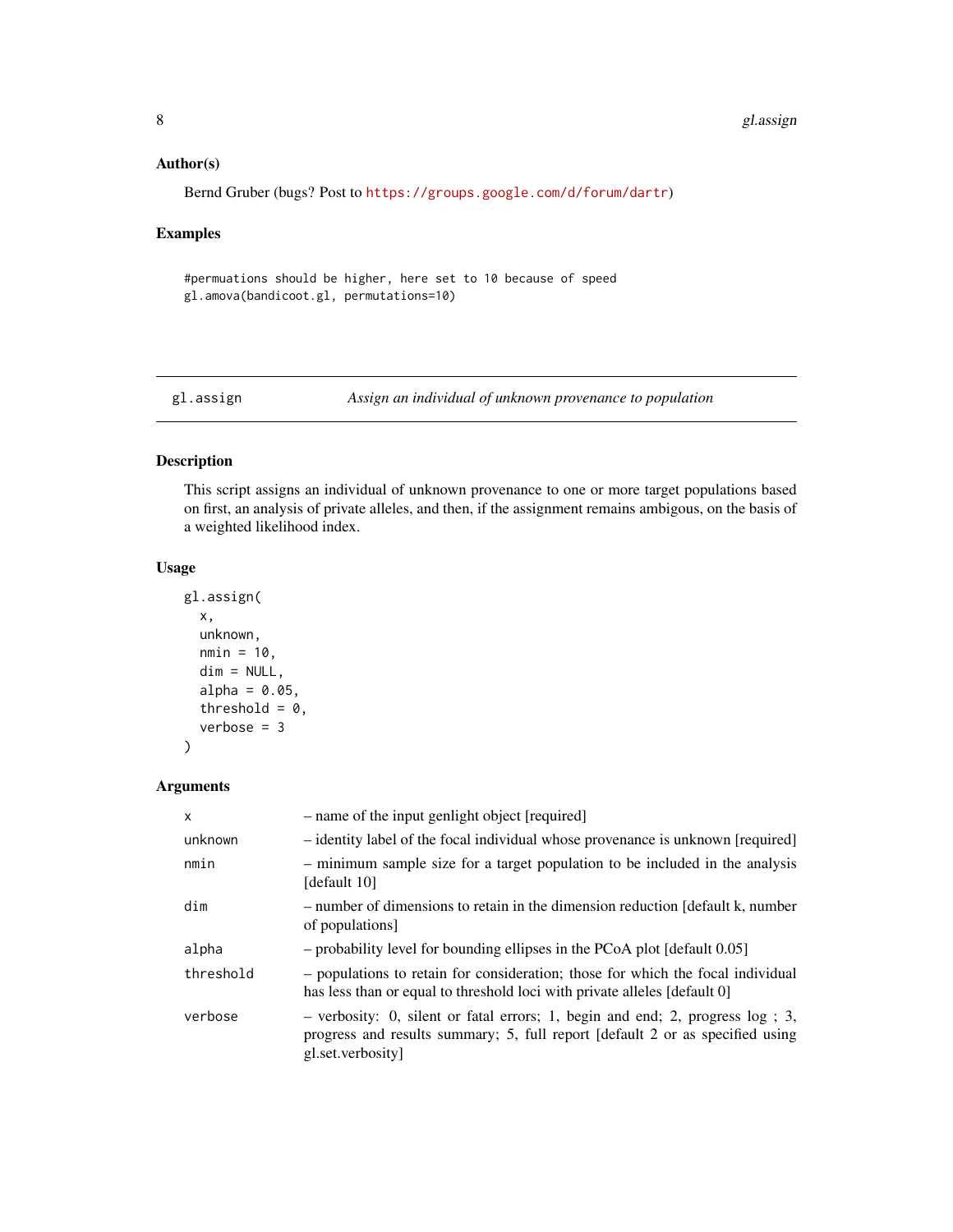#### gl.assign 9

#### Details

The algorithm first identifies those target populations for which the individual has no private alleles. If no single population emerges from this analysis, or if a higher threshold than 0 is chosen for the number of tollerable private alleles, then the following process is followed. (a) The space defined by the loci is ordinated to yield a series of orthogonal axes (independent), a necessary condition for combining likelihoods calculated from each axis. (b) A workable subset of dimensions is chosen, normally equal to the number of target populations or the number of dimensions with substantive eigenvalues, whichever is the smaller. (c) The log-likelihood of the value for the unknown on each axis is calculated, weighted by the eigenvalue for that axis, and summed over all dimensions as an assignment index. The assignment index is calculated for a point on the boundary of the 95

There are three considerations to the assignment. First, consider only those populations for which the unknown has no private alleles. Private alleles are an indication that the unknown does not belong to a target population (provided that the sample size is adequate, say  $>=10$ ).

Second, consider the PCoA plot for populations where no private alleles have been detected and the position of the unknown in relation to the confidence ellipses. Note, this is considering only the top two dimensions of the ordination, and so an unknown lying outside the confidence ellipse can be interpreted as it lying outside the confidence envelope. However, if the unknown lies inside the confidence ellipse in two dimensions, then it may still lie outside the confidence envelope. This is good for eliminating populations from consideration, but does not provide confidence in assignment.

Third, consider the assignment probabilities. This approach calculates the squared Generalised Linear Distance (Mahalanobis distance) of the unknown from the centroid for each population, and calculates the probability associated with its quantile under the zero truncated normal distribution. This index takes into account position of the unknown in relation to the confidence envelope in all selected dimensions of the ordination.

Each of these approaches provides evidence, none are 100

#### Value

A genlight object containing the focal individual (assigned to population "unknown") and #' populations for which the focal individual is not distinctive (number of loci with private alleles less than or equal to thresold t.

#### Author(s)

Arthur Georges (Post to <https://groups.google.com/d/forum/dartr>)

```
# Test run with a focal individual from the Macleay River (EmmacMaclGeor)
 x <- gl.assign(testset.gl, unknown="UC_00146", nmin=10,
 alpha=0.05, threshold=1)
```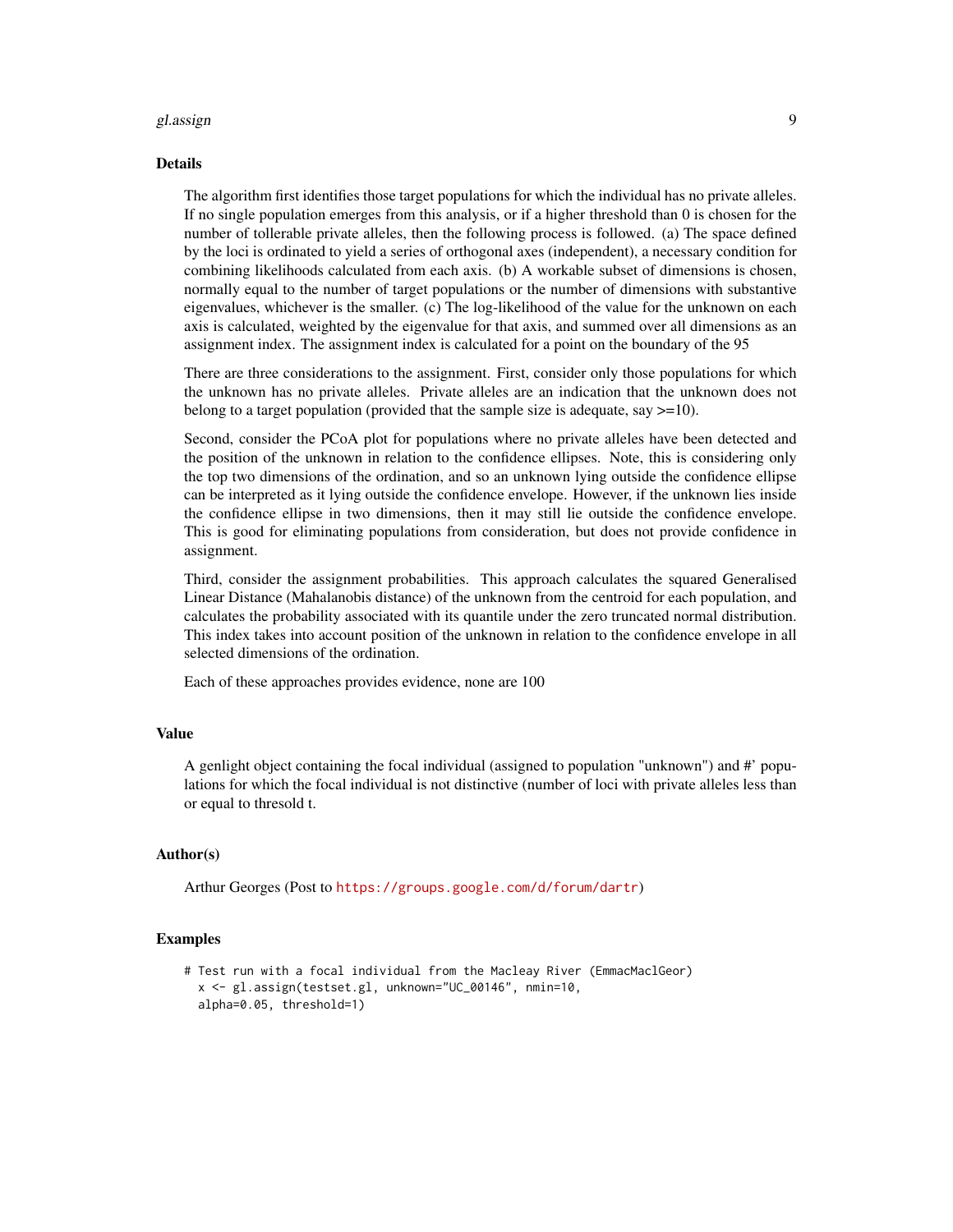<span id="page-9-0"></span>

# Description

Based on function [basic.stats](#page-0-0). Check ?basic.stats for help.

#### Usage

gl.basic.stats(gl, digits = 4)

# Arguments

| gl     | - a genlight object                        |
|--------|--------------------------------------------|
| digits | - number of digits that should be returned |

# Value

several tables and lists with all basic stats. Check [basic.stats](#page-0-0) for details.

# Author(s)

Bernd Gruber (bugs? Post to <https://groups.google.com/d/forum/dartr>)

### Examples

```
gl.basic.stats(possums.gl)
```

| gl.collapse | Collapse a distance matrix by amalgamating populations with pair- |
|-------------|-------------------------------------------------------------------|
|             | wise fixed difference count less that a threshold                 |

# Description

This script takes a the file generated by gl.fixed.diff and amalgamates populations with distance less than or equal to a specified threshold. The distance matrix is generated by gl.fixed.diff().

#### Usage

 $gl.collapse(fd, top = 0, tloc = 0, pb = FALSE, verbose = NULL)$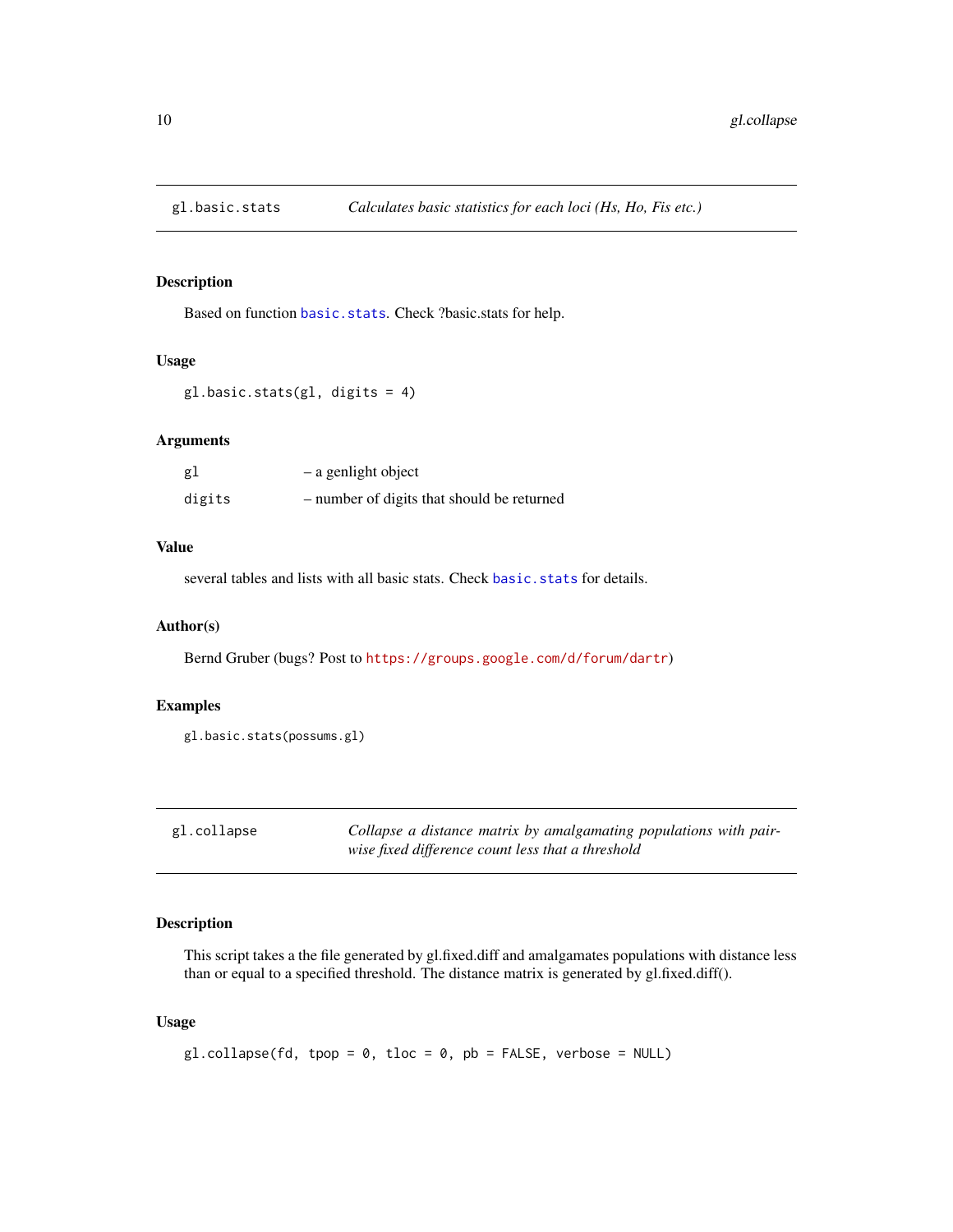#### <span id="page-10-0"></span>gl.collapse.pval 11

#### **Arguments**

| fd      | - name of the list of matricies produced by gl.fixed.diff() [required]                                                                                                                  |
|---------|-----------------------------------------------------------------------------------------------------------------------------------------------------------------------------------------|
| tpop    | - threshold number of fixed differences above which populatons will not be<br>amalgamated [0]                                                                                           |
| tloc    | $-$ threshold defining a fixed difference (e.g. 0.05 implies 95:5 vs 5:95 is fixed)<br>101                                                                                              |
| pb      | - if TRUE, show a progress bar on time consuming loops [FALSE]                                                                                                                          |
| verbose | $-$ verbosity: 0, silent or fatal errors; 1, begin and end; 2, progress $log$ ; 3,<br>progress and results summary; 5, full report [default 2 or as specified using<br>gl.set.verbosity |

# Details

The script then applies the new population assignments to the genlight object and recalculates the distance and associated matricies.

#### Value

A list containing the gl object x and the following square matricies  $[[1]]$   $[9g]$  – the new genlight object with populations collapsed; [[2]] \$fd – raw fixed differences; [[3]] \$pcfd – percent fixed differences; [[4]] \$nobs – mean no. of individuals used in each comparison; [[5]] \$nloc – total number of loci used in each comparison; [[6]] \$expfpos – NA's, populated by gl.fixed.diff [by simulation] [[7]] \$expfpos – NA's, populated by gl.fixed.diff [by simulation] [[8]] \$prob – NA's, populated by gl.fixed.diff [by simulation]

# Author(s)

Arthur Georges (Post to <https://groups.google.com/d/forum/dartr>)

### Examples

```
fd <- gl.fixed.diff(testset.gl,tloc=0.05)
fd
fd2 <- gl.collapse(fd,tpop=1)
fd2
fd3 <- gl.collapse(fd2,tpop=1)
fd3
```
gl.collapse.pval *Collapse a fixed distance matrix by amalgamating populations for which pairwise fixed differences are not significant*

# Description

This script takes the output from gl.collapse and further collapses the fixed difference matrix based on the pvalue associated with each comparison. The results are subsets of populations (OTUs) for which diagnosability is demonstrated in the sample set, but non-significant.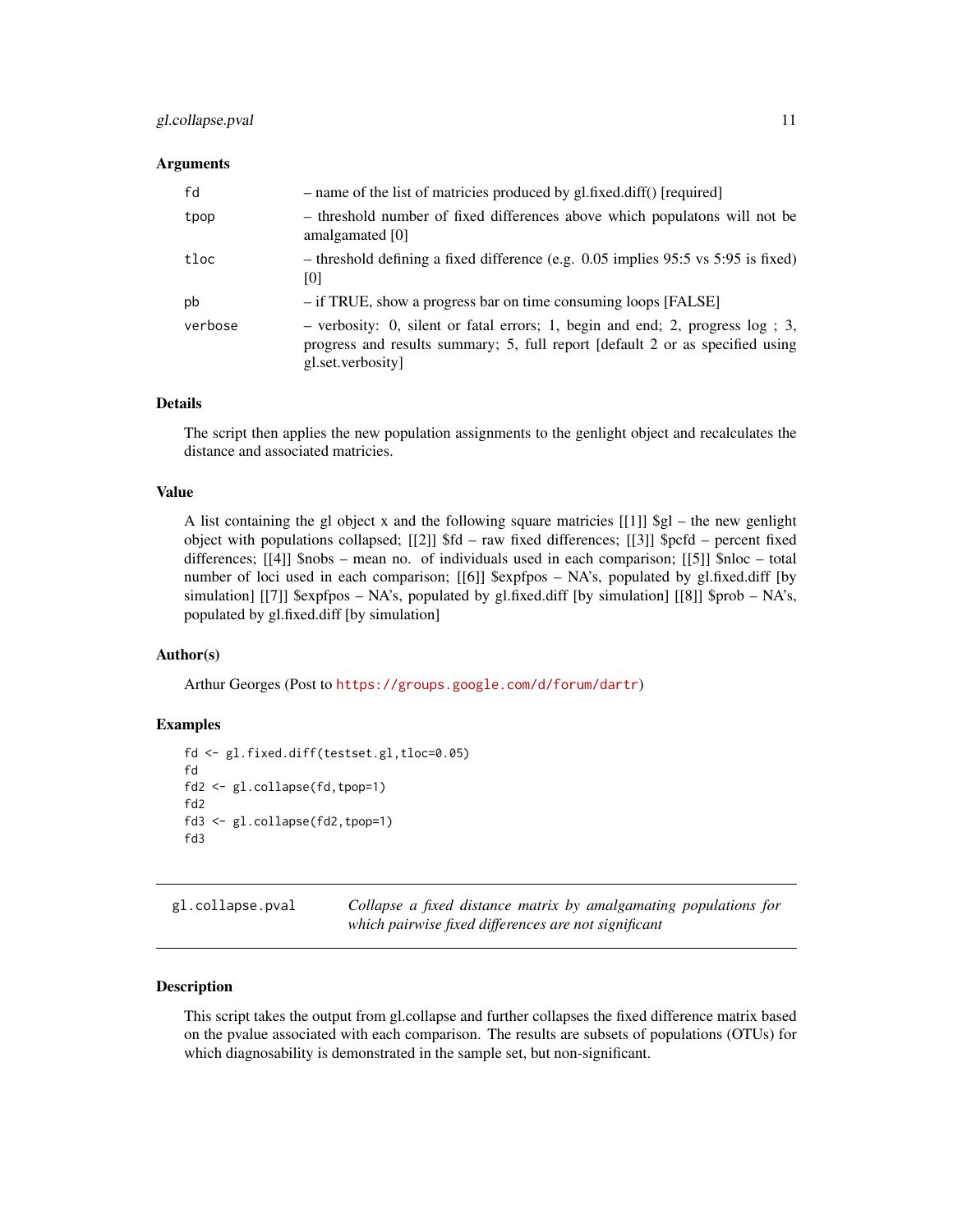# Usage

```
gl.collapse.pval(
  fd,
  recode.table = "tmp.csv",
  outpath = tempdir(),
  delta = 0.02,
  reps = 1000,alpha = 0.05,
 plot = FALSE,
  verbose = NULL
\lambda
```
### Arguments

| - name of the list containing the collapsed gl object and associated distance<br>matricies output by gl.collapse run with test=TRUE [required]                                                      |
|-----------------------------------------------------------------------------------------------------------------------------------------------------------------------------------------------------|
| - name of the new recode table to receive the new population reassignments<br>arising from the amalgamation of populations [tmp.csv]                                                                |
| $-$ path where to save the output file [default tempdir(), mandated by CRAN].<br>Use outpath=getwd() or outpath="." when calling this function to direct output<br>files to your working directory. |
| - threshold for the level of difference between two populations that will be re-<br>garded as operationally fixed [Default 0.02]                                                                    |
| number of repetitions in the simulations to estimate false positives. [Default]<br>1000].                                                                                                           |
| - significance level for test of false positives [default 0.05]                                                                                                                                     |
| - if TRUE, plot a PCoA with the new groupings [default FALSE]                                                                                                                                       |
| $-$ verbosity: 0, silent or fatal errors; 1, begin and end; 2, progress $log$ ; 3,<br>progress and results summary; 5, full report [default 2 or as specified using<br>gl.set.verbosity             |
|                                                                                                                                                                                                     |

#### Value

A list containing the gl object with the new collapsed populations and the following square matricies [[1]] \$gl – the input genlight object; [[2]] \$fd – raw fixed differences; [[3]] \$pcfd – percent fixed differences; [[4]] \$nobs – mean no. of individuals used in each comparison; [[5]] \$nloc – total number of loci used in each comparison; [[6]] \$expobs – the expected count of false positives for each comparison [by simulation], otherwise NAs [[7]] \$prob – the significance of the count of fixed differences [by simulation]. These should all be significant (< alpha)

# Author(s)

Arthur Georges (Post to <https://groups.google.com/d/forum/dartr>)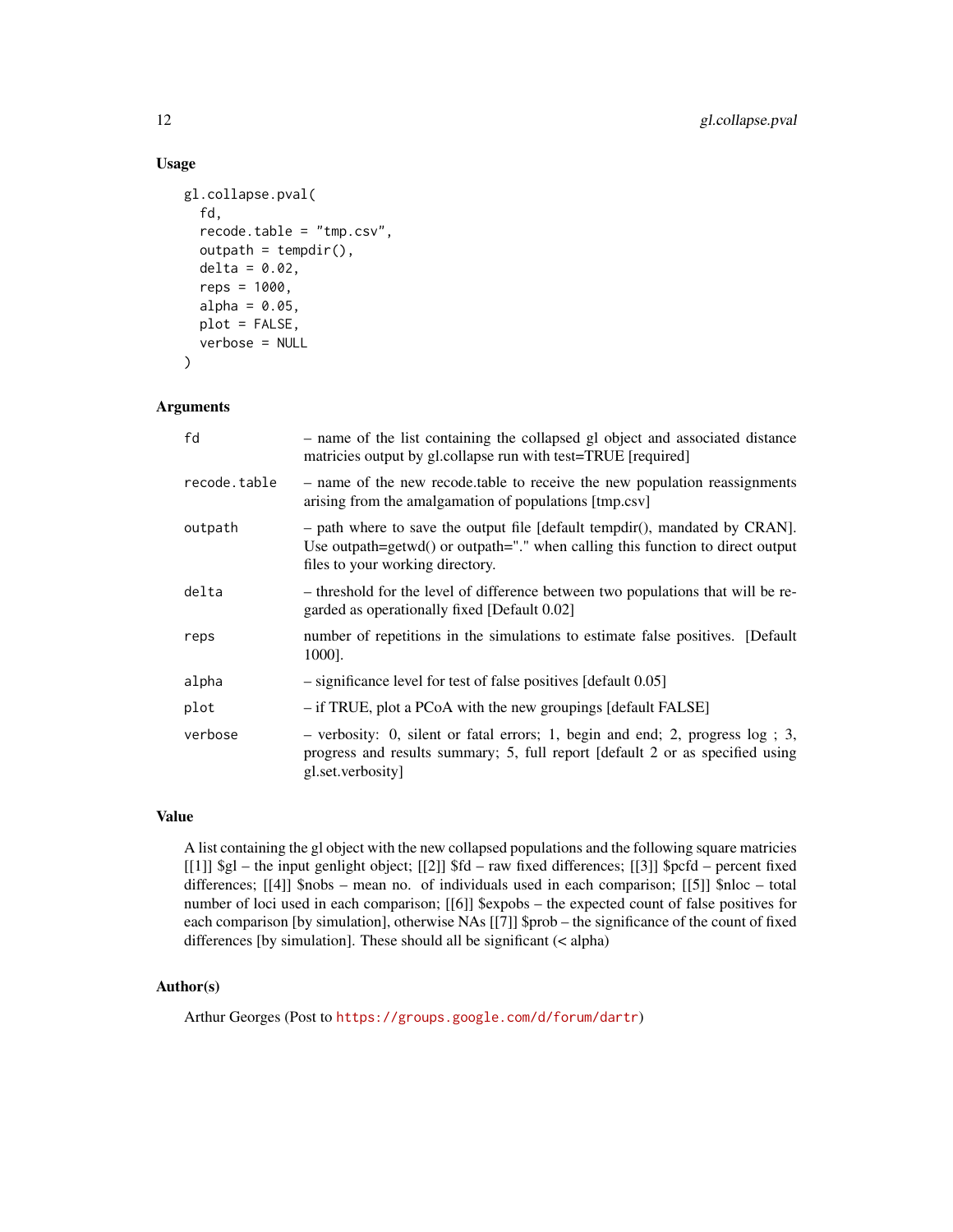<span id="page-12-0"></span>gl.collapse.recursive *Recursively collapse a distance matrix by amalgamating populations*

#### **Description**

This script generates a fixed difference matrix from a genlight object {adegenet} and amalgamates populations with a fixed difference count less than or equal to a specified threshold, tpop. The parameter tpop is used to generate amalgamations based on absolute absence of fixed differences (tpop=0), corroborated fixed differences (tpop=1, recommended), or a higher level of corroboration after examining the distribution of fixed differences across the dataset.

#### Usage

```
gl. collapse. recursive(x, tloc = 0, tpop = 1, verbose = NULL)
```
#### Arguments

| $\mathsf{x}$ | - name of the genlight object from which the distance matricies are to be calcu-<br>lated [required]                                                                                    |
|--------------|-----------------------------------------------------------------------------------------------------------------------------------------------------------------------------------------|
| tloc         | - threshold defining a fixed difference (e.g. 0.05 implies 95:5 vs 5:95 is fixed)<br>[default 0]                                                                                        |
| tpop         | - max number of fixed differences allowed in amalgamating populations [default]<br>01                                                                                                   |
| verbose      | $-$ verbosity: 0, silent or fatal errors; 1, begin and end; 2, progress $log$ ; 3,<br>progress and results summary; 5, full report [default 2 or as specified using<br>gl.set.verbosity |

#### Details

The distance matricies are generated by gl.fixed.diff(). The script gl.collapse() examines the distance matrix of fixed differences and amalgamates populations with fixed differences of zero. This is done iteratively until no further amalgamations are possible. If tpop is greater than zero, the script then steps up to tpop=1, that is, examines the distance matrix of fixed differences and amalgamates populations with fixed differences of one or less until no further amalgamations are possible. And so on, until the user specified value of tpop is reached.

A final table is generated with no fixed differences less than or equal to the specified threshold, tpop, and the genlight object is recoded with the new population assignments arising from the amalgamations.

#### Value

A list containing the final gl object and the following square matricies  $[[1]]$  \$gl – the input genlight object; [[2]] \$fd – raw fixed differences; [[3]] \$pcfd – percent fixed differences; [[4]] \$nobs – mean no. of individuals used in each comparison; [[5]] \$nloc – total number of loci used in each comparison;  $[[6]]$  \$expfpos – NA's, populated if required by gl.fixed.diff setting test=T [by simulation]; [[7]] \$sdfpos – NA's, populated if required by gl.fixed.diff setting test=T [by simulation]; [[8]] \$prob – NA's, populated by gl.fixed.diff setting test=T [by simulation]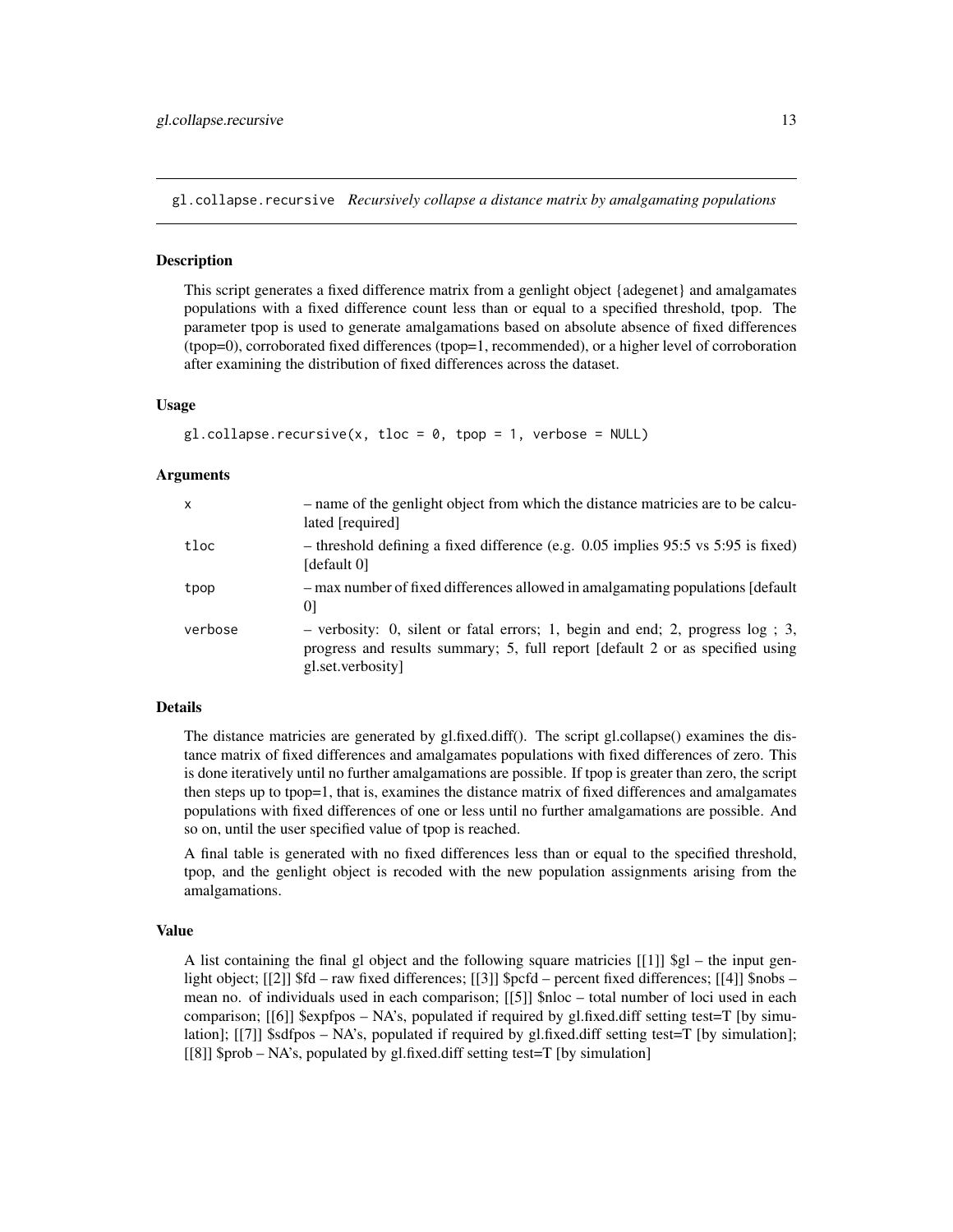#### <span id="page-13-0"></span>Author(s)

```
Arthur Georges (Post to https://groups.google.com/d/forum/dartr)
```
#### Examples

fd <- gl.collapse.recursive(testset.gl, tloc=0, tpop=2, verbose=3)

gl.compliance.check *Checks a gl object to see if it complies with dartR expectations, and amends to comply if necessary*

#### **Description**

A genlight object used by dartR has a number of requirements that allow functions within the package to operate correctly. The genlight object comprises

#### Usage

```
gl.compliance.check(x, verbose = NULL)
```
#### Arguments

| X       | - name of the input genlight object [required]                                                                                                                                        |
|---------|---------------------------------------------------------------------------------------------------------------------------------------------------------------------------------------|
| verbose | - verbosity: 0, silent or fatal errors; 1, begin and end; 2, progress $log$ ; 3,<br>progress and results summary; 5, full report [default 2 or as specified using<br>gl.set.verbosity |
|         |                                                                                                                                                                                       |

#### Details

(a) The SNP genotypes or Tag Presence/Absence data (SilicoDArT); (b) An associated dataframe (gl@other\$loc.metrics) containing the locus metrics (e.g. Call Rate, Repeatability, etc); (c) An associated dataframe (gl@other\$ind.metrics) containing the individual/sample metrics (e.g. sex, latitude, longitude, etc); (d) A specimen identity field (indNames(gl)) with the unique labels applied to each individual/sample; (e) A population assignment (popNames) for each individual/specimen; (f) Flags that indicate whether or not calculable locus metrics have been updated.

This function will check to see that the genlight object conforms to expectation in regard to the above requirements, and if it does not, will rectify it.

#### Value

A genlight object that conforms to the expectations of dartR

#### Author(s)

Arthur Georges (Post to <https://groups.google.com/d/forum/dartr>)

#### Examples

x <- gl.compliance.check(testset.gl)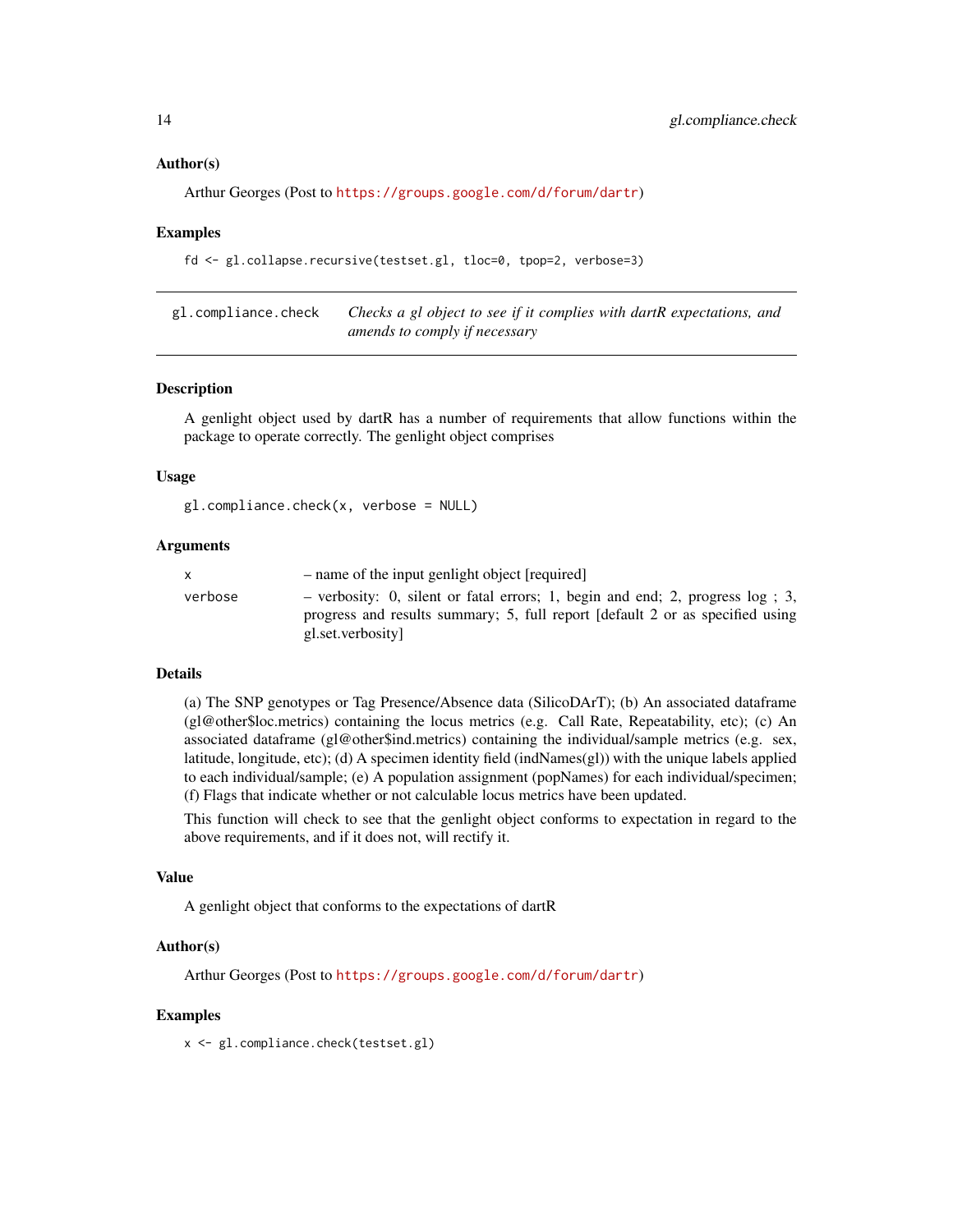<span id="page-14-0"></span>gl.costdistances *Calculates cost distances for a given landscape (resistance matrix)*

#### Description

calculates a cost distance matrix, to be used with run.popgensim

# Usage

gl.costdistances(landscape, locs, method, NN)

# Arguments

| landscape | a raster object coding the resistance of the landscape                                                                                                                                                                                                                                               |
|-----------|------------------------------------------------------------------------------------------------------------------------------------------------------------------------------------------------------------------------------------------------------------------------------------------------------|
| locs      | coordinates of the subpopulations. If a genlight object is provided coordinates<br>are taken from @other\$latlong and centers for population $(pop(gl))$ are calcu-<br>lated. In case you want to calculate costdistances between individuals redefine<br>$pop(gl)$ via: $pop(gl)$ < - indNames(g1). |
| method    | defines the type of cost distance, types are "least-cost", "rSPDistance" or "com-<br>mute (Circuitscape type)"                                                                                                                                                                                       |
| <b>NN</b> | number of next neighbours recommendation is 8                                                                                                                                                                                                                                                        |

#### Value

a costdistance matrix between all pairs of locs

# Examples

```
## Not run:
data(possums.gl)
library(raster) #needed for that example
landscape.sim <- readRDS(system.file("extdata","landscape.sim.rdata", package="dartR"))
#calculate mean centers of individuals per population
xy <- apply(possums.gl@other$xy, 2, function(x) tapply(x, pop(possums.gl), mean))
cd <- gl.costdistances(landscape.sim, xy, method="leastcost", NN=8)
round(cd,3)
```
## End(Not run)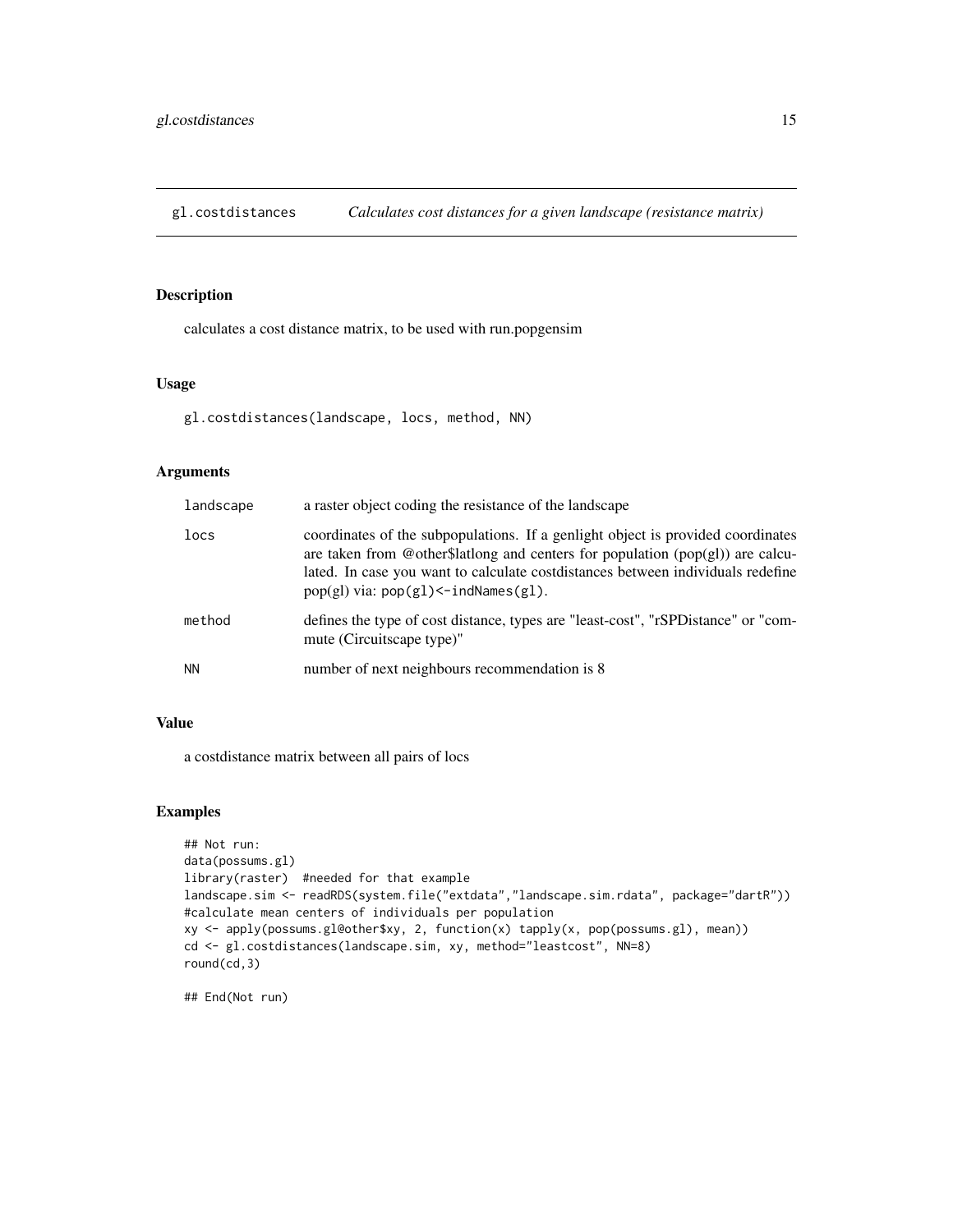<span id="page-15-0"></span>

# Description

The script reassigns existing individuals to a new population and removes their existing population assignment

#### Usage

gl.define.pop(x, ind.list, new, verbose = NULL)

# Arguments

| x        | - name of the genlight object containing SNP genotypes [required]                                                                                                                       |
|----------|-----------------------------------------------------------------------------------------------------------------------------------------------------------------------------------------|
| ind.list | - a list of individuals to be assigned to the new population [required]                                                                                                                 |
| new      | - name of the new population                                                                                                                                                            |
| verbose  | $-$ verbosity: 0, silent or fatal errors; 1, begin and end; 2, progress $log$ ; 3,<br>progress and results summary; 5, full report [default 2 or as specified using<br>gl.set.verbosity |

# Details

The script returns a genlight object with the new population assignment.

# Value

A genlight object with the redefined population structure

# Author(s)

Arthur Georges (Post to <https://groups.google.com/d/forum/dartr>)

# Examples

gl <- gl.define.pop(testset.gl, ind.list=c("AA019073","AA004859"), new="newguys")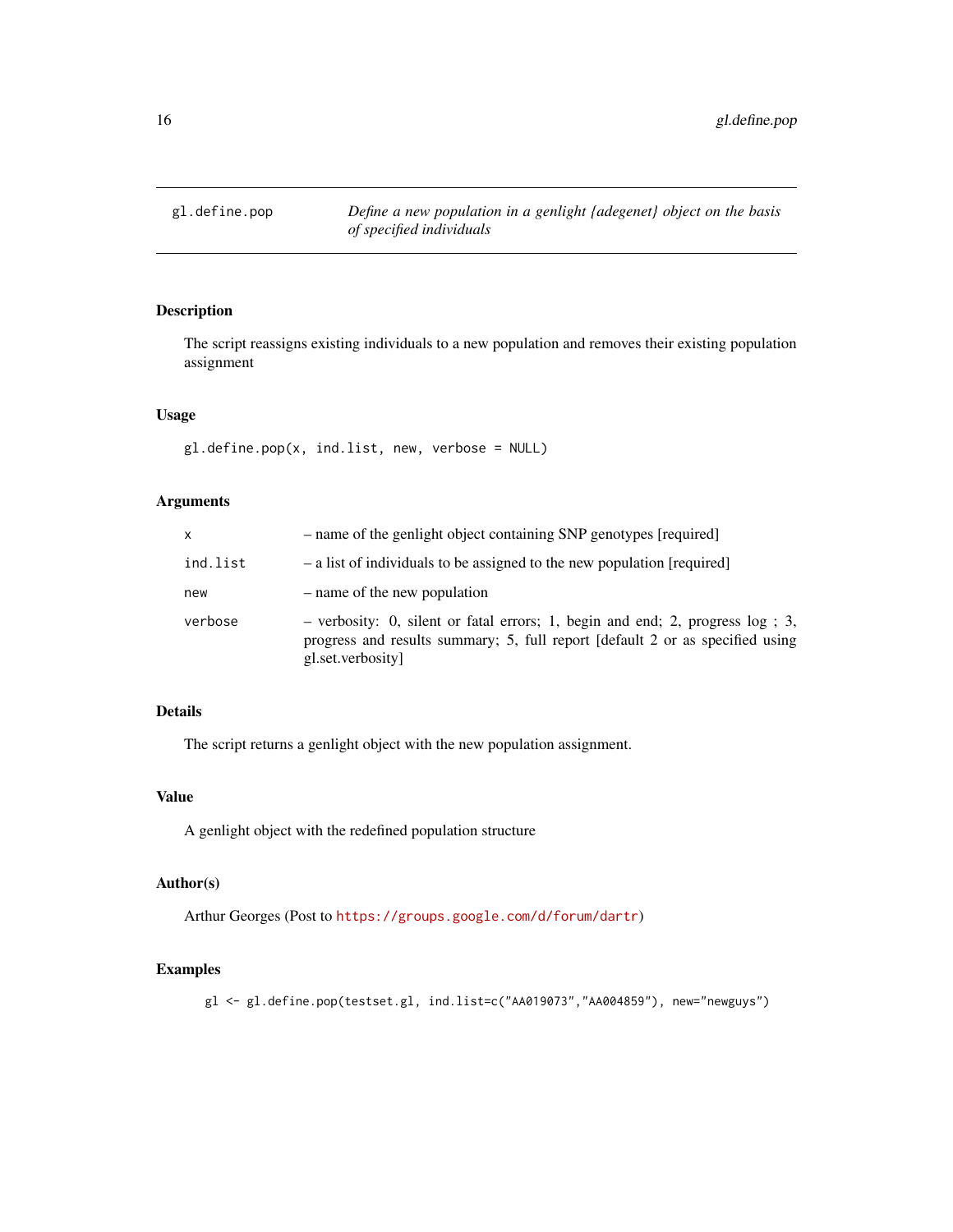<span id="page-16-0"></span>gl.dist.ind *Calculate a distance matrix for individuals defined in an {adegenet} genlight object*

# Description

This script calculates various distances between individuals based on allele frequencies. The distances are calculated by scripts in the stats or vegan libraries, with the exception of the pcfixed (percent fixed differences) distance.

#### Usage

```
gl.dist.ind(
 x,
 method = NULL,
 plot = TRUE,
 boxplot = "standard",
  range = 1.5,
  verbose = NULL
)
```
# **Arguments**

| $\mathsf{x}$ | - name of the genlight containing the SNP genotypes [required]                                                                                                                          |
|--------------|-----------------------------------------------------------------------------------------------------------------------------------------------------------------------------------------|
| method       | - Specify distance measure [SNP: Euclidean; P/A: Simple]                                                                                                                                |
| plot         | - if TRUE, display a histogram of the genetic distances, and a whisker plot<br><b>ITRUE1</b>                                                                                            |
| boxplot      | - if 'standard', plots a standard box and whisker plot; if 'adjusted', plots a box-<br>plot adjusted for skewed distributions ['standard']                                              |
| range        | - specifies the range for delimiting outliers [1.5 interquartile ranges]                                                                                                                |
| verbose      | $-$ verbosity: 0, silent or fatal errors; 1, begin and end; 2, progress $log$ ; 3,<br>progress and results summary; 5, full report [default 2 or as specified using<br>gl.set.verbosity |

#### Details

The distance measure for SNP data can be one of

Euclidean – eclidean distance as computed by dist() in stat locus.count – number of loci for which individuals differ, as implemented by dist.gene() in ape allele.count – number of allelic differences between two individuals, as implemented by diss.dist() in poppr relatedness – genetic relatedness between individuals (G matrix), as implemented by A.mat() in rrBLUP

The distance measure for Tag P/A data (binary) can be one of

Simple – simple matching, both 1 or both  $0 = 0$ ; one 1 and the other  $0 = 1$ . Presence and absence equally weighted. Jaccard – ignores matching 0, both  $1 = 0$ ; one 1 and the other  $0 = 1$ . Absences could be for different reasons. Dice – both  $0 = 0$ ; both  $1 = 2$ ; one 1 and the other  $0 = 1$ . Absences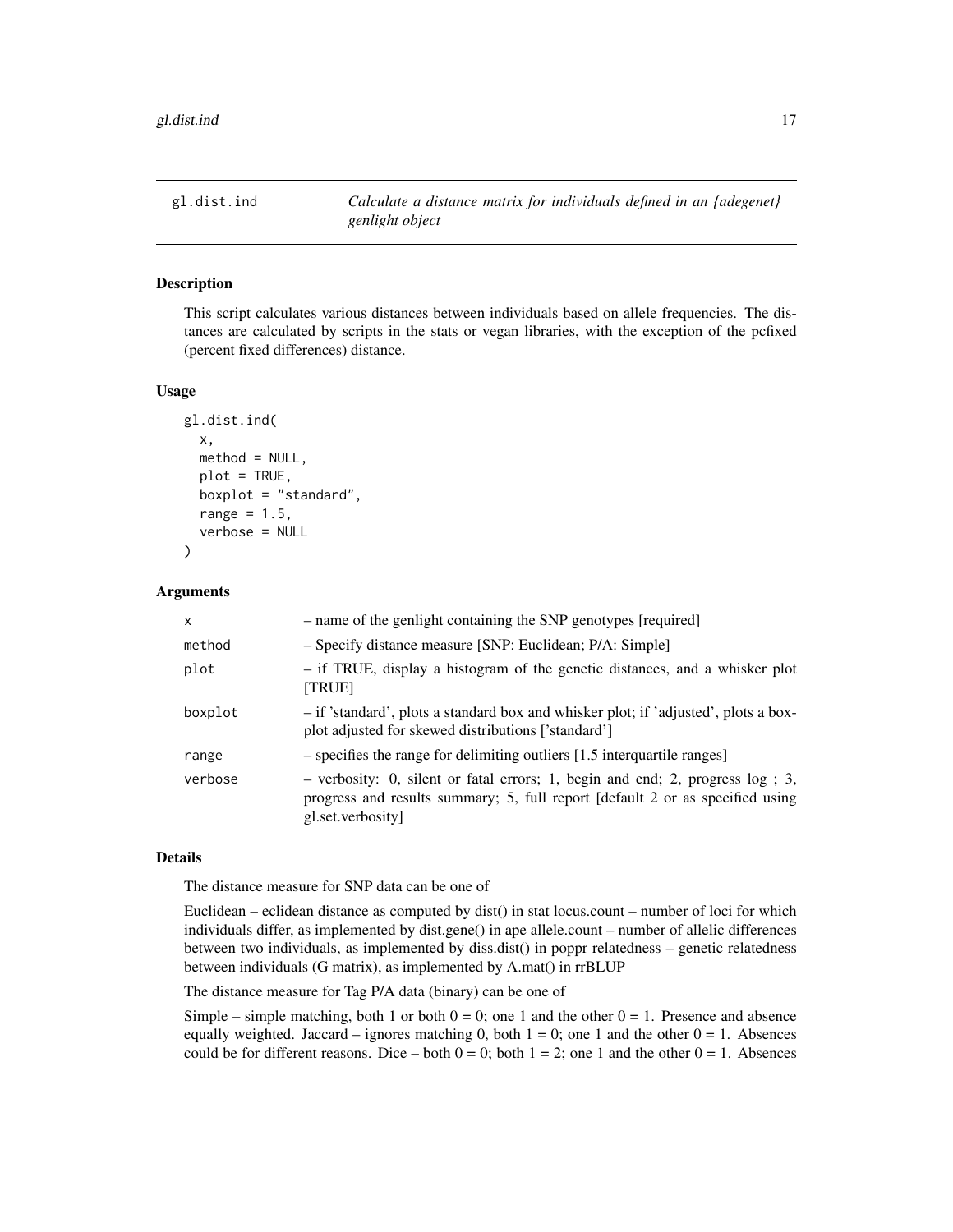could be for different reasons. Sometimes called the Czekanowski or Sorensen distance. Phi – binary analogue of the Pearson Correlation coefficient.

Refer to the documentation in the relevant packages listed above.

# Value

An object of class 'dist' giving distances between individuals

# Author(s)

Arthur Georges (Post to <https://groups.google.com/d/forum/dartr>)

#### Examples

gl.dist.pop(testset.gl, method="euclidean")

| gl.dist.pop |  |  |
|-------------|--|--|
|-------------|--|--|

gl.dist.pop *Calculate a distance matrix for populations defined in an {adegenet} genlight object*

# Description

This script calculates various distances between populations based on allele frequencies. The distances are calculated by scripts in the stats or vegan libraries, with the exception of the pcfixed (percent fixed differences) distance.

#### Usage

```
gl.dist.pop(
  x,
  method = "euclidean",
  plot = TRUE,
  boxplot = "standard",
  range = 1.5,
  binary = FALSE,
  p = NULL,verbose = NULL
)
```
# Arguments

| X       | - name of the genlight containing the SNP genotypes [required]                                                                             |
|---------|--------------------------------------------------------------------------------------------------------------------------------------------|
| method  | - Specify distance measure [euclidean]                                                                                                     |
| plot    | - if TRUE, display a histogram of the genetic distances, and a whisker plot<br><b>TRUE1</b>                                                |
| boxplot | - if 'standard', plots a standard box and whisker plot; if 'adjusted', plots a box-<br>plot adjusted for skewed distributions ['standard'] |

<span id="page-17-0"></span>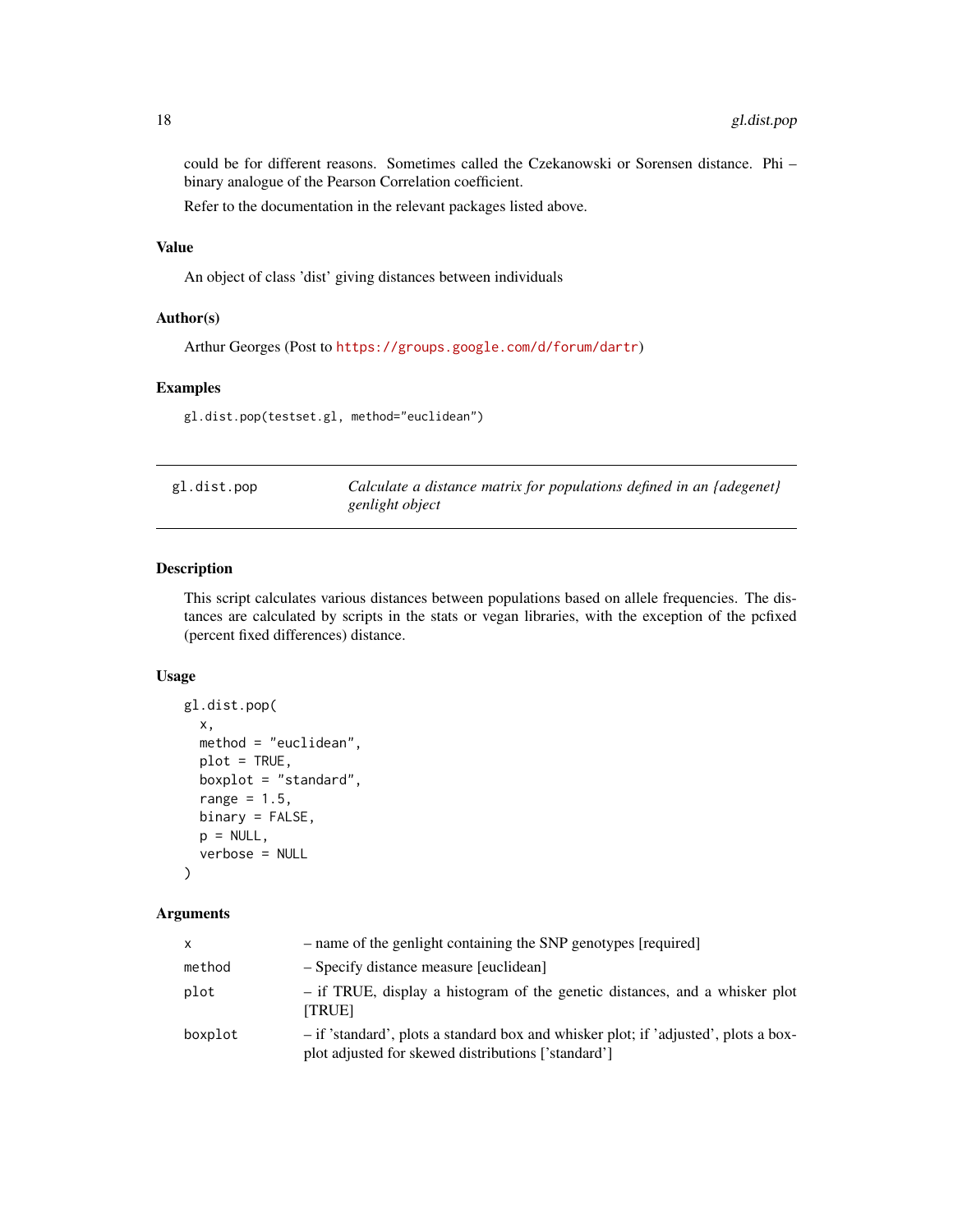# <span id="page-18-0"></span>gl.drop.ind 19

| range   | - specifies the range for delimiting outliers [1.5 interquartile ranges]                                                                                                              |
|---------|---------------------------------------------------------------------------------------------------------------------------------------------------------------------------------------|
| binary  | - Perform presence/absence standardization before analysis using decostand<br>[FALSE]                                                                                                 |
| p       | - The power of the Minkowski distance (typically a value ranging from 0.25 to<br>infinity) $[0.5]$                                                                                    |
| verbose | - verbosity: 0, silent or fatal errors; 1, begin and end; 2, progress $log$ ; 3,<br>progress and results summary; 5, full report [default 2 or as specified using<br>gl.set.verbosity |

# Details

The distance measure can be one of "manhattan", "euclidean", "pcfixed", "pa", canberra", "bray", "kulczynski", "jaccard", "gower", "morisita", "horn", "mountford", "raup" , "binomial", "chao", "cao", "mahalanobis", "maximum", "binary" or "minkowski". Refer to the documentation for dist stats or vegdist vegan for definitions.

Distance pcfixed calculates the pair-wise count of fixed allelic differences between populations.

# Value

An object of class 'dist' giving distances between populations

# Author(s)

Arthur Georges (Post to <https://groups.google.com/d/forum/dartr>)

#### Examples

gl.dist.pop(testset.gl, method="euclidean")

gl.drop.ind *Remove specified individuals from a genelight {adegenet} object*

# Description

The script, having deleted individuals, optionally identifies resultant monomorphic loci or loci with all values missing and deletes them (using gl.filter.monomorphs.r). The script also optionally recalculates statistics made redundant by the deletion of individuals from the dataset.

#### Usage

```
gl.drop.ind(x, ind.list, recalc = FALSE, mono.rm = FALSE, verbose = NULL)
```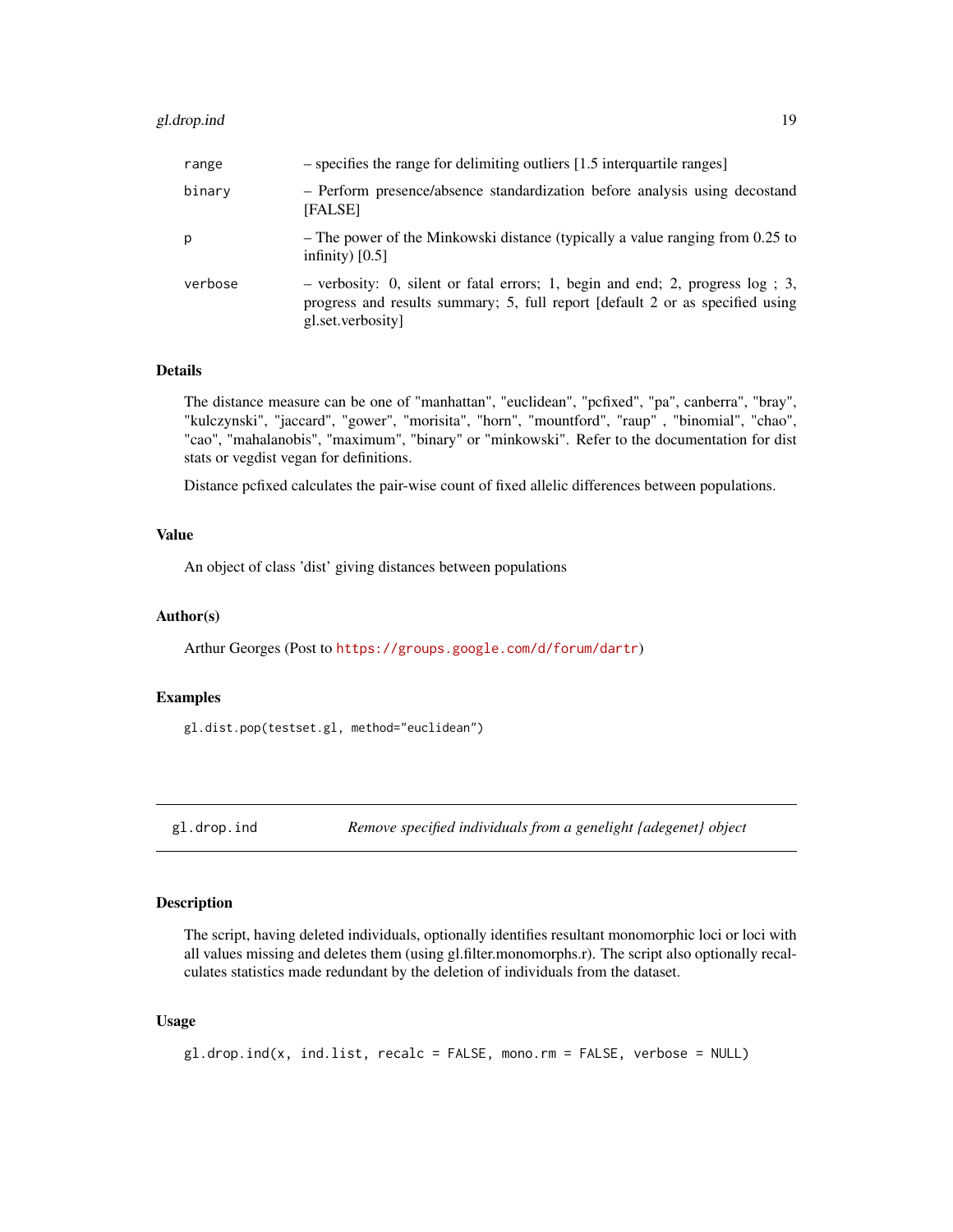# <span id="page-19-0"></span>Arguments

| x        | - name of the genlight object containing SNP genotypes [required]                                                                                                                   |
|----------|-------------------------------------------------------------------------------------------------------------------------------------------------------------------------------------|
| ind.list | - a list of individuals to be removed [required]                                                                                                                                    |
| recalc   | - Recalculate the locus metadata statistics [default FALSE]                                                                                                                         |
| mono.rm  | - Remove monomorphic loci [default FALSE]                                                                                                                                           |
| verbose  | - verbosity: 0, silent or fatal errors; 1, begin and end; 2, progress log ; 3,<br>progress and results summary; 5, full report [default 2 or as specified using<br>gl.set.verbosity |

# Details

The script returns a genlight object with the individuals deleted and, optionally, the recalculated locus metadata.

# Value

A genlight object with the reduced data

#### Author(s)

Arthur Georges (Post to <https://groups.google.com/d/forum/dartr>)

# See Also

[gl.filter.monomorphs](#page-31-1) [gl.recalc.metrics](#page-84-1)

# Examples

```
# SNP data
  gl2 <- gl.drop.ind(testset.gl, ind.list=c("AA019073","AA004859"))
# Tag P/A data
 gs2 <- gl.drop.ind(testset.gs, ind.list=c("AA020656","AA19077","AA004859"))
  gs2 <- gl.drop.ind(testset.gs, ind.list=c("AA020656","AA19077","AA004859"),
  mono.rm=TRUE, recalc=TRUE)
```
gl.drop.loc *Remove specified loci from a genelight {adegenet} object*

# Description

The script returns a genlight object with specified loci deleted.

#### Usage

gl.drop.loc(x, loc.list = NULL, first = NULL, last = NULL, verbose = NULL)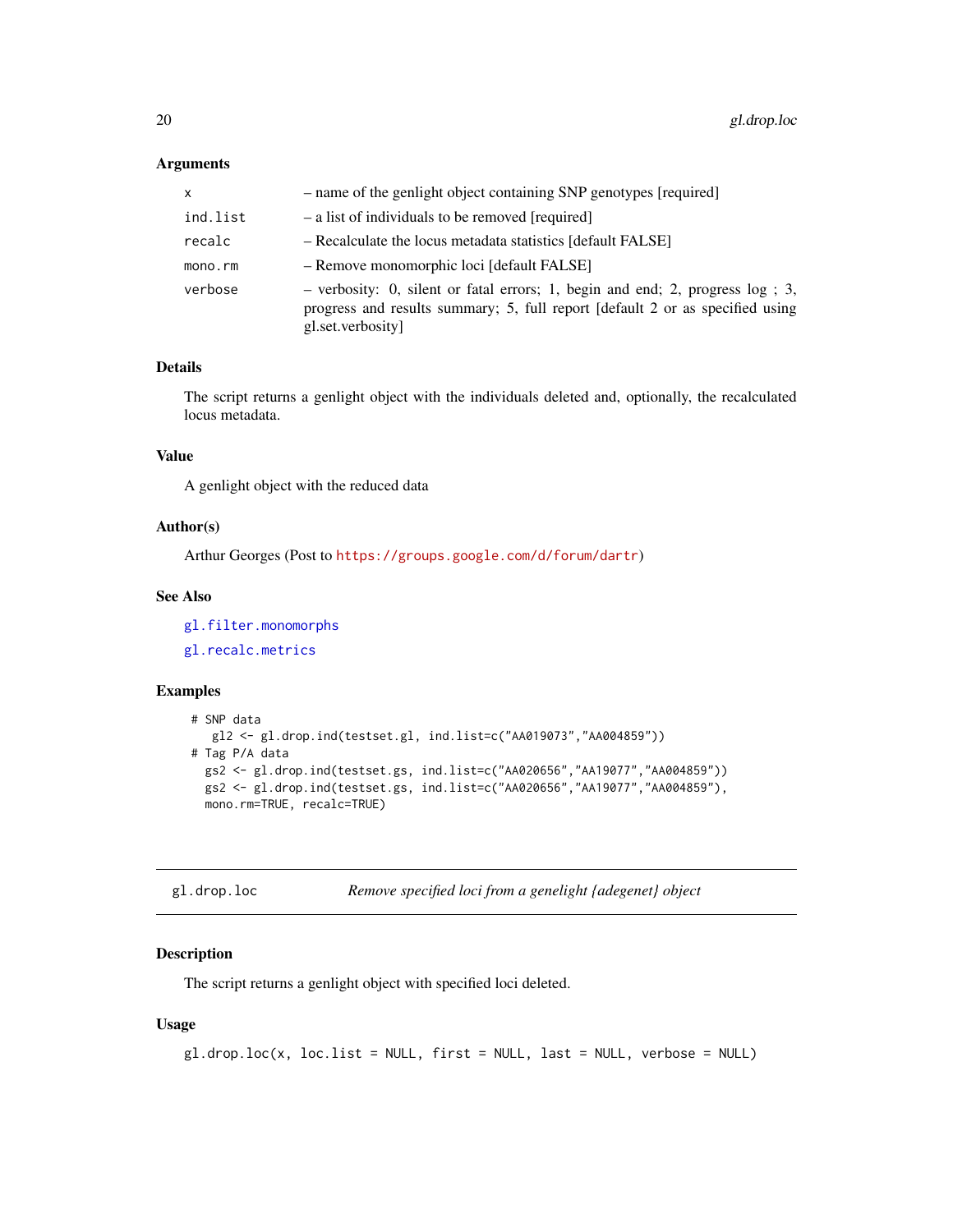# <span id="page-20-0"></span>gl.drop.pop 21

# Arguments

| $\mathsf{x}$ | - name of the genlight object containing SNP genotypes or presence/absence<br>data [required]                                                                                        |
|--------------|--------------------------------------------------------------------------------------------------------------------------------------------------------------------------------------|
| loc.list     | - a list of loci to be deleted [required, if loc.range not specified]                                                                                                                |
| first        | - first of a range of loci to be deleted [required, if loc.list not specified]                                                                                                       |
| last         | - last of a range of loci to be deleted [if not specified, last locus in the dataset]                                                                                                |
| verbose      | $-$ verbosity: 0, silent or fatal errors; 1, begin and end; 2, progress log; 3,<br>progress and results summary; 5, full report [default 2 or as specified using<br>gl.set.verbosity |

# Value

A genlight object with the reduced data

# Author(s)

Arthur Georges (Post to <https://groups.google.com/d/forum/dartr>)

# Examples

```
# SNP data
 gl2 <- gl.drop.loc(testset.gl, loc.list=c("100051468|42-A/T", "100049816-51-A/G"))
# Tag P/A data
  gs2 <- gl.drop.loc(testset.gs, loc.list=c("20134188","19249144"))
```
gl.drop.pop *Remove specified populations from a genelight {adegenet} object*

# Description

Individuals are assigned to populations based on the specimen metadata data file (csv) used with gl.read.dart() or gs.read.dart().

# Usage

```
gl.drop.pop(
  x,
  pop.list,
  as.pop = NULL,recalc = FALSE,
  mono.rm = FALSE,
  verbose = NULL
\mathcal{E}
```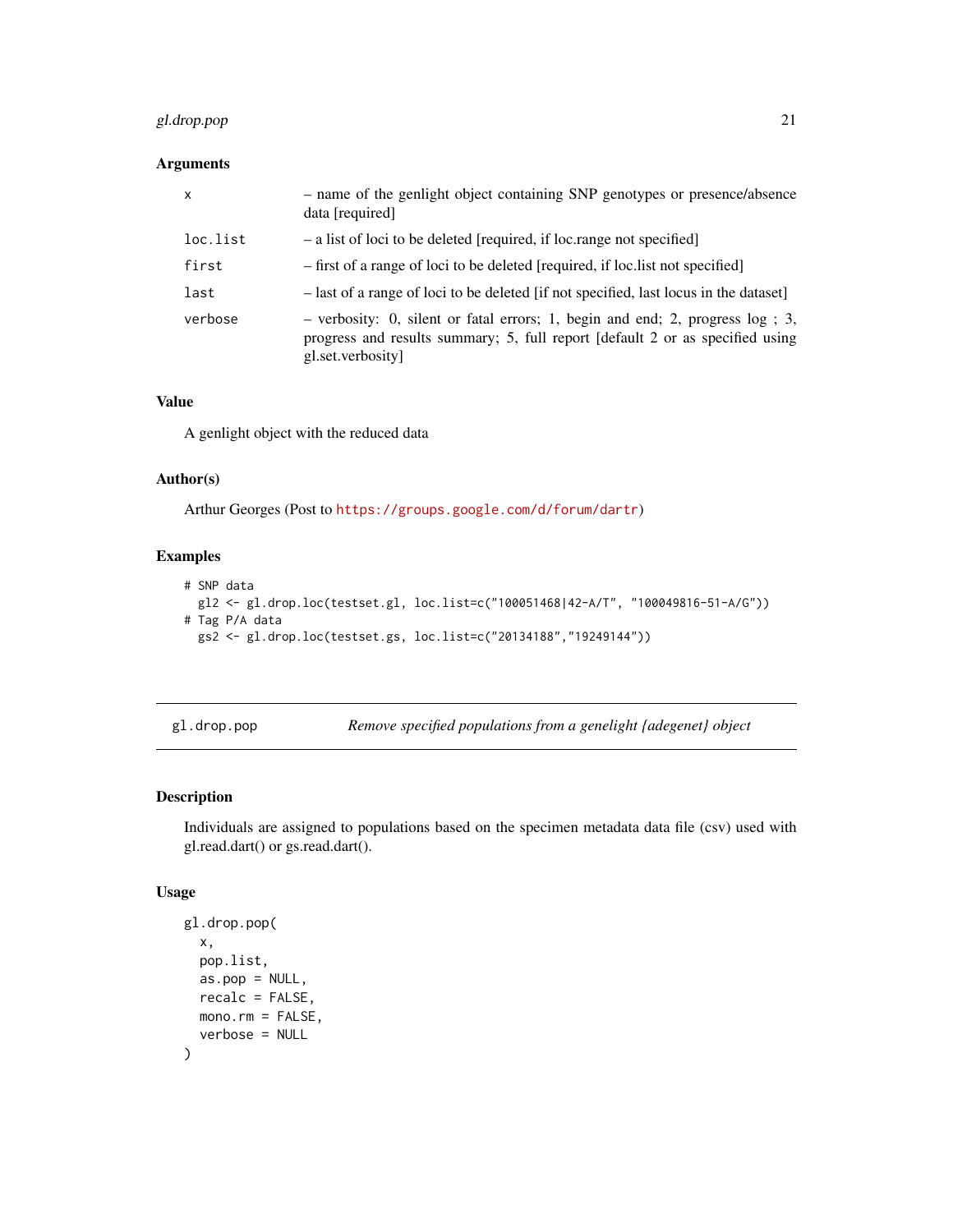# **Arguments**

| $\mathsf{x}$ | - name of the genlight object containing SNP genotypes or Tag P/A data (Sili-<br>coDArT) [required]                                                                                     |
|--------------|-----------------------------------------------------------------------------------------------------------------------------------------------------------------------------------------|
| pop.list     | - a list of populations to be removed [required]                                                                                                                                        |
| as.pop       | - temporarily assign another metric to represent population for the purposes of<br>deletions [default NULL]                                                                             |
| recalc       | - Recalculate the locus metadata statistics [default FALSE]                                                                                                                             |
| mono.rm      | - Remove monomorphic loci [default FALSE]                                                                                                                                               |
| verbose      | $-$ verbosity: 0, silent or fatal errors; 1, begin and end; 2, progress $log$ ; 3,<br>progress and results summary; 5, full report [default 2 or as specified using<br>gl.set.verbosity |

# Details

The script, having deleted populations, optionally identifies resultant monomorphic loci or loci with all values missing and deletes them (using gl.filter.monomorphs.r). The script also optionally recalculates statistics made redundant by the deletion of individuals from the dataset.

The script returns a genlight object with the new population assignments and the recalculated locus metadata.

# Value

A genlight object with the reduced data

# Author(s)

Arthur Georges (Post to <https://groups.google.com/d/forum/dartr>)

# See Also

[gl.filter.monomorphs](#page-31-1)

[gl.recalc.metrics](#page-84-1)

```
# SNP data
  gl2 <- gl.drop.pop(testset.gl, pop.list=c("EmsubRopeMata","EmvicVictJasp"))
  gl2 <- gl.drop.pop(testset.gl, pop.list=c("EmsubRopeMata","EmvicVictJasp"),
 mono.rm=TRUE, recalc=TRUE)
  gl2 <- gl.drop.pop(testset.gl, pop.list=c("Male","Unknown"),as.pop="sex")
# Tag P/A data
  gs2 <- gl.drop.pop(testset.gs, pop.list=c("EmsubRopeMata","EmvicVictJasp"))
```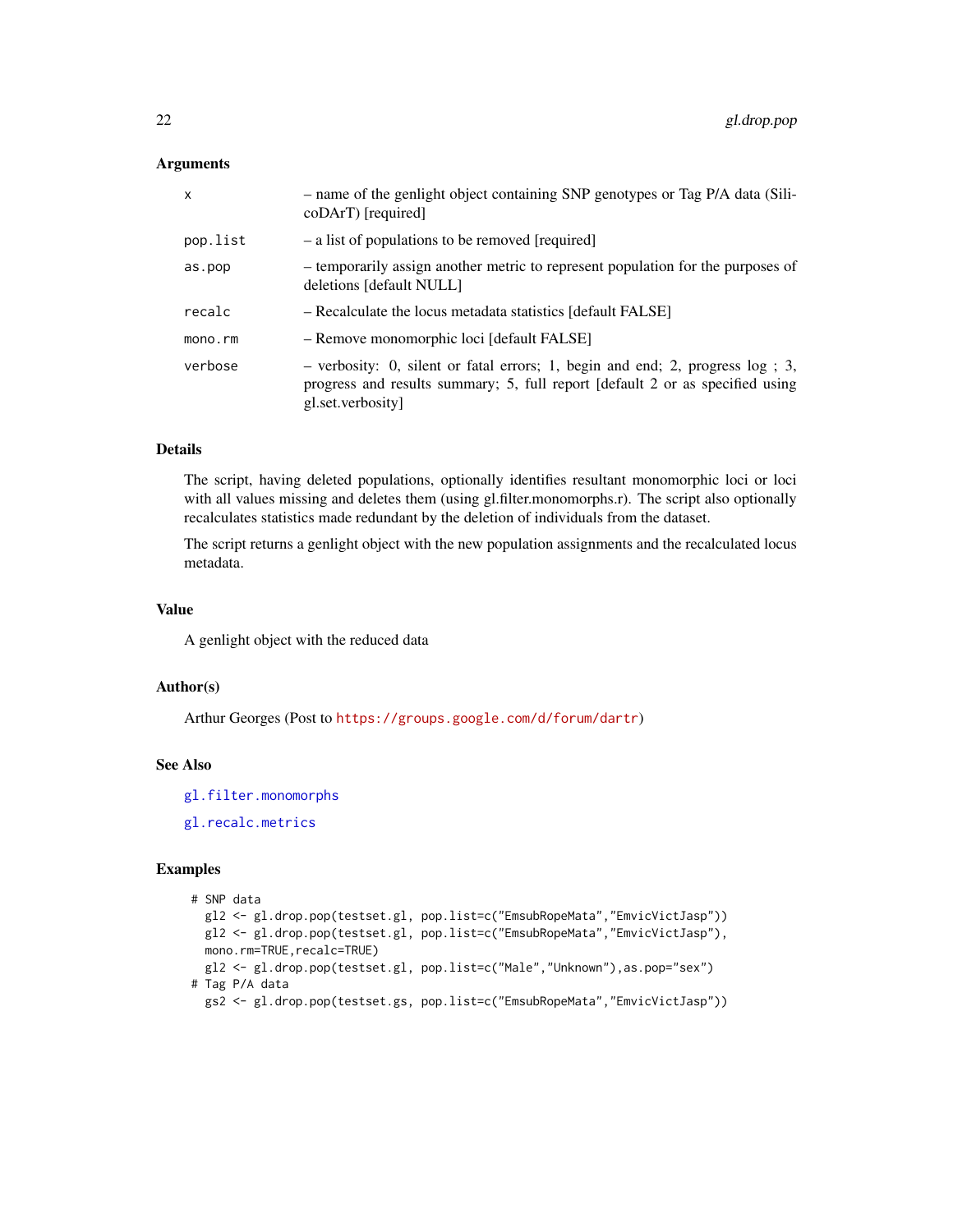<span id="page-22-0"></span>gl.edit.recode.ind *Create or edit a individual (=specimen) names, create an recode\_ind file amd apply the changes to a genlight object.*

# Description

A script to edit individual names in a genlight object, or to create a reassignment table taking the individual labels from a genlight object, or to edit existing individual labels in an existing recode\_ind file.

#### Usage

```
gl.edit.recode.ind(
  x,
  out.recode.file = NULL,
  outpath = tempdir(),
  recalc = FALSE,
 mono.rm = FALSE,
  verbose = NULL
)
```
#### Arguments

| $\mathsf{x}$    | Name of the genlight object for which individuals are to be relabelled. [required]                                                                                                      |
|-----------------|-----------------------------------------------------------------------------------------------------------------------------------------------------------------------------------------|
| out.recode.file |                                                                                                                                                                                         |
|                 | Name of the file to output the new individual labels [optional]                                                                                                                         |
| outpath         | $-$ path where to save the output file [default tempdir(), mandated by CRAN].                                                                                                           |
| recalc          | - Recalculate the locus metadata statistics [default TRUE]                                                                                                                              |
| mono.rm         | - Remove monomorphic loci [default TRUE]                                                                                                                                                |
| verbose         | $-$ verbosity: 0, silent or fatal errors; 1, begin and end; 2, progress $log$ ; 3,<br>progress and results summary; 5, full report [default 2 or as specified using<br>gl.set.verbosity |

#### Details

Renaming individuals may be required when there have been errors in labelling arising in the process from sample to DArT files. There may be occasions where renaming individuals is required for preparation of figures. Caution needs to be exercised because of the potential for breaking the "chain of evidence" between the samples themselves and the analyses. Recoding individuals can also be done with a recode table (csv).

This script will input an existing recode table for editting and optionally save it as a new table, or if the name of an input table is not supplied, will generate a table using the individual labels in the parent genlight object.

The script, having deleted individuals, optionally identifies resultant monomorphic loci or loci with all values missing and deletes them (using gl.filter.monomorphs.r). The script also optionally recalculates statistics made redundant by the deletion of individuals from the dataset.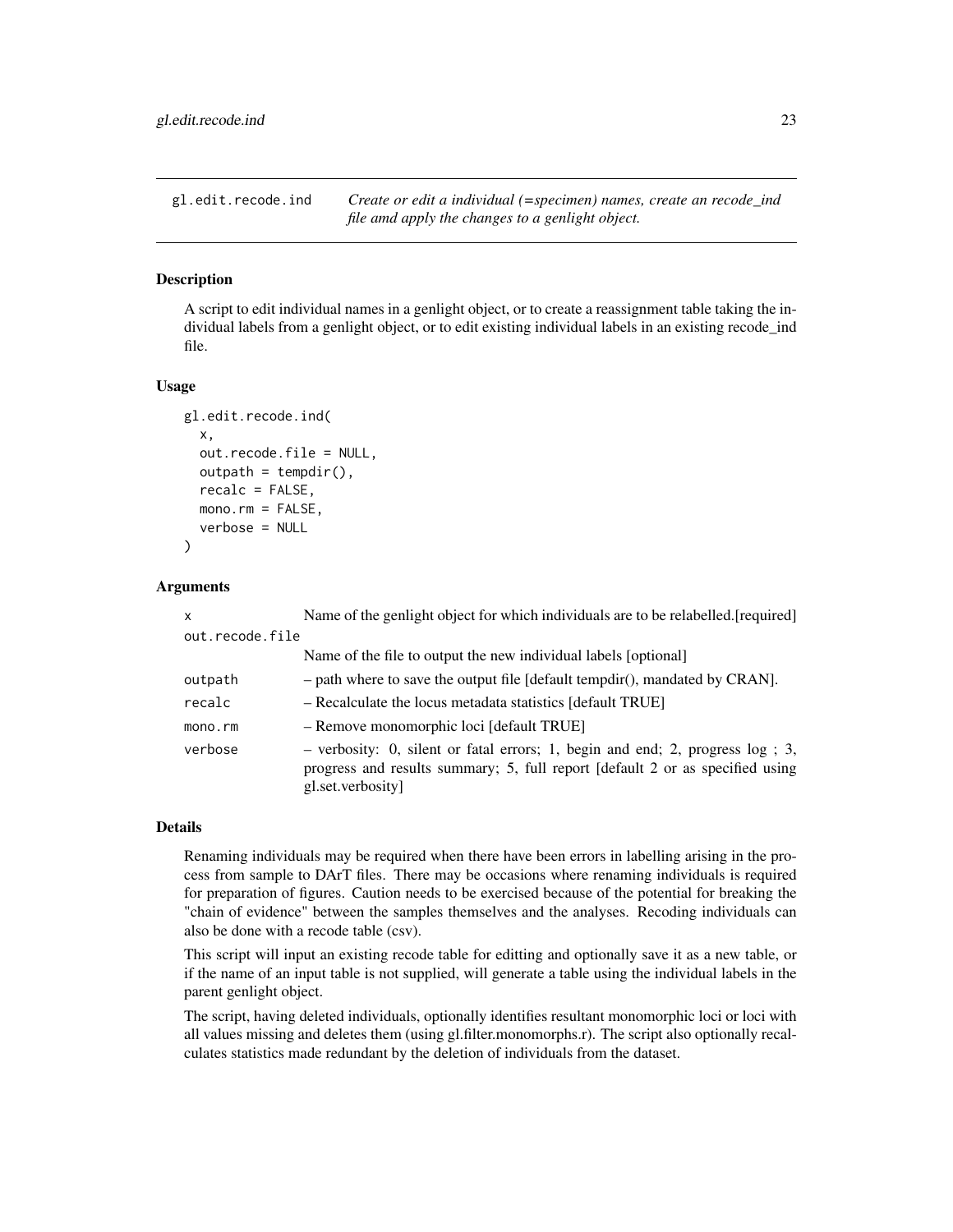Use outpath=getwd() or outpath="." when calling this function to direct output files to your working directory.

The script returns a genlight object with the new individual labels and the recalculated locus metadata.

# Value

An object of class ("genlight") with the revised individual labels

#### Author(s)

Arthur Georges (Post to <https://groups.google.com/d/forum/dartr>)

#### Examples

```
## Not run:
gl <- gl.edit.recode.ind(testset.gl)
gl <- gl.edit.recode.ind(testset.gl, out.recode.file="ind.recode.table.csv")
gl <- gl.edit.recode.ind(testset.gl, out.recode.file="ind.recode.table.csv")
```
## End(Not run)

gl.edit.recode.pop *Create or edit a population re-assignment table*

#### Description

A script to edit population assignments in a genlight object, or to create a reassignment table taking the population assignments from a genlight object, or to edit existing population assignments in a pop.recode.table.

#### Usage

```
gl.edit.recode.pop(
  x,
 pop.recode = NULL,
 out.recode.file = NULL,
 outpath = tempdir(),recalc = FALSE,mono.rm = FALSE,verbose = NULL
)
```
<span id="page-23-0"></span>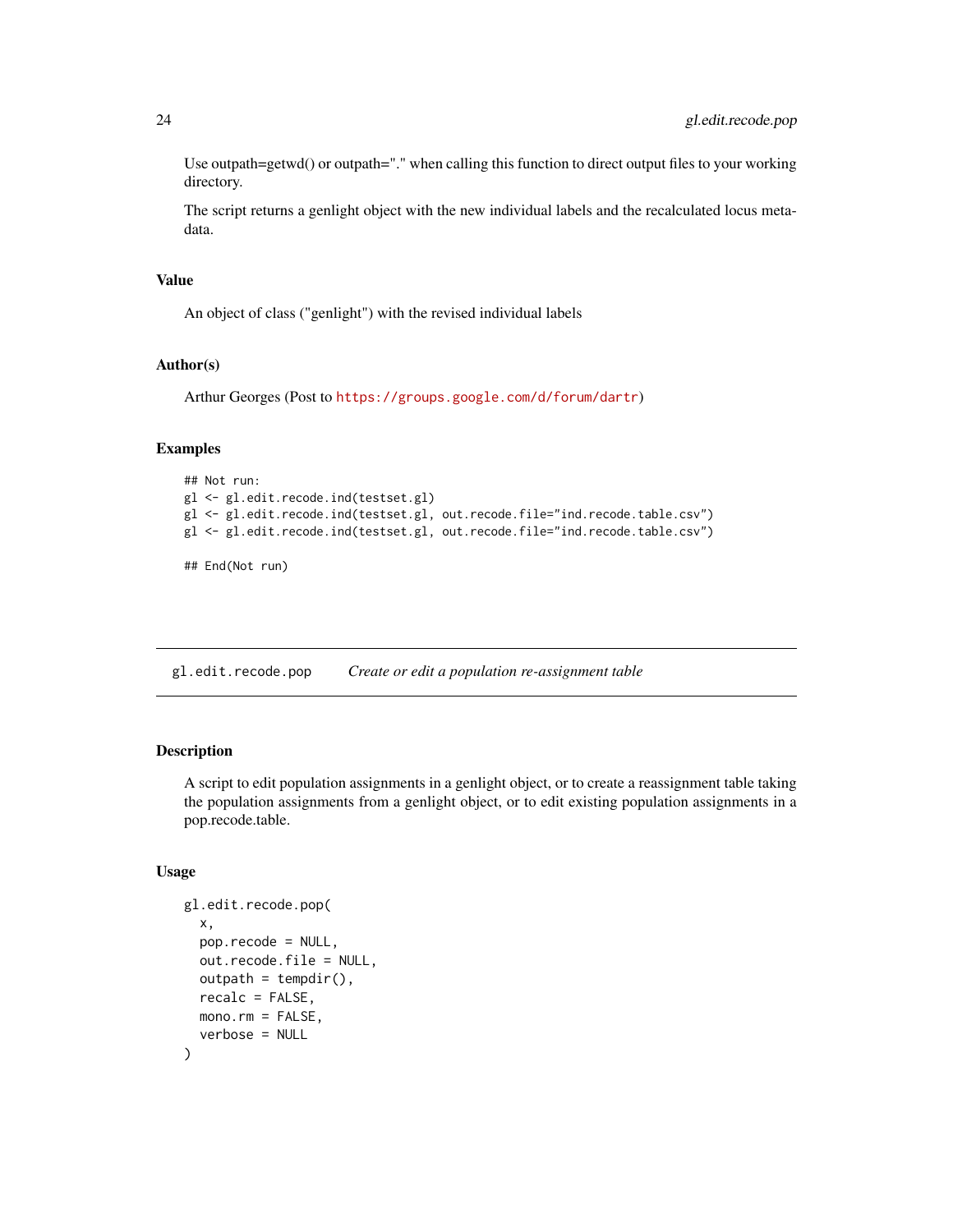# gl.edit.recode.pop 25

#### **Arguments**

| X               | Name of the genlight object for which populations are to be reassigned. [required]                                                                                                    |
|-----------------|---------------------------------------------------------------------------------------------------------------------------------------------------------------------------------------|
| pop.recode      | path to recode file.                                                                                                                                                                  |
| out.recode.file |                                                                                                                                                                                       |
|                 | Name of the file to output the new individual labels [null]                                                                                                                           |
| outpath         | $-$ path where to save the output file [default tempdir(), mandated by CRAN].                                                                                                         |
| recalc          | - Recalculate the locus metadata statistics if any individuals are deleted [default]<br><b>TRUE</b>                                                                                   |
| mono.rm         | - Remove monomorphic loci [default TRUE]                                                                                                                                              |
| verbose         | - verbosity: 0, silent or fatal errors; 1, begin and end; 2, progress $log$ ; 3,<br>progress and results summary; 5, full report [default 2 or as specified using<br>gl.set.verbosity |

# Details

Genlight objects assign specimens to populations based on information in the ind.metadata file provided when the genlight object is first generated. Often one wishes to subset the data by deleting populations or to amalgamate populations. This can be done with a pop.recode table with two columns. The first column is the population assignment in the genlight object, the second column provides the new assignment.

This script will input an existing reassignment table for editting and optionally save it as a new table, or if the name of an input table is not supplied, will generate a table using the population assignments in the parent genlight object.

The script, having deleted populations, optionally identifies resultant monomorphic loci or loci with all values missing and deletes them (using gl.filter.monomorphs.r). The script also optionally recalculates statistics made redundant by the deletion of individuals from the dataset.

Use outpath=getwd() or outpath="." when calling this function to direct output files to your working directory.

The script returns a genlight object with the new population assignments and the recalculated locus metadata.

#### Value

An object of class ("genlight") with the revised population assignments

#### Author(s)

Arthur Georges (Post to <https://groups.google.com/d/forum/dartr>)

# Examples

```
## Not run:
gl <- gl.edit.recode.pop(testset.gl)
```
## End(Not run)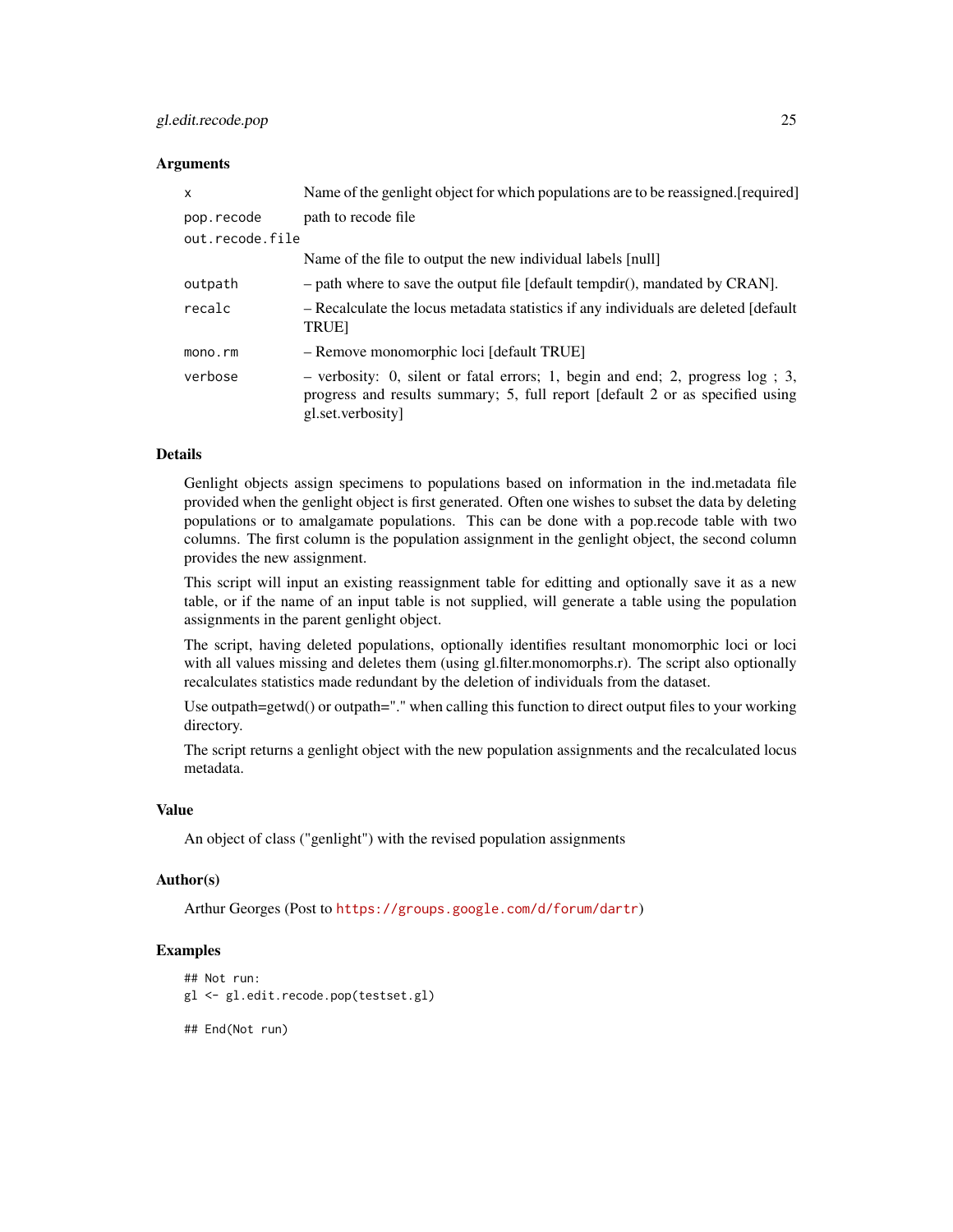<span id="page-25-0"></span>gl.filter.callrate *Filter loci or specimens in a genlight {adegenet} object based on call rate*

# Description

SNP datasets generated by DArT have missing values primarily arising from failure to call a SNP because of a mutation at one or both of the the restriction enzyme recognition sites. This script reports the number of missing values for each of several percentiles. The script gl.filter.callrate() will filter out the loci with call rates below a specified threshold.

# Usage

```
gl.filter.callrate(
  x,
 method = "loc",threshold = 0.95,
 mono.rm = FALSE,
  recalc = FALSE,
  recursive = FALSE,
  plot = TRUE,
 bins = 25,
  verbose = NULL
)
```
# Arguments

| X         | name of the genlight object containing the SNP data, or the genind object con-<br>taining the SilocoDArT data [required]                                                                                        |
|-----------|-----------------------------------------------------------------------------------------------------------------------------------------------------------------------------------------------------------------|
| method    | - "loc" to specify that loci are to be filtered, "ind" to specify that specimens are<br>to be filtered, "pop" to remove loci that fail to meet the specified threshold in<br>any one population [default "loc"] |
| threshold | - threshold value below which loci will be removed [default 0.95]                                                                                                                                               |
| mono.rm   | - Remove monomorphic loci after analysis is complete [default FALSE]                                                                                                                                            |
| recalc    | - Recalculate the locus metadata statistics if any individuals are deleted in the<br>filtering [default FALSE]                                                                                                  |
| recursive | - Repeatedly filter individuals on call rate, each time removing monomorphic<br>loci. Only applies if method="ind" and mono.rm=TRUE [default FALSE]                                                             |
| plot      | specify if histograms of call rate, before and after, are to be produced [default]<br><b>TRUE1</b>                                                                                                              |
| bins      | - number of bins to display in histograms [default 25]                                                                                                                                                          |
| verbose   | $-$ verbosity: 0, silent or fatal errors; 1, begin and end; 2, progress $log$ ; 3,<br>progress and results summary; 5, full report [default 2, unless specified using<br>gl.set.verbosity]                      |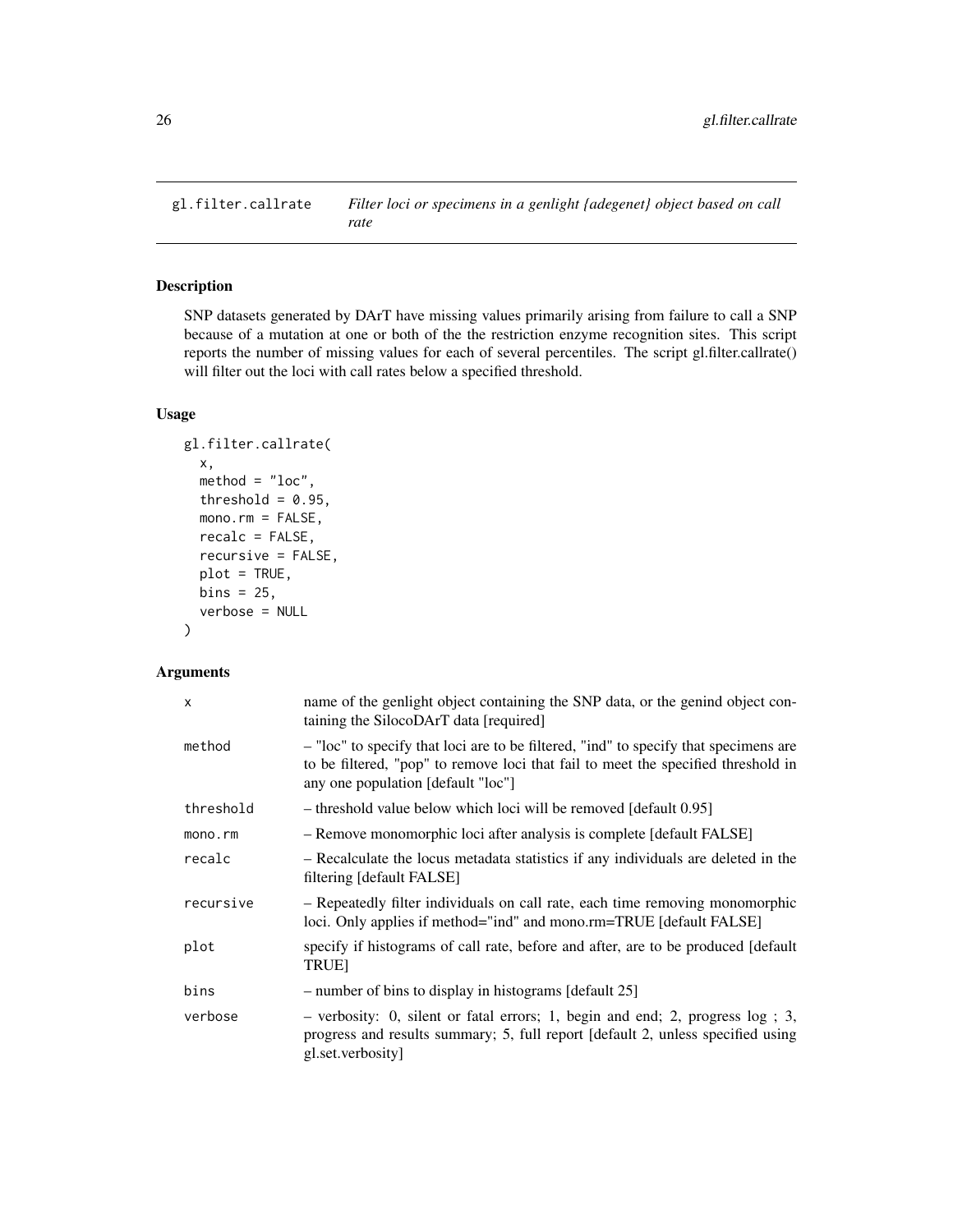#### <span id="page-26-0"></span>gl.filter.cloneid 27

#### Details

Tag Presence/Absence datasets (SilicoDArT) have missing values where it is not possible to determine reliably if there the sequence tag can be called at a particular locus.

method = 'ind': Because this filter operates on call rate, this function recalculates Call Rate, if necessary, before filtering. If individuals are removed using method='ind', then the call rate stored in the genlight object is, optionally, recalcuated after filtering.

recursive=TRUE: Note that when filtering individuals on call rate, the initial call rate is calculated and compared against the threshold. After filtering, if mono.rm=TRUE, the removal of monomorphic loci will alter the call rates. Some individuals with a call rate initially greater than the nominated threshold, and so retained, may come to have a call rate lower than the threshold. If this is a problem, repeated iterations of this function will resolve the issue. This is done by setting mono.rm=TRUE and recursive=TRUE, or it can be done manually.

#### Value

The reduced genlight or genind object, plus a summary

#### Author(s)

Arthur Georges and Bernd Gruber (Post to <https://groups.google.com/d/forum/dartr>)

#### Examples

```
# SNP data
 result <- gl.filter.callrate(testset.gl, method="loc", threshold=0.95, verbose=3)
 result <- gl.filter.callrate(testset.gl, method="ind", threshold=0.8, verbose=3)
# Tag P/A data
 result <- gl.filter.callrate(testset.gs, method="loc", threshold=0.95, verbose=3)
 result <- gl.filter.callrate(testset.gs, method="ind", threshold=0.8, verbose=3)
```
gl.filter.cloneid *Filter for CloneID to select only unique SNPs*

# Description

Filter for CloneID to select only unique SNPs

#### Usage

```
gl.filter.cloneid(gl)
```
#### Arguments

gl a genlight object created via read.dart (needs to have a cloneID as provided by dart)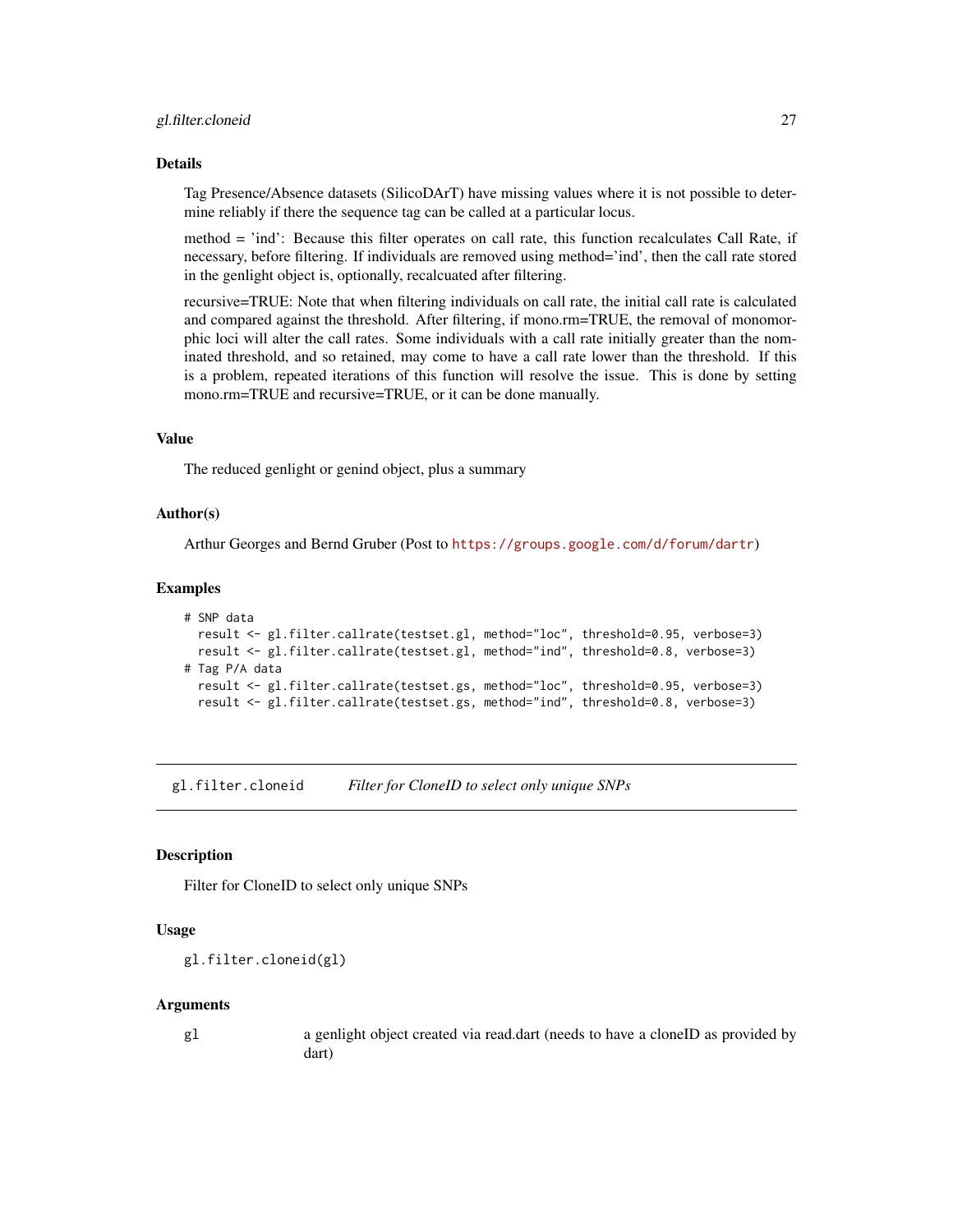#### <span id="page-27-0"></span>Value

filtered genlight object, with unique cloneIDs

#### Examples

{ }

gl.filter.hamming *Filters loci based on pairwise Hamming distance between sequence tags*

# Description

Hamming distance is calculated as the number of base differences between two sequences which can be expressed as a count or a proportion. Typically, it is calculated between two sequences of equal length. In the context of DArT trimmed sequences, which differ in length but which are anchored to the left by the restriction enzyme recognition sequence, it is sensible to compare the two trimmed sequences starting from immediately after the common recognition sequence and terminating at the last base of the shorter sequence.

#### Usage

```
gl.filter.hamming(x, threshold = 0.2, rs = 5, pb = FALSE, verbose = NULL)
```
# Arguments

| $\mathsf{x}$ | - name of the genlight object containing the SNP data [required]                                                                                                                          |
|--------------|-------------------------------------------------------------------------------------------------------------------------------------------------------------------------------------------|
| threshold    | $-$ a threshold Hamming distance for filtering loci [default threshold $\leq 0.2$ ]                                                                                                       |
| rs           | - number of bases in the restriction enzyme recognition sequence [default $= 4$ ]                                                                                                         |
| pb           | - switch to output progress bar [default FALSE]                                                                                                                                           |
| verbose      | $-$ verbosity: 0, silent or fatal errors; 1, begin and end; 2, progress $log$ ; 3,<br>progress and results summary; 5, full report [default 2, unless specified using<br>gl.set.verbosity |

#### Details

Hamming distance can be computed by exploiting the fact that the dot product of two binary vectors x and (1-y) counts the corresponding elements that are different between x and y. This approach can also be used for vectors that contain more than two possible values at each position (e.g. A, C, T or G).

If a pair of DNA sequences are of differing length, the longer is truncated.

The algorithm is that of Johann de Jong [https://johanndejong.wordpress.com/2015/10/02/](https://johanndejong.wordpress.com/2015/10/02/faster-hamming-distance-in-r-2/) [faster-hamming-distance-in-r-2/](https://johanndejong.wordpress.com/2015/10/02/faster-hamming-distance-in-r-2/) as implimented in utils.hamming.r

Only one of two loci are retained if their Hamming distance is less that a specified percentage. 5 base differences out of 100 bases is a 20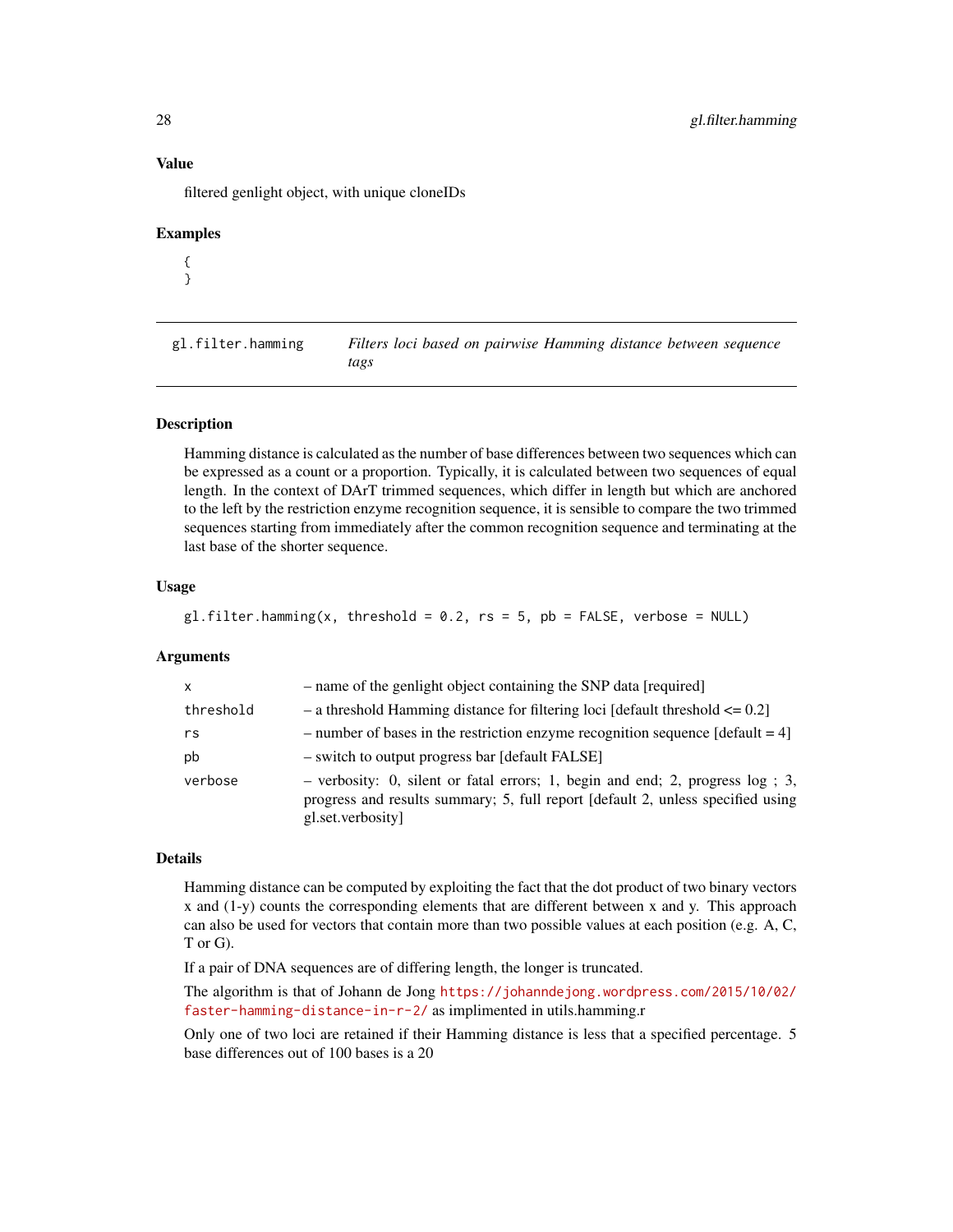# <span id="page-28-0"></span>Value

a genlight object filtered on Hamming distance.

#### Author(s)

Arthur Georges (Post to <https://groups.google.com/d/forum/dartr>)

# Examples

```
# SNP data
 result <- gl.filter.hamming(testset.gl, threshold=0.25, verbose=3)
```

```
gl.filter.heterozygosity
```
*Filters individuals with average heterozygosity greater than a specified upper threshold or less than a specified lower threshold.*

# Description

Calculates the observed heterozyosity for each individual in a genlight object and filters individuals based on specified threshold values. Use gl.report.heterozygosity to determine the appropriate thresholds.

#### Usage

```
gl.filter.heterozygosity(x, t.upper = 0.7, t.lower = 0, verbose = NULL)
```
#### Arguments

| X       | - a genlight object containing the SNP genotypes [Required]                                                                                                                             |
|---------|-----------------------------------------------------------------------------------------------------------------------------------------------------------------------------------------|
| t.upper | $-$ filter individuals $>$ the threshold [default 0.7]                                                                                                                                  |
| t.lower | $-$ filter individuals $<$ the threshold [default 0]                                                                                                                                    |
| verbose | - verbosity: 0, silent or fatal errors; 1, begin and end; 2, progress $log$ ; 3,<br>progress and results summary; 5, full report [default 2, unless specified using<br>gl.set.verbosity |

# Value

the filtered genlight object

# Author(s)

Arthur Georges (Post to <https://groups.google.com/d/forum/dartr>)

```
result <- gl.filter.heterozygosity(testset.gl,t.upper=0.06,verbose=3)
tmp <- gl.report.heterozygosity(result,method="ind")
```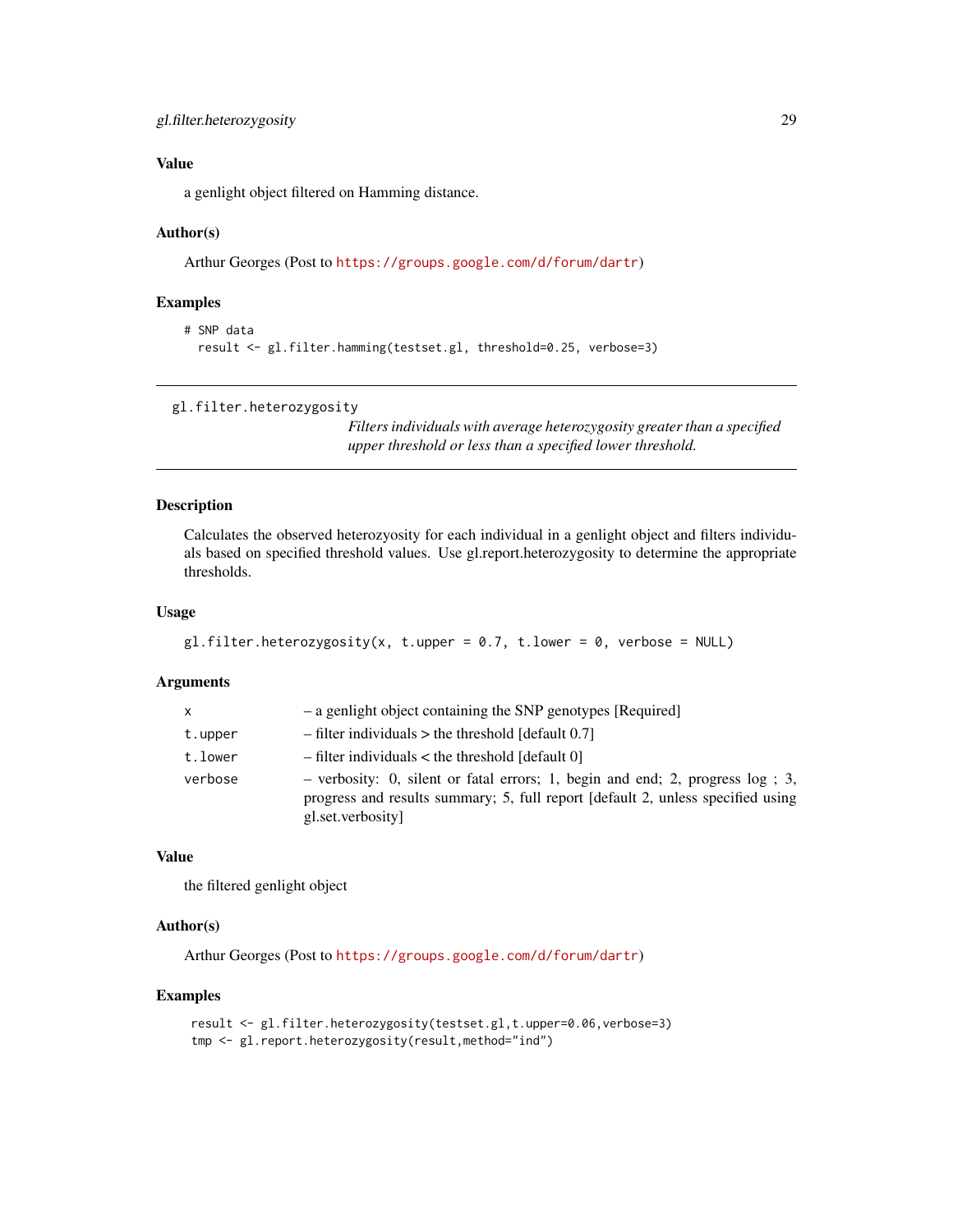<span id="page-29-0"></span>

#### Description

Calculates the probabilities of agreement with H-W equilibrium based on observed frequencies of reference homozygotes, heterozygotes and alternate homozygotes.

Uses the exact calculations contained in function prob.hwe() as developed by Wigginton, JE, Cutler, DJ, and Abecasis, GR.

# Usage

```
gl.filter.hwe(x, alpha = 0.05, basis = "any", bon = TRUE, verbose = NULL)
```
#### Arguments

| $\mathsf{x}$ | - a genlight object containing the SNP genotypes [Required]                                                                                                                            |
|--------------|----------------------------------------------------------------------------------------------------------------------------------------------------------------------------------------|
| alpha        | $-$ level of significance (per locus) [Default 0.05]                                                                                                                                   |
| basis        | - basis for filtering out loci (any, HWE departure in any one population) [default]<br>$basis="anv"$                                                                                   |
| bon          | - apply bonferroni correction to significance levels for filtering [default TRUE]                                                                                                      |
| verbose      | $-$ verbosity: 0, silent or fatal errors; 1, begin and end; 2, progress log; 3,<br>progress and results summary; 5, full report [default 2, unless specified using<br>gl.set.verbosity |

# Details

Input is a genlight adegenet object containing SNP genotypes (0 homozygous for reference SNP, 1 heterozygous, 2 homozygous for alternate SNP).

Loci are filtered if they show HWE departure in any one population. Note that power to detect departures from HWE is affected by sample size and that effective filtering may require substantial sample sizes  $(n > 20)$ .

#### Value

a genlight object with the loci departing significantly from HWE removed

#### Author(s)

Arthur Georges (Post to <https://groups.google.com/d/forum/dartr>)

```
result <- gl.filter.hwe(testset.gl, 0.05, bon=TRUE, verbose=3)
```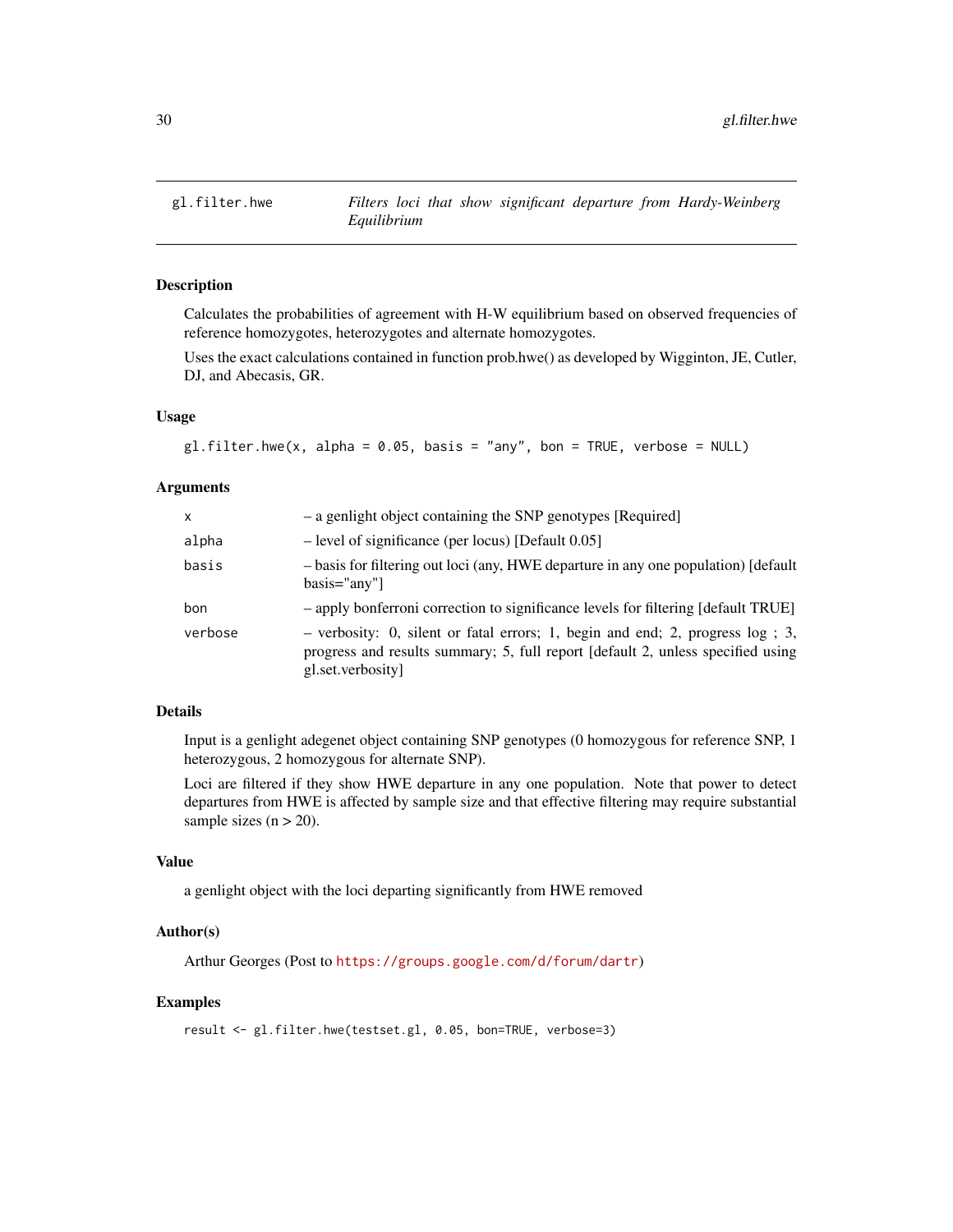<span id="page-30-0"></span>gl.filter.maf *Filter loci on the basis of minor allele frequency (MAF) in a genlight adegenet object*

# Description

This script calculates the minor allele frequency for each locus and updates the locus metadata for FreqHomRef, FreqHomSnp, FreqHets and MAF (if it exists). It then uses the updated metadata for MAF to filter loci.

# Usage

 $gl.filter.maf(x, threshold = 0.01, verbose = NULL)$ 

# Arguments

| X         | - name of the genlight object containing the SNP data [required]                                                                                                                        |
|-----------|-----------------------------------------------------------------------------------------------------------------------------------------------------------------------------------------|
| threshold | - threshold MAF - loci with a MAF less than the threshold will be removed<br>[default 0.01]                                                                                             |
| verbose   | - verbosity: 0, silent or fatal errors; 1, begin and end; 2, progress $log$ ; 3,<br>progress and results summary; 5, full report [default 2, unless specified using<br>gl.set.verbosity |

# Details

Note the this filter applies to MAF calculated across all individuals, without regard to population structure. It is a means of removing overall rare alleles. To apply this to single populations, use sepPop and lapply.

## Value

The reduced genlight dataset

#### Author(s)

Arthur Georges (Post to <https://groups.google.com/d/forum/dartr>)

```
result <- gl.filter.monomorphs(testset.gl)
result <- gl.filter.maf(result, threshold=0.05, verbose=3)
```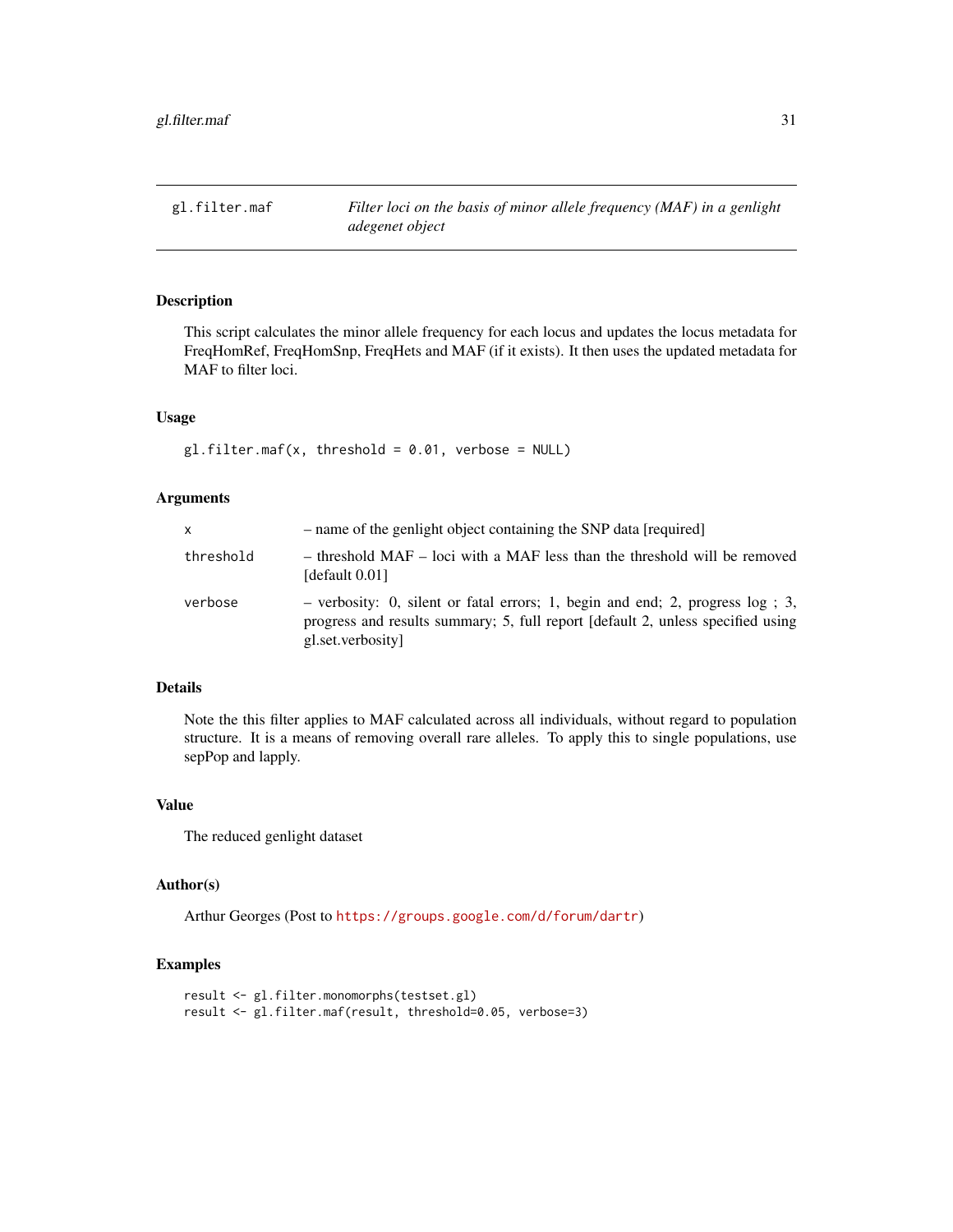<span id="page-31-1"></span><span id="page-31-0"></span>gl.filter.monomorphs *Remove monomorphic loci, including those with all NAs*

# Description

This script deletes monomorphic loci from a genlight {adegenet} object

# Usage

```
gl.filter.monomorphs(x, verbose = NULL)
```
#### Arguments

|         | - name of the input genlight object [required]                                                                                                                                          |
|---------|-----------------------------------------------------------------------------------------------------------------------------------------------------------------------------------------|
| verbose | - verbosity: 0, silent or fatal errors; 1, begin and end; 2, progress $log$ ; 3,<br>progress and results summary; 5, full report [default 2, unless specified using<br>gl.set.verbosity |

# Details

A DArT dataset will not have monomorphic loci, but they can arise, along with loci that are scored all NA, when populations or individuals are deleted. Retaining monomorphic loci unnecessarily increases the size of the dataset and will affect some calculations.

Note that for SNP data, NAs likely represent null alleles; in tag presence/absence data, NAs represent missing values (presence/absence could not be reliably scored)

# Value

A genlight object with monomorphic ( and all NA) loci removed

#### Author(s)

Arthur Georges (Post to <https://groups.google.com/d/forum/dartr>)

```
# SNP data
 result <- gl.filter.monomorphs(testset.gl, verbose=3)
# Tag P/A data
 result <- gl.filter.monomorphs(testset.gs, verbose=3)
```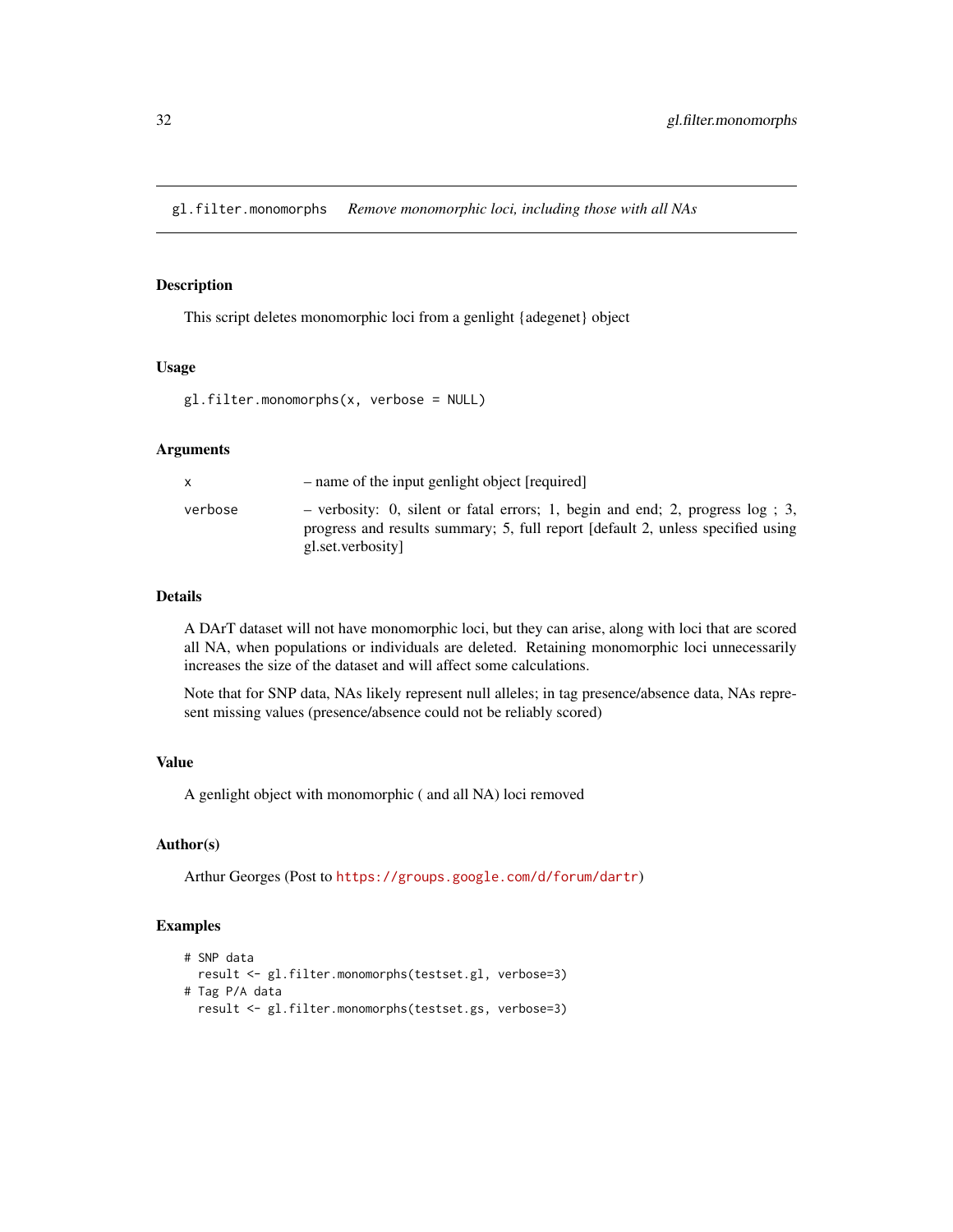<span id="page-32-0"></span>gl.filter.overshoot *Filters loci for which the SNP has been trimmed from the sequence tag along with the adaptor*

# Description

This function checks the position of the SNP within the trimmed sequence tag and identifies those for which the SNP position is outside the trimmed sequence tag. This can happen, rarely, when the sequence containing the SNP resembles the adaptor.

#### Usage

gl.filter.overshoot(x, verbose = NULL)

#### Arguments

|         | - name of the genlight object [required]                                                                                                                                                |
|---------|-----------------------------------------------------------------------------------------------------------------------------------------------------------------------------------------|
| verbose | - verbosity: 0, silent or fatal errors; 1, begin and end; 2, progress $log$ ; 3,<br>progress and results summary; 5, full report [default 2, unless specified using<br>gl.set.verbosity |

# Details

The SNP genotype can still be used in most analyses, but functions like gl2fasta() will present challenges if the SNP has been trimmed from the sequence tag.

Not fatal, but should apply this filter before gl.filter.secondaries, for obvious reasons.

### Value

A new genlight object with the recalcitrant loci deleted

#### Author(s)

Arthur Georges (Post to <https://groups.google.com/d/forum/dartr>)

#### Examples

result <- gl.filter.overshoot(testset.gl, verbose=3)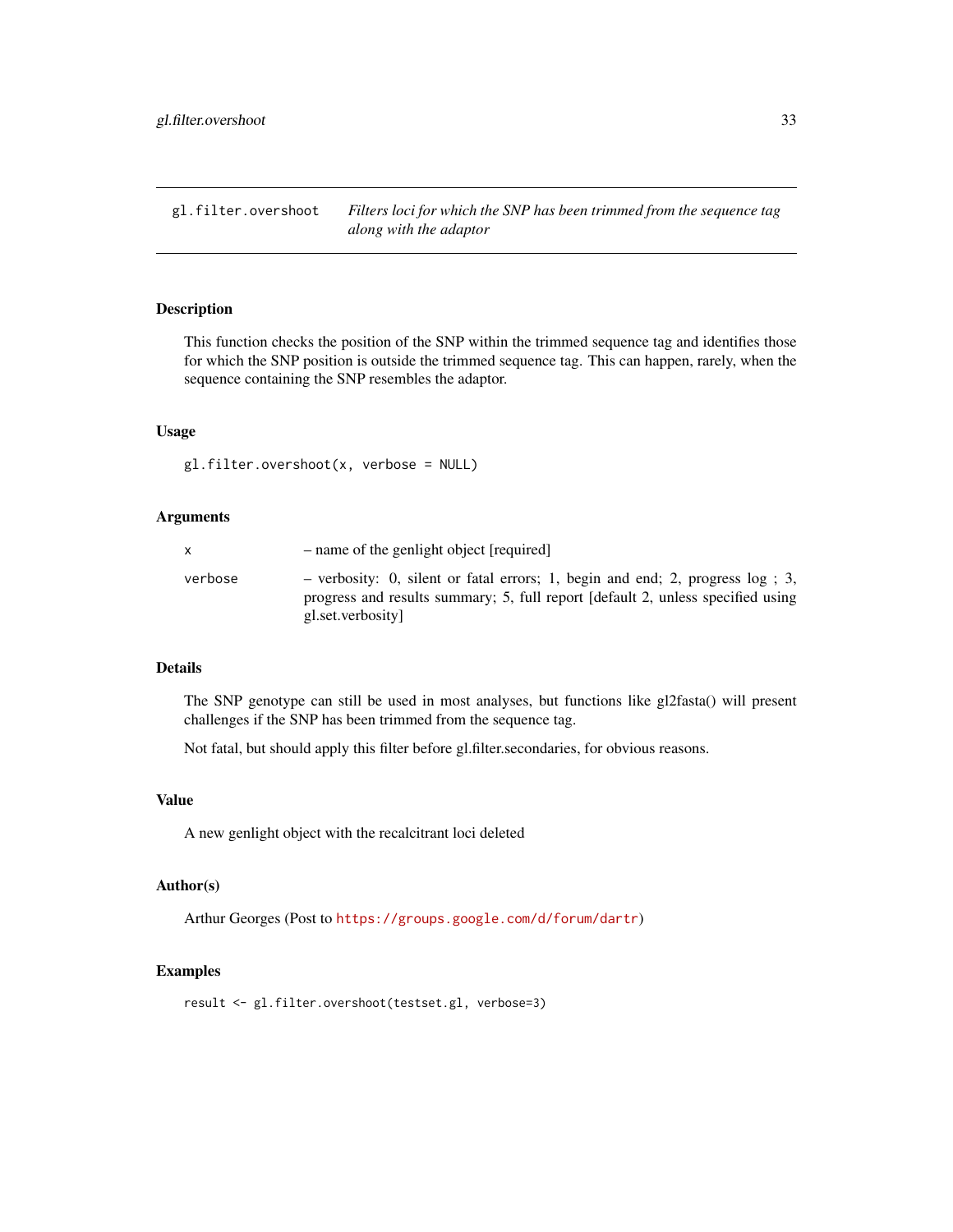<span id="page-33-0"></span>

# Description

This script is meant to be used prior to gl.nhybrids to maximise the information content of the snps used to identify hybrids (currently newhybrids does allow only 200 SNPs). The idea is to use first all loci that have fixed alleles between the potential source populations and then "fill up" to 200 loci using loci that have private alleles between those. The functions filters for those loci (if invers is set to TRUE, the opposite is returned (all loci that are not fixed and have no private alleles - not sure why yet, but maybe useful.)

# Usage

gl.filter.pa(x, pop1, pop2, invers = FALSE, verbose = NULL)

# Arguments

| x       | - name of the genlight object containing the SNP data [required]                                                                                                                        |
|---------|-----------------------------------------------------------------------------------------------------------------------------------------------------------------------------------------|
| pop1    | - name of the first parental population (in quotes) [required]                                                                                                                          |
| pop2    | - name of the second parental population (in quotes) [required]                                                                                                                         |
| invers  | - switch to filter for all loci that have no private alleles and are not fixed [FALSE]                                                                                                  |
| verbose | - verbosity: 0, silent or fatal errors; 1, begin and end; 2, progress $log$ ; 3,<br>progress and results summary; 5, full report [default 2, unless specified using<br>gl.set.verbosity |

#### Value

The reduced genlight dataset, containing now only fixed and private alleles

#### Author(s)

Bernd Gruber & Ella Kelly (University of Melbourne) (Post to [https://groups.google.com/d/](https://groups.google.com/d/forum/dartr) [forum/dartr](https://groups.google.com/d/forum/dartr))

#### Examples

result <- gl.filter.pa(testset.gl, pop1=pop(testset.gl)[1], pop2=pop(testset.gl)[2],verbose=3)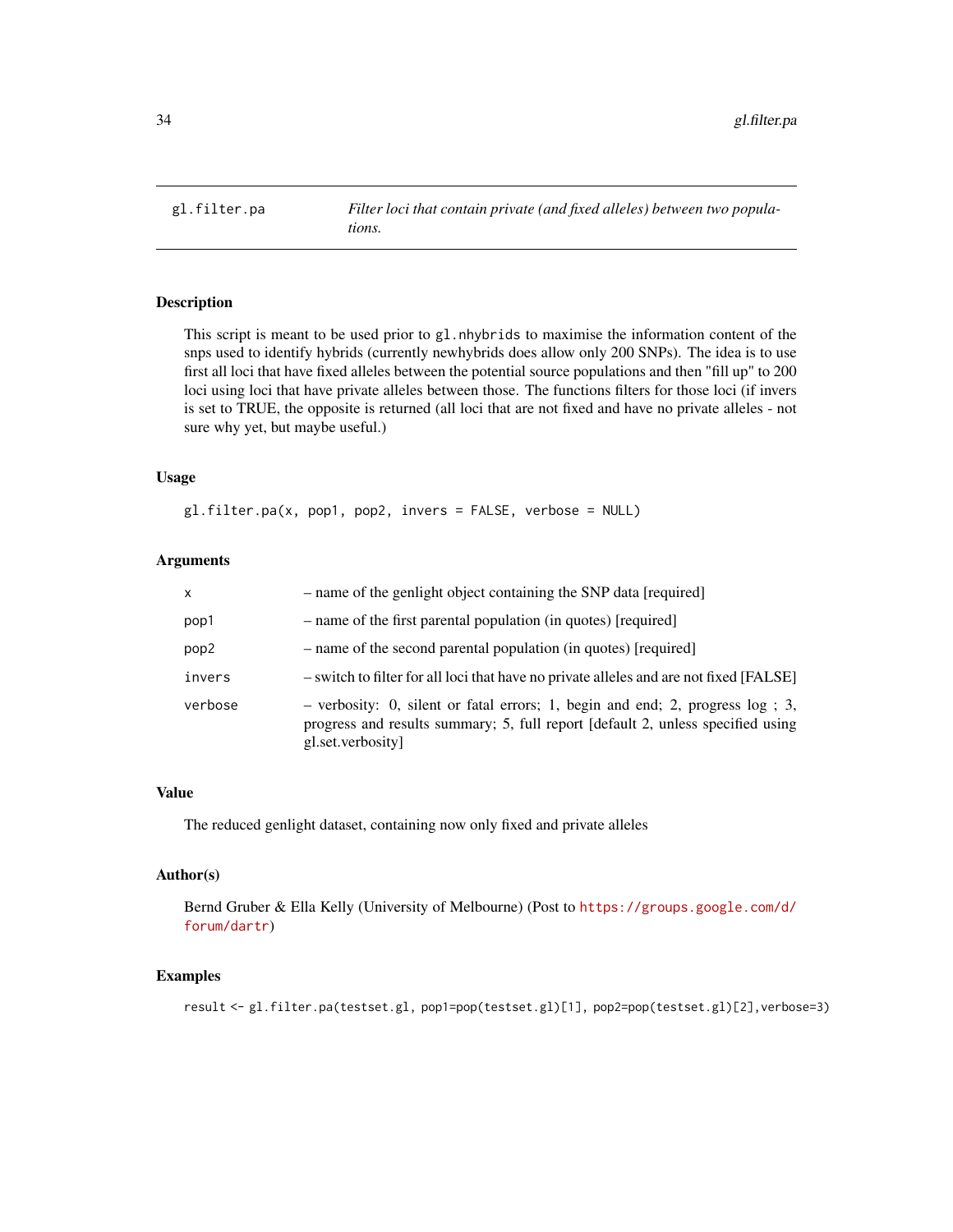<span id="page-34-0"></span>gl.filter.parent.offspring

*Filter putative parent offspring within a population*

#### Description

This script removes individuals suspected of being related as parent-offspring. It examines the frequency of pedigree inconsistent loci, that is, those loci that are homozygotes in the parent for the reference allele, and homozygous in the offspring for the alternate allele. This condition is not consistent with any pedigree, regardless of the (unkonwn) genotype of the other parent. The pedigree inconsistent loci are counted as an indication of whether or not it is reasonable to propose the two individuals are in a parent-offspring relationship.

## Usage

```
gl.filter.parent.offspring(
  x,
  min.rdepth = 12,
  min.reproducibility = 1,
  range = 1.5,
  rm.monomorphs = FALSE,
  verbose = NULL
\mathcal{L}
```
#### Arguments

| $\mathsf{x}$        | Name of the genlight object containing the SNP genotypes [required]                                                                                                                     |
|---------------------|-----------------------------------------------------------------------------------------------------------------------------------------------------------------------------------------|
| min.rdepth          | Minimum read depth to include in analysis $\text{[default = 12]}$                                                                                                                       |
| min.reproducibility |                                                                                                                                                                                         |
|                     | Minimum reproducibility to include in analysis $\lceil detault = 1 \rceil$                                                                                                              |
| range               | - specifies the range to extend beyond the interguartile range for delimiting out-<br>liers [default = $1.5$ interquartile ranges]                                                      |
| rm.monomorphs       | - if TRUE, remove monomorphic loci after filtering individuals [default FALSE]                                                                                                          |
| verbose             | $-$ verbosity: 0, silent or fatal errors; 1, begin and end; 2, progress $log$ ; 3,<br>progress and results summary; 5, full report [default 2 or as specified using<br>gl.set.verbosity |

#### Details

Obviously, if the two individuals are in a parent offspring relationship, the true number of pedigree inconsistent loci should be zero, but SNP calling is not infallible. Some loci will be mis-called. The problem thus becomes one of determining if the two focal individuals have a count of pedigree inconsistent loci less than would be expected of typical unrelated individuals. There are some quite sophisticated software packages available to formally apply likelihoods to the decision, but we use a simple outlier comparison.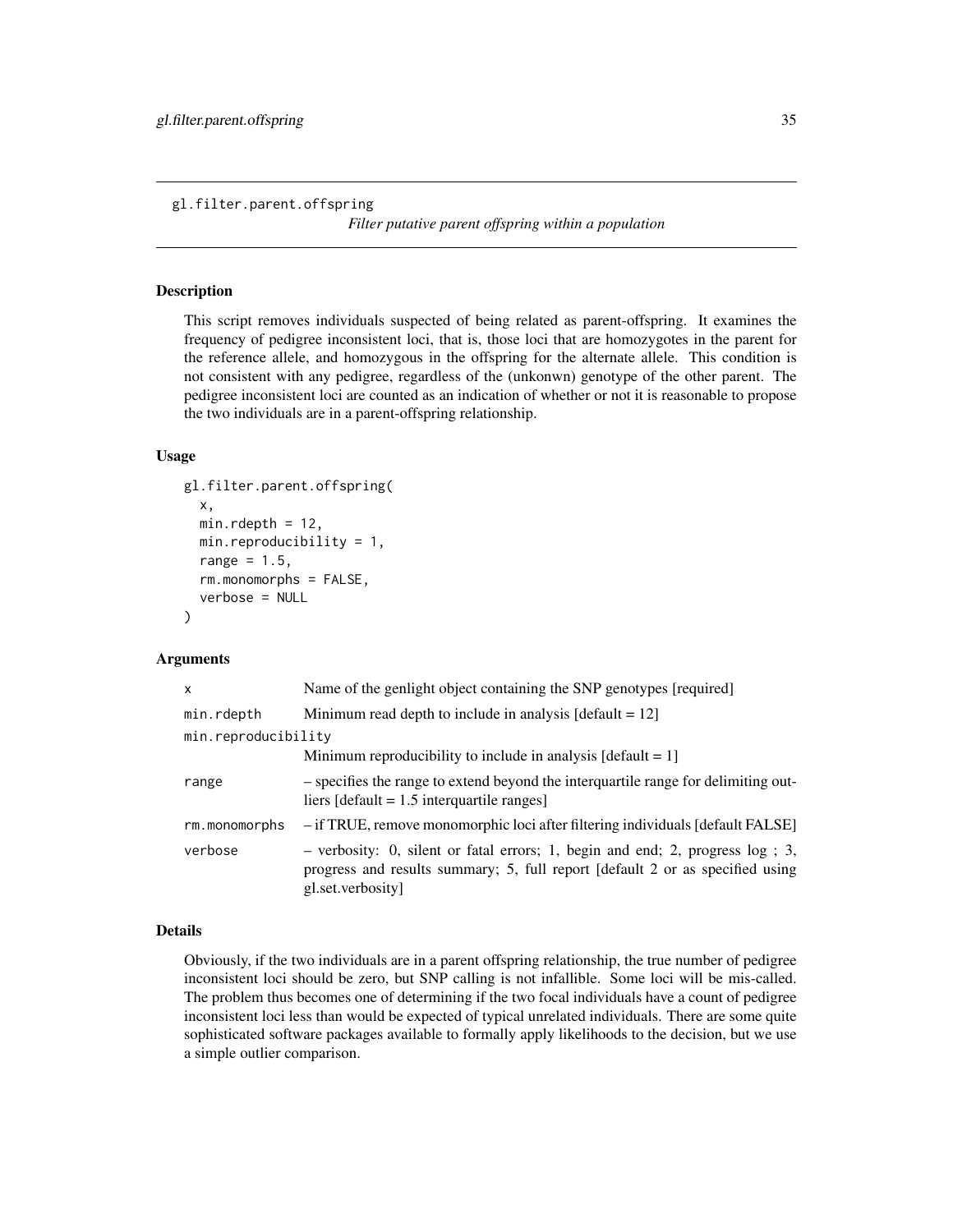<span id="page-35-0"></span>To reduce the frequency of mis-calls, and so emphasise the difference between true parent-offspring pairs and unrelated pairs, the data can be filtered on read depth. Typically minimum read depth is set to 5x, but you can examine the distribution of read depths with gl.report.rdepth() and push this up with an acceptable loss of loci. 12x might be a good minimum for this particular analysis. It is sensible also to push the minimum reproducibility up to 1, if that does not result in an unacceptable loss of loci.

Note that the null expectation is not well defined, and the power reduced, if the population from which the putative parent-offspring pairs are drawn contains many sibs. Note also that if an individual has been genotyped twice in the dataset, the replicate pair will be assessed by this script as being in a parent-offspring relationship.

You should run gl.report.parent.offspring() before filtering. Use this report to decide min.rdepth and min.reproducibility and assess impact on your dataset.

#### Value

A set of individuals in parent-offspring relationship

gl.filter.rdepth *Filter loci based on counts of sequence tags scored at a locus (read depth)*

# Description

SNP datasets generated by DArT report AvgCountRef and AvgCountSnp as counts of sequence tags for the reference and alternate alleles respectively. These can be used to backcalculate Read Depth. Fragment presence/absence datasets as provided by DArT (SilicoDArT) provide Average Read Depth and Standard Deviation of Read Depth as stanard columns in their report.

#### Usage

```
gl.filter.rdepth(x, lower = 5, upper = 50, verbose = NULL)
```
# Arguments

| $\mathsf{x}$ | - name of the genlight object containing the SNP or tag presence/absence data<br>[required]                                                                                               |
|--------------|-------------------------------------------------------------------------------------------------------------------------------------------------------------------------------------------|
| lower        | - lower threshold value below which loci will be removed [default 5]                                                                                                                      |
| upper        | - upper threshold value above which loci will be removed [default 50]                                                                                                                     |
| verbose      | $-$ verbosity: 0, silent or fatal errors; 1, begin and end; 2, progress $log$ ; 3,<br>progress and results summary; 5, full report [default 2, unless specified using<br>gl.set.verbosity |

#### Details

Filtering on Read Depth using the companion script gl.filter.rdepth can be on the basis of loci with exceptionally low counts, or loci with exceptionally high counts.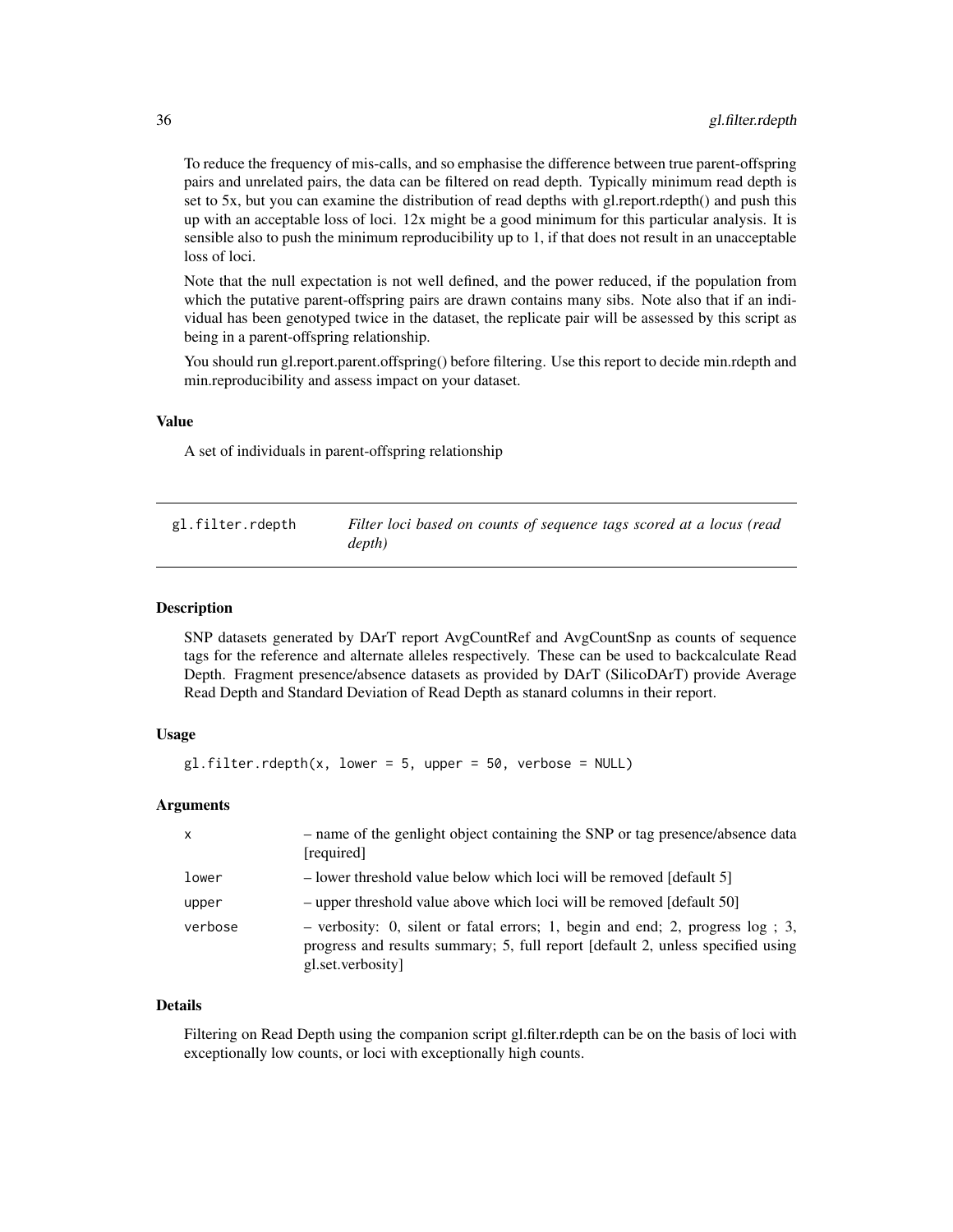## gl.filter.RepAvg 37

## Value

Returns a genlight object retaining loci with a Read Depth in the range specified by the lower and upper threshold.

## Author(s)

Arthur Georges (Post to <https://groups.google.com/d/forum/dartr>)

#### Examples

```
# SNP data
 gl.report.rdepth(testset.gl)
 result <- gl.filter.rdepth(testset.gl, lower=8, upper=50, verbose=3)
# Tag P/A data
 result <- gl.filter.rdepth(testset.gs, lower=8, upper=50)
```

| gl.filter.RepAvg | Filter loci in a genlight {adegenet} object based on average repeata- |
|------------------|-----------------------------------------------------------------------|
|                  | bility of alleles at a locus                                          |

## Description

SNP datasets generated by DArT have an index, RepAvg, generated by reproducing the data independently for 30 RepAvg is the proportion of alleles that give a repeatable result, averaged over both alleles for each locus.

#### Usage

```
gl.filter.PepAvg(x, threshold = 0.99, verbose = NULL)
```
## Arguments

| x.        | - name of the genlight object containing the SNP data [required]                                                                                                                         |
|-----------|------------------------------------------------------------------------------------------------------------------------------------------------------------------------------------------|
| threshold | - threshold value below which loci will be removed [default 0.99]                                                                                                                        |
| verbose   | - verbosity: 0, silent or fatal errors; 1, begin and end; 2, progress $log$ ; 3,<br>progress and results summary; 5, full report [default 2, unless specified using<br>gl.set.verbosity] |

## Details

SilicoDArT datasets generated by DArT have a smilar index, Reproducibility. For these fragment presence/absence data, repeatability is the percentage of scores that are repeated in the technical replicate dataset.

#### Value

Returns a genlight object retaining loci with repeatability (Repavg or Reproducibility) greater than the specified threshold.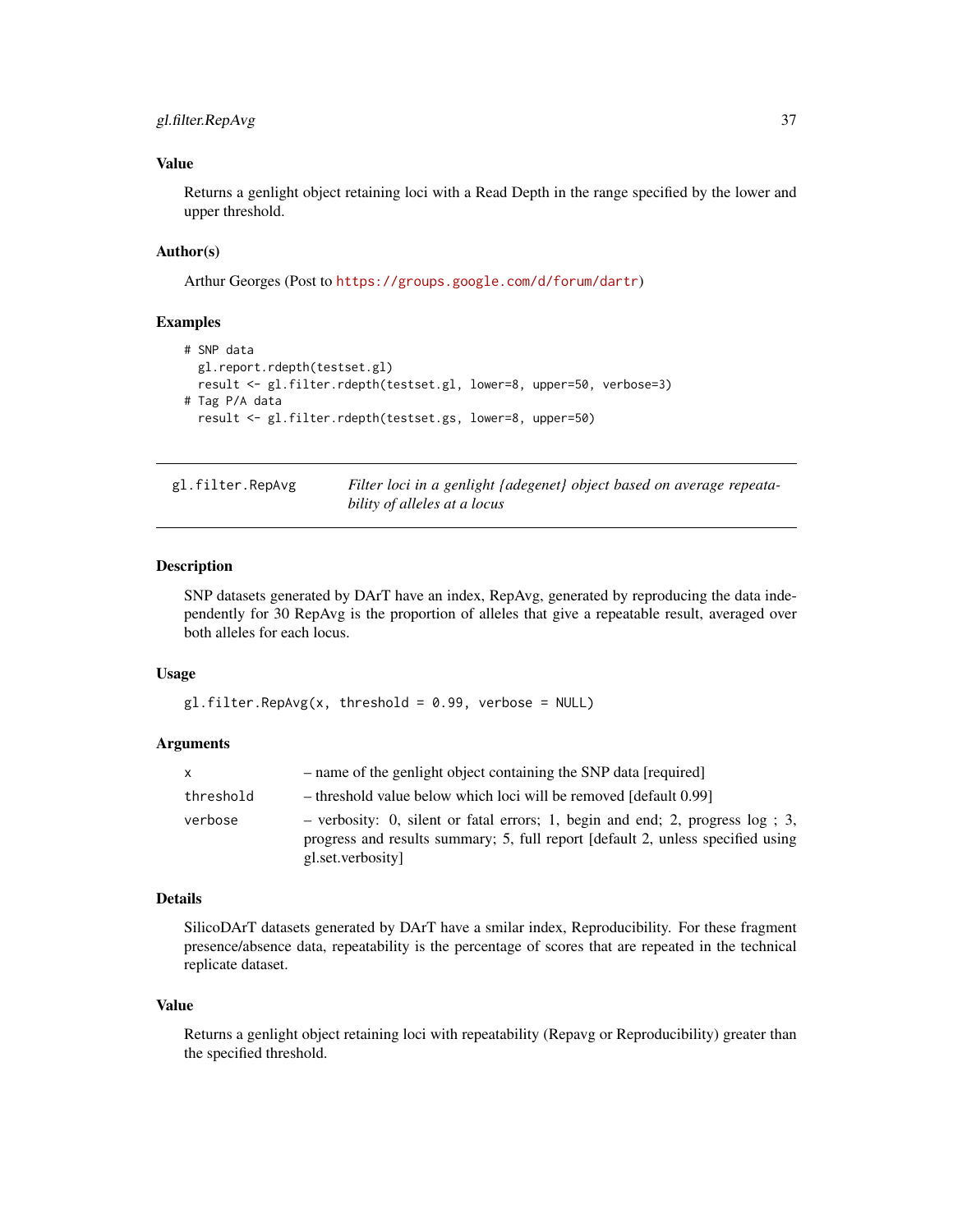#### Author(s)

```
Arthur Georges (Post to https://groups.google.com/d/forum/dartr)
```
#### Examples

```
# SNP data
 gl.report.reproducibility(testset.gl)
 result <- gl.filter.reproducibility(testset.gl, threshold=0.99, verbose=3)
# Tag P/A data
 gl.report.reproducibility(testset.gs)
 result <- gl.filter.reproducibility(testset.gs, threshold=0.99)
```

```
gl.filter.reproducibility
```
*Filter loci in a genlight {adegenet} object based on average repeatability of alleles at a locus*

## Description

SNP datasets generated by DArT have an index, RepAvg, generated by reproducing the data independently for 30 RepAvg is the proportion of alleles that give a repeatable result, averaged over both alleles for each locus.

#### Usage

```
gl.filter.reproductibility(x, threshold = 0.99, verbose = NULL)
```
#### **Arguments**

| X.        | - name of the genlight object containing the SNP data [required]                                                                                                                        |
|-----------|-----------------------------------------------------------------------------------------------------------------------------------------------------------------------------------------|
| threshold | - threshold value below which loci will be removed [default 0.99]                                                                                                                       |
| verbose   | - verbosity: 0, silent or fatal errors; 1, begin and end; 2, progress $log$ ; 3,<br>progress and results summary; 5, full report [default 2, unless specified using<br>gl.set.verbosity |

## Details

SilicoDArT datasets generated by DArT have a smilar index, Reproducibility. For these fragment presence/absence data, repeatability is the percentage of scores that are repeated in the technical replicate dataset.

## Value

Returns a genlight object retaining loci with repeatability (Repavg or Reproducibility) greater than the specified threshold.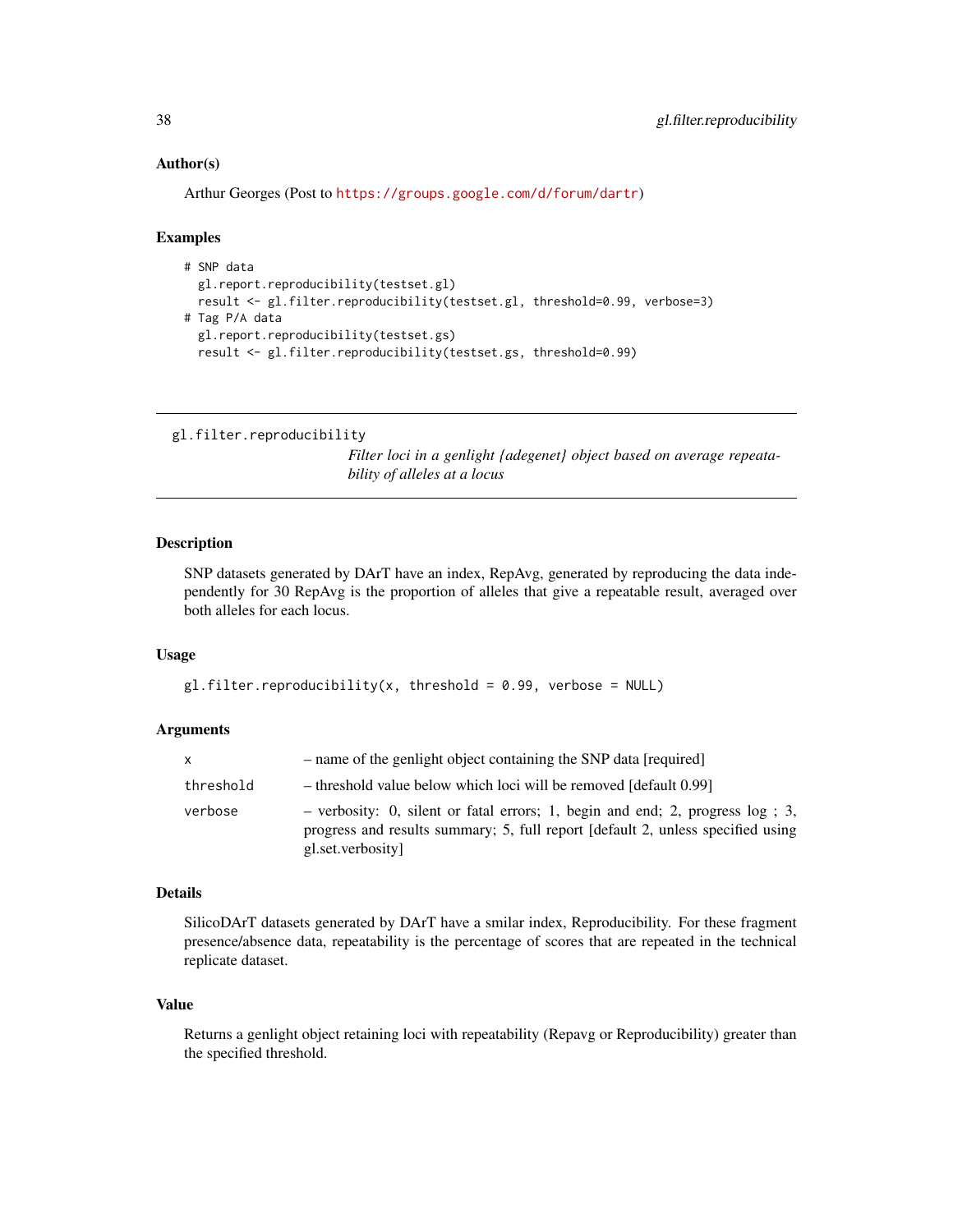## gl.filter.secondaries 39

#### Author(s)

Arthur Georges (Post to <https://groups.google.com/d/forum/dartr>)

#### Examples

```
# SNP data
 gl.report.reproducibility(testset.gl)
 result <- gl.filter.reproducibility(testset.gl, threshold=0.99, verbose=3)
# Tag P/A data
 gl.report.reproducibility(testset.gs)
 result <- gl.filter.reproducibility(testset.gs, threshold=0.99)
```
gl.filter.secondaries *Filter loci that represent secondary SNPs in a genlight {adegenet} object*

## Description

SNP datasets generated by DArT include fragments with more than one SNP and record them separately with the same CloneID (=AlleleID). These multiple SNP loci within a fragment (secondaries) are likely to be linked, and so you may wish to remove secondaries.

#### Usage

```
gl.filter.secondaries(x, method = "random", verbose = NULL)
```
#### Arguments

| X       | - name of the genlight object containing the SNP data [required]                                                                                                                        |
|---------|-----------------------------------------------------------------------------------------------------------------------------------------------------------------------------------------|
| method  | - method of selecting SNP locus to retain, best or random [random]                                                                                                                      |
| verbose | - verbosity: 0, silent or fatal errors; 1, begin and end; 2, progress $log$ ; 3,<br>progress and results summary; 5, full report [default 2, unless specified using<br>gl.set.verbosity |

## Details

This script filters out all but the first sequence tag with the same CloneID after ordering the genlight object on based on repeatability, avgPIC in that order (method="best") or at random (method="random").

The filter has not been implemented for tag presence/absence data.

## Value

The reduced genlight, plus a summary

#### Author(s)

Arthur Georges (Post to <https://groups.google.com/d/forum/dartr>)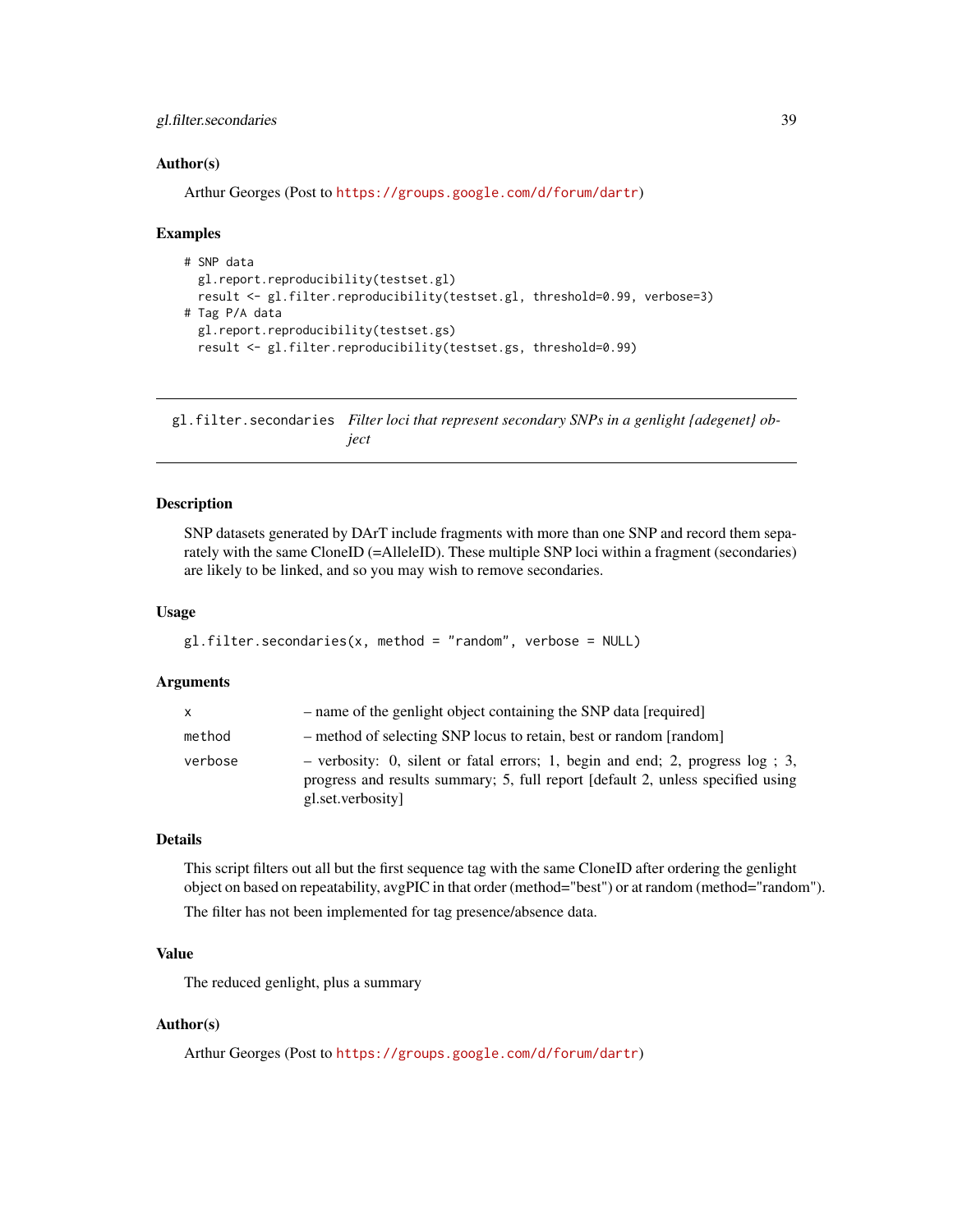## Examples

```
gl.report.secondaries(testset.gl)
result <- gl.filter.secondaries(testset.gl)
```
gl.filter.sexlinked *Identify loci that are sex linked in specimens in a genlight* adegenet *object*

## Description

Alleles unique to the Y or W chromosome and monomorphic on the X chromosomes will appear in the SNP dataset as genotypes that are heterozygotic in all individuals of the heterogametic sex and homozygous in all individuals of the homogametic sex.

## Usage

```
gl.filter.sexlinked(
  x,
  sex = NULL,filter = NULL,
  read.depth = 0,
  t.het = 0,
  t.hom = \theta,
  t.pres = \theta,
  plot = FALSE,
  verbose = NULL
)
```

| $\mathsf{x}$ | - name of the genlight object containing the SNP data [required]                                                                                                                |
|--------------|---------------------------------------------------------------------------------------------------------------------------------------------------------------------------------|
| sex          | - factor that defines the sex of individuals. See explanation above.                                                                                                            |
| filter       | - switch to either 'keep' sexlinked markers only from the genlight object or drop<br>them. Default is NULL, so has to be specified.                                             |
| read.depth   | - additional filter option to keep only loci above a certain read.depth. Default to<br>0, which means read.depth is not taken into account.                                     |
| t.het        | - tolerance, that is t.het=0.05 means that $5\%$ of the heterogametic sex can be ho-<br>mozygous and still be regarded as consistent with a sex specific marker [default]<br>01 |
| t.hom        | - tolerance, that is t.hom=0.05 means that 5% of the homogametic sex can be<br>heterozygous and still be regarded as consistent with a sex specific marker [de-<br>fault 0      |
| t.pres       | - tolerance, that is t.pres=0.05 means that a silicodart marker can be present in<br>either of the sexes and still be regarded as a sex-linked marker. [default 0]              |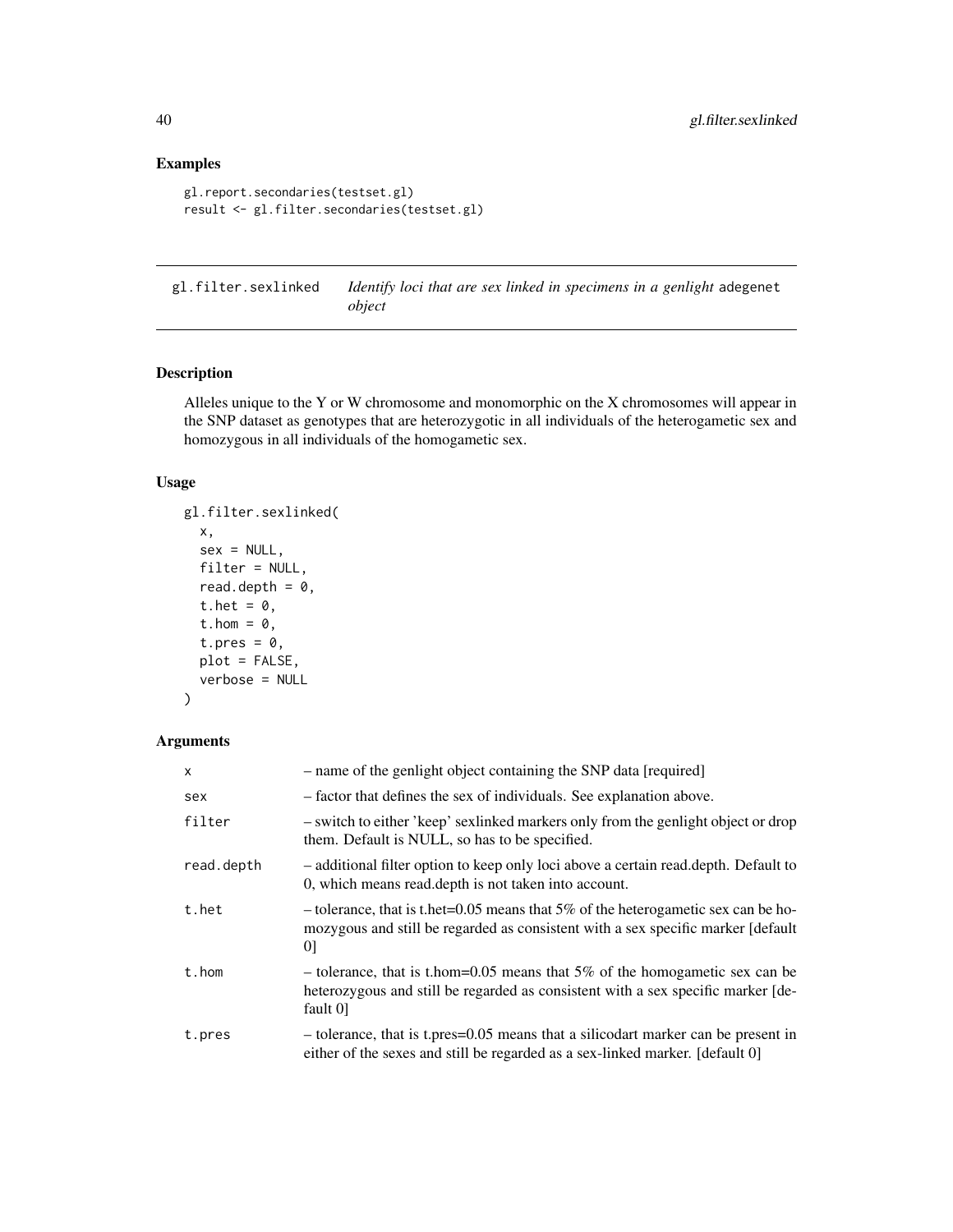| plot    | - creates a plot that shows the heterozygosity of males and females at each loci.<br>be regarded as consistent with a sex specific marker [default 0] |
|---------|-------------------------------------------------------------------------------------------------------------------------------------------------------|
| verbose | - verbosity: 0, silent or fatal errors; 1, begin and end; 2, progress $log$ ; 3,<br>progress and results summary; 5, full report [default 2]          |

This script will identify loci with alleles that behave in this way, as putative sex specific SNP markers.

Sex of the individuals for which sex is known with certainty can be provided via a factor (equal to the length of the number of individuals) or to be held in the variable x@other\$ind.metrics\$sex. Coding is: M for male, F for female, U or NA for unknown/missing. The script abbreviates the entries here to the first character. So coding of "Female" and "Male" works as well. Character are also converted to upper cases.

#### Value

the filtered genlight object (filter="keep": sexlinked loci,filter="drop", everything except sexlinked loci).

## Author(s)

Arthur Georges, Bernd Gruber & Floriaan Devloo-Delvan (Post to [https://groups.google.com/](https://groups.google.com/d/forum/dartr) [d/forum/dartr](https://groups.google.com/d/forum/dartr))

#### Examples

```
cat("does not work yet")
#result <- gl.sexlinkage(testset.gl)
```
gl.filter.taglength *Filter loci in a genlight {adegenet} object based on sequence tag length*

#### Description

SNP datasets generated by DArT typically have sequence tag lengths ranging from 20 to 69 base pairs.

```
gl.filter.taglength(x, lower = 20, upper = 69, verbose = NULL)
```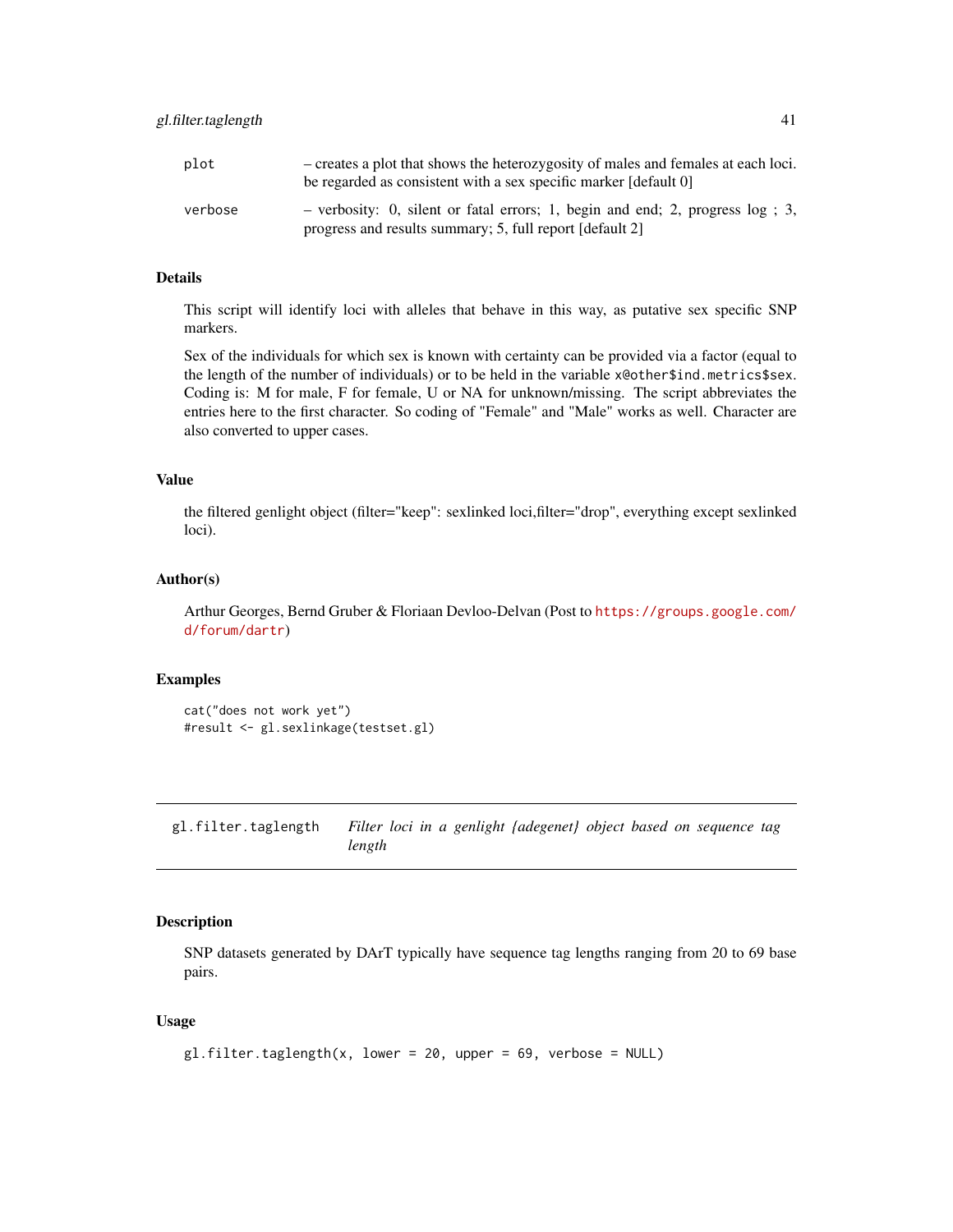## Arguments

| x       | - name of the genlight object containing the SNP data [required]                                                                                                                        |
|---------|-----------------------------------------------------------------------------------------------------------------------------------------------------------------------------------------|
| lower   | - lower threshold value below which loci will be removed [default 20]                                                                                                                   |
| upper   | - upper threshold value above which loci will be removed [default 69]                                                                                                                   |
| verbose | - verbosity: 0, silent or fatal errors; 1, begin and end; 2, progress $log$ ; 3,<br>progress and results summary; 5, full report [default 2, unless specified using<br>gl.set.verbosity |

## Value

Returns a genlight object retaining loci with a sequence tag length in the range specified by the lower and upper threshold.

#### Author(s)

Arthur Georges (Post to <https://groups.google.com/d/forum/dartr>)

## Examples

```
# SNP data
 gl.report.taglength(testset.gl)
 result <- gl.filter.taglength(testset.gl,lower=60)
 gl.report.taglength(result)
# Tag P/A data
 gl.report.taglength(testset.gs)
 result <- gl.filter.taglength(testset.gs,lower=60)
 gl.report.taglength(result)
```
gl.fixed.diff *Generate a matrix of fixed differences*

#### Description

This script takes SNP data or sequence tag P/A data grouped into populations in a genlight object (DArTSeq) and generates a matrix of fixed differences between populations taken pairwise

```
gl.fixed.diff(
  x,
  tloc = \theta,
  test = FALSE,
  delta = 0.02,
  alpha = 0.05,
  reps = 1000,mono.rm = TRUE,
 pb = TRUE,verbose = NULL
)
```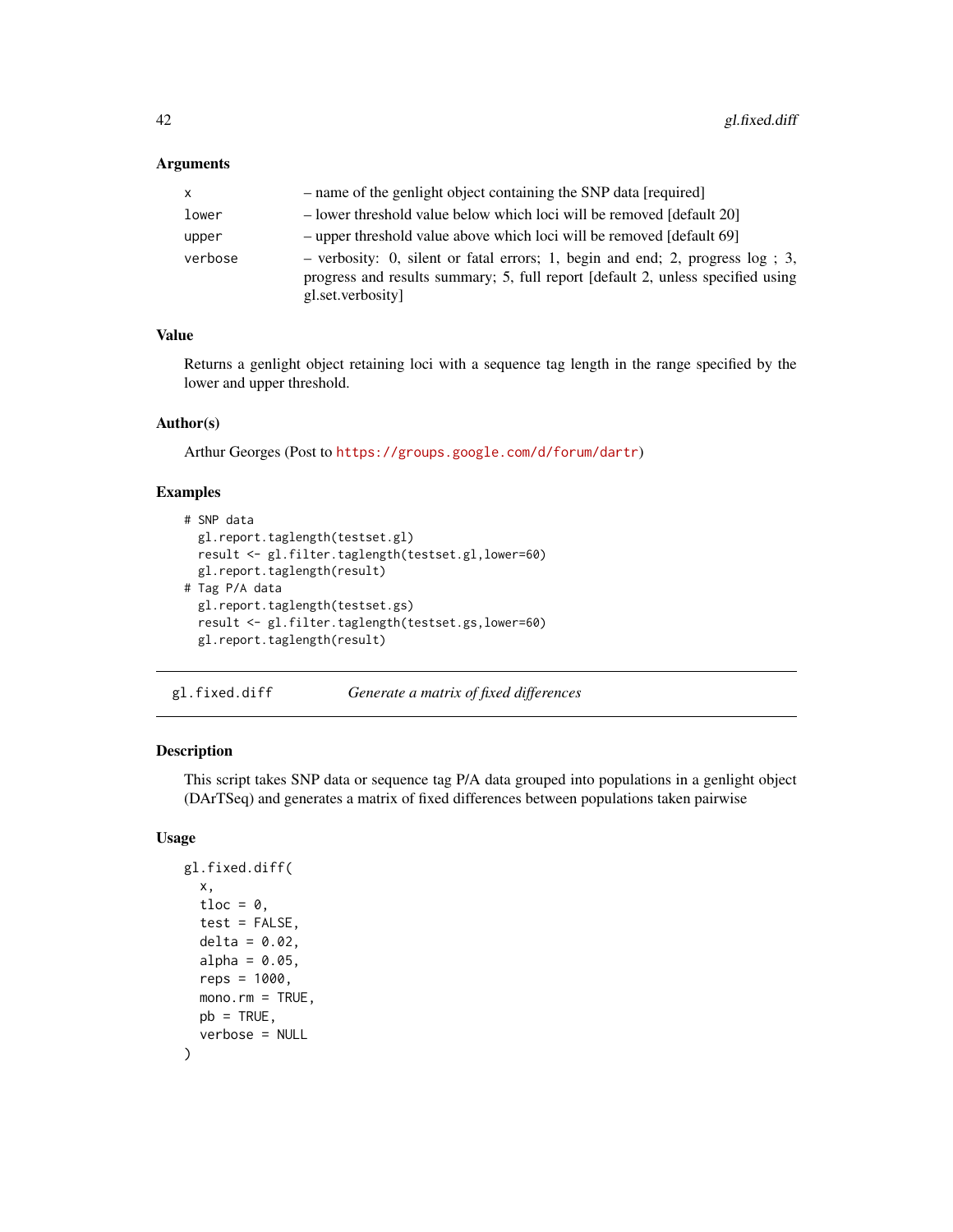#### gl.fixed.diff 43

## Arguments

| $\boldsymbol{\mathsf{x}}$ | - name of the genlight object containing SNP genotypes or tag P/A data (Sili-<br>coDArT) or an object of class 'fd' [required]                                                           |
|---------------------------|------------------------------------------------------------------------------------------------------------------------------------------------------------------------------------------|
| tloc                      | $-$ threshold defining a fixed difference (e.g. 0.05 implies 95:5 vs 5:95 is fixed)<br>[default $0$ ]                                                                                    |
| test                      | - if TRUE, calculate p values for the observed fixed differences [default FALSE]                                                                                                         |
| delta                     | - threshold value for the true population minor allele frequency (MAF) from<br>which resultant sample fixed differences are considered true positives [default<br>$0.02$ ]               |
| alpha                     | - level of significance used to display non-significant differences between pop-<br>ulations as they are compared pairwise [default 0.05]                                                |
| reps                      | - number of replications to undertake in the simulation to estimate probability<br>of false positives [default 1000]                                                                     |
| mono.rm                   | - if TRUE, loci that are monomorphic across all individuals are removed before<br>beginning computations [default TRUE]                                                                  |
| pb                        | - if TRUE, show a progress bar on time consuming loops [default FALSE]                                                                                                                   |
| verbose                   | $-$ verbosity: 0, silent or fatal errors; 1, begin and end; 2, progress $log$ ; 3,<br>progress and results summary; 5, full report [default 2 or as specified using<br>gl.set.verbosity] |

#### Details

A fixed difference at a locus occurs when two populations share no alleles or where all members of one population has a sequence tag scored, and all members of the other population has the sequence tag absent. The challenge with this approach is that when sample sizes are finite, fixed differences will occur through sampling error, compounded when many loci are examined. Simulations suggest that sample sizes of  $n1=5$  and  $n2=5$  are adequate to reduce the probability of [experiment-wide] type 1 error to negligible levels [ploidy=2]. A warning is issued if comparison between two populations involves sample sizes less than 5, taking into account allele drop-out.

Optionally, if test=TRUE, the script will test the fixed differences between final OTUs for statistical significance, using simulation, and then further amalgamate populations that for which there are no significant fixed differences at a specified level of significance (alpha). To avoid conflation of true fixed differences with false positives in the simulations, it is necessary to decide a threshold value (delta) for extreme true allele frequencies that will be considered fixed for practical purposes. That is, fixed differences in the sample set will be considered to be positives (not false positives) if they arise from true allele frequencies of less than 1-delta in one or both populations. The parameter delta is typically set to be small (e.g. delta  $= 0.02$ ).

An absolute fixed difference is as defined above. However, one might wish to score fixed differences at some lower level of allele frequency difference, say where percent allele fequencies are 95,5 and 5,95 rather than 100:0 and 0:100. This adjustment can be done with the tloc parameter. For example, tloc=0.05 means that SNP allele frequencies of 95,5 and 5,95 percent will be regarded as fixed when comparing two populations at a locus.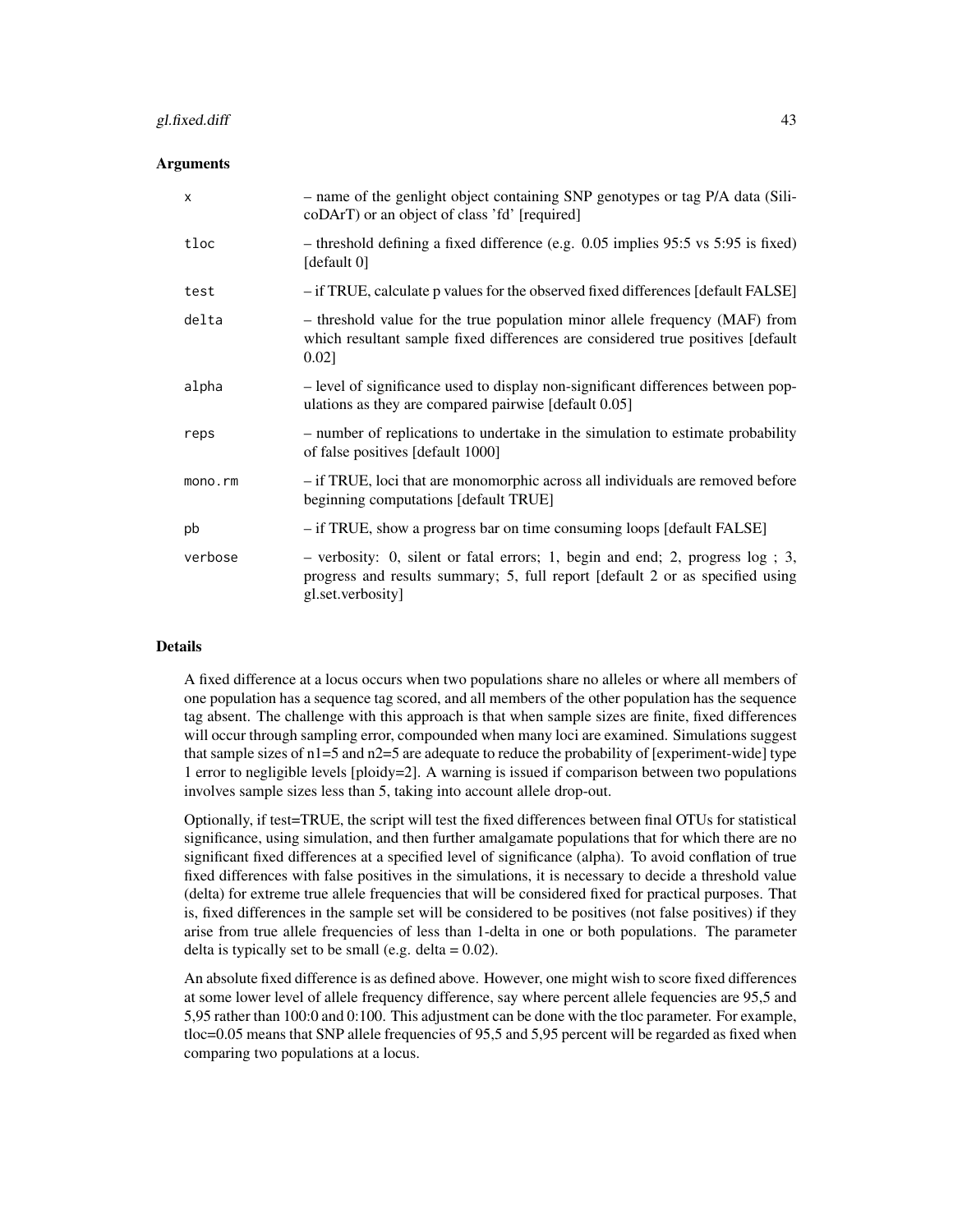Value

A list of Class "fd" containing the gl object and square matricies, as follows  $[[1]]$  \$gl – the output genlight object; [[2]] \$fd – raw fixed differences; [[3]] \$pcfd – percent fixed differences; [[4]] \$nobs – mean no. of individuals used in each comparison; [[5]] \$nloc – total number of loci used in each comparison; [[6]] \$expfpos – if test=TRUE, the expected count of false positives for each comparison [by simulation]; [[7]] \$sdfpos – if test=TRUE, the standard deviation of the count of false positives for each comparison [by simulation]; [[8]] \$prob – if test=TRUE, the significance of the count of fixed differences [by simulation])

## Author(s)

Arthur Georges (Post to <https://groups.google.com/d/forum/dartr>)

#### See Also

[is.fixed](#page-134-0)

## Examples

```
fd <- gl.fixed.diff(testset.gl, tloc=0, verbose=2 )
fd <- gl.fixed.diff(testset.gl, tloc=0, test=TRUE, delta=0.02, reps=100, verbose=1 )
```
gl.fst.pop *Calculate a pairwise fst values for populations in a genlight object*

#### **Description**

This script calculates pairwise fst values based on the implementation in the StAMPP package (?stamppFst). It allows to run bootstrap to estimate probability of fst values to be different from zero. For detailed information please check the help pages (?stamppFst).

#### Usage

```
gl.fst.pop(x, nboots = 100, percent = 95, nclusters = 1)
```

| x         | - name of the genlight containing the SNP genotypes [required]                                 |
|-----------|------------------------------------------------------------------------------------------------|
| nboots    | - number of bootstraps to perform across loci to generate confidence intervals<br>and p-values |
| percent   | - the percentile to calculate the confidence interval around $[default = 95]$                  |
| nclusters | - the number of proccesor threads or cores to use during calculations.                         |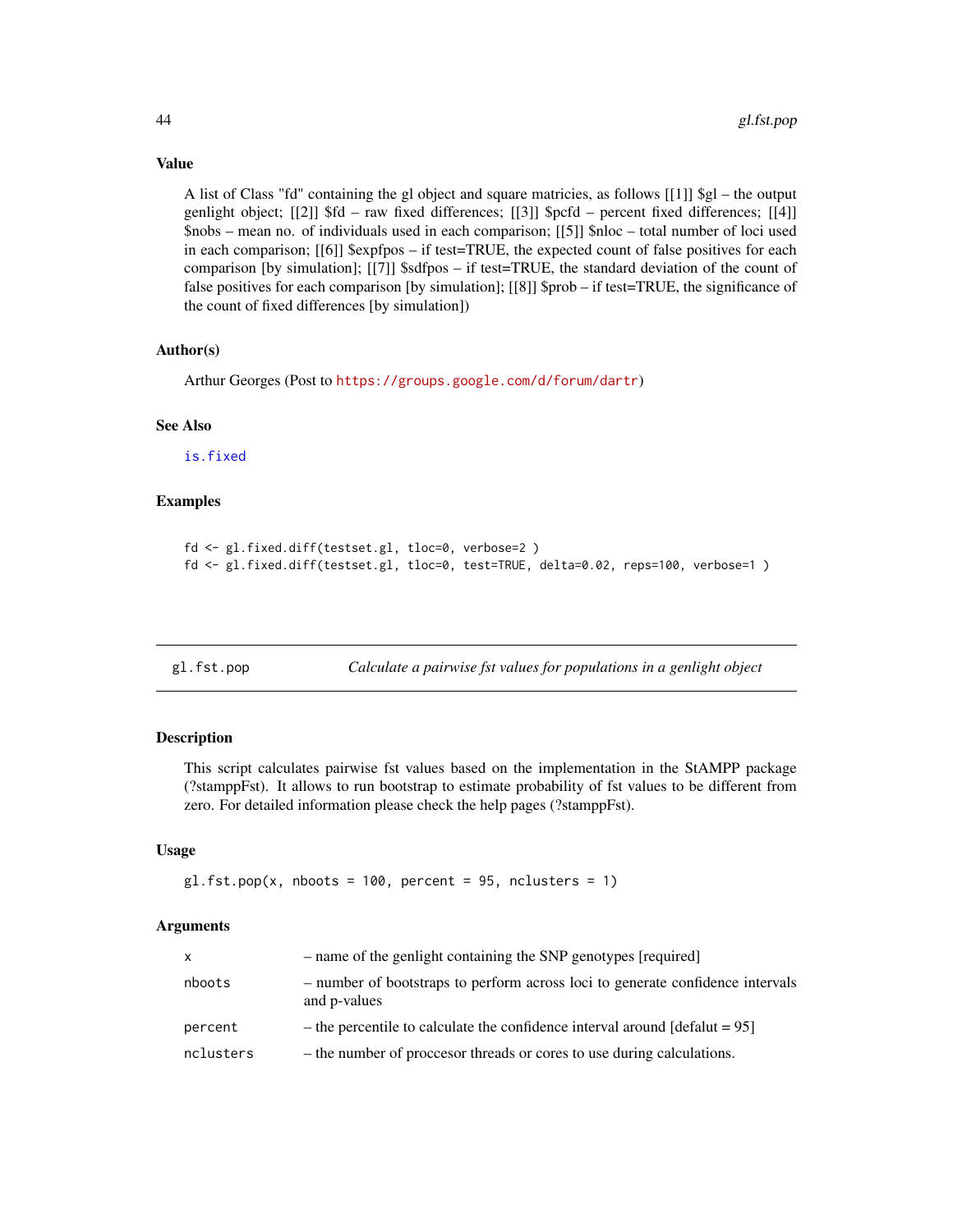## gl.gene.freq 45

## Value

A matrix of distances between populations (class dist), if nboots =1, otherwise a list with Fsts (in a matrix), Pvalues (a matrix of pvalues), Bootstraps results (data frame of all runs). Hint: Use as.matrix(as.dist(fsts)) if you want to have a squared matrix with symmetric entries returned, instead of a dist object.

## Author(s)

Bernd Gruber (bugs? Post to <https://groups.google.com/d/forum/dartr>)

## Examples

gl.fst.pop(possums.gl, nboots=1)

| gl.gene.freq | Calculate a statistic for each locus by group An internal function es-<br>sentially to convey readability to rather contorted R code. It takes as<br>input a genlight (adegenet) object with an index variable (say, popula-<br>tion) and calculates the selected statistic for each locus, broken down<br>by the groups defined by the index variable. |
|--------------|---------------------------------------------------------------------------------------------------------------------------------------------------------------------------------------------------------------------------------------------------------------------------------------------------------------------------------------------------------|
|              |                                                                                                                                                                                                                                                                                                                                                         |

## Description

Calculate a statistic for each locus by group

An internal function essentially to convey readability to rather contorted R code. It takes as input a genlight {adegenet} object with an index variable (say, population) and calculates the selected statistic for each locus, broken down by the groups defined by the index variable.

## Usage

 $gl.$ gene.freq(gl, method =  $pop(gl)$ , stat = "mean")

#### Arguments

| gl     | - name of the genlight object containing the SNP data [required]        |
|--------|-------------------------------------------------------------------------|
| method | $-\text{breakdown variable [default pop(x)]}$                           |
| stat   | $-$ statistic to calculate: mean [only mean(x)/2 currently implemented] |

## Value

A matrix, populations (rows) by loci (columns), showing the statistic [mean/2]

## Author(s)

Arthur Georges (Post to <https://groups.google.com/d/forum/dartr>)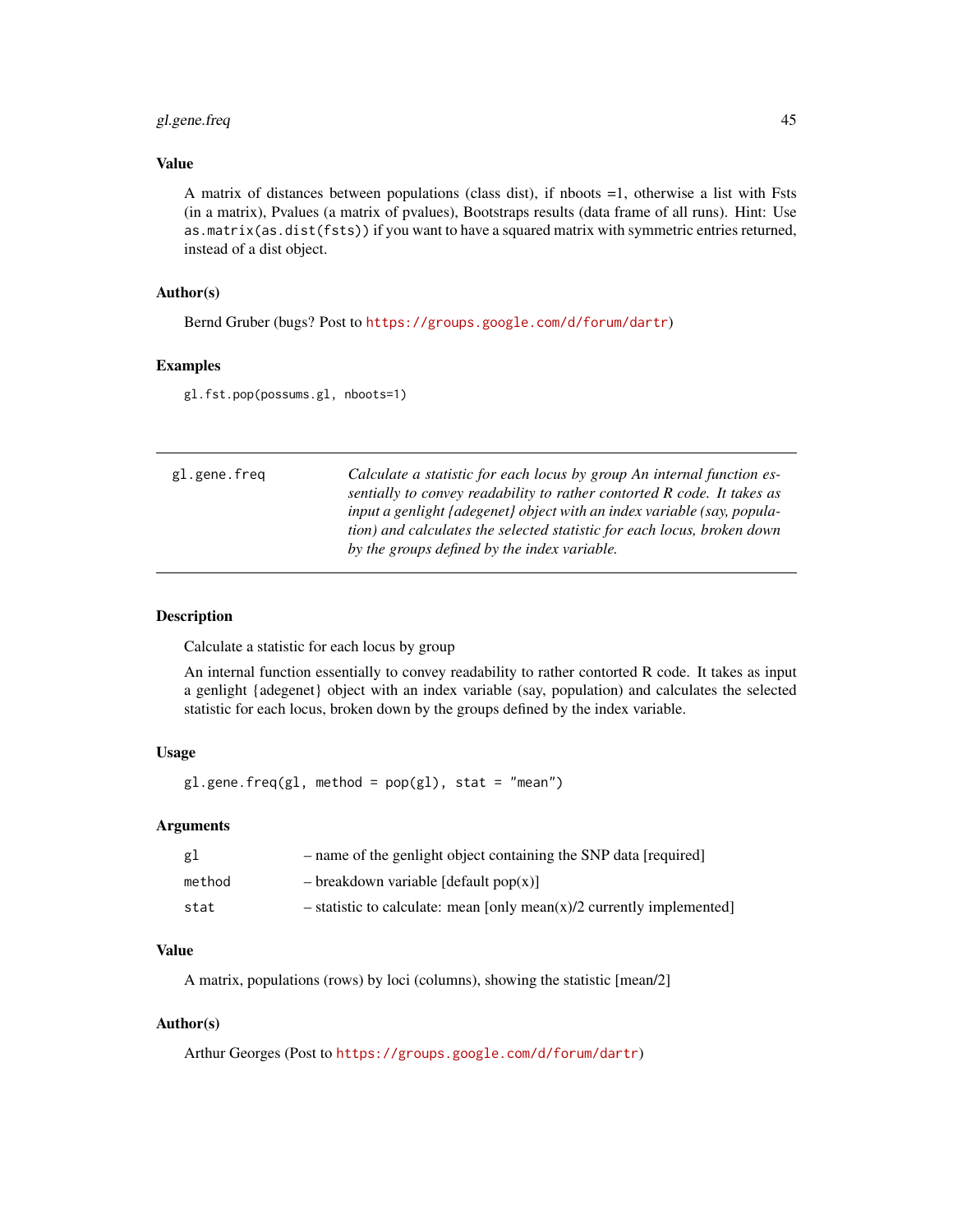#### Examples

```
#result <- gl.gene.freq(testset.gl, method=pop(gl), stat="mean")
```
gl.genleastcost *Least-cost path analysis based on a friction matrix*

## Description

This function calculates the pairwise distances (Euclidean, cost path distances and genetic distances) of populations using a friction matrix and a spatial genind object. The genind object needs to have coordinates in the same projected coordinate system as the friction matrix. The friction matrixcan be either a single raster of a stack of several layers. If a stack is provided the specified cost distance is calculated for each layer in the stack. The output of this function can be used with the functions [wassermann](#page-0-0) or [lgrMMRR](#page-0-0) to test for the significance of a layer on the genetic structure.

#### Usage

```
gl.genleastcost(
 x,
  fric.raster,
  gen.distance,
 NN = NULL,pathtype = "leastcost",
 plotpath = TRUE,
  theta = 1)
```

| $\mathsf{x}$ | a spatial genind object. see ?popgenreport how to provide coordinates in genind<br>objects                                                                                                                                                                                                                                                                        |
|--------------|-------------------------------------------------------------------------------------------------------------------------------------------------------------------------------------------------------------------------------------------------------------------------------------------------------------------------------------------------------------------|
| fric.raster  | a friction matrix                                                                                                                                                                                                                                                                                                                                                 |
| gen.distance | specification which genetic distance method should be used to calculate pair-<br>wise genetic distances between populations ("D", "Gst.Nei", "Gst.Hedrick") or<br>individuals ("Smouse", "Kosman", "propShared")                                                                                                                                                  |
| <b>NN</b>    | Number of neighbours used when calculating the cost distance (possible values<br>4,8 or 16). As the default is NULL a value has to be provided if pathtype='leastcost'.<br>NN=8 is most commonly used. Be aware that linear structures may cause arte-<br>facts in the least-cost paths, therefore inspect the actual least-cost paths in the<br>provided output. |
| pathtype     | Type of cost distance to be calculated (based on function in the gdistance pack-<br>age. Available distances are 'leastcost', 'commute' or 'rSPD istance'. See func-<br>tions in the gdistance package for futher explanations. If the path type is set to<br>'leastcost' then paths and also pathlength are returned.                                            |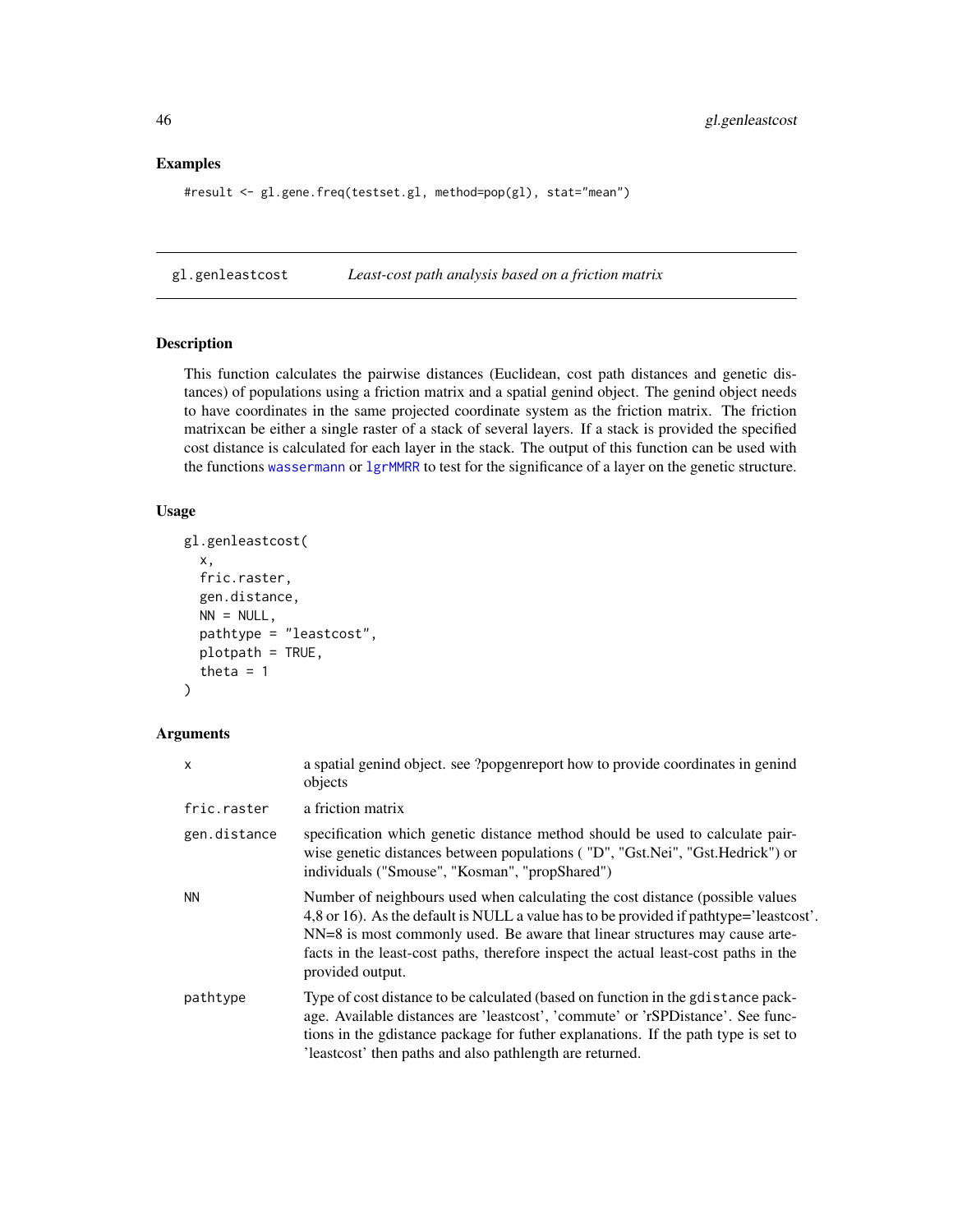#### gl.grm 47

| plotpath | switch if least cost paths should be plotted (works only if pathtype='leastcost'. |
|----------|-----------------------------------------------------------------------------------|
|          | Be aware this slows down the computation, but it is recommended to do this to     |
|          | check least cost paths visually.                                                  |
| theta    | value needed for rSPD istance function, see rSPD istance in package gd istance.   |

## Value

returns a list that consists of four pairwise distance matrixes (Euclidean, Cost, length of path and genetic) and the actual paths as spatial line objects.

#### Author(s)

Bernd Gruber (bugs? Post to <https://groups.google.com/d/forum/dartr>)

#### References

Cushman, S., Wasserman, T., Landguth, E. and Shirk, A. (2013). Re-Evaluating Causal Modeling with Mantel Tests in Landscape Genetics. Diversity, 5(1), 51-72. Landguth, E. L., Cushman, S. A., Schwartz, M. K., McKelvey, K. S., Murphy, M. and Luikart, G. (2010). Quantifying the lag time to detect barriers in landscape genetics. Molecular ecology, 4179-4191. Wasserman, T. N., Cushman, S. A., Schwartz, M. K. and Wallin, D. O. (2010). Spatial scaling and multi-model inference in landscape genetics: Martes americana in northern Idaho. Landscape Ecology, 25(10), 1601-1612.

## See Also

[landgenreport](#page-0-0), [popgenreport](#page-0-0), [wassermann](#page-0-0), [lgrMMRR](#page-0-0)

#### Examples

```
## Not run:
data(possums.gl)
library(raster) #needed for that example
landscape.sim <- readRDS(system.file("extdata","landscape.sim.rdata", package="dartR"))
glc <- gl.genleastcost(x=possums.gl,fric.raster=landscape.sim ,
gen.distance = "D", NN=8, pathtype = "leastcost",plotpath = TRUE)
library(PopGenReport)
PopGenReport::wassermann(eucl.mat = glc$eucl.mat, cost.mat = glc$cost.mats, gen.mat = glc$gen.mat)
lgrMMRR(gen.mat = glc$gen.mat, cost.mats = glc$cost.mats, eucl.mat = glc$eucl.mat)
```
## End(Not run)

gl.grm *Calculates the genomic relatedness matrix*

#### **Description**

The G matrix is calculated by centering the allele frequency matrix of the second allele by substracting 2 times the allefrequency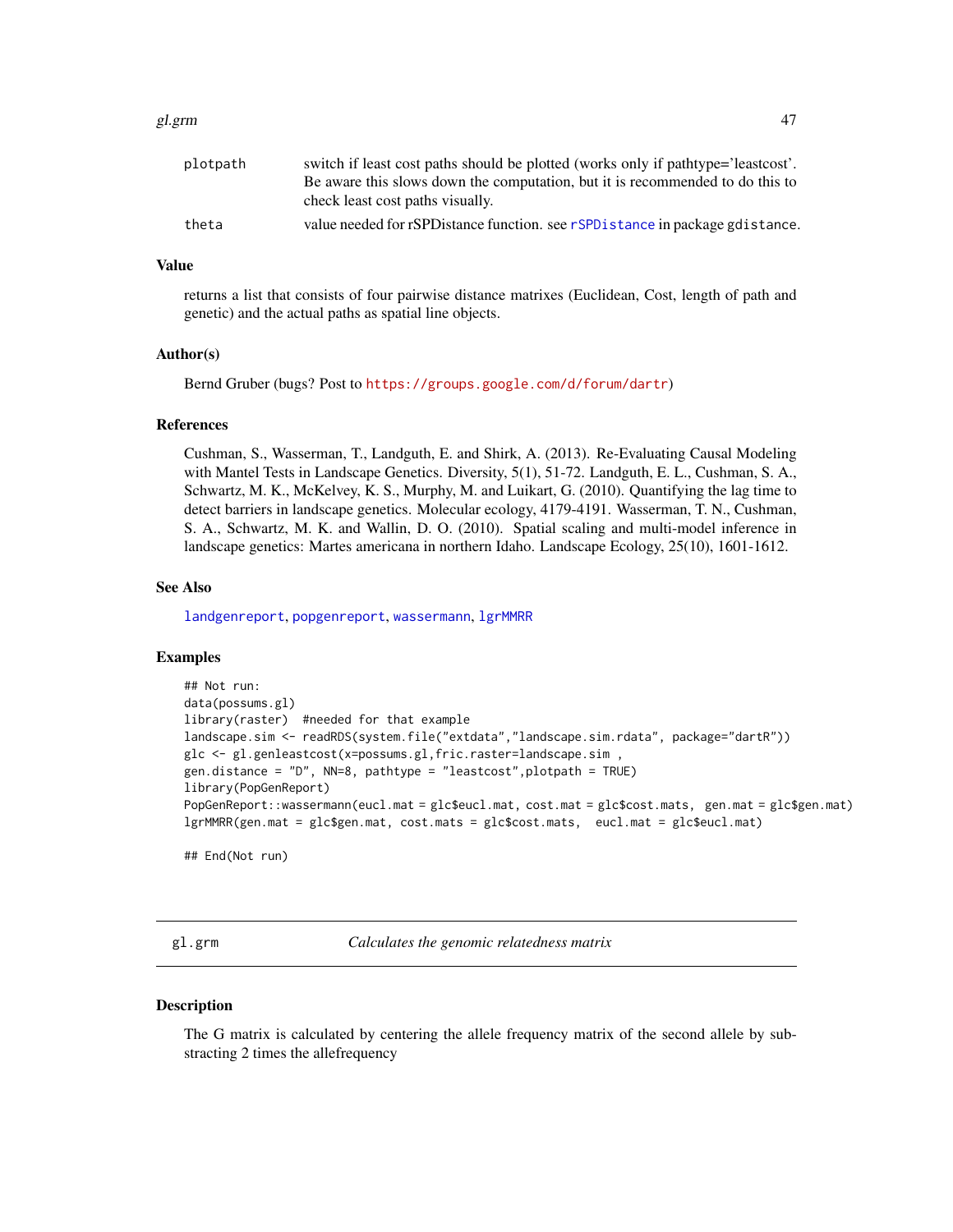#### Usage

```
gl.grm(x, plotheatmap = TRUE, return.imputed = FALSE, verbose = NULL, ...)
```
#### Arguments

| x           | - a genlight object                                                                                                                                                                  |
|-------------|--------------------------------------------------------------------------------------------------------------------------------------------------------------------------------------|
| plotheatmap | - a switch if a heatmap should be shown [Default:TRUE]                                                                                                                               |
|             | return imputed switch if loci with imputed data should be returned (see ?A mat in package<br>rrBLUP                                                                                  |
| verbose     | $-$ verbosity: 0, silent or fatal errors; 1, begin and end; 2, progress log; 3,<br>progress and results summary; 5, full report [default 2 or as specified using<br>gl.set.verbosity |
| $\ddotsc$   | parameters passed to function A.mat from package rrBLUP                                                                                                                              |
|             |                                                                                                                                                                                      |

#### Value

a genomic relatedness matrix

## Examples

gl.grm(bandicoot.gl[1:5,1:10],plotheatmap=TRUE)

gl.grm.network *Represents a genomic relatedness matrix as a network*

## Description

This script takes a G matrix generated by gl.grm() and represents the relationship among the specimens as a network diagram. In order to use this script, a decision is required on a threshold for relatedness to be represented as link in the network, and on the layout used to create the diagram.

```
gl.grm.network(
 G,
  x,
 method = "fr",node.size = 3,
 node.label = FALSE,
 nodeu = 0.7,
 node.label.color = "black",
  alpha = 0.004,
 title = "Network based on G-matrix of genetic relatedness",
  verbose = 3)
```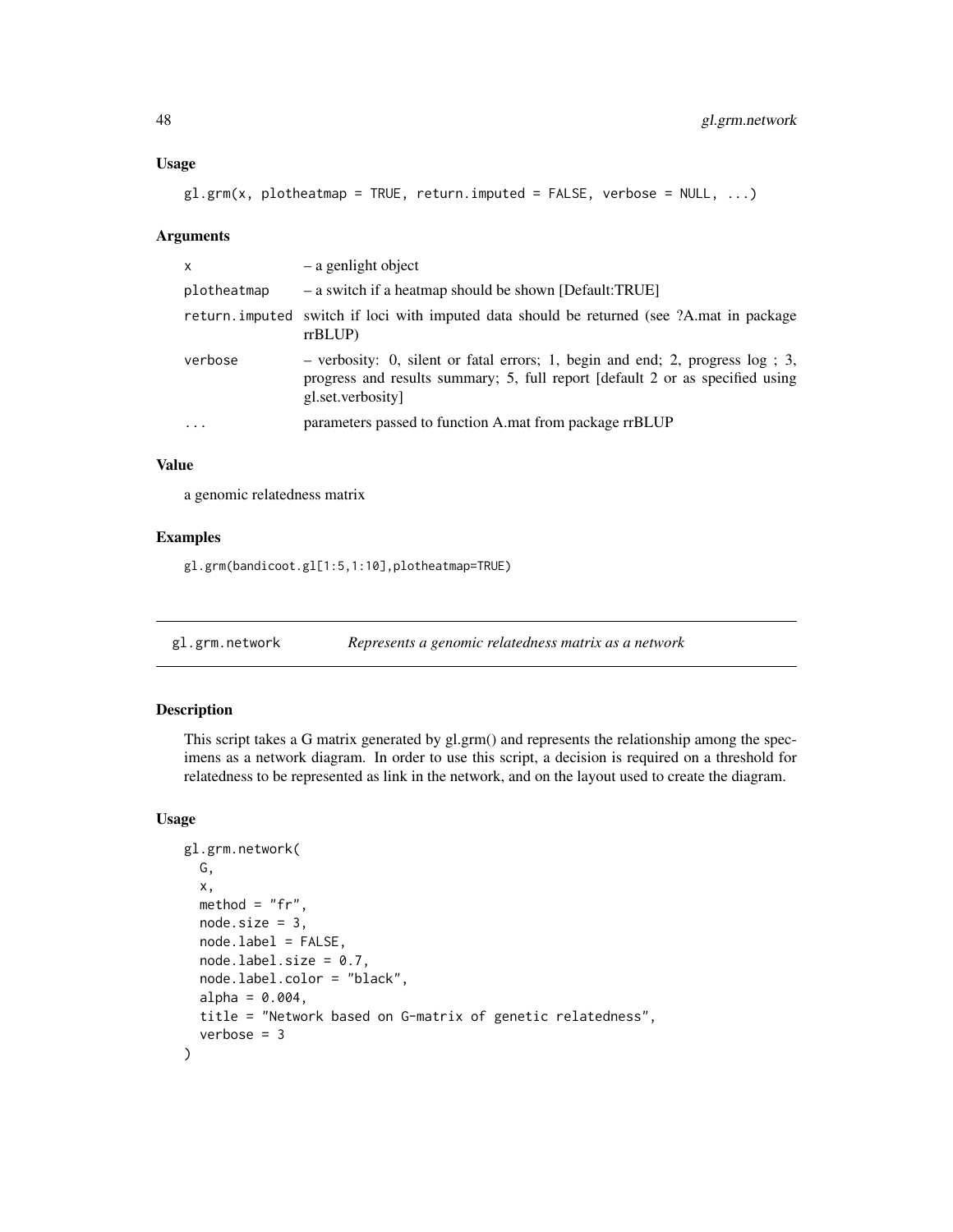## gl.grm.network 49

#### **Arguments**

| G                | - a G relatedness matrix generated by gl.grm [required]                                 |  |  |  |  |  |
|------------------|-----------------------------------------------------------------------------------------|--|--|--|--|--|
| $\mathsf{x}$     | - genlight object from which the G matrix was generated [required]                      |  |  |  |  |  |
| method           | $-$ one of fr, kk or drl [Default:fr]                                                   |  |  |  |  |  |
| node.size        | $-$ size of the symbols for the network nodes [default: 3]                              |  |  |  |  |  |
| node.label       | - TRUE to display node labels [default: FALSE]                                          |  |  |  |  |  |
| node.label.size  |                                                                                         |  |  |  |  |  |
|                  | $-$ Size of the node labels [default: 0.7]                                              |  |  |  |  |  |
| node.label.color |                                                                                         |  |  |  |  |  |
|                  | - color of the text of the node labels [default: "black"]                               |  |  |  |  |  |
| alpha            | - upper threshold to determine which links between nodes to display [default:<br>0.995] |  |  |  |  |  |
| title            | - title for the plot [default: "Network based on G-matrix of genetic relatedness"]      |  |  |  |  |  |
| verbose          | $-$ verbosity. If zero silent, max 3.                                                   |  |  |  |  |  |

#### Details

The threshold for relatedness to be represented as a link in the network is specified as a quantile. Those relatedness measures above the quantile are plotted as links, those below the quantile are not. Often you are looking for relatedness outliers in comparison with the overall relatedness among individuals, so a very conservative quantile is used (e.g. 0.004), but ultimately, this decsion is made as a matter of trial and error. One way to approach this trial and error is to try to achieve a sparse set of links between unrelated 'background' individuals so that the stronger links are preferentially shown.

There are several layouts from which to choose. The most popular are given as options in this script.

fr – Fruchterman, T.M.J. and Reingold, E.M. (1991). Graph Drawing by Force-directed Placement. Software – Practice and Experience 21:1129-1164. kk – Kamada, T. and Kawai, S.: An Algorithm for Drawing General Undirected Graphs. Information Processing Letters 31:7-15, 1989. drl – Martin, S., Brown, W.M., Klavans, R., Boyack, K.W., DrL: Distributed Recursive (Graph) Layout. SAND Reports 2936:1-10, 2008.

colors of node symbols are those of the rainbow.

## Author(s)

Arthur Georges (Post to <https://groups.google.com/d/forum/dartr>)

#### Examples

#gl.grm.network(G,x)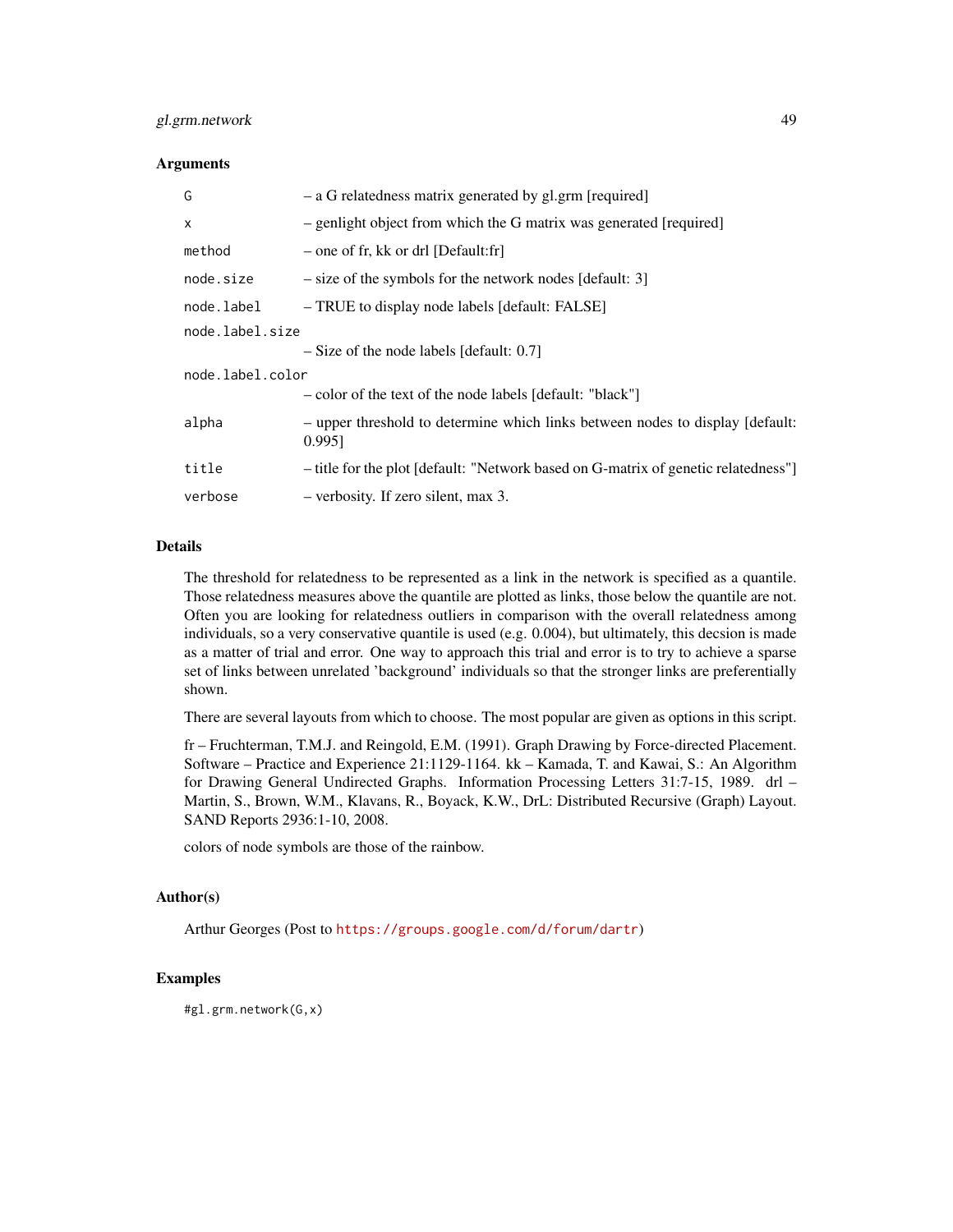## Description

A very simple function to report expected Heterozygosity

## Usage

gl.He(gl)

## Arguments

gl – a genlight object

## Value

a simple vector wiht Ho for each loci

## Author(s)

Bernd Gruber (Post to <https://groups.google.com/d/forum/dartr>)

gl.Ho *A very simple function to report observed Heterozygosity*

## Description

A very simple function to report observed Heterozygosity

## Usage

gl.Ho(gl)

## Arguments

gl – a genlight object

## Value

a simple vector wiht Ho for each loci

## Author(s)

Bernd Gruber (bugs? Post to <https://groups.google.com/d/forum/dartr>)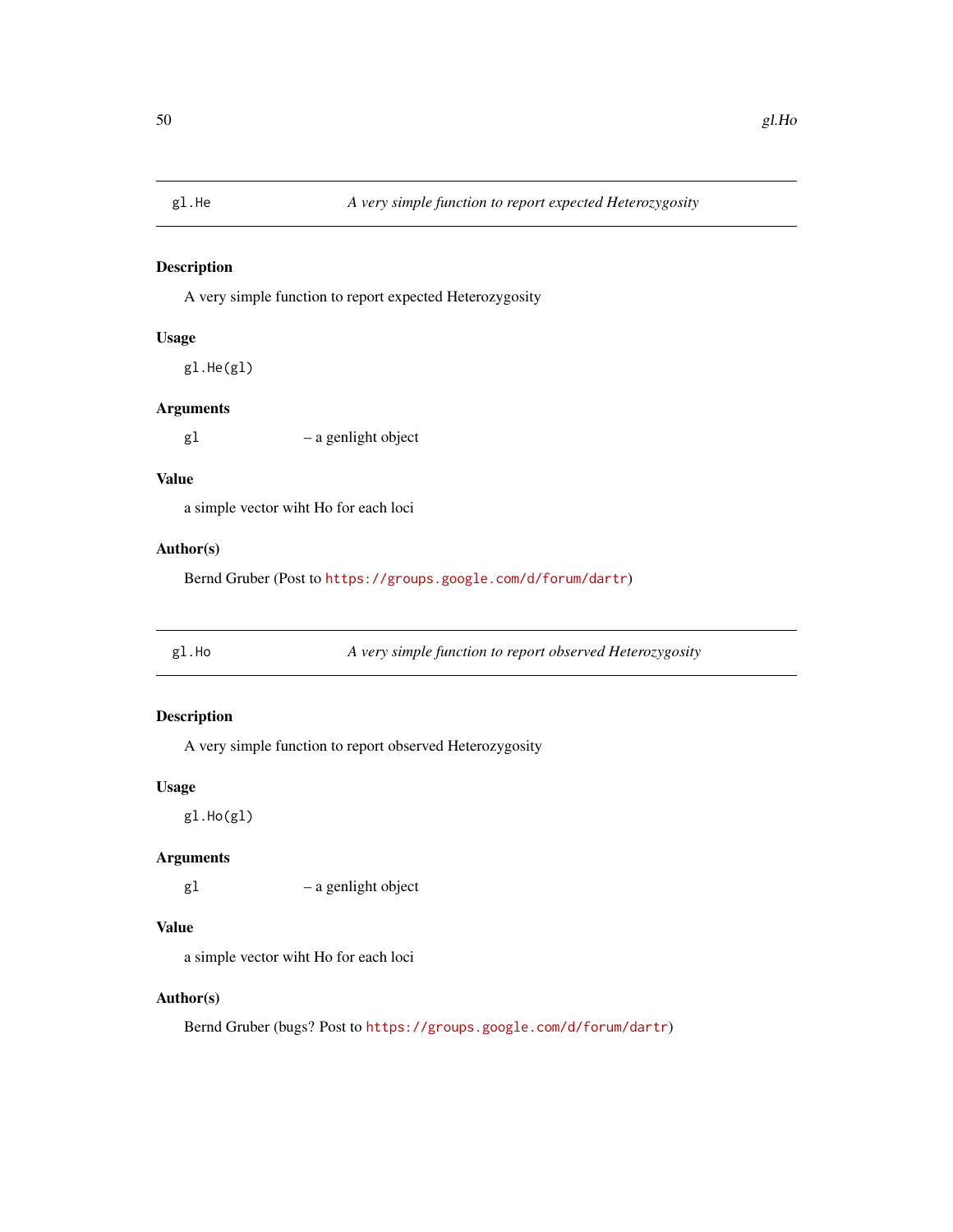## **Description**

Does a Hardy-Weinberg-Test for each loci in each of the populations as defined by the pop slot in a genlight object. The function is completely rewritten as the previous function was based on package SNPassoc, which no longer is supported by CRAN. It now employs the HardyWeinberg package, which needs to be installed. The function that is used is [HWExactStats](#page-0-0), but there are several other great function implemented in the package regarding HWE. Therefore you can return the data in the format the HWE package expects, via HWformat=TRUE and then use this to run other functions of the package.

#### Usage

 $gl.hwe.pop(x, pvalue = 0.05, plot = TRUE, HWformat = FALSE)$ 

#### **Arguments**

| X        | a genlight object with a population defined $[pop(x)]$ does not return NULL                                 |
|----------|-------------------------------------------------------------------------------------------------------------|
| pvalue   | the p-value for the HWE test.                                                                               |
| plot     | a switch if a barplot is returned.                                                                          |
| HWformat | switch if data should be returned in HW format (counts of Genotypes to be used<br>in package HardyWeinberg) |

### Value

This functions performs a HWE test for every population (rows) and loci (columns) and returns a true false matrix. True is reported if the p-value of an HWE-test for a particular loci and population was below the specified threshold (pvalue, default=0.05). The thinking behind this approach is that loci that are not in HWE in several populations have most likely to be treated (e.g. filtered if loci under selection are of interest). If plot=TRUE a barplot on the on the loci and the sum of deviation over all population is returned. Loci that deviate in the majority of populations can be identified via colSums on the resulting matrix. The function returns a list with up to three components: 'HWE' is the matrix over loci and populations, 'plot' is a matrixplot (ggplot) which shows the significant results for population and loci (can be amended further using ggplot syntax), and finally if 'HWEformat=TRUE' the 'HWformat' entails SNP data for each population in 'HardyWeinberg'- format to be used with other functions of the package (e.g [HWPerm](#page-0-0) or [HWExactPrevious](#page-0-0)).

#### Examples

out <- gl.hwe.pop(bandicoot.gl[,1:33], pvalue=0.05, plot=TRUE, HWformat=FALSE)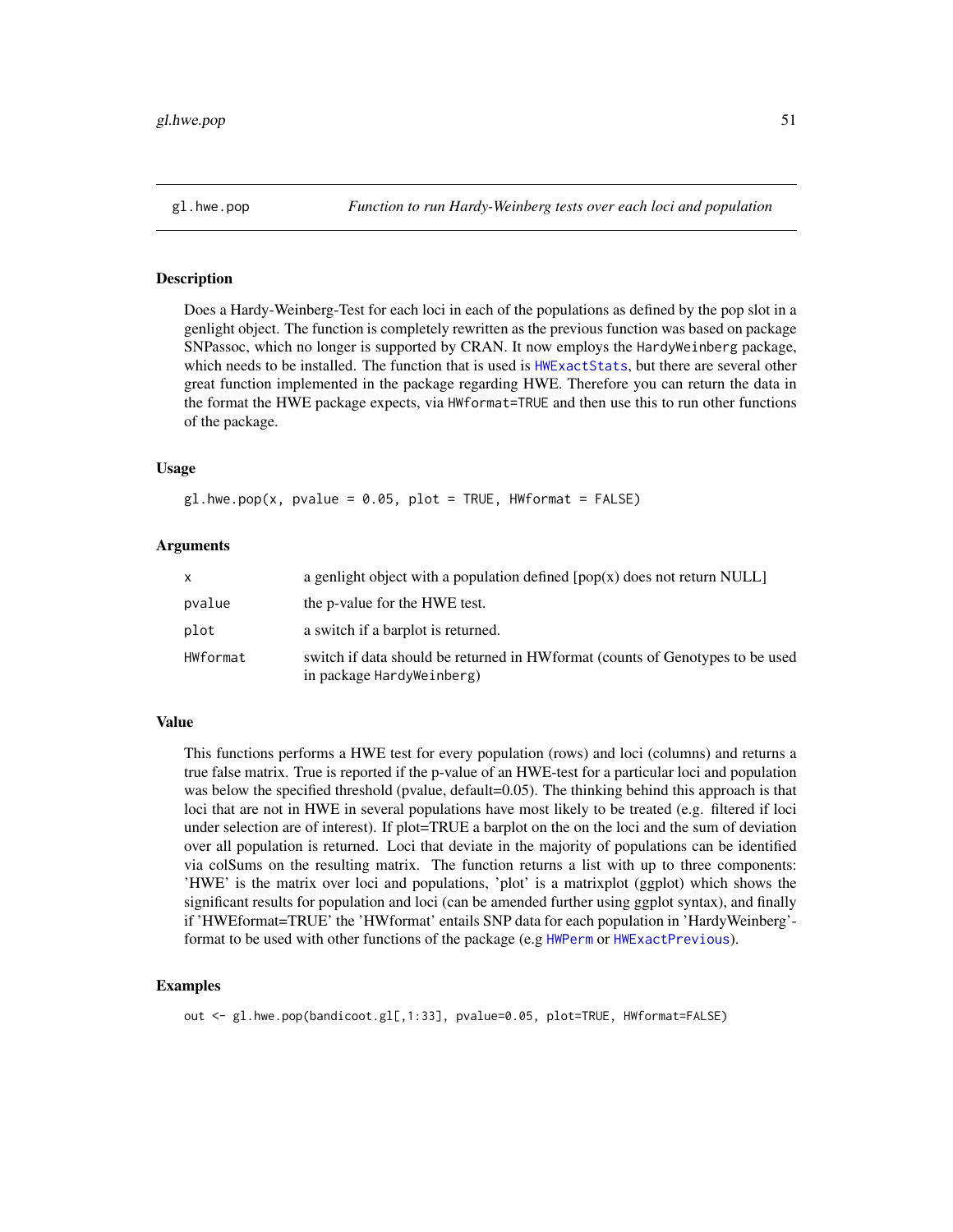#### **Description**

This functions performs an isolation by distance analysis based on a mantel test and also produces an isolation by distance plot. If a genlight object with coordinates is provided) then a Euclidean and genetic distance matrix are calculated (currently. Currently only pairwise Fst between population is implemented. Coordinates are expected as lat long and converted to Google Earth Mercator projection. If coordinates are already projected, set projected=TRUE. If such an object is provided an isolation by distance analysis and plot is performed on log(Euclidean distance) against population based pairwise Fst/1-Fst (see Rousseau's distance measure. Genetics April 1, 1997 vol. 145 no. 4 1219-1228) You can provide also your own genetic and Euclidean distance matrix. The function is based on the code provided by the adegenet tutorial ([http://adegenet.](http://adegenet.r-forge.r-project.org/files/tutorial-basics.pdf) [r-forge.r-project.org/files/tutorial-basics.pdf](http://adegenet.r-forge.r-project.org/files/tutorial-basics.pdf)), using the functions [mantel](#page-0-0) (package vegan), [stamppFst](#page-0-0) (package StAMPP) and Mercator in package dismo.

## Usage

```
gl.ibd(
  g1 = NULL,Dgen = NULL,
  Dgeo = NULL,
  projected = FALSE,
 permutations = 999,
 plot = TRUE
)
```
## Arguments

| g1           | genlight object. If provided a standard analysis on Fst/1-Fst and log(distance) is<br>performed                                                                                                  |
|--------------|--------------------------------------------------------------------------------------------------------------------------------------------------------------------------------------------------|
| Dgen         | genetic distance matrix if no genlight object with coordinates is provided                                                                                                                       |
| Dgeo         | Euclidean distance matrix if no genlight object is provided                                                                                                                                      |
| projected    | Switch to indicate that coordinates are already projected (not in lat long) and<br>therefore no projection is carried out. Default is FALSE, so it is assumed coor-<br>dinates are in lat/longs. |
| permutations | number of permutations in the mantel test                                                                                                                                                        |
| plot         | should an isolation by distance plot be returned. Default is plot=TRUE                                                                                                                           |
|              |                                                                                                                                                                                                  |

#### Value

returns a list of the following components: Dgen (the genetic distance matrix), Dgeo (the Euclidean distance matrix), mantel (the statistics of the mantel test)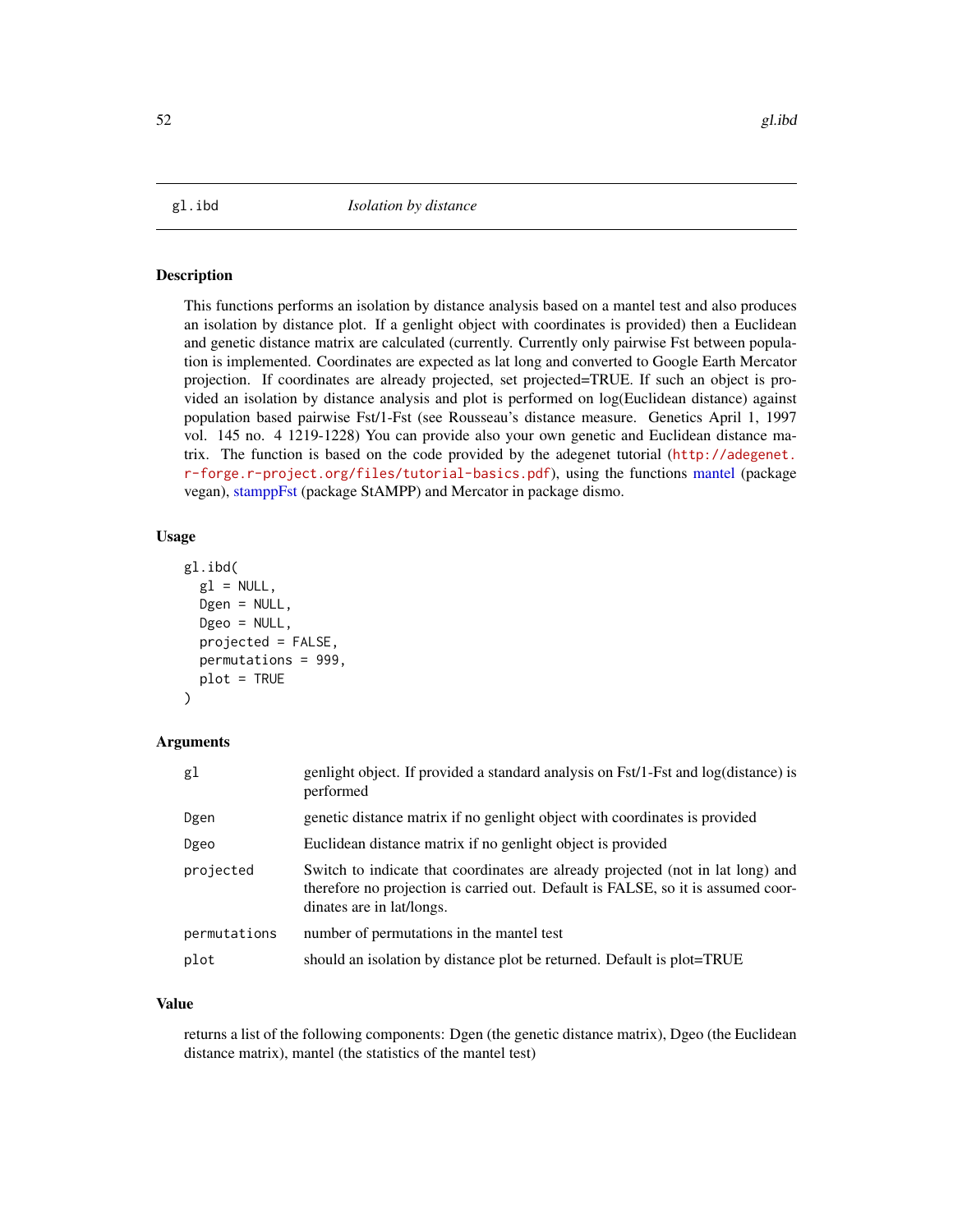#### gl.join 53

## Author(s)

Bernd Gruber (bugs? Post to <https://groups.google.com/d/forum/dartr>)

## References

Rousset (1997) Genetic Differentiation and Estimation of Gene Flow from F-Statistics Under Isolation by Distancenetics 145(4), 1219-1228.

## See Also

[mantel,](#page-0-0) [stamppFst](#page-0-0)

## Examples

ibd <- gl.ibd(bandicoot.gl) ibd <- gl.ibd(bandicoot.gl,plot = FALSE)

## gl.join *Combines two genlight objects*

#### Description

This function combines two genlight objects and their associated metadata. The history associated with the two genlight objects is cleared from the new genlight object. The individuals/samples must be the same in each genlight object.

## Usage

gl.join(x1, x2, verbose = NULL)

## Arguments

| x1             | - name of the first genlight object [required]                                                                                                                                        |
|----------------|---------------------------------------------------------------------------------------------------------------------------------------------------------------------------------------|
| x <sub>2</sub> | - name of the first genlight object [required]                                                                                                                                        |
| verbose        | - verbosity: 0, silent or fatal errors; 1, begin and end; 2, progress $log$ ; 3,<br>progress and results summary; 5, full report [default 2 or as specified using<br>gl.set.verbosity |

## Details

The function is typically used to combine datasets from the same service where the files have been split because of size limitations. The data is read in from multiple csv files, then the resultant genlight objects are combined.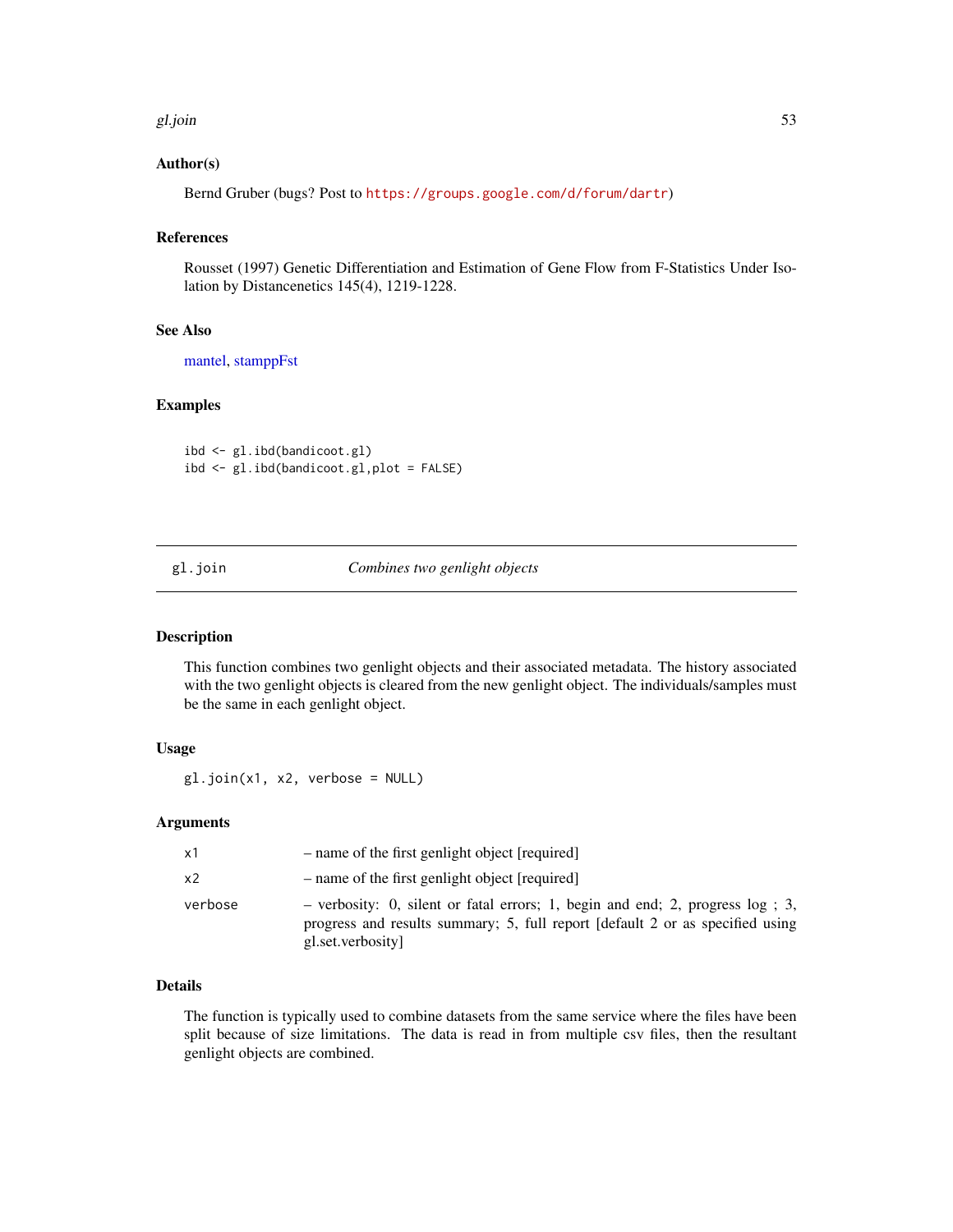## Value

A new genlight object

## Author(s)

Arthur Georges (Post to <https://groups.google.com/d/forum/dartr>)

## Examples

```
x1 <- testset.gl[,1:100]
x1@other$loc.metrics <- testset.gl@other$loc.metrics[1:100,]
nLoc(x1)
x2 <- testset.gl[,101:150]
x2@other$loc.metrics <- testset.gl@other$loc.metrics[101:150,]
nLoc(x2)
gl <- gl.join(x1, x2, verbose=2)
nLoc(gl)
```
gl.keep.ind *Remove all but the specified individuals from a genelight {adegenet} object*

#### Description

The script, having deleted individuals, optionally identifies resultant monomorphic loci or loci with all values missing and deletes them (using gl.filter.monomorphs.r). The script also optionally recalculates statistics made redundant by the deletion of individuals from the dataset.

#### Usage

```
gl.keep.ind(x, ind.list, recalc = FALSE, mono.rm = FALSE, verbose = NULL)
```
## Arguments

| X        | - name of the genlight object containing SNP genotypes or a genind object<br>containing presence/absence data [required]                                                              |
|----------|---------------------------------------------------------------------------------------------------------------------------------------------------------------------------------------|
| ind.list | - a list of individuals to be removed [required]                                                                                                                                      |
| recalc   | - Recalculate the locus metadata statistics [default FALSE]                                                                                                                           |
| mono.rm  | - Remove monomorphic loci [default FALSE]                                                                                                                                             |
| verbose  | - verbosity: 0, silent or fatal errors; 1, begin and end; 2, progress $log$ ; 3,<br>progress and results summary; 5, full report [default 2 or as specified using<br>gl.set.verbosity |

#### Details

The script returns a genlight object with the individuals deleted and, optionally, the recalculated locus metadata.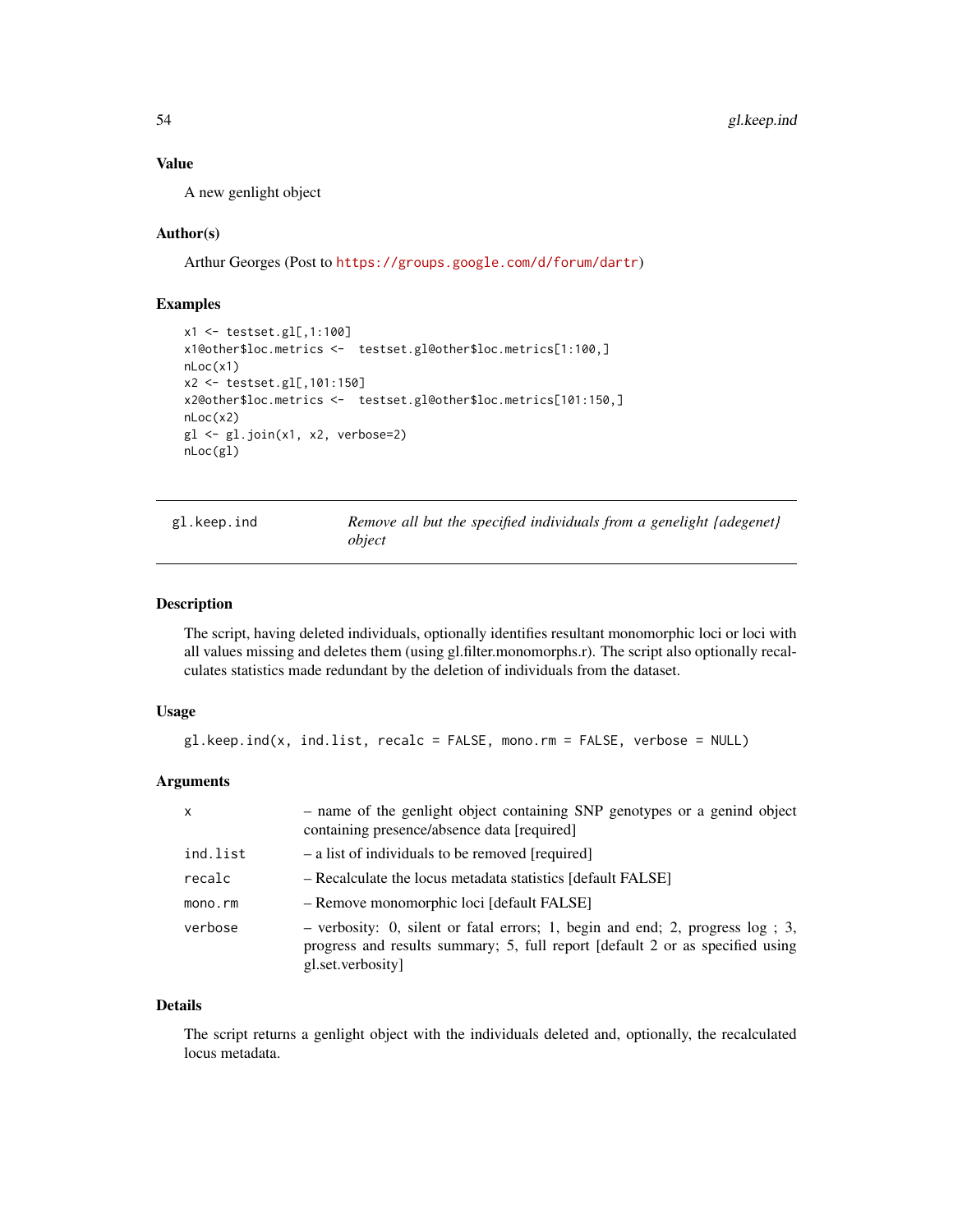## gl.keep.loc 55

## Value

A genlight object with the reduced data

## Author(s)

Arthur Georges (Post to <https://groups.google.com/d/forum/dartr>)

## See Also

[gl.filter.monomorphs](#page-31-0) for when mono.rm=TRUE, [gl.recalc.metrics](#page-84-0) for when recalc=TRUE [gl.drop.ind](#page-18-0) to drop rather than keep specified individuals

## Examples

```
# SNP data
 gl2 <- gl.keep.ind(testset.gl, ind.list=c("AA019073","AA004859"))
# Tag P/A data
gs2 <- gl.keep.ind(testset.gs, ind.list=c("AA020656","AA19077","AA004859"))
```

| gl.keep.loc |  |  | Remove all but the specified loci from a genelight {adegenet} object |
|-------------|--|--|----------------------------------------------------------------------|
|-------------|--|--|----------------------------------------------------------------------|

## Description

The script returns a genlight object with the all but the specified loci deleted.

## Usage

```
g1.keep.loc(x, loc.list = NULL, first = NULL, last = NULL, verbose = NULL)
```
## Arguments

| $\mathsf{x}$ | - name of the genlight object containing SNP genotypes or presence/absence<br>data [required]                                                                                         |
|--------------|---------------------------------------------------------------------------------------------------------------------------------------------------------------------------------------|
| loc.list     | - a list of loci to be kept [required, if loc.range not specified]                                                                                                                    |
| first        | - first of a range of loci to be kept [required, if loc. list not specified]                                                                                                          |
| last         | - last of a range of loci to be kept [if not specified, last locus in the dataset]                                                                                                    |
| verbose      | - verbosity: 0, silent or fatal errors; 1, begin and end; 2, progress $log$ ; 3,<br>progress and results summary; 5, full report [default 2 or as specified using<br>gl.set.verbosity |

## Value

A genlight object with the reduced data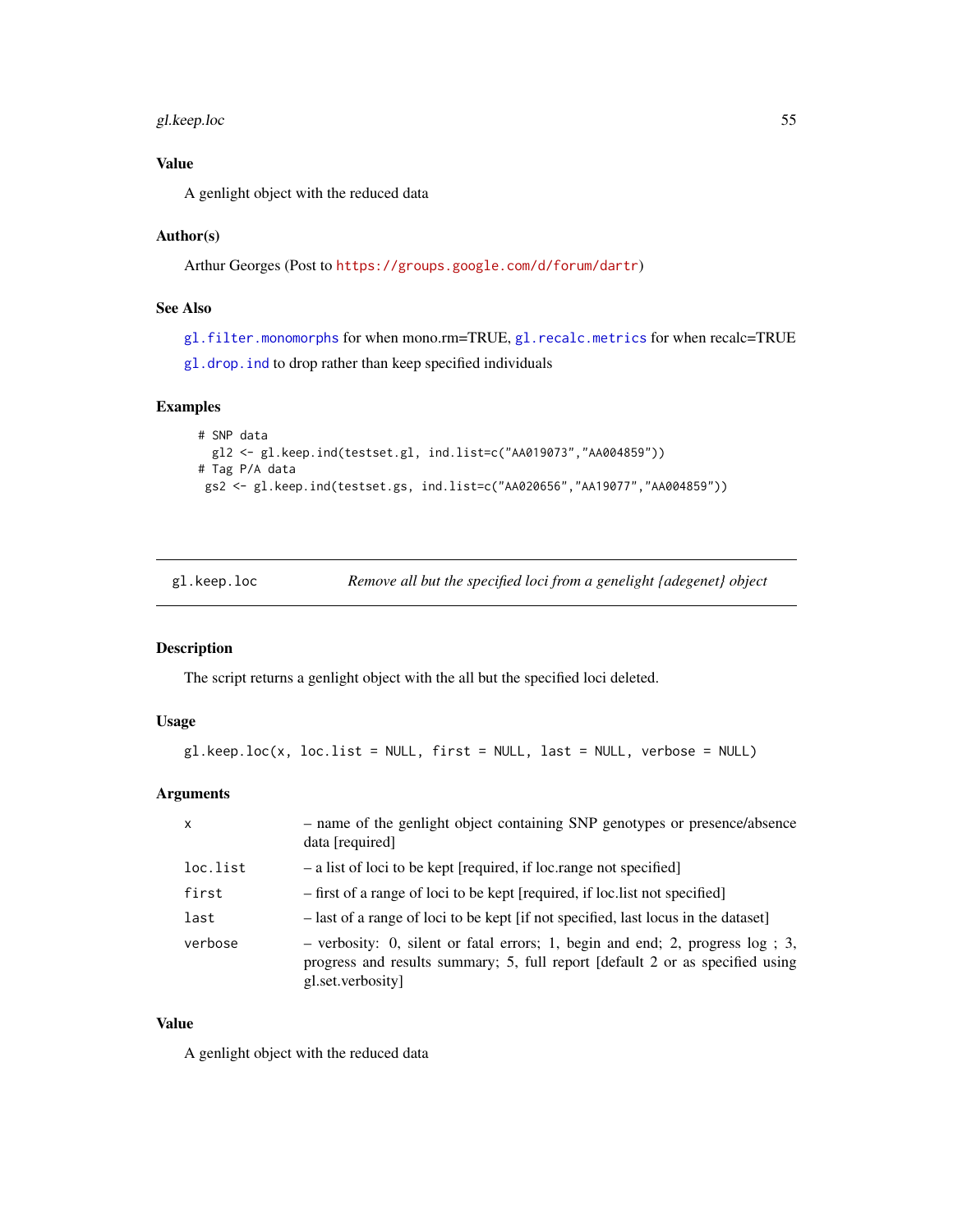## Author(s)

Arthur Georges (Post to <https://groups.google.com/d/forum/dartr>)

## Examples

```
# SNP data
 gl2 <- gl.keep.loc(testset.gl, loc.list=c("100051468|42-A/T", "100049816-51-A/G"))
# Tag P/A data
  gs2 <- gl.keep.loc(testset.gs, loc.list=c("20134188","19249144"))
```

| gl.keep.pop | Remove all but specified populations from a genelight {adegenet} ob- |
|-------------|----------------------------------------------------------------------|
|             | ject                                                                 |

## Description

Individuals are assigned to populations based on the specimen metadata data file (csv) used with gl.read.dart().

## Usage

```
gl.keep.pop(
  x,
  pop.list,
  as.pop = NULL,recalc = FALSE,
  mono.rm = FALSE,verbose = NULL
\mathcal{L}
```

| $\mathsf{x}$ | - name of the genlight object containing SNP genotypes or a genind object<br>containing presence/absence data [required]                                                            |  |  |  |  |  |
|--------------|-------------------------------------------------------------------------------------------------------------------------------------------------------------------------------------|--|--|--|--|--|
| pop.list     | - a list of populations to be kept [required]                                                                                                                                       |  |  |  |  |  |
| as.pop       | - assign another metric to represent population [default NULL]                                                                                                                      |  |  |  |  |  |
| recalc       | - Recalculate the locus metadata statistics [default FALSE]                                                                                                                         |  |  |  |  |  |
| mono.rm      | - Remove monomorphic loci [default FALSE]                                                                                                                                           |  |  |  |  |  |
| verbose      | - verbosity: 0, silent or fatal errors; 1, begin and end; 2, progress log ; 3,<br>progress and results summary; 5, full report [default 2 or as specified using<br>gl.set.verbosity |  |  |  |  |  |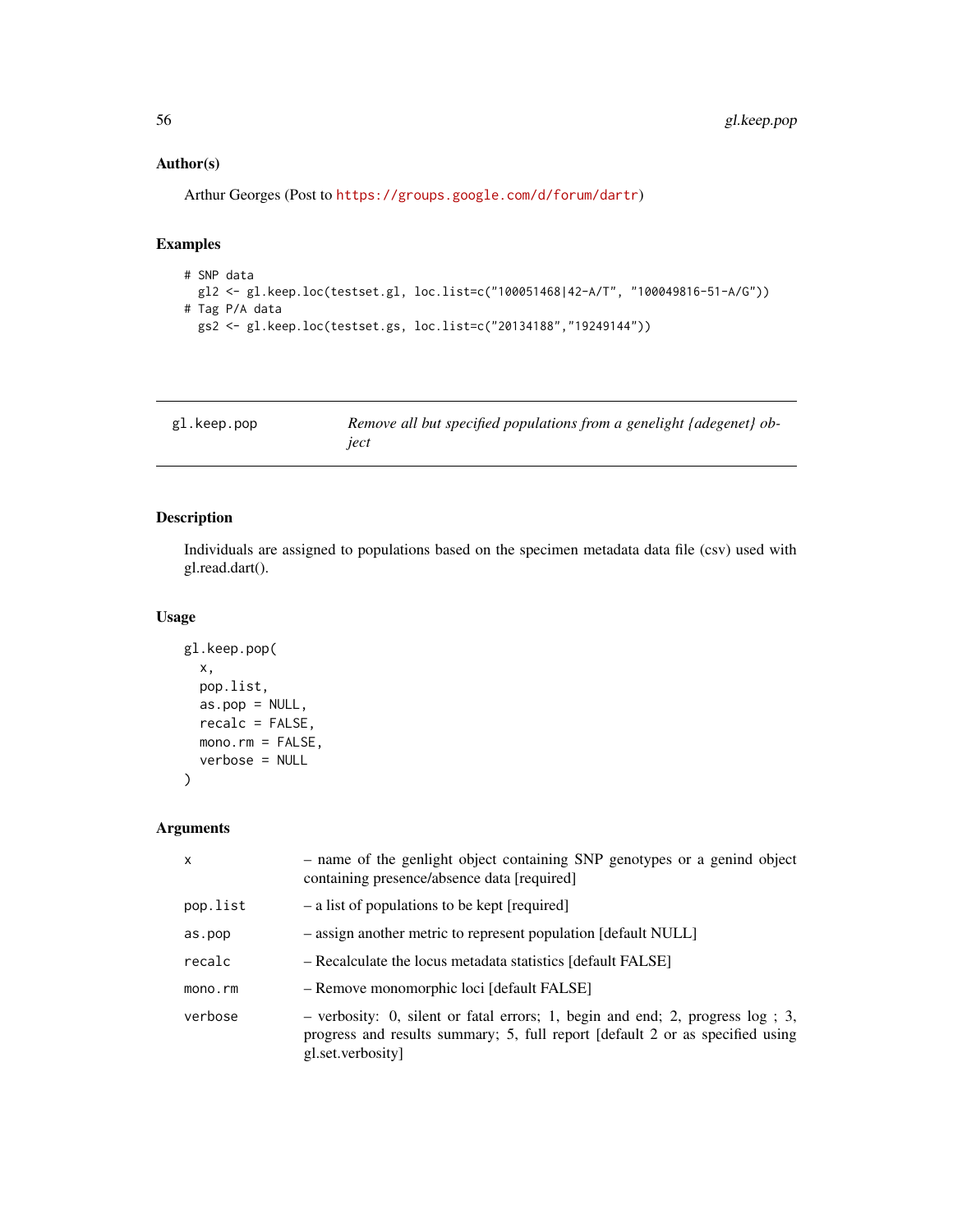#### gl.load 57

## Details

The script, having deleted the specified populations, optionally identifies resultant monomorphic loci or loci with all values missing and deletes them (using gl.filter.monomorphs.r). The script also optionally recalculates statistics made redundant by the deletion of individuals from the dataset.

The script returns a genlight object with the new population assignments and the recalculated locus metadata.

## Value

A genlight object with the reduced data

## Author(s)

Arthur Georges (Post to <https://groups.google.com/d/forum/dartr>)

## See Also

[gl.filter.monomorphs](#page-31-0) for when mono.rm=TRUE, [gl.recalc.metrics](#page-84-0) for when recalc=TRUE [gl.drop.pop](#page-20-0) to drop rather than keep specified populations

## Examples

```
# SNP data
 gl2 <- gl.keep.pop(testset.gl, pop.list=c("EmsubRopeMata","EmvicVictJasp"))
  gl2 <- gl.keep.pop(testset.gl, pop.list=c("EmsubRopeMata","EmvicVictJasp"),
  mono.rm=TRUE, recalc=TRUE)
  gl2 <- gl.keep.pop(testset.gl, pop.list=c("Female"),as.pop="sex")
# Tag P/A data
  gs2 <- gl.keep.pop(testset.gs, pop.list=c("EmsubRopeMata","EmvicVictJasp"))
```

| gl.load |          | Retrieves an object in compressed binary format earlier saved using |  |  |  |
|---------|----------|---------------------------------------------------------------------|--|--|--|
|         | gl.save. |                                                                     |  |  |  |

#### Description

This is a wrapper for readRDS().

#### Usage

```
gl.load(file, verbose = NULL)
```

| file    | - name of the binary file from which to retrieve the object [required]                                                                                                                  |
|---------|-----------------------------------------------------------------------------------------------------------------------------------------------------------------------------------------|
| verbose | $-$ verbosity: 0, silent or fatal errors; 1, begin and end; 2, progress $log$ ; 3,<br>progress and results summary; 5, full report [default 2 or as specified using<br>gl.set.verbosity |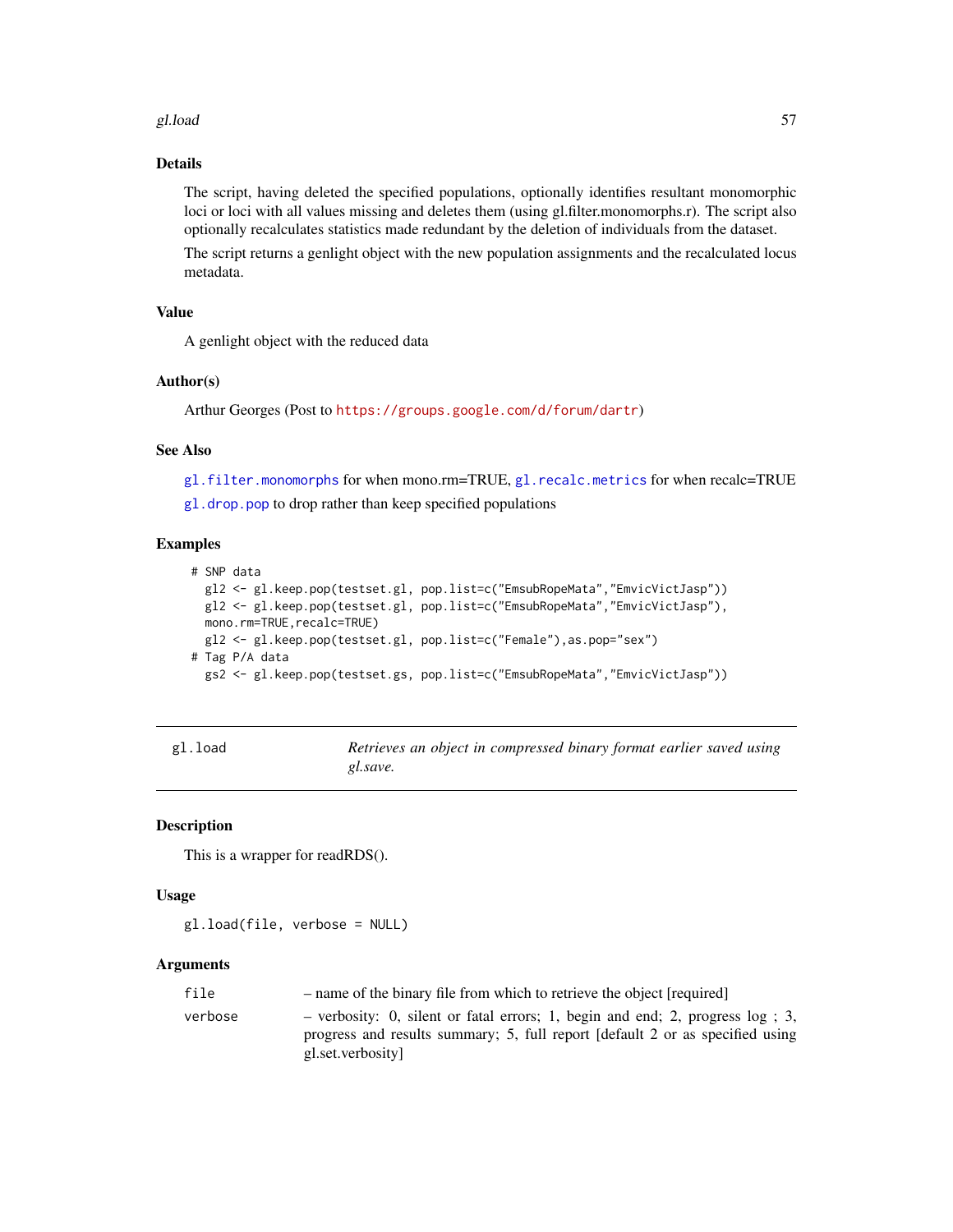The script retrieves the object from the current workspace and returns it by assignment.

#### Value

the retrieved object

## Author(s)

Arthur Georges (Post to <https://groups.google.com/d/forum/dartr>)

#### Examples

```
gl.save(testset.gl,file.path(tempdir(),"testset.rds"))
gl.reloaded <- gl.load(file.path(tempdir(),"testset.rds"))
```
gl.make.recode.ind *Create a proforma recode\_ind file for reassigning individual (=specimen) names*

#### Description

Renaming individuals may be required when there have been errors in labelling arising in the process from sample to DArT files. There may be occasions where renaming individuals is required for preparation of figures. Caution needs to be exercised because of the potential for breaking the "chain of evidence" between the samples themselves and the analyses. Recoding individuals can be done with a recode table (csv).

## Usage

```
gl.make.recode.ind(
 x,
 out.recode.file = "default_recode_ind.csv",
 output = tempdir(),verbose = NULL
)
```

| x               | - name of the genlight object containing the SNP data [required]                                                                                                                                    |
|-----------------|-----------------------------------------------------------------------------------------------------------------------------------------------------------------------------------------------------|
| out.recode.file |                                                                                                                                                                                                     |
|                 | - file name of the output file (including extension) [default default_recode_ind.csv]                                                                                                               |
| outpath         | $-$ path where to save the output file [default tempdir(), mandated by CRAN].<br>Use outpath=getwd() or outpath="." when calling this function to direct output<br>files to your working directory. |
| verbose         | $-$ verbosity: 0, silent or fatal errors; 1, begin and end; 2, progress $log$ ; 3,<br>progress and results summary; 5, full report [default 2 or as specified using<br>gl.set.verbosity             |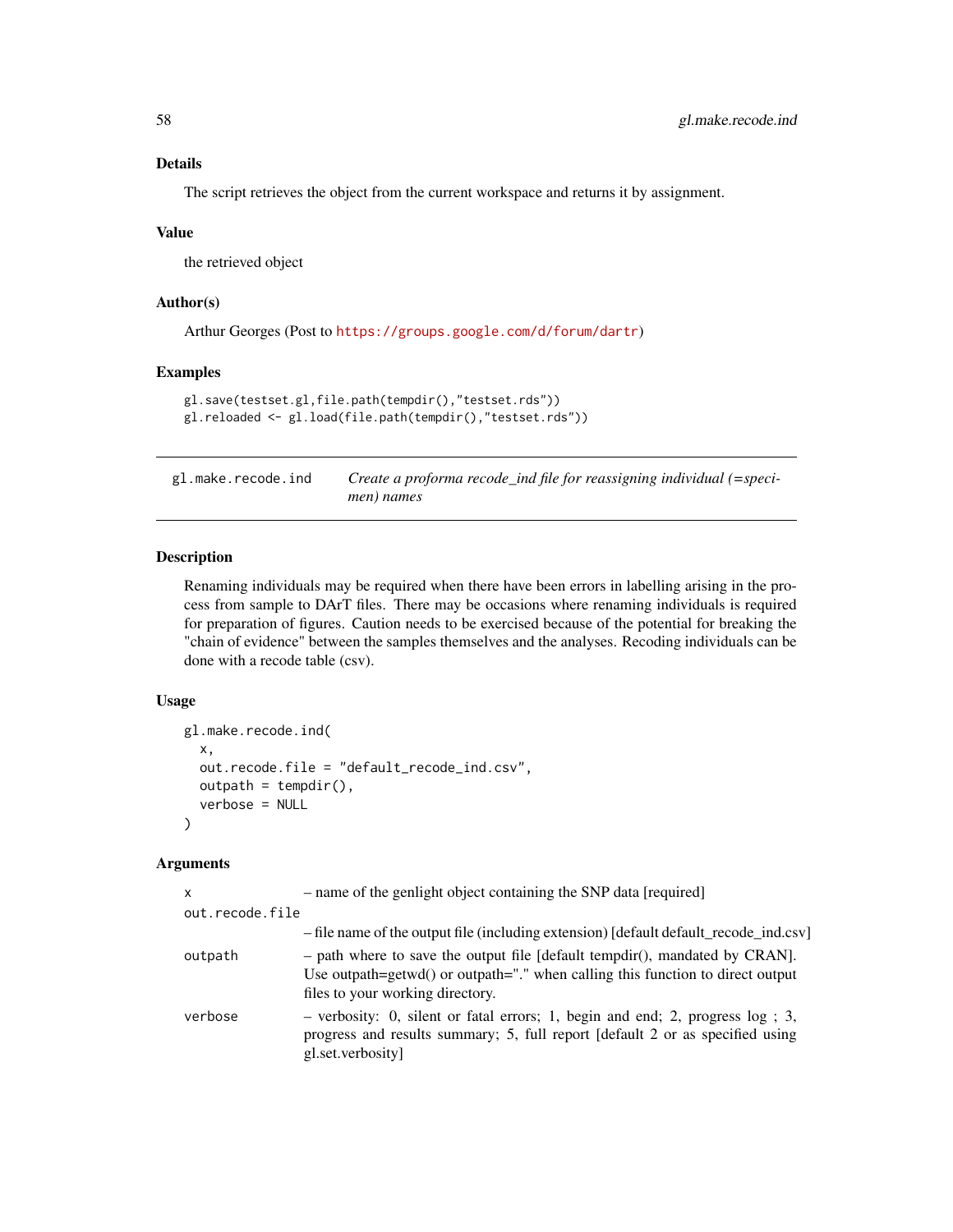This script facilitates the construction of a recode table by producing a proforma file with current individual (=specimen) names in two identical columns. Edit the second column to reassign individual names. Use keyword Delete to delete an individual.

Apply the recoding using gl.recode.ind(). Deleting individuals can potentially generate monomorphic loci or loci with all values missing. Clean this up with gl.filter.monomorphic().

#### Value

A vector containing the new individual names

#### Author(s)

Arthur Georges (Post to <https://groups.google.com/d/forum/dartr>)

#### Examples

result <- gl.make.recode.ind(testset.gl, out.recode.file ="Emmac\_recode\_ind.csv",outpath=tempdir())

gl.make.recode.pop *Create a proforma recode\_pop\_table file for reassigning population names*

#### Description

Renaming populations may be required when there have been errors in assignment arising in the process from sample to DArT files or when one wishes to amalgamate populations, or delete populations. Recoding populations can also be done with a recode table (csv).

#### Usage

```
gl.make.recode.pop(
  x,
  out.recode.file = "recode_pop_table.csv",
  outpath = tempdir(),verbose = NULL
\lambda
```

| $\mathsf{x}$    | - name of the genlight object containing the SNP data [required]                                                                                                                                    |
|-----------------|-----------------------------------------------------------------------------------------------------------------------------------------------------------------------------------------------------|
| out.recode.file |                                                                                                                                                                                                     |
|                 | - file name of the output file (including extension) [default recode_pop_table.csv]                                                                                                                 |
| outpath         | $-$ path where to save the output file [default tempdir(), mandated by CRAN].<br>Use outpath=getwd() or outpath="." when calling this function to direct output<br>files to your working directory. |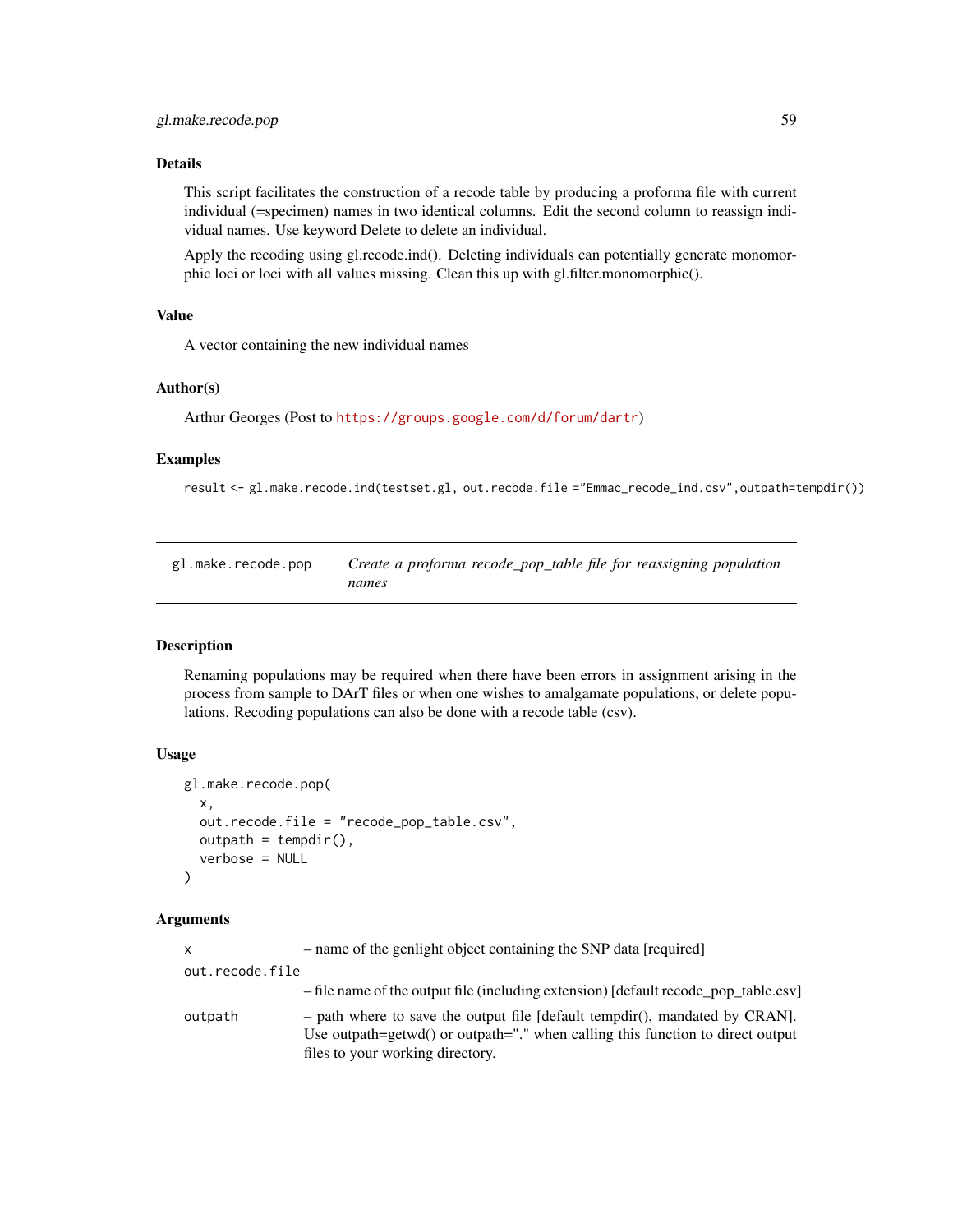| verbose | - verbosity: 0, silent or fatal errors; 1, begin and end; 2, progress log; 3, |
|---------|-------------------------------------------------------------------------------|
|         | progress and results summary; 5, full report [default 2 or as specified using |
|         | gl.set.verbosity                                                              |

This script facilitates the construction of a recode table by producing a proforma file with current population names in two identical columns. Edit the second column to reassign populations. Use keyword Delete to delete a population.

Apply the recoding using gl.recode.pop().

## Value

A vector containing the new population names

## Author(s)

Arthur Georges (Post to <https://groups.google.com/d/forum/dartr>)

## Examples

result <- gl.make.recode.pop(testset.gl,out.recode.file="test.csv",outpath=tempdir(),verbose=2)

gl.map.interactive *Creates an interactive map (based on latlong) from a genlight object*

## Description

Creates an interactive map (based on latlong) from a genlight object

```
gl.map.interactive(
 x,
 matrix = NULL,standard = TRUE,
  symmetric = TRUE,
  ind.circles = TRUE,
 pop.labels = TRUE,
 pop.labels.cex = 12,
 provider = "Esri.NatGeoWorldMap"
)
```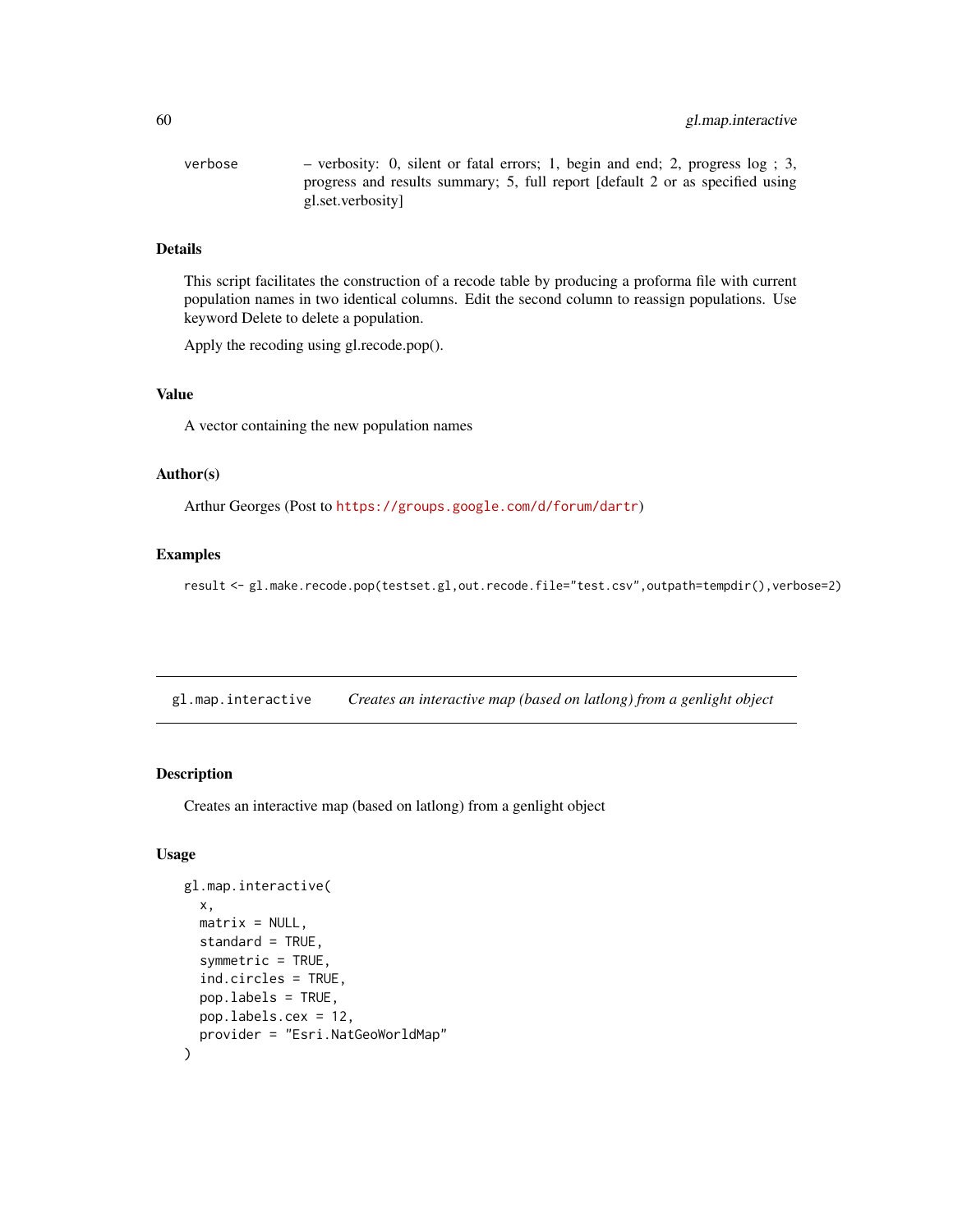## gl.merge.pop 61

## Arguments

| x           | - a genlight object [including coordinates within the lationg slot]                                                                                                                         |
|-------------|---------------------------------------------------------------------------------------------------------------------------------------------------------------------------------------------|
| matrix      | - a distance matrix between populations or individuals. The matrix is visualised<br>as lines between individuals/populations. If matrix is asymmetric two lines with<br>arrows are plotted. |
| standard    | $-$ if a matrix is provided line width will be standardised to be between 1 to 10,<br>if set to true, otherwise taken as given.                                                             |
| symmetric   | - if a symmetric matrix is provided only one line is drawn based on the lower<br>triangle of the matrix. If set to false arrows indicating the direction are used<br>instead.               |
| ind.circles | - should individuals plotted as circles, default is TRUE                                                                                                                                    |
| pop.labels  | - population labels at the center of the individuals of populations, default is<br><b>TRUE</b>                                                                                              |
|             | $pop.$ labels. $cex - size$ of population labels, default is 20.                                                                                                                            |
| provider    | - passed to leaflet                                                                                                                                                                         |

## Details

A wrapper around the leaflet package. For possible background maps check as specified via the provider: <http://leaflet-extras.github.io/leaflet-providers/preview/index.html>

## Value

plots a map

## Author(s)

Bernd Gruber (glbugs@aerg.canberra.edu.au)

## Examples

```
gl.map.interactive(bandicoot.gl)
```

| gl.merge.pop | Merge two or more populations in a genelight {adegenet} object into |
|--------------|---------------------------------------------------------------------|
|              | <i>one</i> population                                               |

## Description

Individuals are assigned to populations based on the specimen metadata data file (csv) used with gl.read.dart().

```
gl.merge.pop(x, old = NULL, new = NULL, verbose = NULL)
```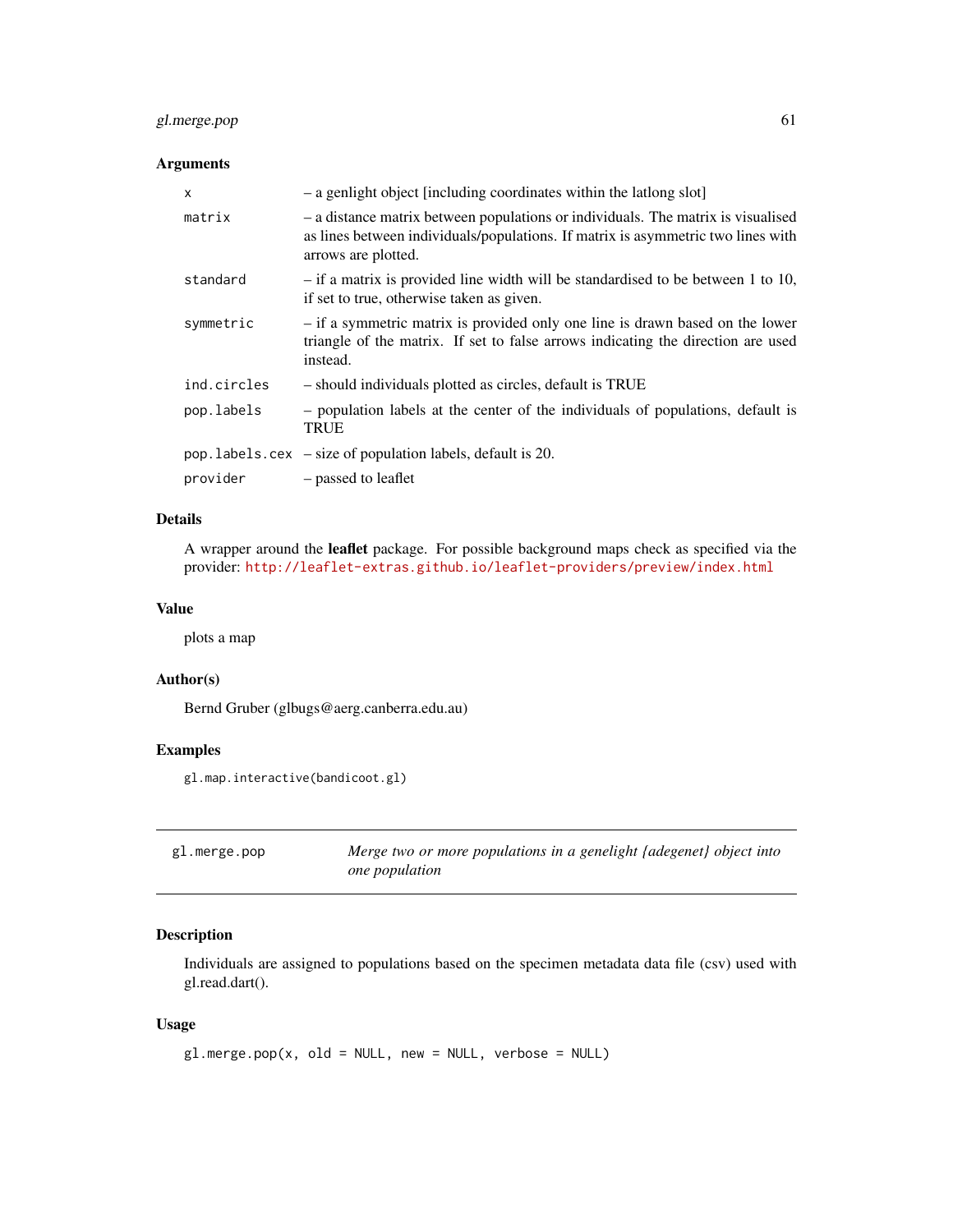#### Arguments

| x       | - name of the genlight object containing SNP genotypes [required]                                                                                                                     |
|---------|---------------------------------------------------------------------------------------------------------------------------------------------------------------------------------------|
| old     | - a list of populations to be merged [required]                                                                                                                                       |
| new     | - name of the new population [required]                                                                                                                                               |
| verbose | - verbosity: 0, silent or fatal errors; 1, begin and end; 2, progress $log$ ; 3,<br>progress and results summary; 5, full report [default 2 or as specified using<br>gl.set.verbosity |

## Details

This script assigns individuals from two nominated populations into a new single population. It can also be used to rename populations.

The script returns a genlight object with the new population assignments.

#### Value

A genlight object with the new population assignments

## Author(s)

Arthur Georges (Post to <https://groups.google.com/d/forum/dartr>)

#### Examples

gl <- gl.merge.pop(testset.gl, old=c("EmsubRopeMata","EmvicVictJasp"), new="Outgroup")

| gl.nhybrids | Create an input file for the program NewHybrids and run it if NewHy-<br><i>brids is installed</i> |
|-------------|---------------------------------------------------------------------------------------------------|
|             |                                                                                                   |

## Description

This function compares two sets of parental populations to identify loci that exhibit a fixed difference, returns an genlight object with the reduced data, and creates an input file for the program NewHybrids using the top 200 (or hard specified loc.limit) loci. In the absence of two identified parental populations, the script will select a random set 200 loci only (method="random") or the first 200 loci ranked on information content (method="AvgPIC").

```
gl.nhybrids(
 gl,
 outfile = "nhyb.txt",
 output = tempdir(),p0 = NULL,p1 = NULL,
```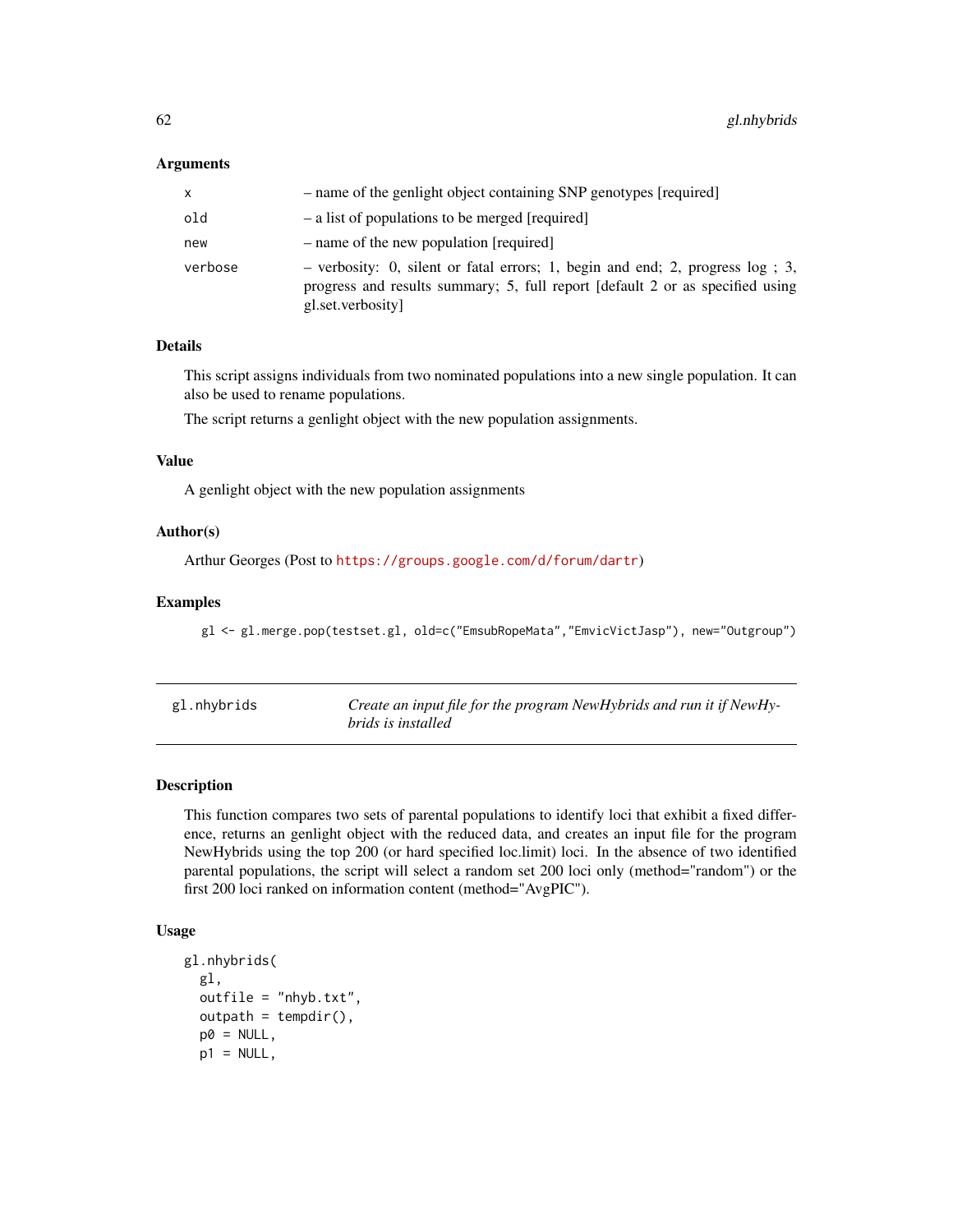## gl.nhybrids 63

```
threshold = 0,
 method = "random",
 plot = TRUE,
 pprob = 0.95,
 nhyb.directory = NULL,
 BurnIn = 10000,
 sweeps = 10000,
 GtypFile = "TwoGensGtypFreq.txt",
 AFPriorFile = NULL,
 PiPrior = "Jeffreys",
 ThetaPrior = "Jeffreys",
 verbose = NULL
)
```

| g1          | - name of the genlight object containing the SNP data [required]                                                                                                                                                          |
|-------------|---------------------------------------------------------------------------------------------------------------------------------------------------------------------------------------------------------------------------|
| outfile     | - name of the file that will be the input file for NewHybrids [default nhyb.txt]                                                                                                                                          |
| outpath     | - path where to save the output file (set to tempdir by default)                                                                                                                                                          |
| p0          | $-$ list of populations to be regarded as parental population 0 [default NULL]                                                                                                                                            |
| p1          | - list of populations to be regarded as parental population 1 [default NULL]                                                                                                                                              |
| threshold   | - sets the level at which a gene frequency difference is considered to be fixed<br>[default 0]                                                                                                                            |
| method      | - specifies the method (random or AvgPIC) to select 200 loci for NewHybrids<br>[default random]                                                                                                                           |
| plot        | - if TRUE, a plot of the frequency of homozygous reference, heterozygotes and<br>homozygous alternate (SNP) is produced for the F1 individuals [default TRUE,<br>applies only if both parental populations are specified] |
| pprob       | - threshold level for assignment to likelihood bins [default 0.95, used only if<br>plot=TRUE]                                                                                                                             |
|             | nhyb.directory - directory that holds the NewHybrids executable file e.g. C:/NewHybsPC [de-<br>fault NULL]                                                                                                                |
| BurnIn      | - number of sweeps to use in the burn in [default 10000]                                                                                                                                                                  |
| sweeps      | - number of sweeps to use in computing the actual Monte Carlo averages [de-<br>fault 10000]                                                                                                                               |
| GtypFile    | - name of a file containing the genotype frequency classes [default TwoGensG-<br>typFreq.txt]                                                                                                                             |
| AFPriorFile | - name of the file containing prior allele frequency information [default NULL]                                                                                                                                           |
| PiPrior     | - Jeffreys-like priors or Uniform priors for the parameter pi [default Jeffreys]                                                                                                                                          |
| ThetaPrior  | - Jeffreys-like priors or Uniform priors for the parameter theta [default Jeffreys]                                                                                                                                       |
| verbose     | $-$ verbosity: 0, silent or fatal errors; 1, begin and end; 2, progress $log$ ; 3,<br>progress and results summary; 5, full report [default 2 or as specified using<br>gl.set.verbosity]                                  |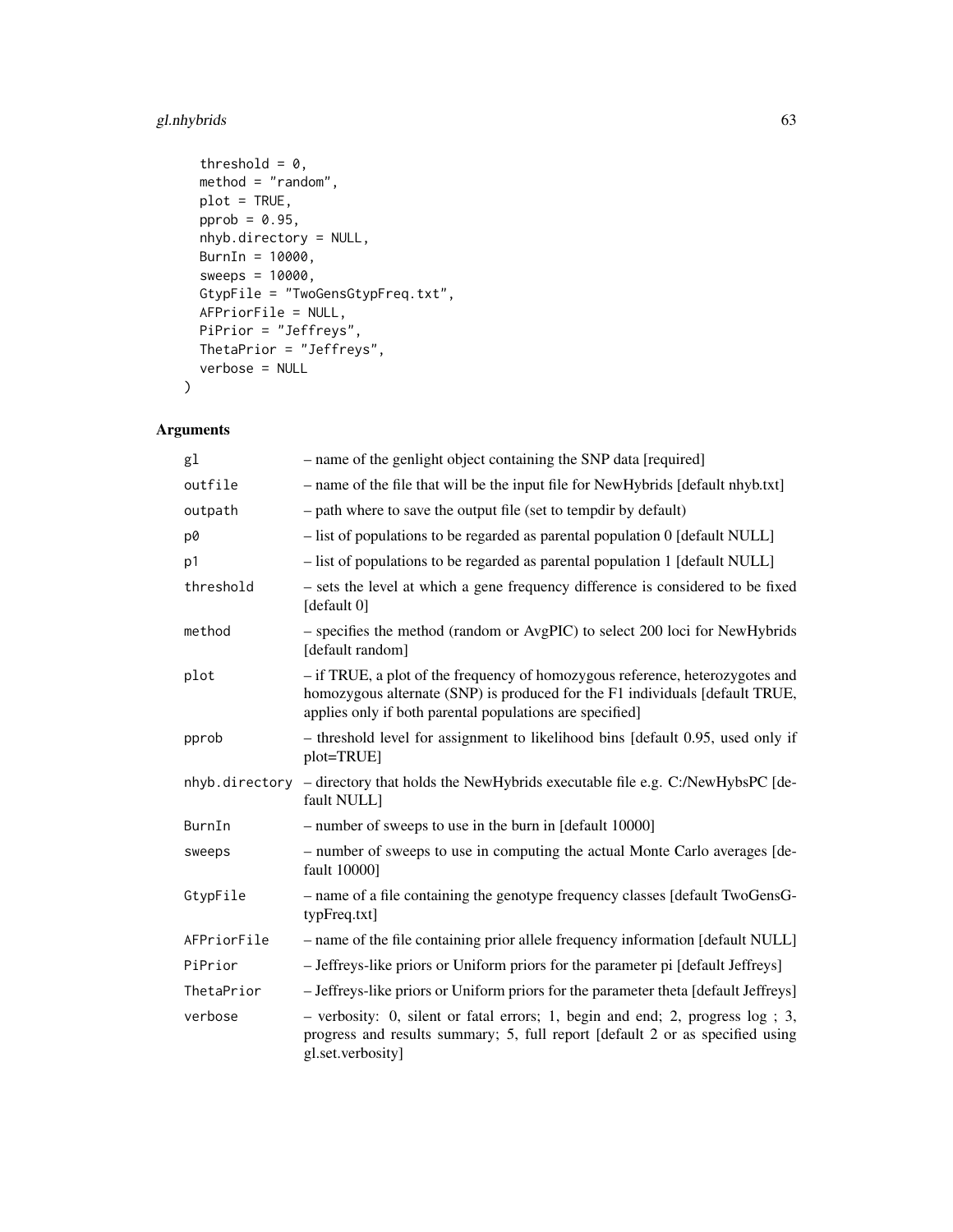A fixed difference occurs when a SNP allele is present in all individuals of one population and absent in the other. There is provision for setting a level of tollerance, e.g. threshold  $= 0.05$  which considers alleles present at greater than 95 a fixed difference. Only the 200 loci are retained, because of limitations of NewHybids.

If you specify a directory for the NewHybrids executable file, then the script will create the input file from the snp data then run NewHybrids. If the directory is set to NULL, the exectution will stop once the input file (default="nhyb.txt") has been written to disk.

Refer to the New Hybrids manual for further information on the parameters to set – http://ib.berkeley.edu/labs/slatkin/eriq/soft

It is important to stringently filter the data on RepAvg and CallRate if using the random option. One might elect to repeat the analysis (method="random") and combine the resultant posterior probabilites should 200 loci be considered insufficient.

The F1 individuals should be homozygous at all loci for which the parental populations are fixed and different, assuming parental populations have been specified. Sampling errors can result in this not being the case, especially where the sample sizes for the parental populations are small. Alternatively, the threshold for posterior probabilities used to determine assignment (pprob) or the definition of a fixed difference (threshold) may be too lax. To assess the error rate in the determination of assignment of F1 individuals, a plot of the frequency of homozygous reference, heterozygotes and homozygous alternate (SNP) can be produced by setting plot=TRUE (the default).

#### Value

The reduced genlight object, if parentals are provided; output of NewHybrids is saved to disk

## Author(s)

Arthur Georges (Post to <https://groups.google.com/d/forum/dartr>)

## Examples

```
## Not run:
m <- gl.nhybrids(testset.gl, outfile="nhyb.txt",
p0=NULL, p1=NULL,
nhyb.directory="C:/workspace/R/NewHybsPC",
BurnIn=100,
sweeps=100,
verbose=3)
```
## End(Not run)

gl.outflank *Function to identify loci under selection per population using the outflank method of Whitlock and Lotterhos (2015)*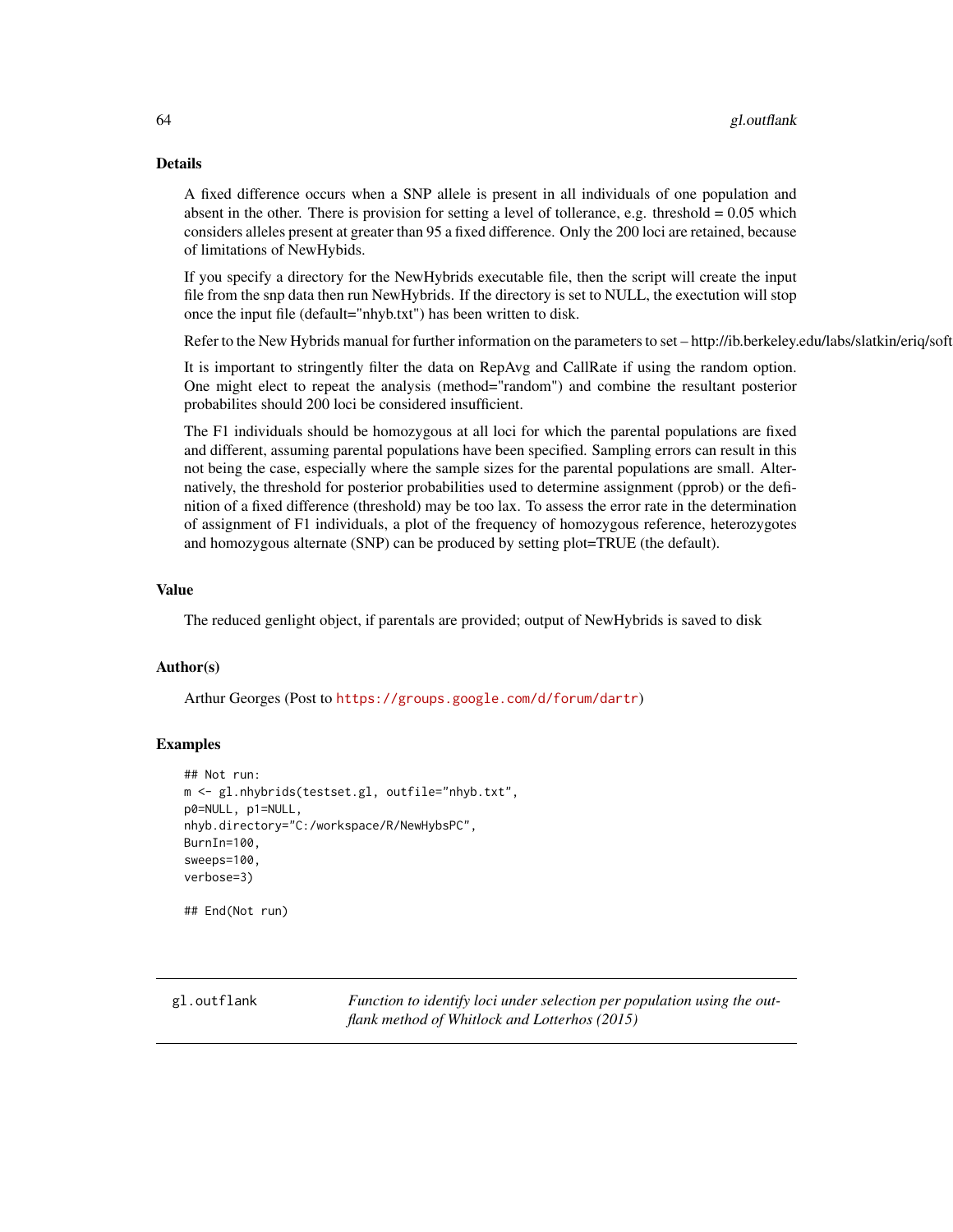## gl.outflank 65

#### Description

Function to identify loci under selection per population using the outflank method of Whitlock and Lotterhos (2015)

## Usage

```
gl.outflank(
 gi,
 plot = TRUE,
 LeftTrimFraction = 0.05,
 RightTrimFraction = 0.05,
 Hmin = 0.1,
  qthreshold = 0.05,
  ...
)
```
## Arguments

| gi                | a genlight of genind object, with a defined population structure                                                             |
|-------------------|------------------------------------------------------------------------------------------------------------------------------|
| plot              | a switch if a barplot is wanted.                                                                                             |
| LeftTrimFraction  |                                                                                                                              |
|                   | The proportion of loci that are trimmed from the lower end of the range of Fst<br>before the likelihood funciton is applied. |
| RightTrimFraction |                                                                                                                              |
|                   | The proportion of loci that are trimmed from the upper end of the range of Fst<br>before the likelihood funciton is applied. |
| Hmin              | The minimum heterozygosity required before including calculations from a lo-<br>cus.                                         |
| gthreshold        | The desired false discovery rate threshold for calculating q-values.                                                         |
| .                 | additional parameters (see documentation of outflank on github)                                                              |
|                   |                                                                                                                              |

## Details

this function is a wrapper around the outflank function provided by Whitlock and Lotterhus. To be able to run this function the packages qvalue (from bioconductor) and outflank (from github) needs to be installed. To do so see example below.

#### Value

returns an index of outliers and the full outflank list

## References

Whitlock, M.C. and Lotterhos K.J. (2015) Reliable detection of loci responsible for local adaptation: inference of a neutral model through trimming the distribution of Fst. The American Naturalist 186: 24 - 36.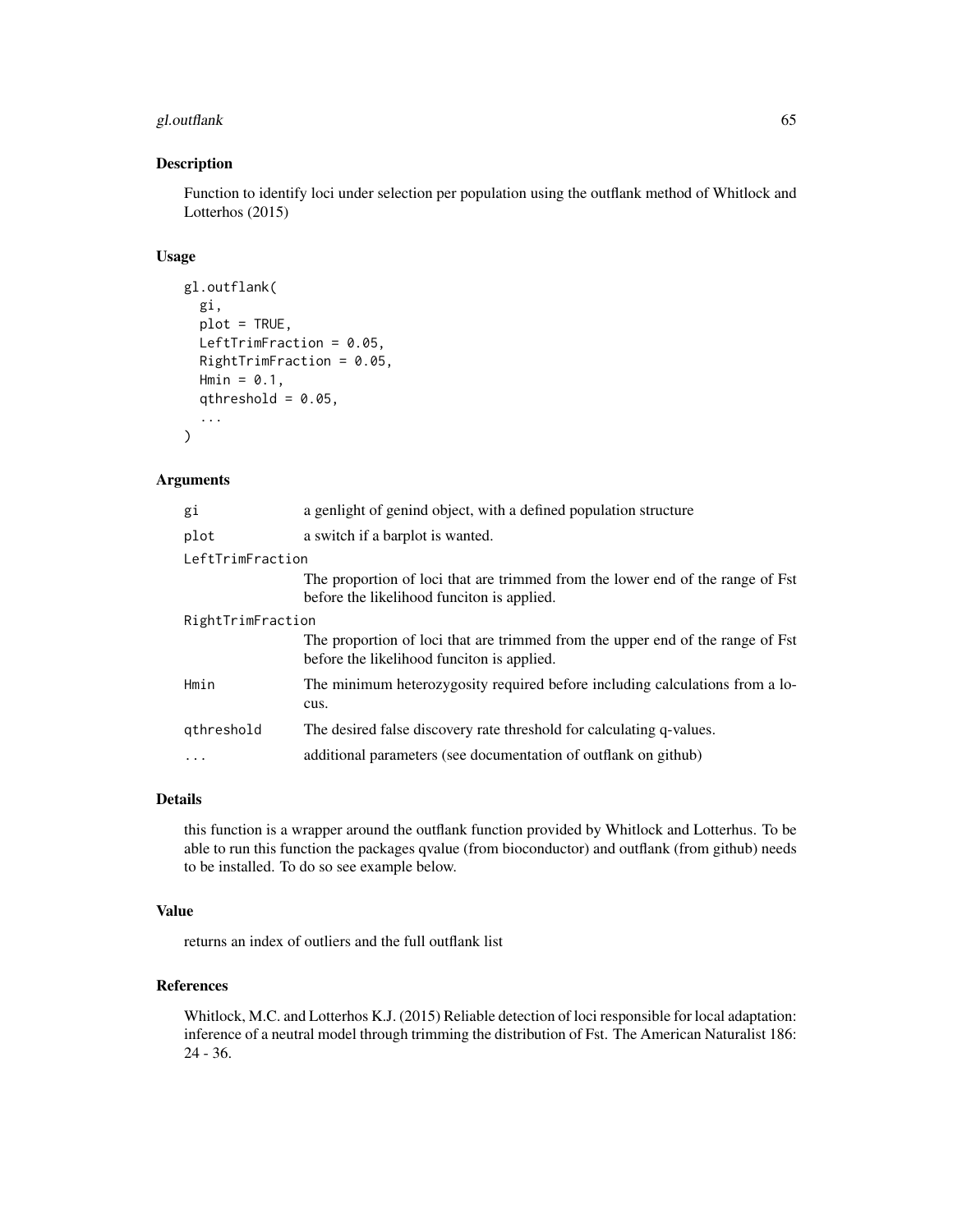Github repository: Whitlock & Lotterhos: <https://github.com/whitlock/OutFLANK> (Check the readme.pdf within the repository for an explanation. Be aware you now can run OufFLANK from a genlight object)

## See Also

[util.outflank](#page-138-0), [util.outflank.plotter](#page-140-0), [util.outflank.MakeDiploidFSTMat](#page-140-1)

#### Examples

gl.outflank(bandicoot.gl, plot = TRUE)

gl.pcoa *Ordination applied to genotypes in a genlight object (PCA), in an fd object, or to a distance matrix (PCoA)*

## Description

This function takes the genotypes for individuals and undertakes a Pearson Principal Component analysis (PCA) on SNP or Tag P/A (SilicoDArT) data; it undertakes a Gower Principal Coordinate analysis (PCoA) if supplied with a distance matrix. Technically, any distance matrix can be represented in an ordinated space using PCoA.

## Usage

```
gl.pcoa(
  x,
  nfactors = 5,
  correction = NULL,
  parallel = FALSE,
  n.core<sub>s</sub> = 16,
  verbose = NULL
)
```

| X          | - name of the genlight object or fd object containing the SNP data, or a distance<br>matrix of type dist [required] |
|------------|---------------------------------------------------------------------------------------------------------------------|
| nfactors   | - number of axes to retain in the output of factor scores.                                                          |
| correction | Method applied to correct for negative eigenvalues, either 'lingoes' or 'cailliez'<br>[Default NULL]                |
| parallel   | TRUE if parallel processing is required (does fail under Windows) [default<br><b>FALSE</b>                          |
| n.cores    | Number of cores to use if parallel processing is requested [default 16]                                             |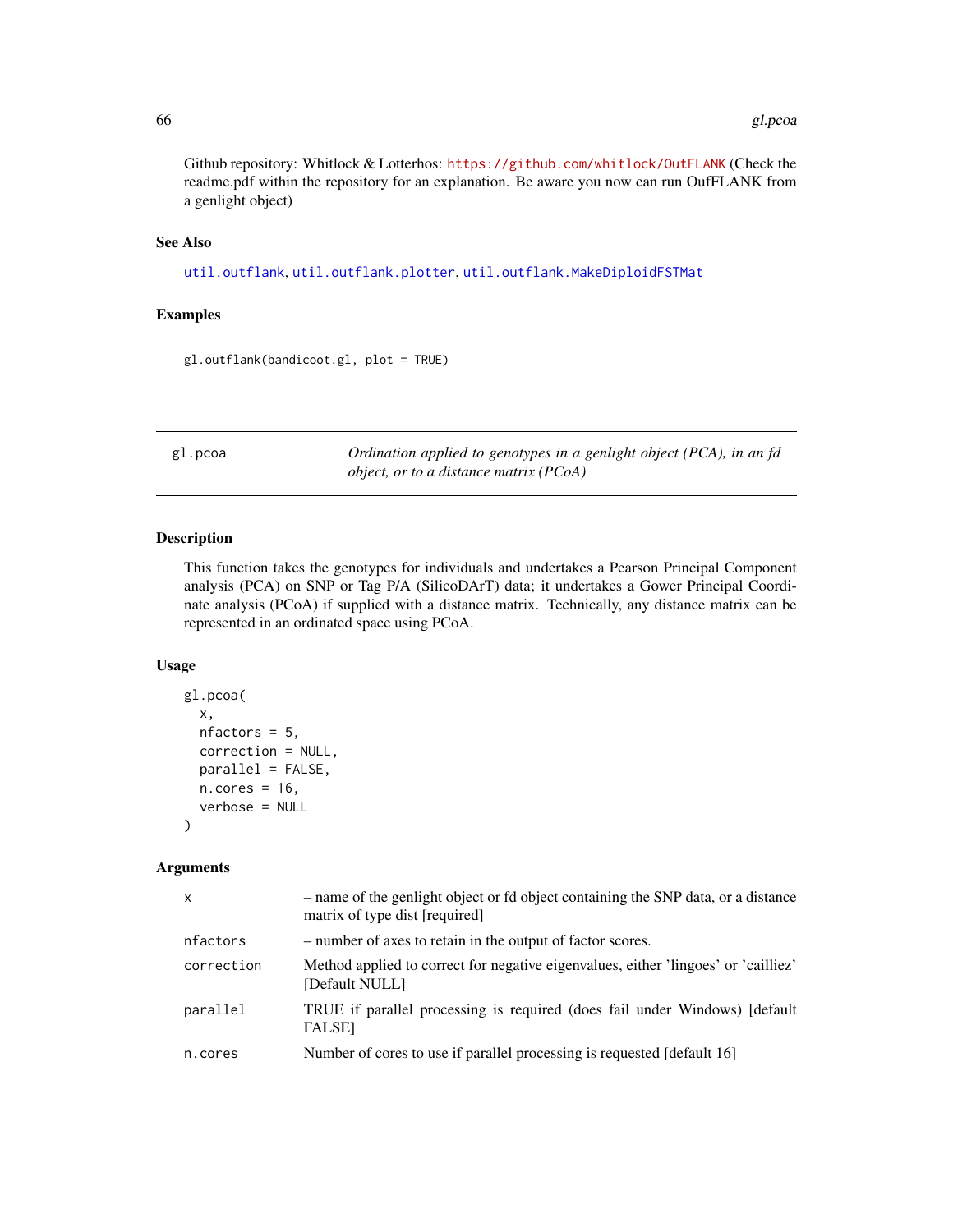#### gl.pcoa 67 anisotro e 1992, a constructivo de la constructivo de la constructivo de la constructivo de la cons

verbose – verbosity: 0, silent or fatal errors; 1, begin and end; 2, progress log ; 3, progress and results summary; 5, full report [default 2 or as specified using gl.set.verbosity]

#### Details

The function is essentially a wrapper for glPca adegenet or pcoa {ape} with default settings apart from those specified as parameters in this function.

While, technically, any distance matrix can be represented in an ordinated space, the representation will not typically be exact.There are three major sources of stress in a reduced-reprentation of distances or dissimilarities among entities using PCA or PCoA. By far the greatest source comes from the decision to select only the top two or three axes from the ordinated set of axes derived from the PCA or PCoA. The representation of the entities such a heavily reduced space will not faithfully represent the distances in the input distance matrix simply because of the loss of information in deeper informative dimensions. For this reason, it is not sensible to be too precious about managing the other two sources of stress in the visual representation.

The measure of distance between entities in a PCA is the Pearson Correlation Coefficent, essentially a standardized Euclidean distance. This is both a metric distance and a Euclidean distance. In PCoA, the second source of stress is the choice of distance measure or dissimilarity measure. While any distance or dissimilarity matrix can be represented in an ordinated space, the distances between entities can befaithfully represented in that space (that is, without stress) only if the distances are metric. Furthermore, for distances between entities to be faithfully represented in a rigid Cartesian space, the distance measure needs to be Euclidean. If this is not the case, the distances between the entities in the ordinated visualized space will not exactly represent the distances in the input matrix (stress will be non-zero). This source of stress will be evident as negative eigenvalues in the deeper dimensions.

A third source of stress arises from having a sparse dataset, one with missing values. This affects both PCA and PCoA. If the original data matrix is not fully populated, that is, if there are missing values, then even a Euclidean distance matrix will not necessarily be 'positive definite'. It follows that some of the eigenvalues may be negative, even though the distance metric is Euclidean. This issue is exacerbated when the number of loci greatly exceeds the number of individuals, as is typically the case when working with SNP data. The impact of missing values can be minimized by stringently filtering on Call Rate, albeit with loss of data. An alternative is given in a paper "Honey, I shrunk the sample covariance matrix" and more recently by Ledoit and Wolf (2018), but their approach has not been implemented here.

The good news is that, unless the sum of the negative eigenvalues, arising from a non-Euclidean distance measure or from missing values, approaches those of the final PCA or PCoA axes to be displayed, the distortion is probably of no practical consequence and certainly not comparable to the stress arising from selecting only two or three final dimensions out of several informative dimensions for the visual representation.

Two diagnostic plots are produced. The first is a Scree Plot, showing the percentage variation explained by each of the PCA or PCoA axes, for those axes that explain more than the original variables (loci) on average. That is, only informative axes are displayed. The scree plot informs the number of dimensions to be retained in the visual summaries. As a rule of thumb, axes with more than 10

The second graph shows the distribution of eigenvalues for the remaining uninformative (noise) axes, including those with negative eigenvalues. Action is recommended (verbose  $\geq$  2) if the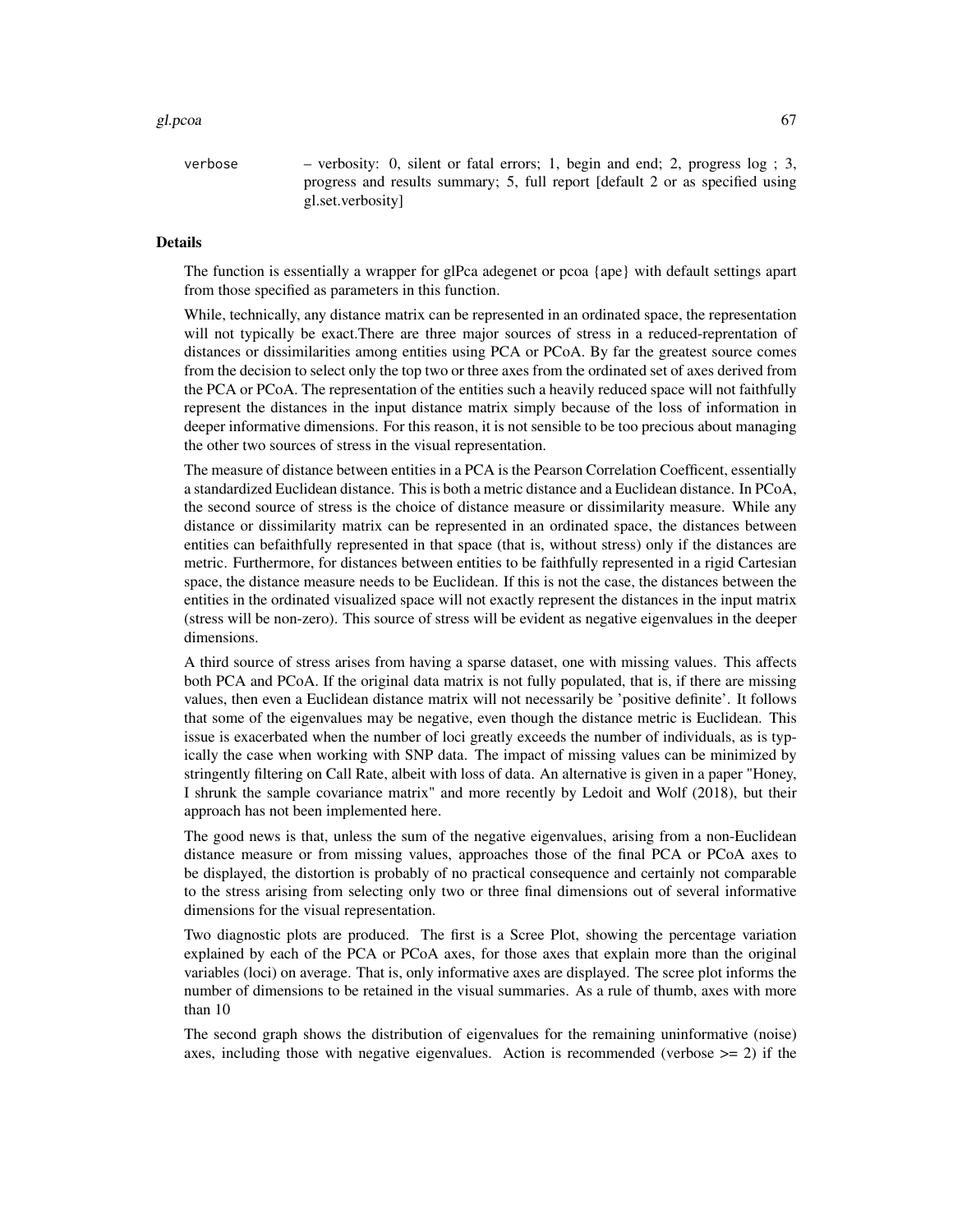negative eigenvalues are dominant, their sum approaching in magnitude the eigenvalues for axes selected for the final visual solution.

Output is a glPca object conforming to adegenet::glPca but with only the following retained. \$call The call that generated the PCA/PCoA \$eig Eigenvalues – All eigenvalues (positive, null, negative). \$scores Scores (coefficients) for each individual \$loadings Loadings of each SNP for each principal component

PCA was developed by Pearson (1901) and Hotelling (1933), whilst the best modern reference is Jolliffe (2002). PCoA was developed by Gower (1966) while the best modern reference is Legendre & Legendre (1998).

## Value

An object of class pcoa containing the eigenvalues and factor scores

#### Author(s)

Arthur Georges (Post to <https://groups.google.com/d/forum/dartr>)

#### References

Cailliez, F. (1983) The analytical solution of the additive constant problem. Psychometrika, 48, 305–308. Gower, J. C. (1966) Some distance properties of latent root and vector methods used in multivariate analysis. Biometrika, 53, 325–338. Hotelling, H., 1933. Analysis of a complex of statistical variables into Principal Components. Journal of Educational Psychology 24:417-441, 498- 520. Jolliffe, I. (2002) Principal Component Analysis. 2nd Edition, Springer, New York. Ledoit, O. and Wolf, M. (2018). Analytical nonlinear shrinkage of large-dimensional covariance matrices. University of Zurich, Department of Economics, Working Paper No. 264, Revised version. Available at SSRN: https://ssrn.com/abstract=3047302 or http://dx.doi.org/10.2139/ssrn.3047302 Legendre, P. and Legendre, L. (1998). Numerical Ecology, Volume 24, 2nd Edition. Elsevier Science, NY. Lingoes, J. C. (1971) Some boundary conditions for a monotone analysis of symmetric matrices. Psychometrika, 36, 195–203. Pearson, K. (1901). On lines and planes of closest fit to systems of points in space. Philosophical Magazine. Series 6, vol. 2, no. 11, pp. 559-572.

#### Examples

```
fd <- gl.fixed.diff(testset.gl)
fd <- gl.collapse(fd)
pca <- gl.pcoa(fd)
gl.pcoa.plot(pca,fd)
```
gl.pcoa.plot *Bivariate plot of the results of an ordination generated using gl.pcoa()*

#### **Description**

This script takes output from the ordination generated by gl.pcoa() and plots the individuals classified by population.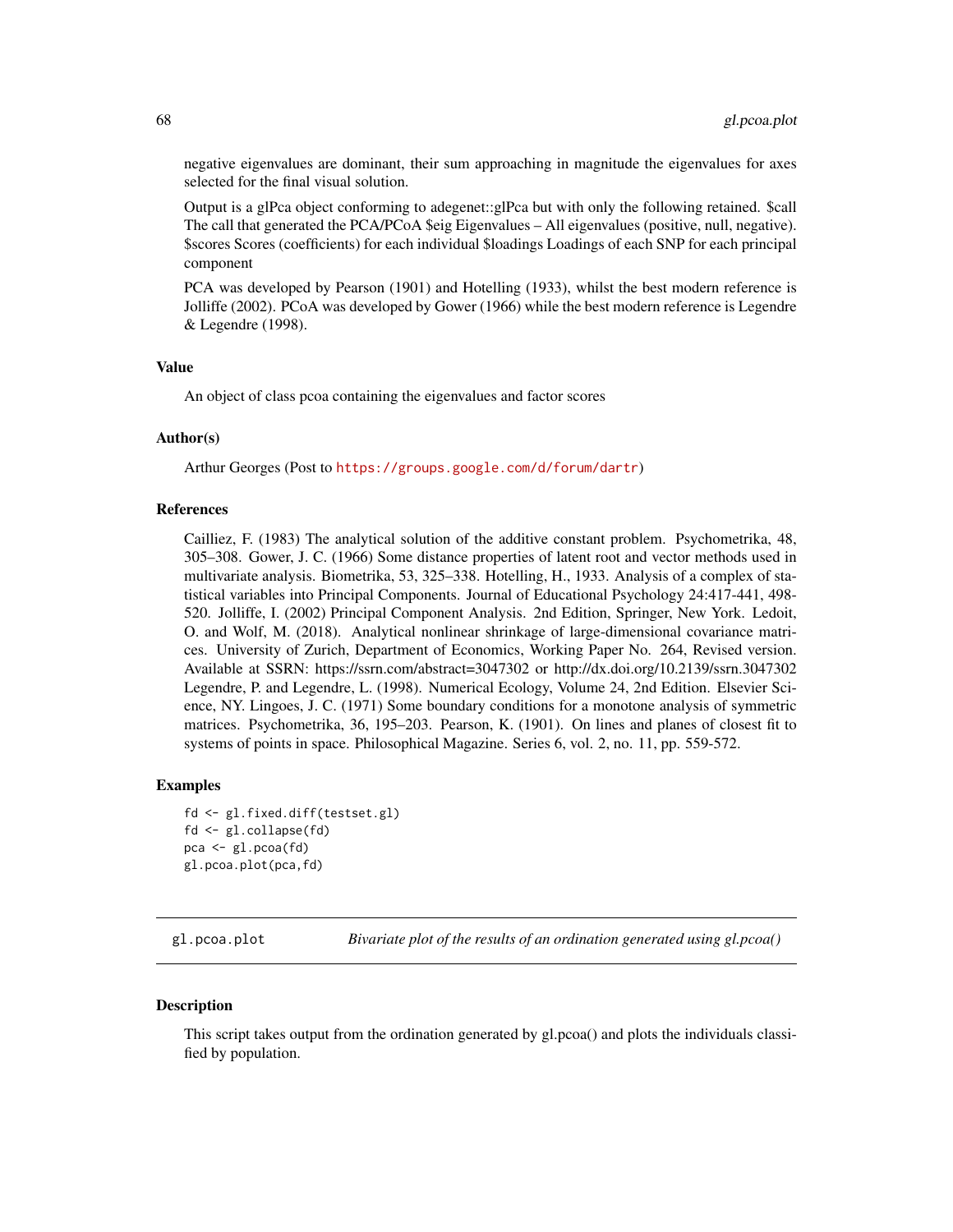## gl.pcoa.plot 69

## Usage

```
gl.pcoa.plot(
 glPca,
 x,
 scale = FALSE,
 ellipse = FALSE,
 p = 0.95,
 labels = "pop",
 as.pop = NULL,
 hadjust = 1.5,
 vadjust = 1,
 xaxis = 1,
 yaxis = 2,
 plot.out = TRUE,
 verbose = NULL
\mathcal{L}
```

| glPca    | Name of the PCA or PCoA object containing the factor scores and eigenvalues<br>[required]                                                                                                                        |
|----------|------------------------------------------------------------------------------------------------------------------------------------------------------------------------------------------------------------------|
| X        | Name of the genlight object or fd object containing the SNP genotypes or a<br>genlight object containing the Tag P/A (SilicoDArT) genotypes or the Distance<br>Matrix used to generate the ordination [required] |
| scale    | Flag indicating whether or not to scale the x and y axes in proportion to $\%$<br>variation explained [default FALSE]                                                                                            |
| ellipse  | Flag to indicate whether or not to display ellipses to encapsulate points for each<br>population [default FALSE]                                                                                                 |
| p        | Value of the percentile for the ellipse to encapsulate points for each population<br>[default 0.95]                                                                                                              |
| labels   | Flag to specify the labels are to be added to the plot. ["none" "ind" "pop" "interactive" "legend",<br>$default = "pop"]$                                                                                        |
| as.pop   | - assign another metric to represent populations for the plot [default NULL]                                                                                                                                     |
| hadjust  | Horizontal adjustment of label position [default 1.5]                                                                                                                                                            |
| vadjust  | Vertical adjustment of label position [default 1]                                                                                                                                                                |
| xaxis    | Identify the x axis from those available in the ordination (xaxis $\leq$ nfactors)                                                                                                                               |
| yaxis    | Identify the y axis from those available in the ordination (yaxis $\leq$ nfactors)                                                                                                                               |
| plot.out | If TRUE, returns a plot object compatable with ggplot, otherwise returns a<br>dataframe [default TRUE]                                                                                                           |
| verbose  | $-$ verbosity: 0, silent or fatal errors; 1, begin and end; 2, progress $log$ ; 3,<br>progress and results summary; 5, full report [default 2 or as specified using<br>gl.set.verbosity]                         |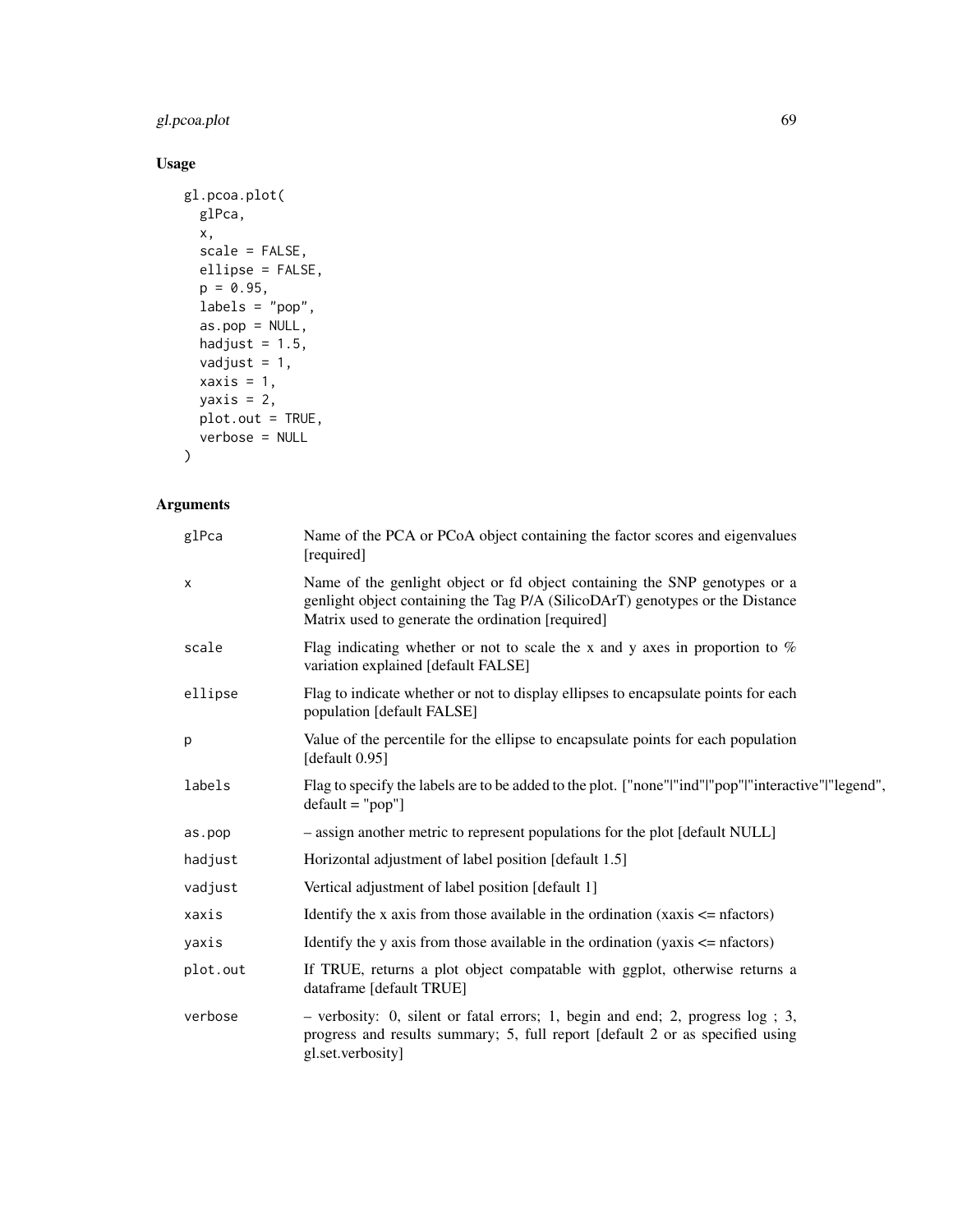The factor scores are taken from the output of gl.pcoa() and the population assignments are taken from from the original data file. The specimens are shown in a bivariate plot optionally with adjacent labels and enclosing ellipses. Population labels on the plot are shuffled so as not to overlap (using package {directlabels}). This can be a bit clunky, as the labels may be some distance from the points to which they refer, but it provides the opportunity for moving labels around using graphics software (e.g. Adobe Illustrator).

Any pair of axes can be specified from the ordination, provided they are within the range of the nfactors value provided to gl.pcoa(). Axes can be scaled to represent the proportion of variation explained. In any case, the proportion of variation explained by each axis is provided in the axis label.

Points displayed in the ordination can be identified if the option labels="interactive" is chosen, in which case the resultant plot is ggplotly() friendly. Identification of points is by moving the mouse over them. Refer to the plotly package for further information.

If plot.out=TRUE, returns an object of class ggplot so that layers can subsequently be added; if plot.out=FALSE, returns a dataframe with the individual labels, population labels and PCOA scores for subsequent plotting by the user with ggplot or other plotting software.

#### Value

A plot of the ordination [plot.out=TRUE] or a dataframe [plot.out=FALSE]

### Author(s)

Arthur Georges (Post to <https://groups.google.com/d/forum/dartr>)

## Examples

```
if (requireNamespace("directlabels", quietly = TRUE)) {
gl <- testset.gl
levels(pop(gl))<-c(rep("Coast",5),rep("Cooper",3),rep("Coast",5),
rep("MDB",8),rep("Coast",7),"Em.subglobosa","Em.victoriae")
pca<-gl.pcoa(gl,nfactors=5)
gl.pcoa.plot(pca, gl, ellipse=TRUE, p=0.99, labels="pop",hadjust=1.5,
vadjust=1)
if (requireNamespace("plotly", quietly = TRUE)) {
#interactive plot to examine labels
gl.pcoa.plot(pca, gl, labels="interactive")
}
}
```
gl.pcoa.plot.3d *3D interactive plot of the results of a PCoA ordination*

#### **Description**

This script takes output from the ordination undertaken using gl.pcoa() and plots the individuals in 3D space. The visualisation can be rotated with the mouse to examine the structure.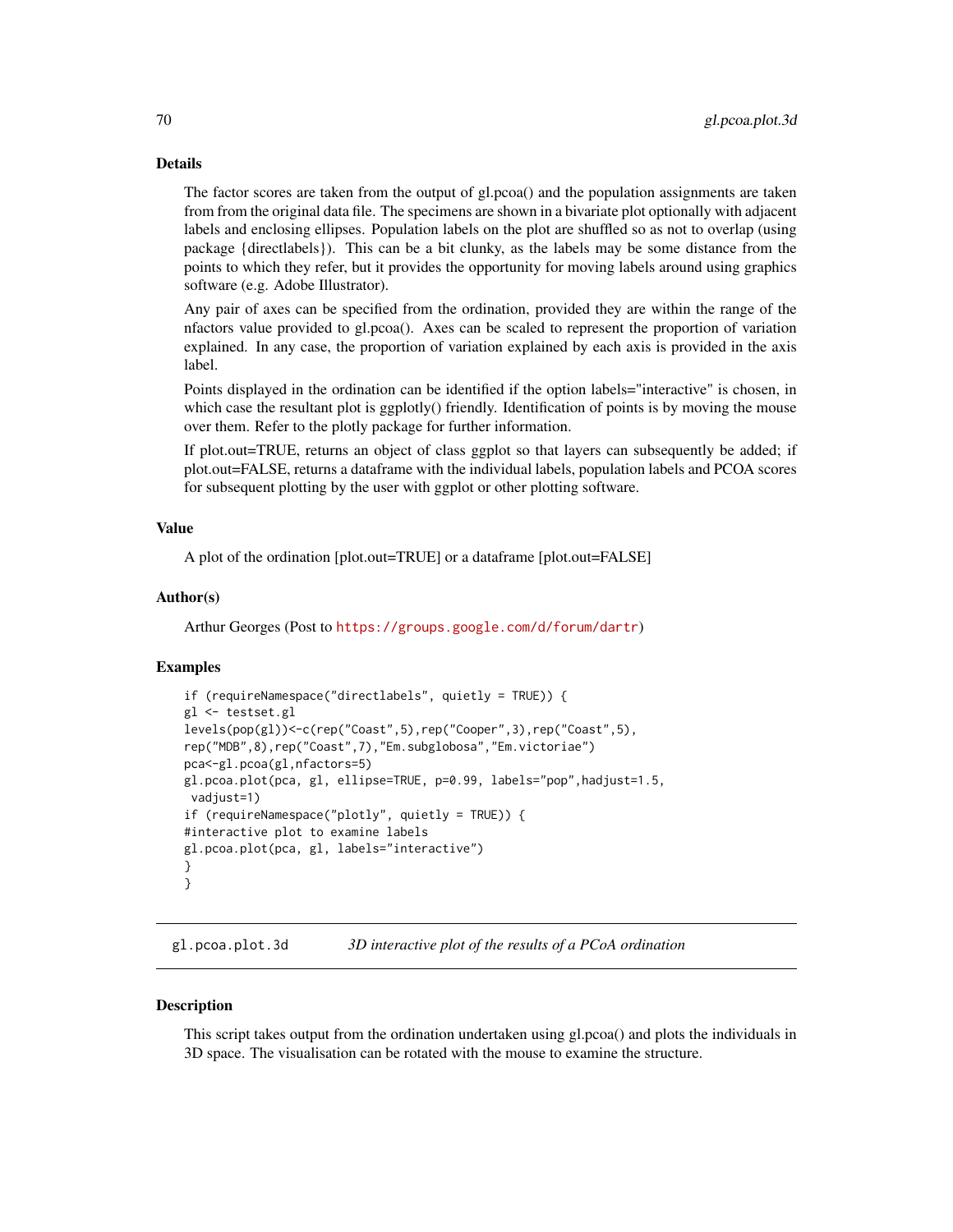## gl.pcoa.plot.3d 71

## Usage

```
gl.pcoa.plot.3d(
 glPca,
  x,
  title = "PCA",
  xaxis = 1,
 yaxis = 2,
  zaxis = 3,
  shape = "sphere",
  radius = 2,
 legend = "topright",
  verbose = NULL
\lambda
```
## Arguments

| - name of the glPca object containing the factor scores and eigenvalues [re-<br>quired]                                                                                             |
|-------------------------------------------------------------------------------------------------------------------------------------------------------------------------------------|
| - name of the genlight object or fd object from which the PCoA was generated                                                                                                        |
| $-$ a title for the plot [default "PCoA"]                                                                                                                                           |
| - identify the x axis from those available in the ordination (xaxis $\leq$ nfactors)<br>[default 1]                                                                                 |
| $-$ identify the y axis from those available in the ordination (yaxis $\leq$ nfactors)<br>[default 2]                                                                               |
| - identify the z axis from those available in the ordination (zaxis $\leq$ nfactors)<br>[default 3]                                                                                 |
| - shape of the points, one of sphere, tetrahaedron or cube [default "sphere"]                                                                                                       |
| $-$ size of the points [default 2]                                                                                                                                                  |
| - one of bottomright, bottom, bottomleft, left, topleft, top, topright, right, center<br>[default "bottom"]                                                                         |
| - verbosity: 0, silent or fatal errors; 1, begin and end; 2, progress log ; 3,<br>progress and results summary; 5, full report [default 2 or as specified using<br>gl.set.verbosity |
|                                                                                                                                                                                     |

## Details

The factor scores are taken from the output of gl.pcoa(), an object of class glPca, and the population assignments from the original data file and plots the specimens in a 3D plot.

Axes can be specified from the ordination, provided they are within the range of the nfactors value provided to gl.pcoa().

This script is essentially a wrapper for function pca3d {pca3d} maintained by January Weiner.

## Value

NULL, plots an interactive 3D plot of the ordination in a separate window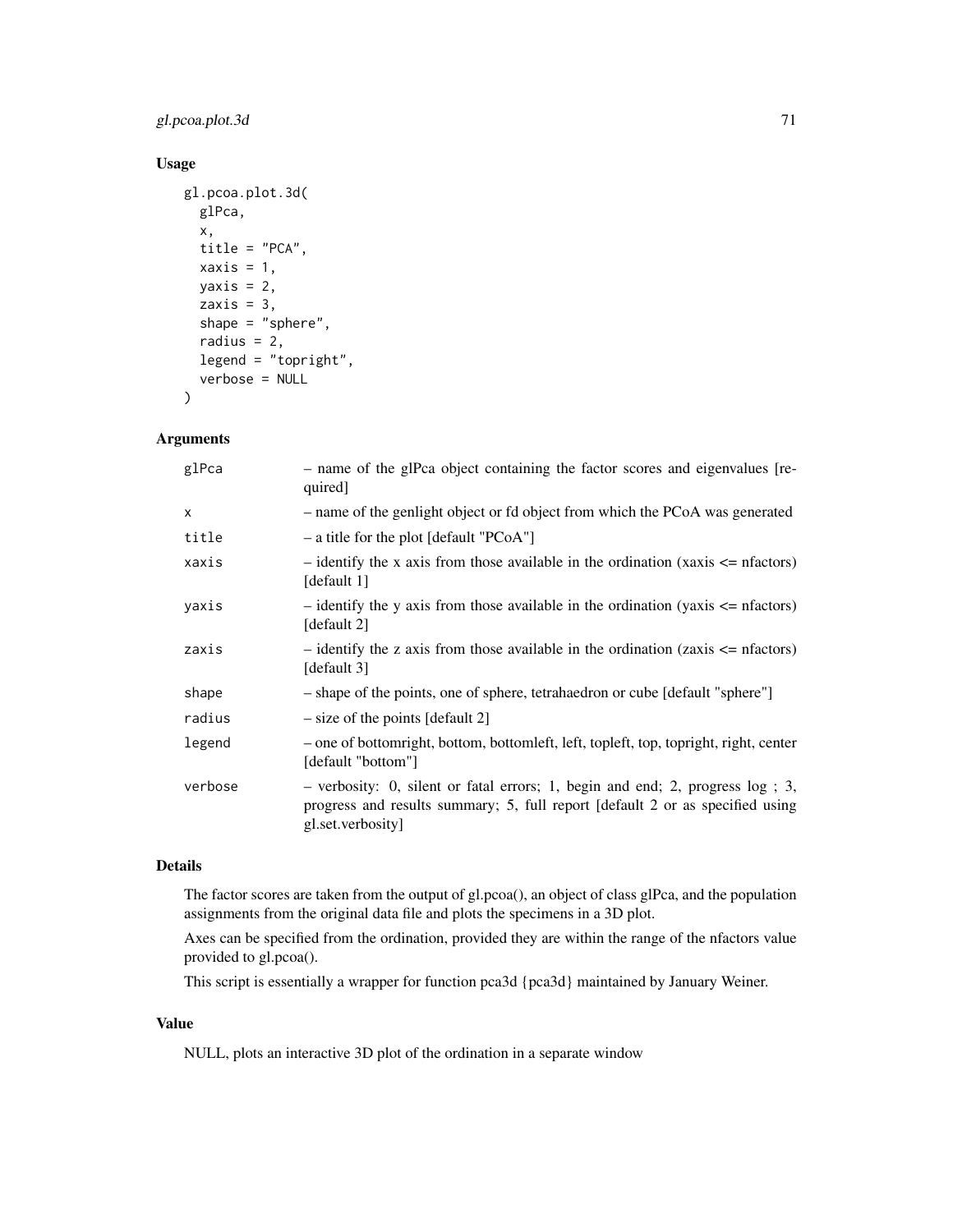#### Author(s)

Arthur Georges (Post to <https://groups.google.com/d/forum/dartr>)

#### Examples

```
library(rgl) #needed for the example
pcoa <- gl.pcoa(testset.gl, nfactor=5)
gl.pcoa.plot.3d(pcoa, testset.gl, xaxis=1, yaxis=2, zaxis=3)
```

| gl.pcoa.scree | Produce a plot of eigenvalues, standardized as percentages, derived |
|---------------|---------------------------------------------------------------------|
|               | from a PCoA                                                         |

## Description

This script takes output from gl.pcoa() and produces a plot of eigenvalues, expressed as a percentage of the sum of the eigenvalues. An option is provided to only plot those eigenvalues with greater explanatory power than the average for the original variables.

#### Usage

 $gl.pcoa.scree(x, top = TRUE, verbose = 0)$ 

#### **Arguments**

| $\mathsf{x}$ | - name of the pcoa file generated by gl.pcoa() [required]                                                                                                                                                                                                                                                                      |
|--------------|--------------------------------------------------------------------------------------------------------------------------------------------------------------------------------------------------------------------------------------------------------------------------------------------------------------------------------|
| top          | - a flag to indicate whether or not plot only those eigenvalues greater in value<br>than the average for the unordinated original variables (top=TRUE) or to plot<br>all eigenvalues (top=FALSE). If top=FALSE, then a reference line showing the<br>average eigenvalue for the unordinated variables is shown. [default TRUE] |
| verbose      | - verbosity: 0, silent or fatal errors; 1, begin and end; 2, progress $log$ ; 3,<br>progress and results summary; 5, full report [default 2 or as specified using<br>gl.set.verbosity                                                                                                                                          |

#### Details

A Scree Plot is a plot of the relative value of eigenvalues, usually expressed as a percentage, that informs a decision on how many dimensions carry with them substantial information worthy of examination. In an ordination, such as PCoA, the axes are ordered on the proportion of variation explained, so the first axis explains the most (has the largest eigenvalue), the second explains the next greatest amount, and so on.

#### Value

The scree plot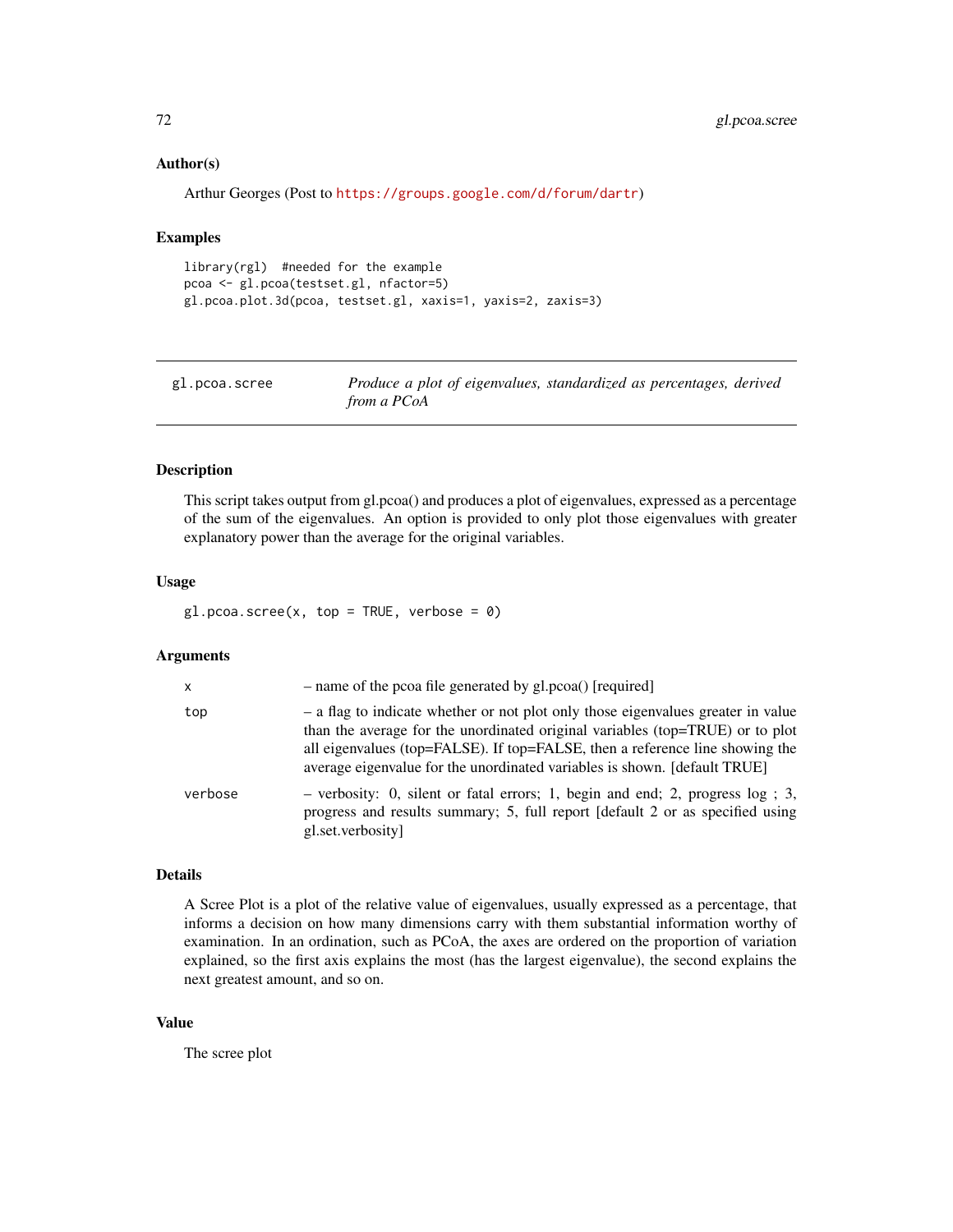# gl.percent.freq 73

# Author(s)

Arthur Georges (Post to <https://groups.google.com/d/forum/dartr>)

## Examples

```
pcoa <- gl.pcoa(testset.gl)
gl.pcoa.scree(pcoa)
```
gl.percent.freq *Generate percentage allele frequencies by locus and population*

# Description

This is a support script, to take SNP data or SilocoDArT presence/absence data grouped into populations in a genelight object {adegenet} and generate a table of allele frequencies for each population and locus

# Usage

gl.percent.freq(x, verbose = NULL)

## Arguments

| X       | - name of the genlight object containing the SNP or Tag P/A (SilicoDArT) data<br>[required]                                                                                           |
|---------|---------------------------------------------------------------------------------------------------------------------------------------------------------------------------------------|
| verbose | - verbosity: 0, silent or fatal errors; 1, begin and end; 2, progress $log$ ; 3,<br>progress and results summary; 5, full report [default 2 or as specified using<br>gl.set.verbosity |

## Value

A matrix with allele (SNP data) or presence/absence frequencies (Tag P/A data) broken down by population and locus

#### Author(s)

Arthur Georges (Post to <https://groups.google.com/d/forum/dartr>)

```
m <- gl.percent.freq(testset.gl)
m
```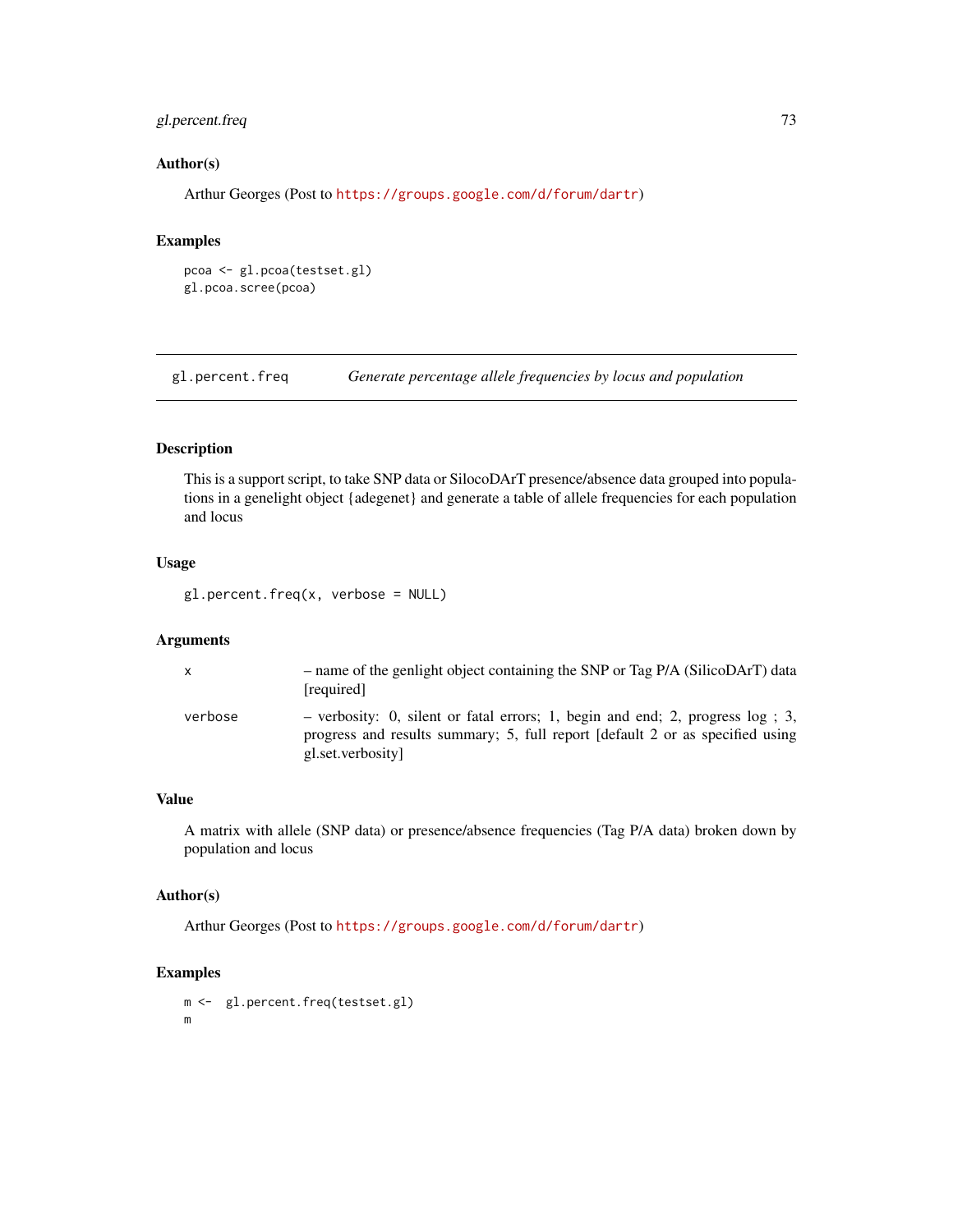#### Description

Replays the history and applies it to a genlight object

#### Usage

 $gl.$ play.history(x, history = NULL, verbose = 0)

#### Arguments

| $\mathsf{x}$ | - a genlight object [with a history slot [optional]]                                                                                                                                                                                                                                                                                                                                                      |
|--------------|-----------------------------------------------------------------------------------------------------------------------------------------------------------------------------------------------------------------------------------------------------------------------------------------------------------------------------------------------------------------------------------------------------------|
| history      | $-$ [optional]. If no history is provided the complete history of x is used (recre-<br>ating the identical object x). If history is a vector it indicates which which part<br>of the history of x is used $[c(1,3,4)$ uses the first, third and forth entry from<br>x@other\$history]. Or a simple link to a history slot of another genlight object<br>(e.g. $\text{codex2@other\$history}[c(1,4,5)]$ ). |
| verbose      | [default 0]. If set to one then history commands are printed, which may facilitate<br>reading the output.                                                                                                                                                                                                                                                                                                 |

## Details

This function basically allows to create a "template history" (=set of filters) and apply them to any other genlight object. Histories can also be saved and loaded (see. gl.save.history and gl.load.history).

#### Value

returns a genlight object that was created by replaying the provided applied to the genlight object x. Please note you can "mix" histories or part of them and apply them to different genlight objects. If the history does not contain gl.read.dart, histories of x and history are concatenated.

## Author(s)

Bernd Gruber (bugs? Post to <https://groups.google.com/d/forum/dartr>)

```
dartfile <- system.file("extdata","testset_SNPs_2Row.csv", package="dartR")
metadata <- system.file("extdata","testset_metadata.csv", package="dartR")
gl <- gl.read.dart(dartfile, ind.metafile = metadata, probar=FALSE)
gl2 <- gl.filter.callrate(gl, method="loci", threshold=0.9)
gl3 <- gl.filter.callrate(gl2, method="ind", threshold=0.95)
#Now "replay" part of the history "onto" another genlight object
bc.fil <- gl.play.history(gl.compliance.check(bandicoot.gl),
history=gl3@other$history[c(2,3)], verbose=1)
gl.print.history(bc.fil)
```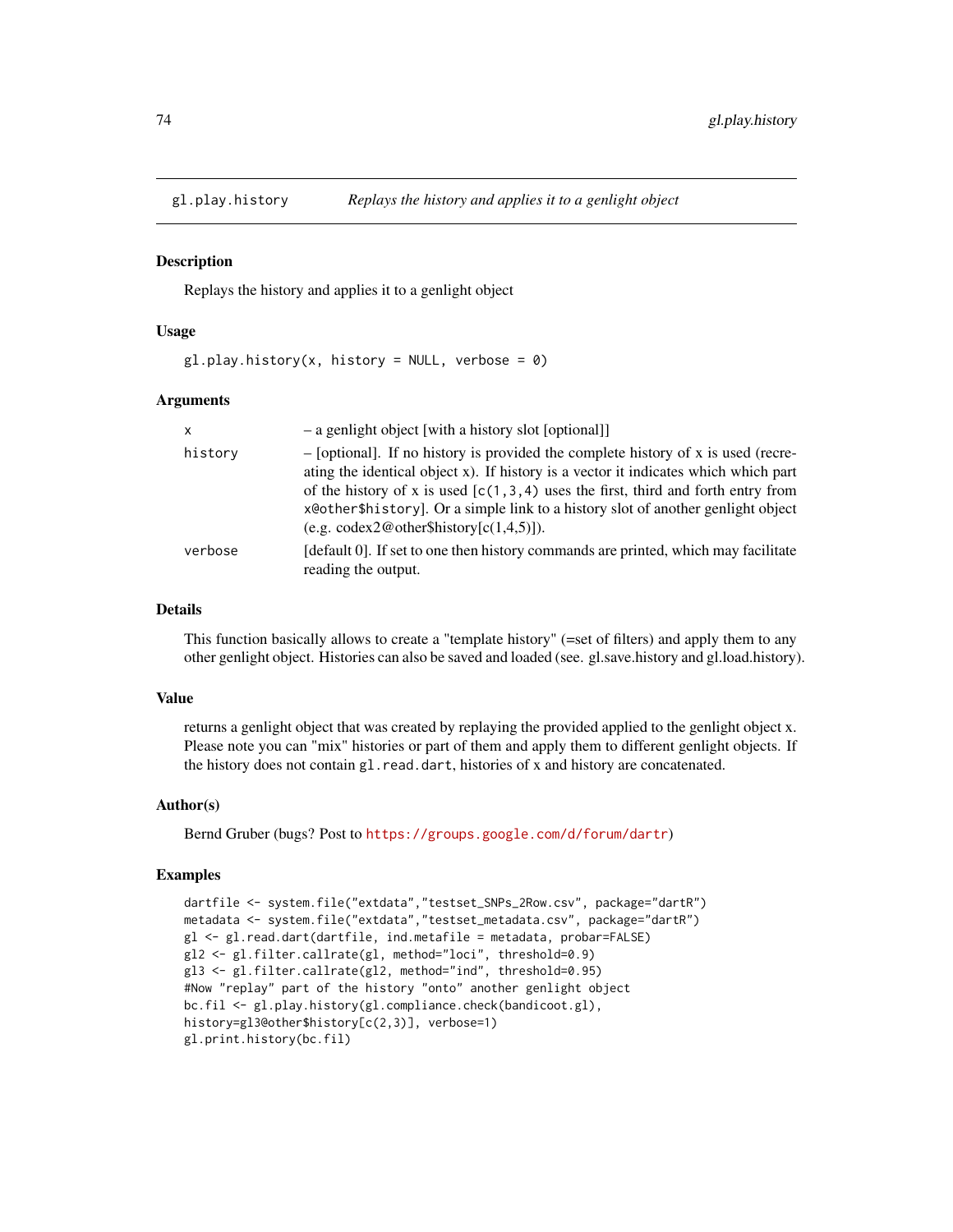gl.plot *Plotting genlight object as a smear plot (loci by individuals color coded for scores of 0, 1, 2 and NA)*

# Description

This function is based on the glPlot function from adegenet. It adds the option to put labels on the individuals and scales them accordingly. If there are too many individuals, it is best to use labels=FALSE.

For arguments please refer to the original adegenet function ?glPlot.

## Usage

```
gl.plot(
  x,
  labels = FALSE,
  indlabels = indNames(x),
  col = NULL,legend = TRUE,
  posi = "bottomleft",
  bg = rgb(1, 1, 1, 0.5),
  verbose = NULL,
  ...
)
```
# Arguments

| x         | - a genlight object [required]                                                                                                                    |
|-----------|---------------------------------------------------------------------------------------------------------------------------------------------------|
| labels    | - if TRUE, individual labels are added                                                                                                            |
| indlabels | $-$ labels for individuals [default = first 8 letters from indNames]                                                                              |
| col       | - optional color vector (see ?glPlot) [default NULL]                                                                                              |
| legend    | $-$ if TRUE, a legend will be added [default = TRUE]                                                                                              |
| posi      | $-$ position of the legend [default = "bottomleft"]                                                                                               |
| bg        | - background color of the legend [default transparent white]                                                                                      |
| verbose   | $-$ verbosity: 0, silent or fatal errors; 1, begin and end; 2, progress $log$ ; 3,<br>progress and results summary; 5, full report [default NULL] |
| $\cdots$  | — additional arguments passed to glPlot function.                                                                                                 |

```
gl.plot(bandicoot.gl[1:30,])
gl.plot(bandicoot.gl[1:30,])
gl.plot(bandicoot.gl[1:10,],labels=TRUE)
```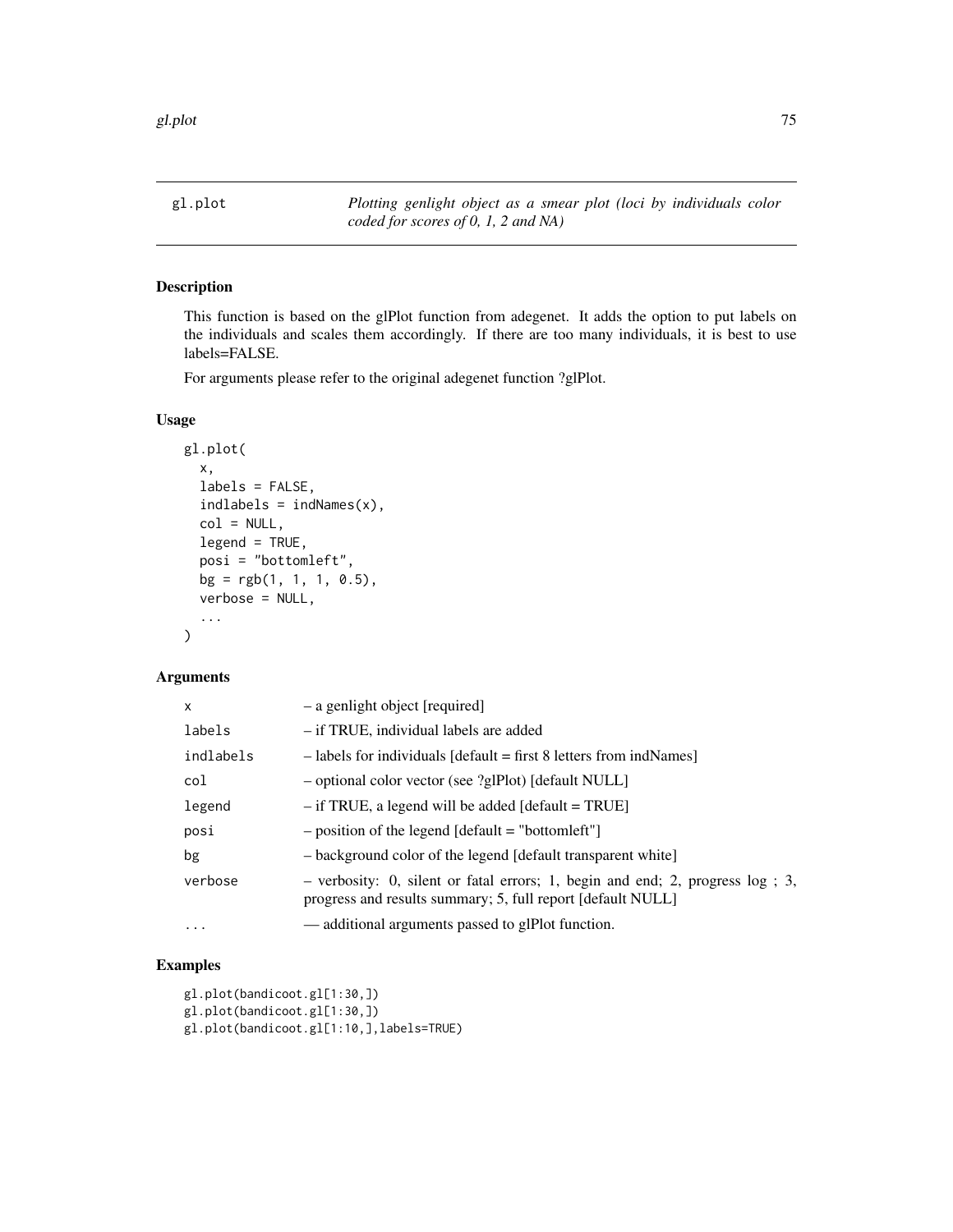## Description

The script plots a heat map to represent the distances in the distance or dissimilarity matrix

## Usage

```
gl.plot.heatmap(D, verbose = NULL)
```
## Arguments

| D.      | - name of the distance matrix or class fd object [required]                                                                                  |
|---------|----------------------------------------------------------------------------------------------------------------------------------------------|
| verbose | - verbosity: 0, silent or fatal errors; 1, begin and end; 2, progress $log$ ; 3,<br>progress and results summary; 5, full report [default 2] |

# Author(s)

Arthur Georges (Post to <https://groups.google.com/d/forum/dartr>) as a wrapper for pheatmap by Raivo Kolde.

# Examples

```
gl \leftarrow testset.g1[1:10,]D <- dist(as.matrix(gl),upper=TRUE,diag=TRUE)
gl.plot.heatmap(D)
D2 <- gl.dist.pop(testset.gl)
gl.plot.heatmap(D2)
D3 <- gl.fixed.diff(testset.gl)
gl.plot.heatmap(D3)
```
gl.plot.network *Represents a distance or dissimilarity matrix as a network*

## Description

This script takes a distance matrix generated by dist() and represents the relationship among the specimens as a network diagram. In order to use this script, a decision is required on a threshold for relatedness to be represented as link in the network, and on the layout used to create the diagram.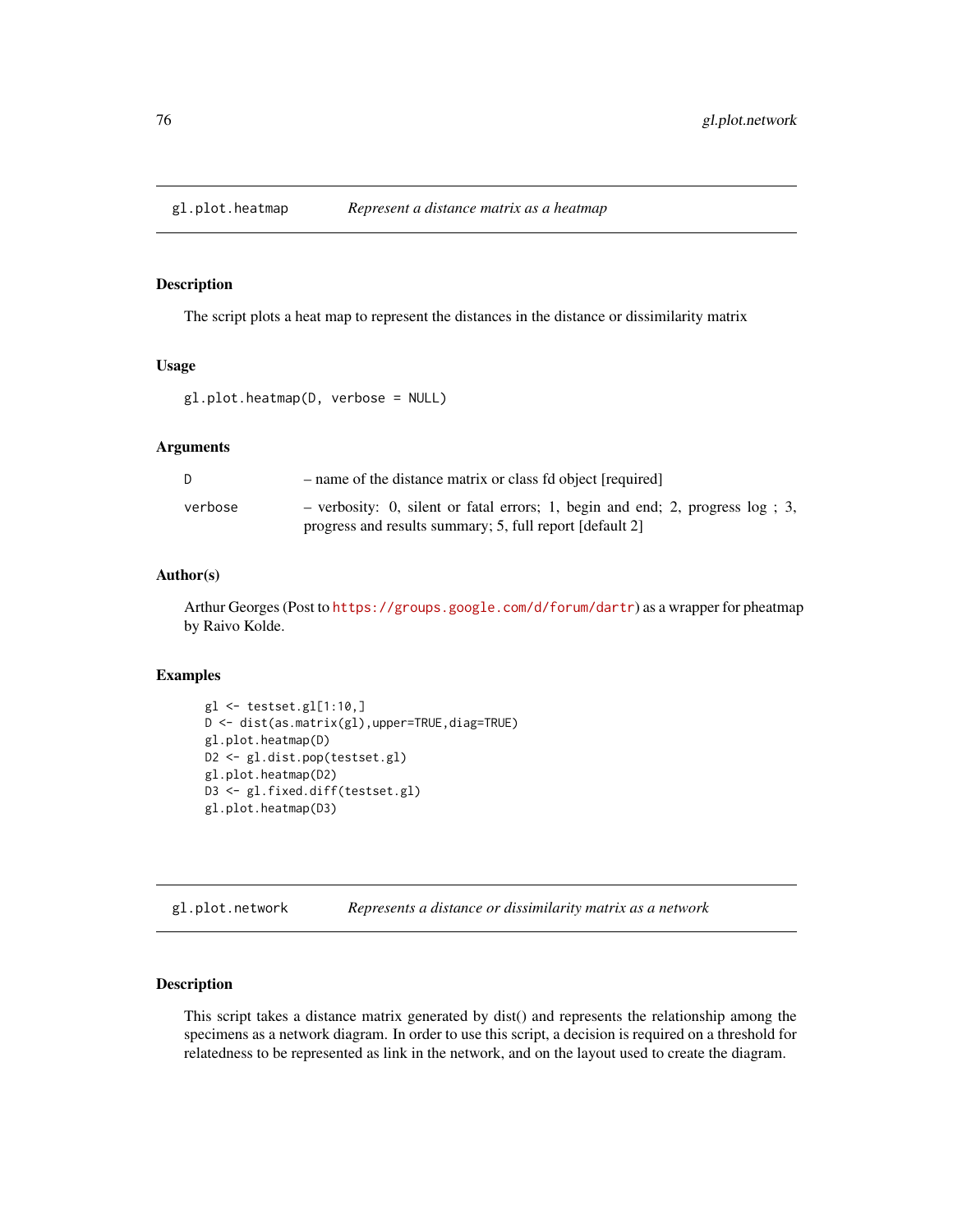# gl.plot.network 77

## Usage

```
gl.plot.network(
 D,
  x = NULL,method = "fr",node.size = 3,
  node.label = FALSE,
  nodeu = 0.7,
  node.label.color = "black",
  alpha = 0.005,
  title = "Network based on genetic distance",
  verbose = 2)
```
## Arguments

| D                | - a distance or dissimilarity matrix generated by dist() or gl.dist() [required]           |  |
|------------------|--------------------------------------------------------------------------------------------|--|
| $\times$         | $-$ genlight object from which the D matrix was generated [optional, default=NULL]         |  |
| method           | - one of fr, kk or drl [Default:fr]                                                        |  |
| node.size        | $-$ size of the symbols for the network nodes [default: 3]                                 |  |
| node.label       | - TRUE to display node labels [default: FALSE]                                             |  |
| node.label.size  |                                                                                            |  |
|                  | $-$ Size of the node labels [default: 0.7]                                                 |  |
| node.label.color |                                                                                            |  |
|                  | - color of the text of the node labels [default: "black"]                                  |  |
| alpha            | - upper threshold to determine which links between nodes to display [default:<br>$0.005$ ] |  |
| title            | - title for the plot [default: "Network based on G-matrix of genetic relatedness"]         |  |
| verbose          | $-$ verbosity. If zero silent, max 3.                                                      |  |

## Details

The threshold for relatedness to be represented as a link in the network is specified as a quantile. Those relatedness measures above the quantile are plotted as links, those below the quantile are not. Often you are looking for relatedness outliers in comparison with the overall relatedness among individuals, so a very conservative quantile is used (e.g. 0.004), but ultimately, this decsion is made as a matter of trial and error. One way to approach this trial and error is to try to achieve a sparse set of links between unrelated 'background' individuals so that the stronger links are preferentially shown.

There are several layouts from which to choose. The most popular are given as options in this script.

fr – Fruchterman, T.M.J. and Reingold, E.M. (1991). Graph Drawing by Force-directed Placement. Software – Practice and Experience 21:1129-1164. kk – Kamada, T. and Kawai, S.: An Algorithm for Drawing General Undirected Graphs. Information Processing Letters 31:7-15, 1989. drl – Martin, S., Brown, W.M., Klavans, R., Boyack, K.W., DrL: Distributed Recursive (Graph) Layout. SAND Reports 2936:1-10, 2008.

colors of node symbols are those of the rainbow.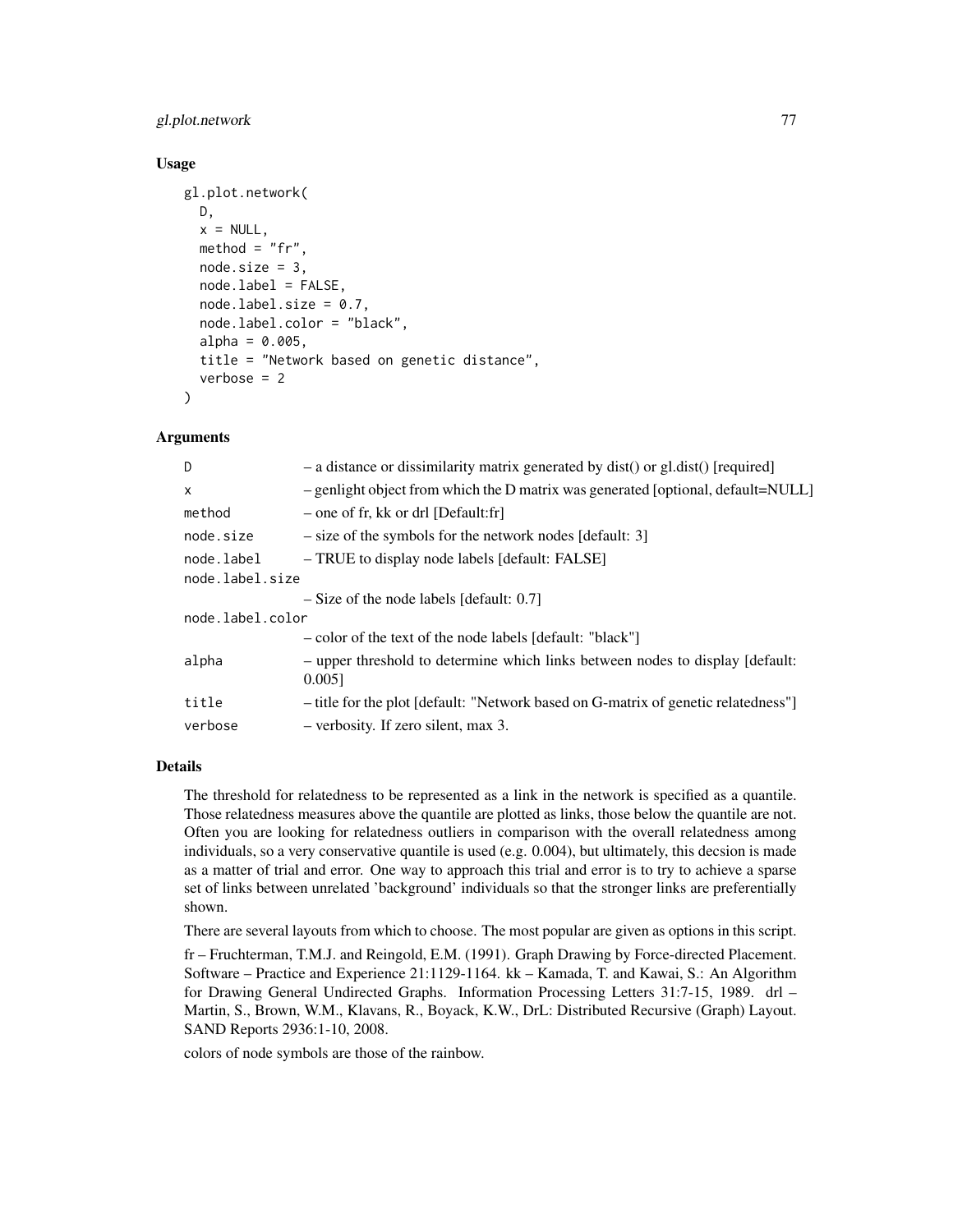## Author(s)

Arthur Georges (Post to https://groups.google.com/d/forum/dartr)

#### Examples

```
D <- gl.grm(bandicoot.gl)
gl.plot.network(D,bandicoot.gl)
```
gl.print.history *Prints history of a genlight object*

## Description

Prints history of a genlight object

## Usage

 $gl.print.history(x = NULL, history = NULL)$ 

## Arguments

| X       | - a genlight object (with history [optional])                                                                                                                                                                                                                                                                                  |
|---------|--------------------------------------------------------------------------------------------------------------------------------------------------------------------------------------------------------------------------------------------------------------------------------------------------------------------------------|
| history | - [optional] either a link to a history slot (gl\@other\$history), or a vector indi-<br>cating which part of the history of x is used $(c(1,3,4))$ uses the first, third and forth<br>entry from $x \ge 0$ other shistory. If no history is provided the complete history of<br>x is used (recreating the identical object x). |

## Value

prints a table with all history records. Currently the style cannot be changed.

## Author(s)

Bernd Gruber (bugs? Post to <https://groups.google.com/d/forum/dartr>)

```
dartfile <- system.file("extdata","testset_SNPs_2Row.csv", package="dartR")
metadata <- system.file("extdata","testset_metadata.csv", package="dartR")
gl <- gl.read.dart(dartfile, ind.metafile = metadata, probar=FALSE)
gl2 <- gl.filter.callrate(gl, method="loci", threshold=0.9)
gl3 <- gl.filter.callrate(gl2, method="ind", threshold=0.95)
#Now "replay" part of the history "onto" another genlight object
bc.fil <- gl.play.history(gl.compliance.check(bandicoot.gl),
history=gl3@other$history[c(2,3)], verbose=1)
gl.print.history(bc.fil)
```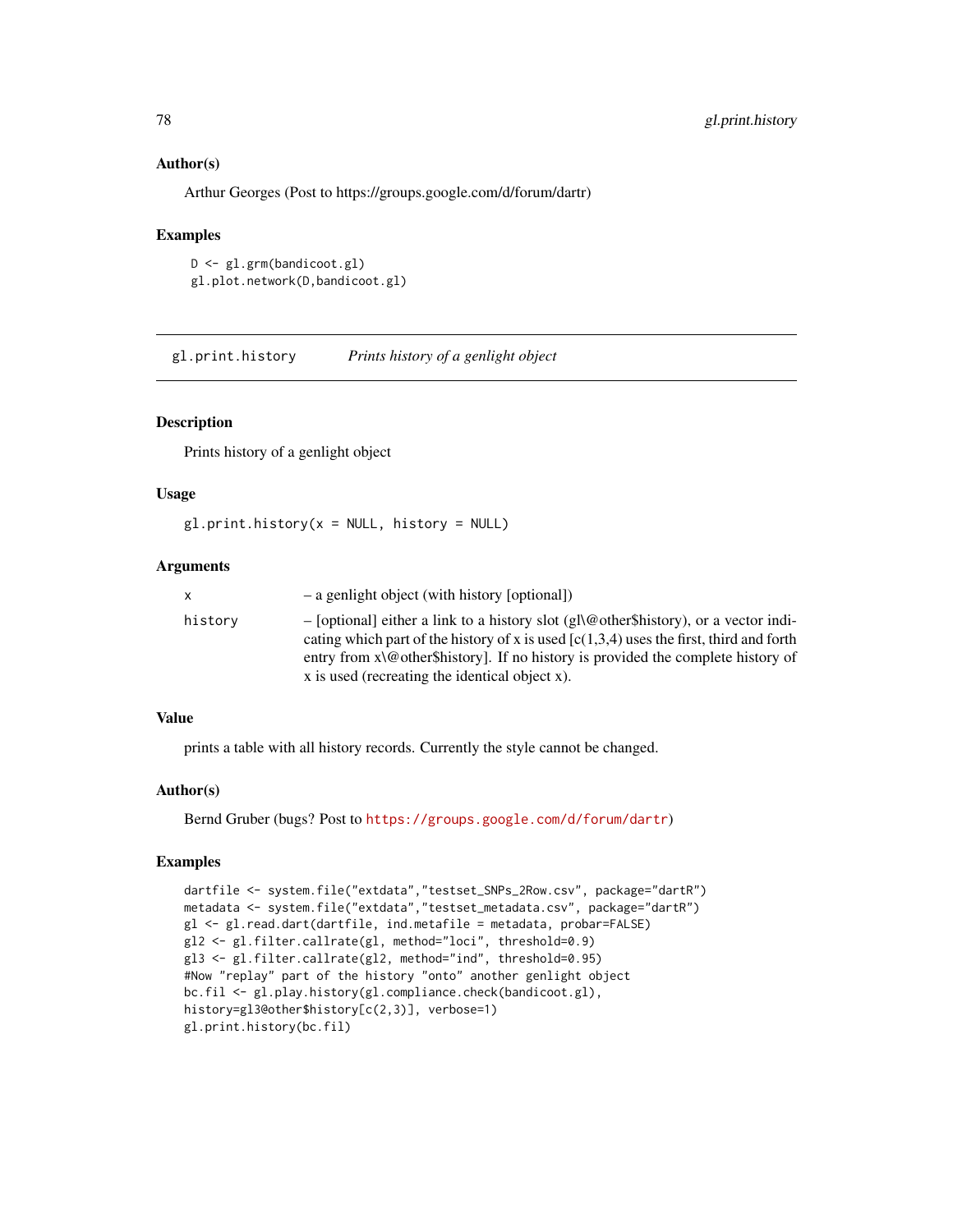gl.propShared *Calculate a similarity(distance) matrix for individuals on the proportion of shared alleles*

## Description

This script calculates a individual based distance matrix. It uses an C++ implementation, so package Rcpp needs to be installed and it is therefore really fast (once it has compiled the function after the first run).

## Usage

gl.propShared(x)

## Arguments

x – name of the genlight containing the SNP genotypes [required]

# Author(s)

Bernd Gruber (Post to <https://groups.google.com/d/forum/dartr>)

#### Examples

#takes some time at the first run of the function... ## Not run: res <- gl.propShared(bandicoot.gl) res[1:5,1:7] #show only a small part of the matrix

## End(Not run)

gl.read.csv *Read SNP data from a csv file into a genlight object*

#### Description

This script takes SNP genotypes from a csv file, combines them with individual and locus metrics and creates a genlight object.

#### Usage

```
gl.read.csv(
  filename,
  transpose = FALSE,
  ind.metafile = NULL,
 loc.metafile = NULL,
  verbose = NULL
)
```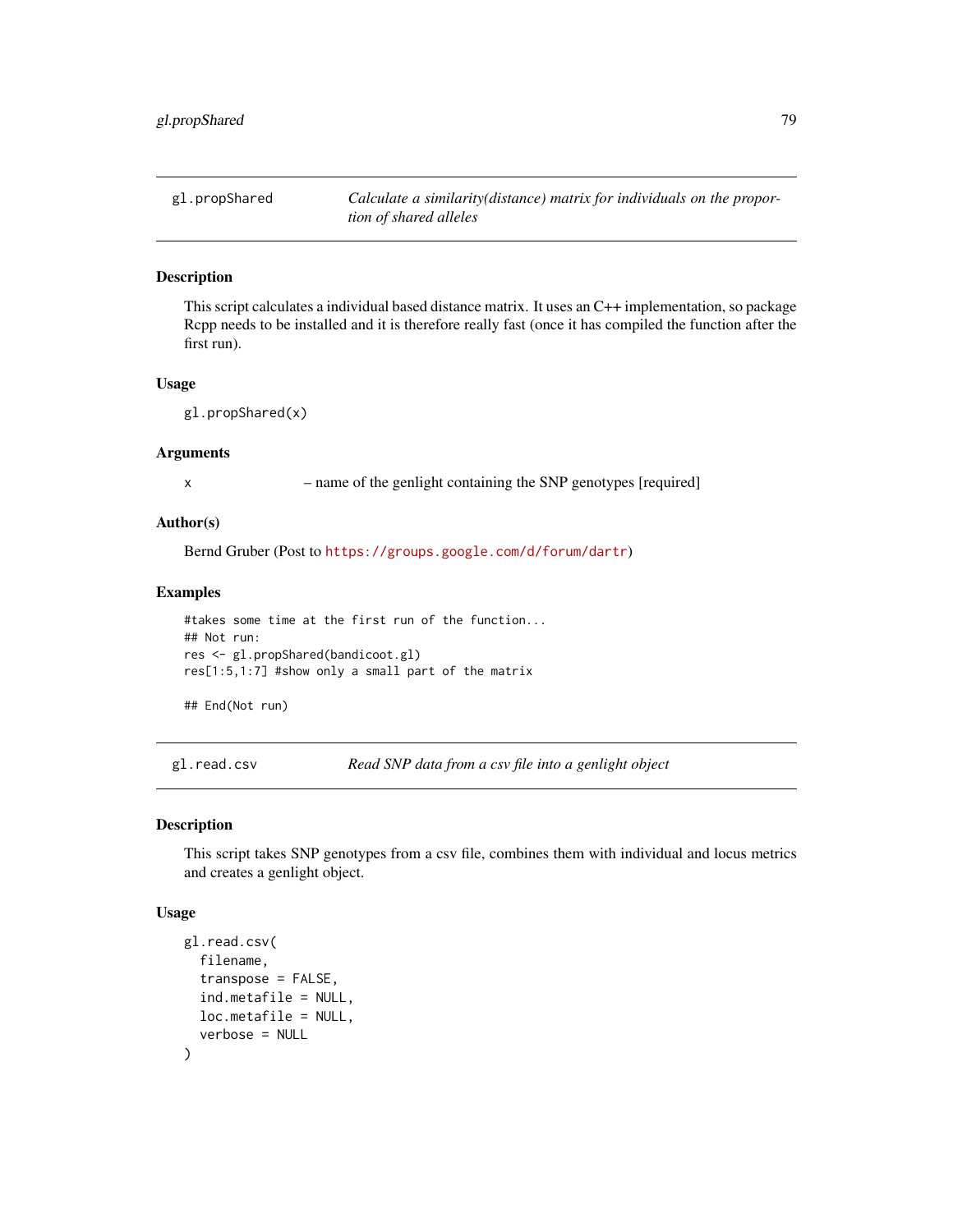## Arguments

| filename     | - name of the csy file containing the SNP genotypes [required]                                                                               |
|--------------|----------------------------------------------------------------------------------------------------------------------------------------------|
| transpose    | - if TRUE, rows are loci and columns are individuals [default FALSE]                                                                         |
| ind.metafile | - name of the csv file containing the metrics for individuals [optional]                                                                     |
| loc.metafile | - name of the csv file containing the metrics for loci [optional]                                                                            |
| verbose      | - verbosity: 0, silent or fatal errors; 1, begin and end; 2, progress $log$ ; 3,<br>progress and results summary; 5, full report [default 2] |

## Details

The SNP data need to be in one of two forms. SNPs can be coded 0 for homozygous reference, 2 for homozygous alternate, and 1 for heterozygous with NA for missing values; or the SNP data can be coded A/A, A/C, C/T, G/A etc, with -/- as missing. Other formats will throw an error.

The SNP data need to be individuals as rows,labelled, and loci as columns, also labelled. If the orientation is individuals as columns and loci by rows, then set transpose=TRUE.

The individual metrics need to be in a csv file, with headings, with a mandatory id column corresponding exactly to the individual identity labels provided with the SNP data and in the same order.

The locus metadata needs to be in a csv file with headings, with a mandatory column headed AlleleID corresponding exactly to the locus identity labels provided with the SNP data and in the same order.

Note that the locus metadata will be complemented by calculable statistics corresponding to those that would be provided by Diversity Arrays Technology (e.g. CallRate)

## Value

a genlight object with the SNP data and associated metadata included.

#### Author(s)

Arthur Georges (Post to <https://groups.google.com/d/forum/dartr>)

gl.read.dart *Import DarT data into R and conver it to a genlight object*

## **Description**

This function is a wrapper function that allows you to convert you dart file into a genlight object in one step. In previous versions you had to use read.dart and then dart2genlight. In case you have individual metadata for each individual/sample you can specify as before in the dart2genlight command the file that combines the data.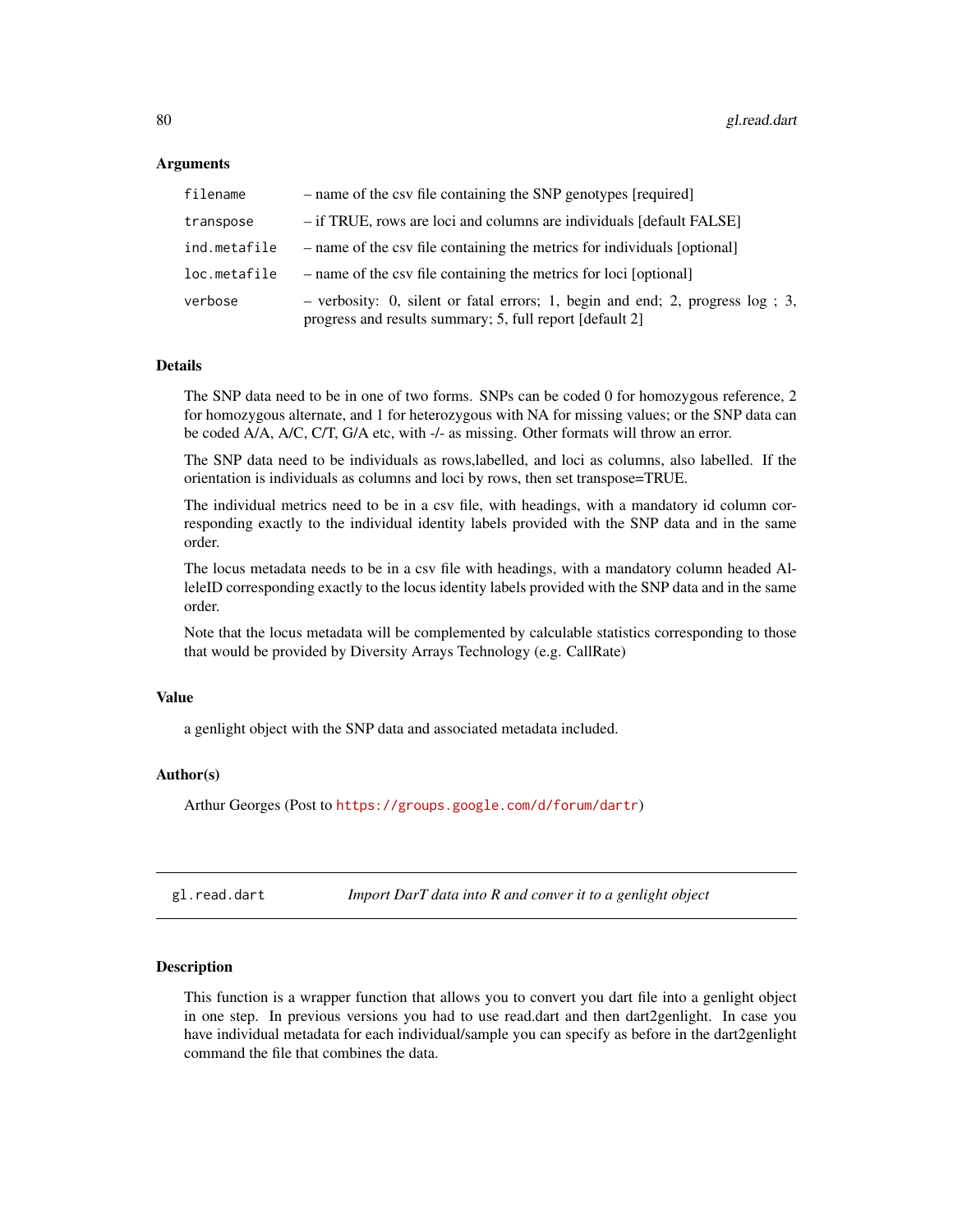# gl.read.dart 81

# Usage

```
gl.read.dart(
  filename,
  ind.metafile = NULL,
  recalc = FALSE,
  mono.rm = FALSE,nas = "-",
  topskip = NULL,
  lastmetric = "RepAvg",
  covfilename = NULL,
  probar = FALSE,
  verbose = NULL
\lambda
```
## Arguments

| filename     | file containing the SNP data (csv file) [required]                                                                                                                                                         |
|--------------|------------------------------------------------------------------------------------------------------------------------------------------------------------------------------------------------------------|
| ind.metafile | file that contains additional information on individuals [required]                                                                                                                                        |
| recalc       | force the recalculation of locus metrics, in case individuals have been manually<br>deleted from the input csv file [FALSE]                                                                                |
| mono.rm      | force the removal of monomorphic loci (including all NAs), in case individuals<br>have been manually deleted from the input csv file [FALSE]                                                               |
| nas          | a character specifying NAs $[nas = '$ -']                                                                                                                                                                  |
| topskip      | a number specifying the number of rows to be skipped. If not provided the<br>number of rows to be skipped are "guessed" by the number of rows with "*" at<br>the beginning.                                |
| lastmetric   | specifies the last non genetic column (Default is "RepAvg"). Be sure to check<br>if that is true, otherwise the number of individuals will not match. You can also<br>specify the last column by a number. |
| covfilename  | use ind.metafile parameter [deprectiated, NULL]                                                                                                                                                            |
| probar       | show progress bar                                                                                                                                                                                          |
| verbose      | $-$ verbosity: 0, silent or fatal errors; 1, begin and end; 2, progress $log$ ; 3,<br>progress and results summary; 5, full report [default 2, or as set by gl.set.verbose()]                              |

## Value

a dart genlight object that contains individual metrics [if data were provided] and locus metrics [from a DArT report]. The dart genlight object can then be fed into a number of initial screening, export and export functions provided by the package. For some of the function it is necessary to have the metadata that was provided from DArT. Please check the vignette for more information. Additional information can also be found in the help documents for utils.read.dart.

```
{
dartfile <- system.file("extdata","testset_SNPs_2Row.csv", package="dartR")
```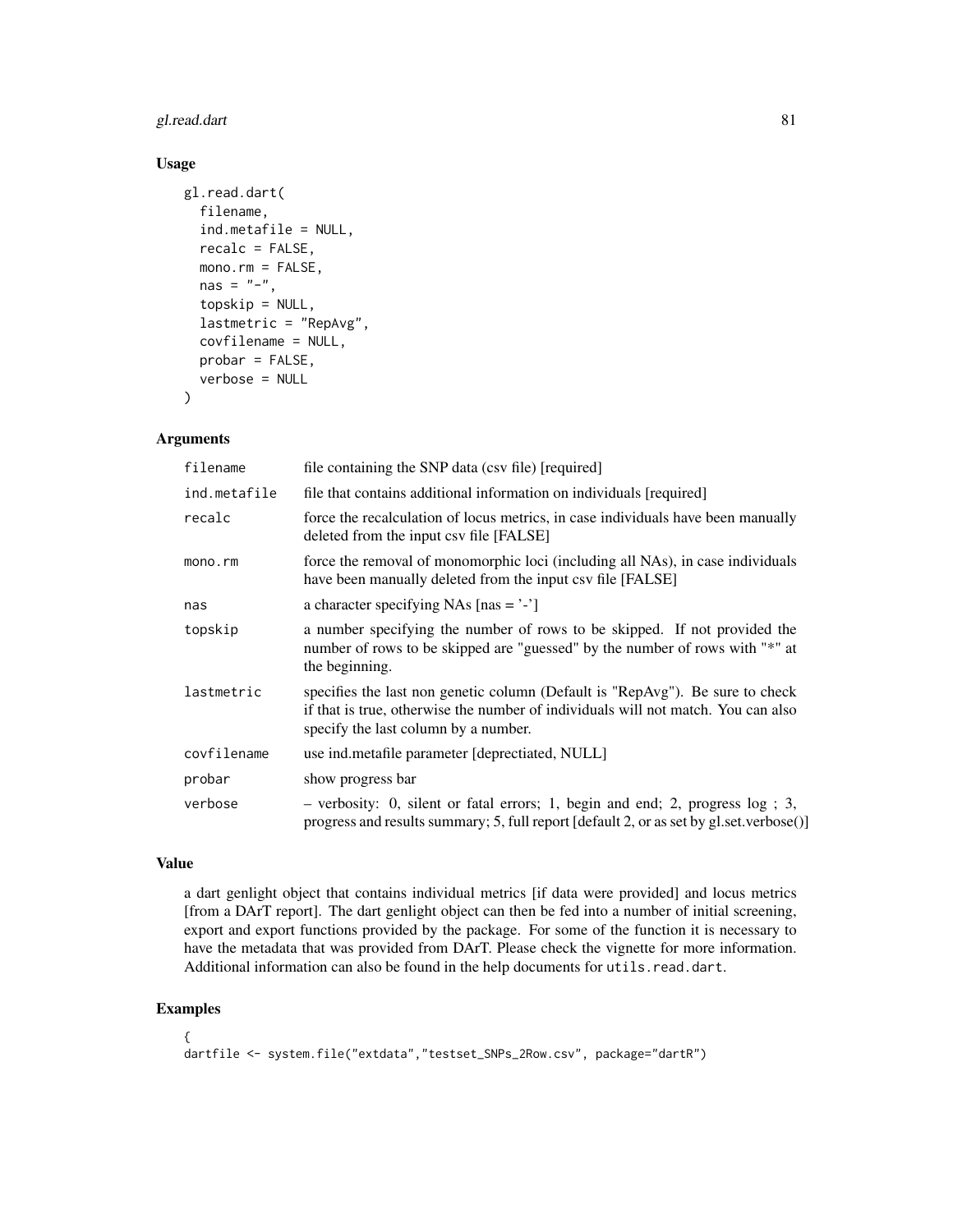```
metadata <- system.file("extdata","testset_metadata.csv", package="dartR")
gl <- gl.read.dart(dartfile, ind.metafile = metadata, probar=TRUE)
}
```
gl.read.silicodart *Import presence/absence data from SilicoDArT to genlight {agegenet} format (ploidy=1)*

# Description

DaRT provide the data as a matrix of entities (individual animals) across the top and attributes (P/A of sequenced fragment) down the side in a format that is unique to DArT. This program reads the data in to adegenet format for consistency with other programming activity. The script may require modification as DArT modify their data formats from time to time.

# Usage

```
gl.read.silicodart(
  filename,
  ind.metafile = NULL,
  nas = "-",
  topskip = NULL,
  lastmetric = "Reproducibility",
  probar = TRUE,
  verbose = NULL
\mathcal{E}
```

| filename     | - name of csv file containing the SilicoDArT data [required]                                                                                                                                                                                    |
|--------------|-------------------------------------------------------------------------------------------------------------------------------------------------------------------------------------------------------------------------------------------------|
| ind.metafile | - name of csv file containing metadata assigned to each entity (individual) [de-<br>fault NULL]                                                                                                                                                 |
| nas          | - missing data character [default "-"]                                                                                                                                                                                                          |
| topskip      | - number of rows to skip before the header row (containing the specimen iden-<br>tities) [optional]                                                                                                                                             |
| lastmetric   | - specifies the last non genetic column (Default is "Reproducibility"). Be sure<br>to check if that is true, otherwise the number of individuals will not match. You<br>can also specify the last column by a number. [default Reproducibility] |
| probar       | show progress bar                                                                                                                                                                                                                               |
| verbose      | $-$ verbosity: 0, silent or fatal errors; 1, begin and end; 2, progress $log$ ; 3,<br>progress and results summary; 5, full report $\lceil \text{default 2}, \text{or as set by gl.set.} \text{verbose}() \rceil$                               |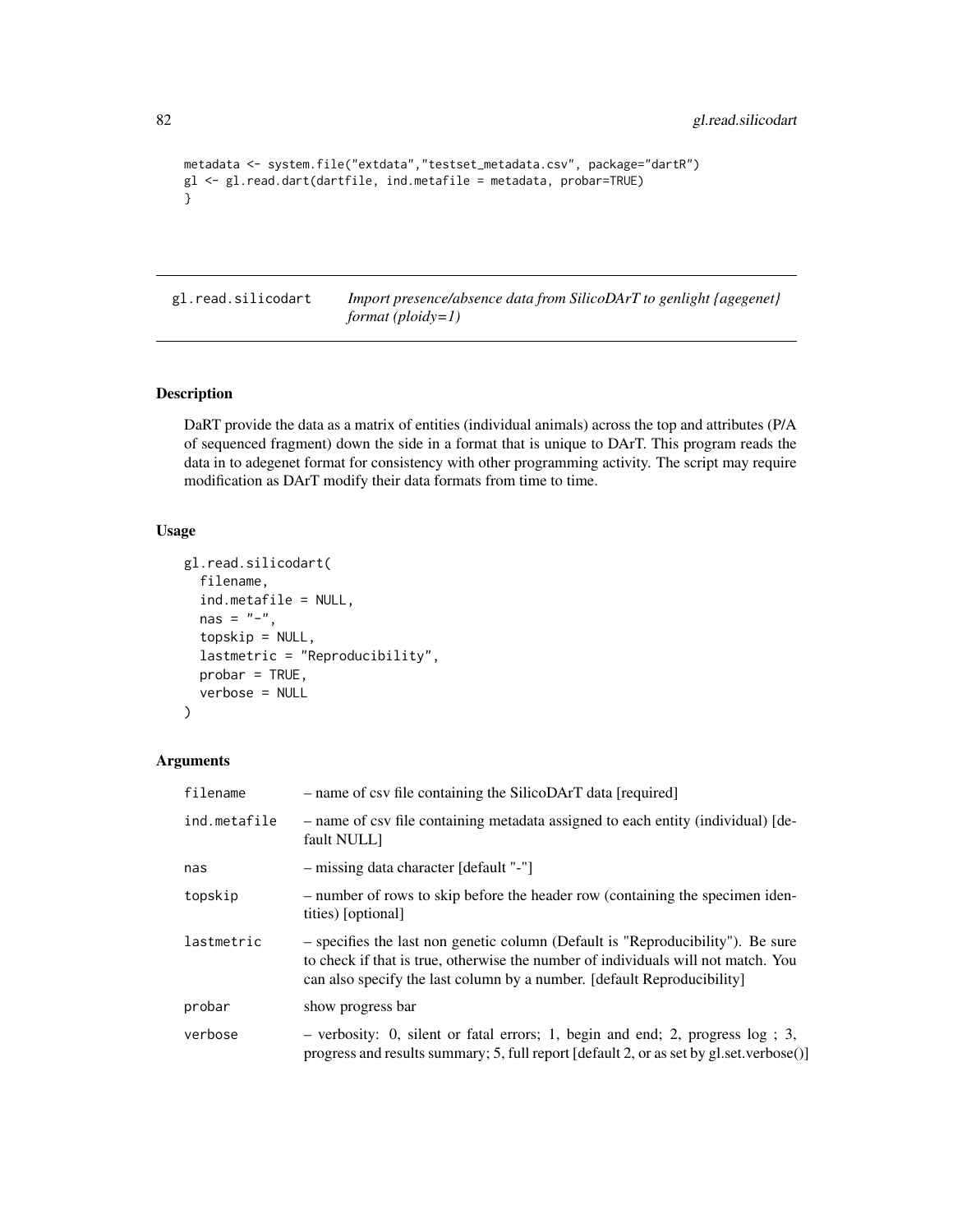#### gl.read.vcf 83

#### Details

gl.read.silicodart() opens the data file (csv comma delimited) and skips the first n=topskip lines. The script assumes that the next line contains the entity labels (specimen ids) followed immediately by the SNP data for the first locus. It reads the presence/absence data into a matrix of 1s and 0s, and inputs the locus metadata and specimen metadata. The locus metadata comprises a series of columns of values for each locus including the essential columns of CloneID and the desirable variables Reproducibility and PIC. Refer to documentation provide by DArT for an explanation of these columns.

The specimen metadata provides the opportunity to reassign specimens to populations, and to add other data relevant to the specimen. The key variables are id (specimen identity which must be the same and in the same order as the SilicoDArT file, each unique), pop (population assignment), lat (latitude, optional) and lon (longitude, optional). id, pop, lat, lon are the column headers in the csv file. Other optional columns can be added.

The data matrix, locus names (forced to be unique), locus metadata, specimen names, specimen metadata are combined into a genInd object. Refer to the documentation for {adegenet} for further details.

## Value

An object of class genlight with ploidy set to 1, containing the presence/absence data, and locus and individual metadata

#### Author(s)

Bernd Gruber and Arthur Georges (Post to <https://groups.google.com/d/forum/dartr>)

#### Examples

```
silicodartfile <- system.file("extdata","testset_SilicoDArT.csv", package="dartR")
metadata <- system.file("extdata",ind.metafile ="testset_metadata_silicodart.csv", package="dartR")
testset.gs <- gl.read.silicodart(filename = silicodartfile, ind.metafile = metadata)
```
gl.read.vcf *Converts a vcf file into a genlight object*

## Description

This function needs package vcfR. At the time of writing (August 2020) the package was no longer available from CRAN. To install the package check their github repository. [https://github.com/](https://github.com/knausb/vcfR) [knausb/vcfR](https://github.com/knausb/vcfR). Once installed uncomment and run with installed=TRUE

## Usage

```
gl.read.vcf(vcffile, verbose = 1, installed = FALSE)
```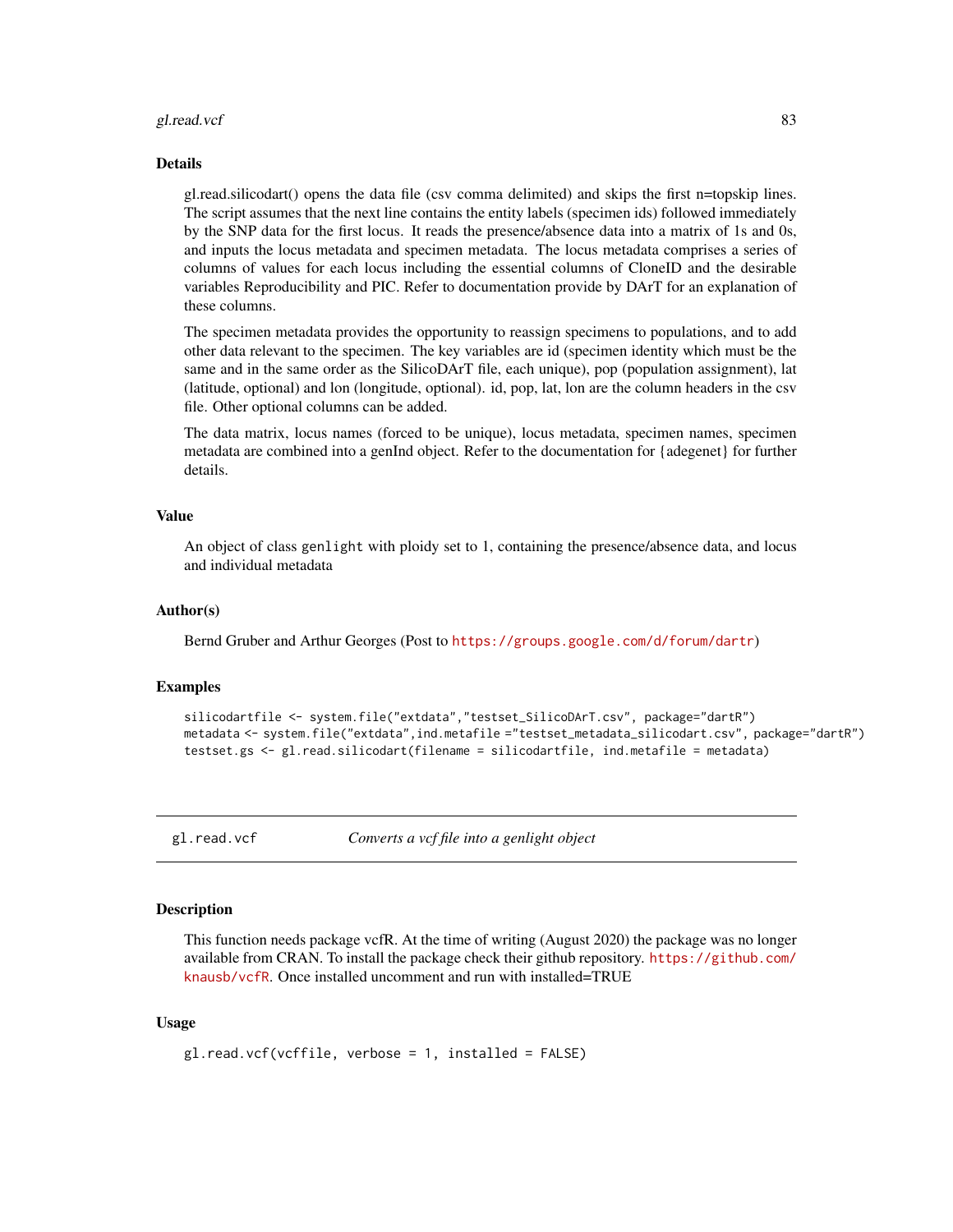## **Arguments**

| vcffile   | $-$ a vcf file (works only for diploid data)              |
|-----------|-----------------------------------------------------------|
| verbose   | set to 2                                                  |
| installed | switch to run the function once vcfR package is installed |

# Value

A genlight object, with most slots filled.

## Author(s)

Bernd Gruber (Post to <https://groups.google.com/d/forum/dartr>)

gl.reassign.pop *Assign a individual metric as pop in a genlight {adegenet} object*

# Description

Individuals are assigned to populations based on the individual/sample/specimen metrics file (csv) used with gl.read.dart().

## Usage

gl.reassign.pop(x, as.pop, verbose = NULL)

# Arguments

| X       | - name of the genlight object containing SNP genotypes [required]                                                                                                                     |
|---------|---------------------------------------------------------------------------------------------------------------------------------------------------------------------------------------|
| as.pop  | - specify the name of the individual metric to set as the pop variable. [required]                                                                                                    |
| verbose | - verbosity: 0, silent or fatal errors; 1, begin and end; 2, progress $log$ ; 3,<br>progress and results summary; 5, full report [default 2 or as specified using<br>gl.set.verbosity |

# Details

One might want to define the population structure in accordance with another classification, such as using an individual metric (e.g. sex, male or female). This script discards the current population assignments and replaces them with new population assignments defined by a specified individual metric.

The script returns a genlight object with the new population assignments Note that the original population assigments are lost.

# Value

A genlight object with the reassigned populations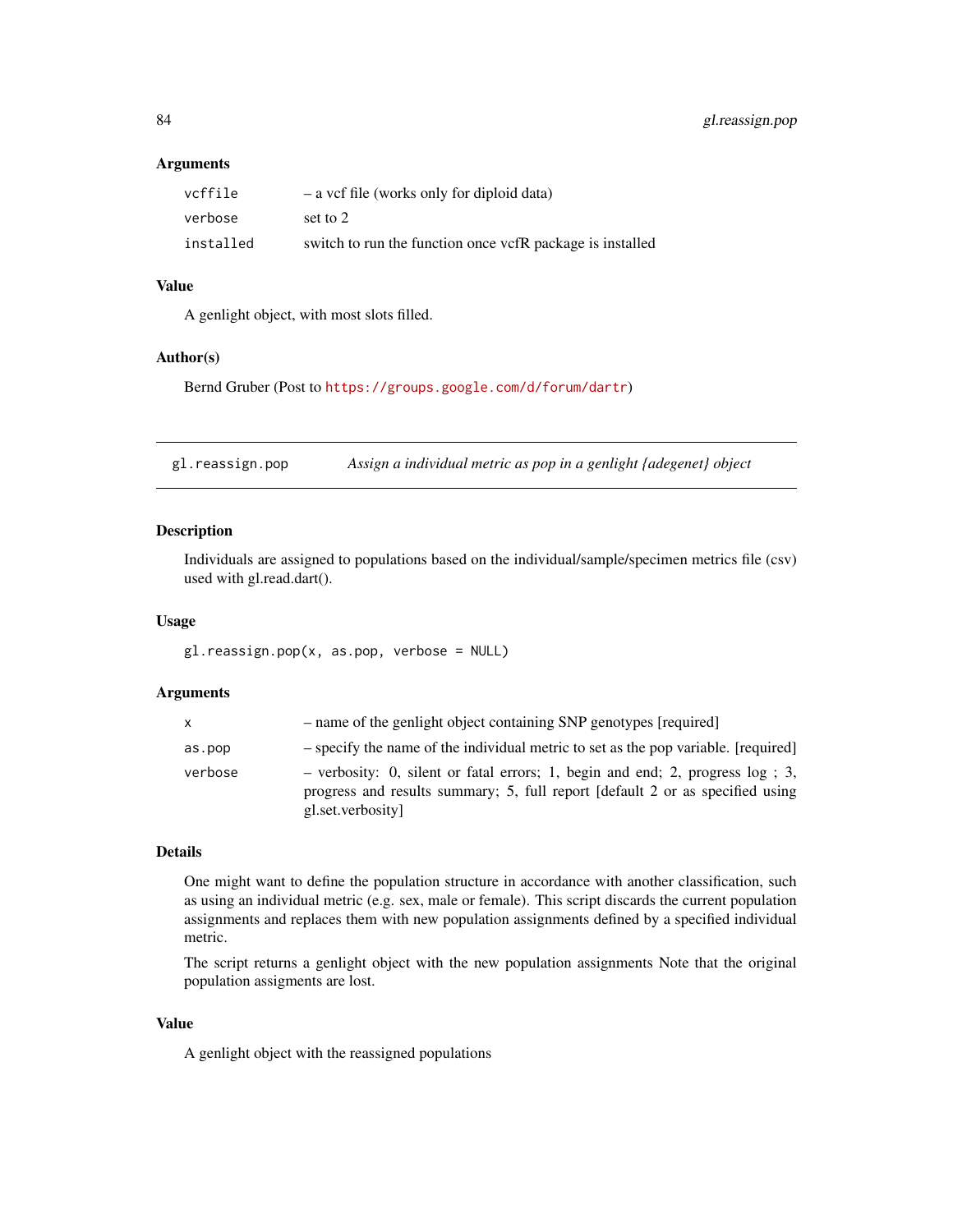# gl.recalc.metrics 85

## Author(s)

Arthur Georges (Post to <https://groups.google.com/d/forum/dartr>)

#### Examples

```
# SNP data
  popNames(testset.gl)
  gl <- gl.reassign.pop(testset.gl, as.pop='sex',verbose=3)
  popNames(gl)
# Tag P/A data
  popNames(testset.gs)
  gs <- gl.reassign.pop(testset.gs, as.pop='sex',verbose=3)
  popNames(gs)
```
<span id="page-84-0"></span>gl.recalc.metrics *Recalculate locus metrics when individuals or populations are deleted from a genlight {adegenet} object*

## Description

When individuals are deleted from a genlight object generated by DArT, the locus metrics no longer apply. For example, the Call Rate may be different considering the subset of individuals, compared with the full set. This script recalculates those affected locus metrics, namely, avgPIC, CallRate, freqHets, freqHomRef, freqHomSnp, OneRatioRef, OneRatioSnp, PICRef and PICSnp. Metrics that remain unaltered are RepAvg and TrimmedSeq as they are unaffected by the removal of individuals.

## Usage

gl.recalc.metrics(x, mono.rm = FALSE, verbose = NULL)

#### Arguments

| X       | - name of the genlight object containing SNP genotypes [required]                                                                                                                     |
|---------|---------------------------------------------------------------------------------------------------------------------------------------------------------------------------------------|
| mono.rm | - if TRUE, removes monomorphic loci [default FALSE]                                                                                                                                   |
| verbose | - verbosity: 0, silent or fatal errors; 1, begin and end; 2, progress $log$ ; 3,<br>progress and results summary; 5, full report [default 2 or as specified using<br>gl.set.verbosity |

#### Details

The script optionally removes resultant monomorphic loci or loci with all values missing and deletes them (using gl.filter.monomorphs.r).

The script returns a genlight object with the recalculated locus metadata.

## Value

A genlight object with the recalculated locus metadata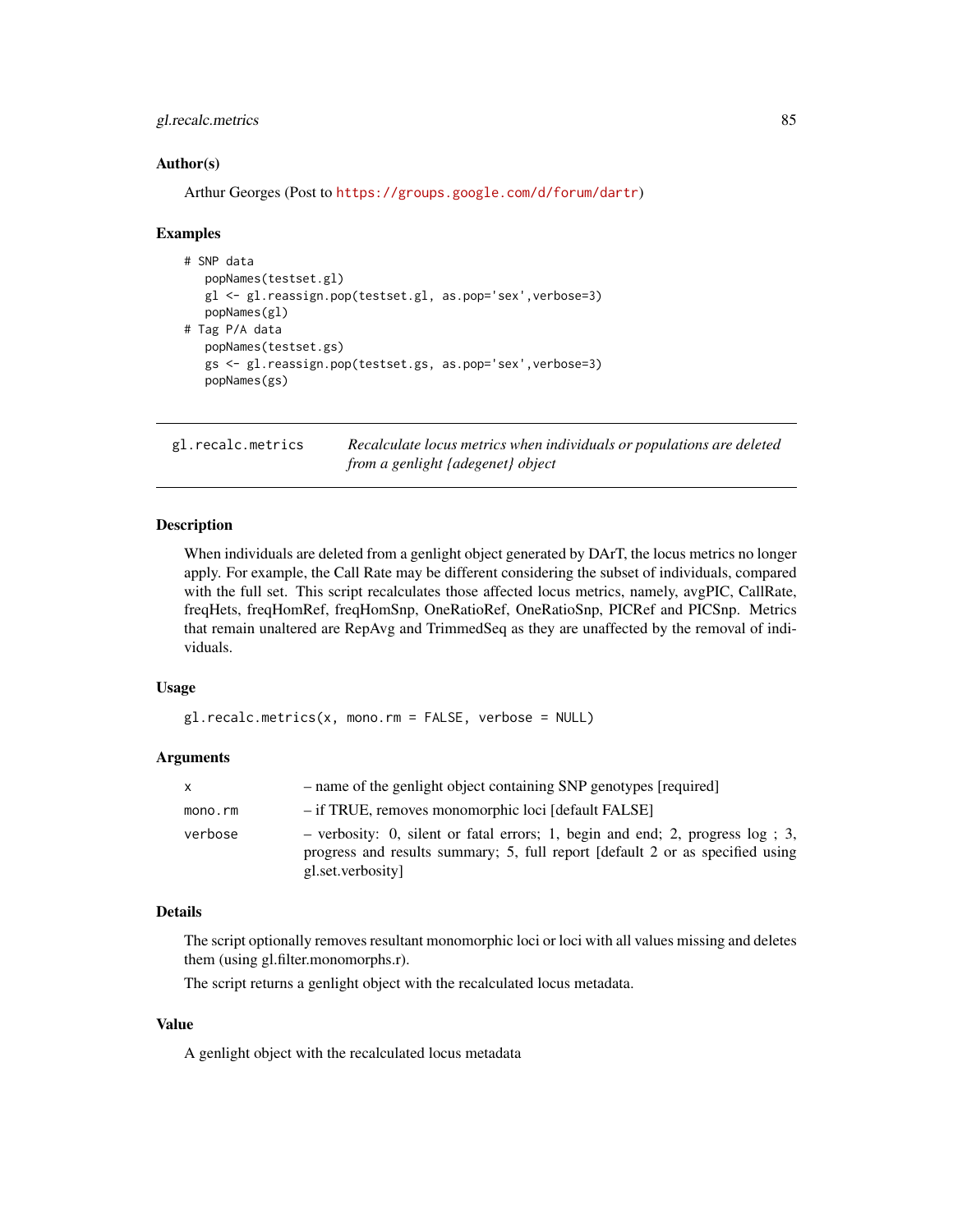## Author(s)

Arthur Georges (Post to <https://groups.google.com/d/forum/dartr>)

#### See Also

[gl.filter.monomorphs](#page-31-0)

#### Examples

gl <- gl.recalc.metrics(testset.gl, verbose=2)

| gl.recode.ind | Recode individual (=specimen = sample) labels in a genelight object |
|---------------|---------------------------------------------------------------------|
|               | {adegenet}                                                          |

## Description

This script recodes individual labels and/or deletes individuals from a DaRT genlight SNP file based on a lookup table provided as a csv file.

## Usage

gl.recode.ind(x, ind.recode, recalc = FALSE, mono.rm = FALSE, verbose = NULL)

## Arguments

| $\mathsf{x}$ | - name of the genlight object containing SNP genotypes [required]                                                                                                                       |
|--------------|-----------------------------------------------------------------------------------------------------------------------------------------------------------------------------------------|
| ind.recode   | - name of the csv file containing the individual relabelling [required]                                                                                                                 |
| recalc       | - if TRUE, recalculate the locus metadata statistics if any individuals are deleted<br>in the filtering [default FALSE]                                                                 |
| mono.rm      | - if TRUE, remove monomorphic loci [default FALSE]                                                                                                                                      |
| verbose      | $-$ verbosity: 0, silent or fatal errors; 1, begin and end; 2, progress $log$ ; 3,<br>progress and results summary; 5, full report [default 2 or as specified using<br>gl.set.verbosity |

## Details

Renaming individuals may be required when there have been errors in labelling arising in the process from sample to DArT files. There may be occasions where renaming individuals is required for preparation of figures. When caution needs to be exercised because of the potential for breaking the "chain of evidence" associated with the samples, recoding individuals using a recode table (csv) can provide a clear record of the changes.

The script, having deleted individuals, optionally identifies resultant monomorphic loci or loci with all values missing and deletes them (using gl.filter.monomorphs.r). The script also optionally recalculates statistics made incorrect by the deletion of individuals from the dataset.

The script returns a genlight object with the new individual labels, the monomorphic loci optionally removed and the optionally recalculated locus metadata.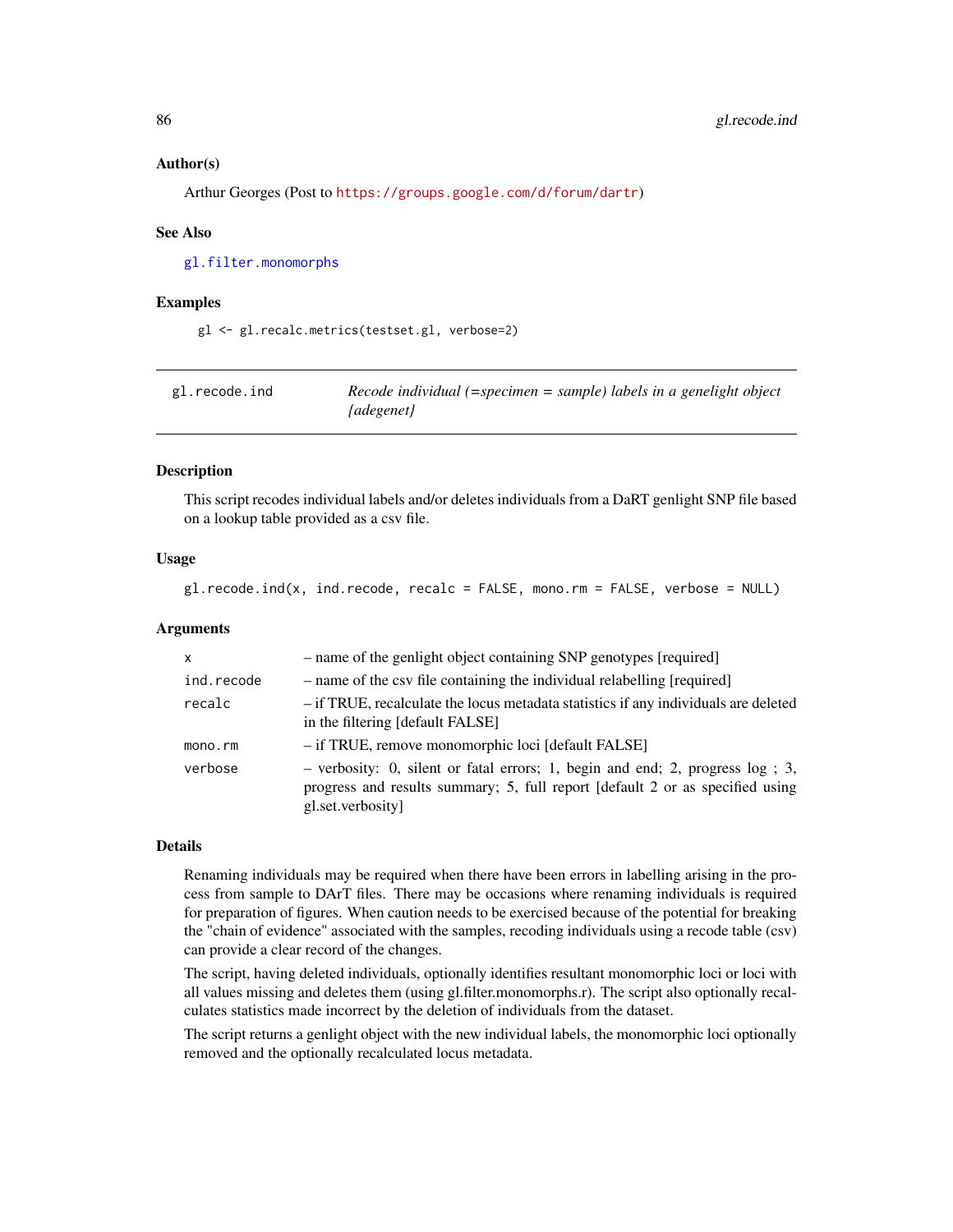# gl.recode.pop 87

# Value

A genlight or genind object with the recoded and reduced data

# Author(s)

Arthur Georges (Post to <https://groups.google.com/d/forum/dartr>)

# See Also

[gl.filter.monomorphs](#page-31-0) for filtering monomorphs, [gl.recalc.metrics](#page-84-0) for recalculating locus metrics, g1. recode.pop for recoding populations

## Examples

```
file <- system.file("extdata","testset_pop_recode.csv", package="dartR")
#gl <- gl.recode.ind(testset.gl, ind.recode=file, verbose=0)
```
<span id="page-86-0"></span>gl.recode.pop *Recode population assignments in a genlight object {adegenet}*

## Description

This script recodes population assignments and/or deletes populations from a DaRT genlight SNP file based on information provided in a csv population recode file.

#### Usage

gl.recode.pop(x, pop.recode, recalc = TRUE, mono.rm = TRUE, verbose = NULL)

| $\mathsf{x}$ | - name of the genlight object containing the SNP data [required]                                                                                                                        |
|--------------|-----------------------------------------------------------------------------------------------------------------------------------------------------------------------------------------|
| pop.recode   | - name of the csv file containing the population reassignments [required]                                                                                                               |
| recalc       | - Recalculate the locus metadata statistics if any individuals are deleted in the<br>filtering [default FALSE]                                                                          |
| mono.rm      | - Remove monomorphic loci [default FALSE]                                                                                                                                               |
| verbose      | $-$ verbosity: 0, silent or fatal errors; 1, begin and end; 2, progress $log$ ; 3,<br>progress and results summary; 5, full report [default 2 or as specified using<br>gl.set.verbosity |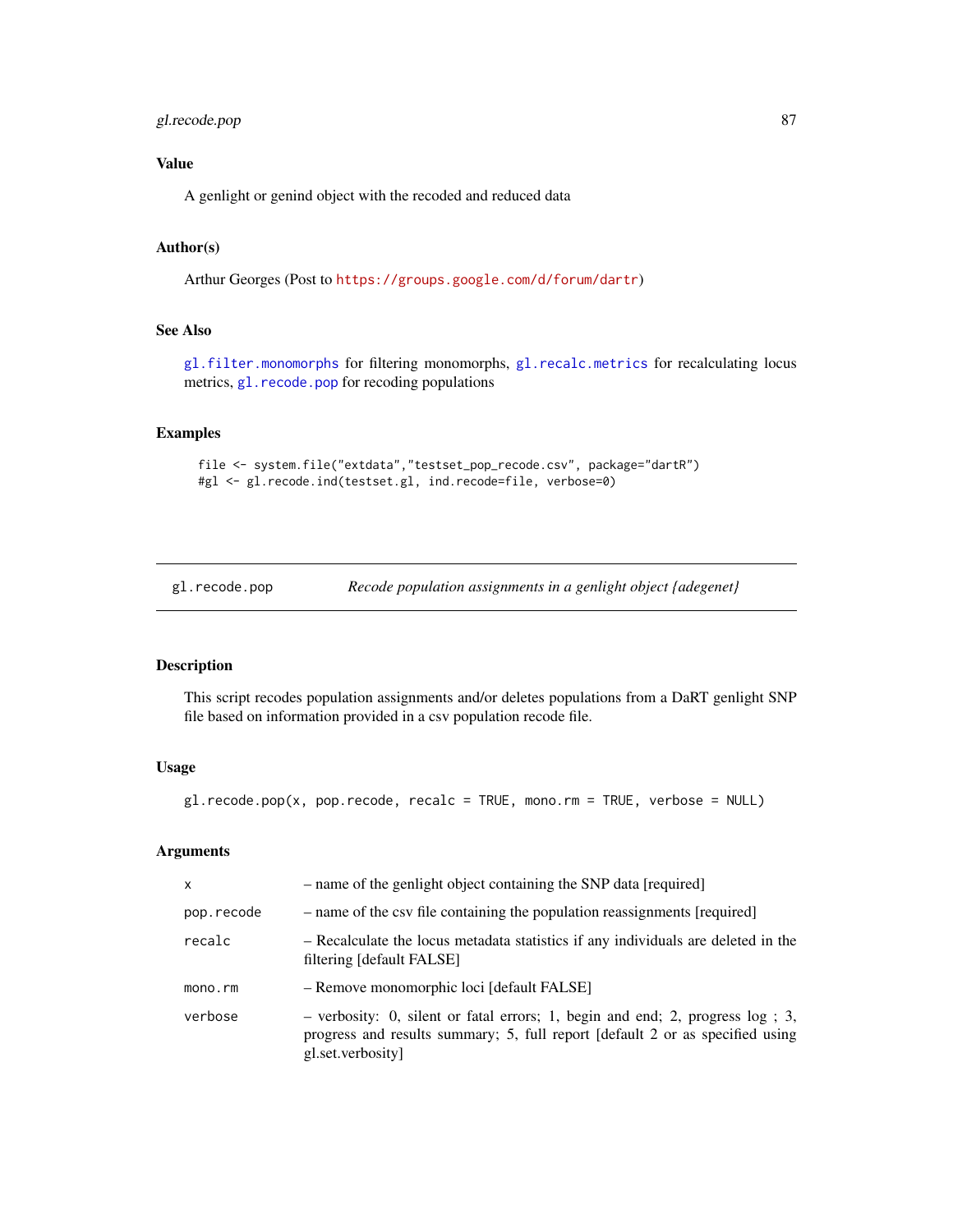Individuals are assigned to populations based on the specimen metadata data file (csv) used with gl.read.dart(). Recoding can be used to amalgamate populations or to selectively delete or retain populations.

The population recode file contains a list of populations in the genelight object as the first column of the csv file, and the new population assignments in the second column of the csv file. The keyword Delete used as a new population assignment will result in the associated specimen being dropped from the dataset.

The script, having deleted populations, optionally identifies resultant monomorphic loci or loci with all values missing and deletes them (using gl.filter.monomorphs.r). The script also optionally recalculates the locus metadata as appropriate.

## Value

A genlight object with the recoded and reduced data

## Author(s)

Arthur Georges (Post to <https://groups.google.com/d/forum/dartr>)

## See Also

[gl.filter.monomorphs](#page-31-0)

## Examples

```
mfile <- system.file("extdata", "testset_pop_recode.csv", package="dartR")
nPop(testset.gl)
gl <- gl.recode.pop(testset.gl, pop.recode=mfile, verbose=3)
```
gl.report.bases *Summary of base pair frequencies*

# Description

This script calculates the frequencies of the four bases, and the frequency of transitions and transversions in a DArT genlight object.

## Usage

gl.report.bases(x, plot = TRUE, verbose = NULL)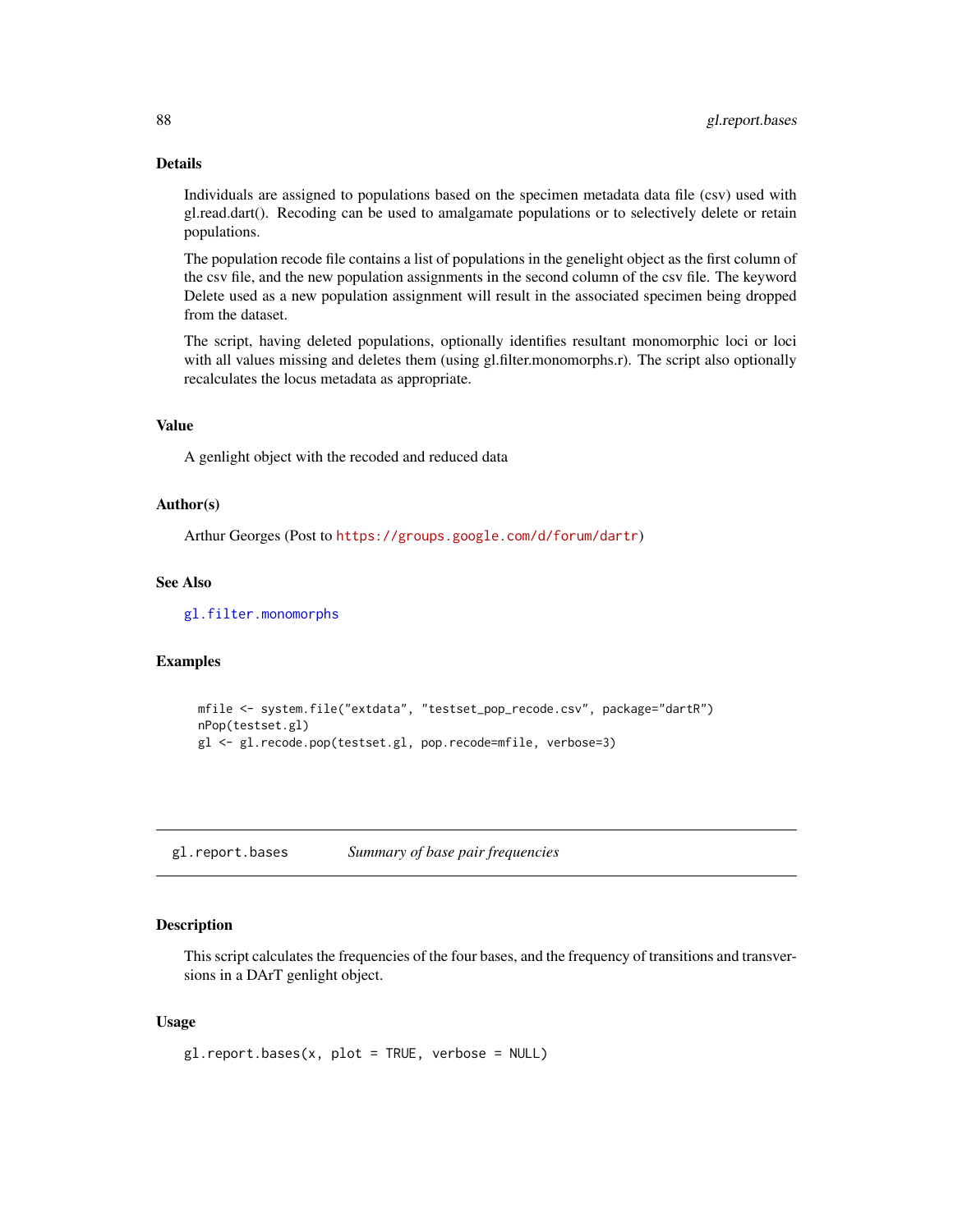# gl.report.callrate 89

#### **Arguments**

| X       | - name of the genlight object containing the SNP or presence/absence data [re-<br>quired]                                                                                             |
|---------|---------------------------------------------------------------------------------------------------------------------------------------------------------------------------------------|
| plot    | - if TRUE, histograms of base composition are produced [default TRUE]                                                                                                                 |
| verbose | - verbosity: 0, silent or fatal errors; 1, begin and end; 2, progress $log$ ; 3,<br>progress and results summary; 5, full report [default 2 or as specified using<br>gl.set.verbosity |

## Details

The script checks if trimmed sequences are included in the locus metadata, and if so, tallies up the numbers of A,T,G and C bases. Only the reference state at the SNP locus is counted. Counts of transitions and transversions assume that there is no directionality, that is C>T is the same as T>C, because the reference state is arbitrary.

For presence/absence data (SilicoDArT), it is not possible to count transitions and tranversions or tv/ts ratio because the SNP data is not available, only a single sequence tag.

#### Value

returns a matrix containing the percent frequencies of each base (A,C,T,G) and the transition and transversion frequencies.

returns a named vector of base frequencies and the transversion and transitions. I also returns the plot as an ggplot object, which can be further customised. See example.

#### Author(s)

Arthur Georges (Post to <https://groups.google.com/d/forum/dartr>)

## Examples

```
# SNP data
 out <- gl.report.bases(testset.gl)
 out$freq
 out$plotbases
 out$plottvts
# Tag P/A data
 out <- gl.report.bases(testset.gs)
 out
```
gl.report.callrate *Report summary of Call Rate for loci or individuals*

#### Description

SNP datasets generated by DArT have missing values primarily arising from failure to call a SNP because of a mutation at one or both of the the restriction enzyme recognition sites. This script reports the number of missing values for each of several percentiles. The script gl.filter.callrate() will filter out the loci with call rates below a specified threshold.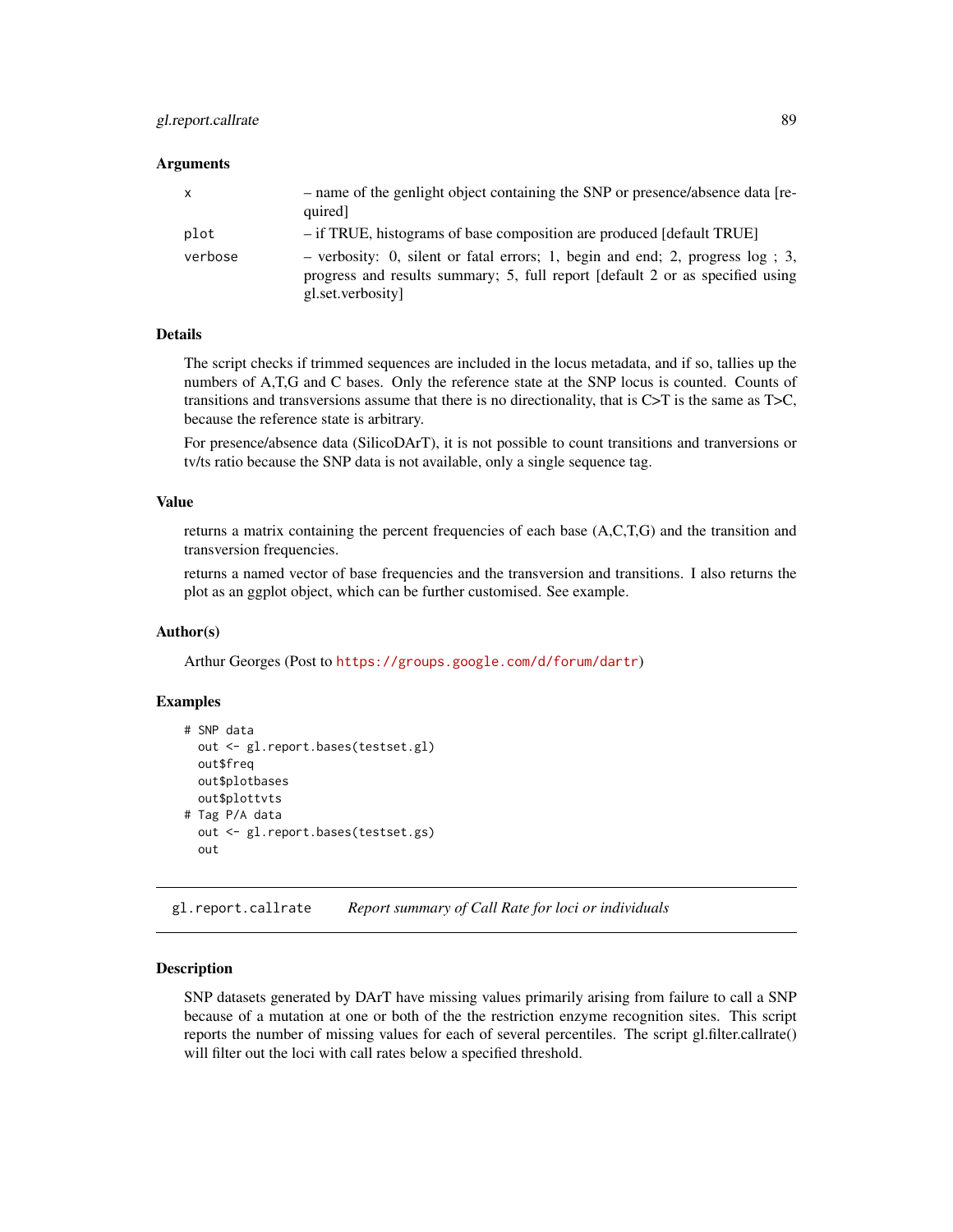## Usage

```
gl.report.callrate(
  x,
  method = "loc",boxplot = "adjusted",
  range = 1.5,
  verbose = NULL
)
```
# Arguments

| $\mathsf{x}$ | - name of the genlightobject containing the SNP or presence/absence (Silico-<br>DArT) data [required]                                                                                |
|--------------|--------------------------------------------------------------------------------------------------------------------------------------------------------------------------------------|
| method       | specify the type of report by locus (method="loc") or individual (method="ind")<br>[default method="loc"]                                                                            |
| boxplot      | - if 'standard', plots a standard box and whisker plot; if 'adjusted', plots a box-<br>plot adjusted for skewed distributions [default 'adjusted']                                   |
| range        | $-$ specifies the range for delimiting outliers [default = 1.5 interquartile ranges]                                                                                                 |
| verbose      | $-$ verbosity: 0, silent or fatal errors; 1, begin and end; 2, progress log; 3,<br>progress and results summary; 5, full report [default 2 or as specified using<br>gl.set.verbosity |

## Details

Tag Presence/Absence datasets (SilicoDArT) have missing values where it is not possible to determine reliably if there the sequence tag can be called at a particular locus.

The minimum, maximum and mean call rate are provided. Output also is a histogram of read depth, accompanied by a box and whisker plot.

Refer to Tukey (1977, Exploratory Data Analysis. Addison-Wesley) for standard Box and Whisker Plots and Hubert & Vandervieren (2008), An Adjusted Boxplot for Skewed Distributions, Computational Statistics & Data Analysis 52:5186-5201) for adjusted Box and Whisker Plots.

## Value

returns a tabulation of CallRate against Threshold

## Author(s)

Arthur Georges (Post to <https://groups.google.com/d/forum/dartr>)

```
# SNP data
 out <- gl.report.callrate(testset.gl)
# Tag P/A data
 out <- gl.report.callrate(testset.gs)
```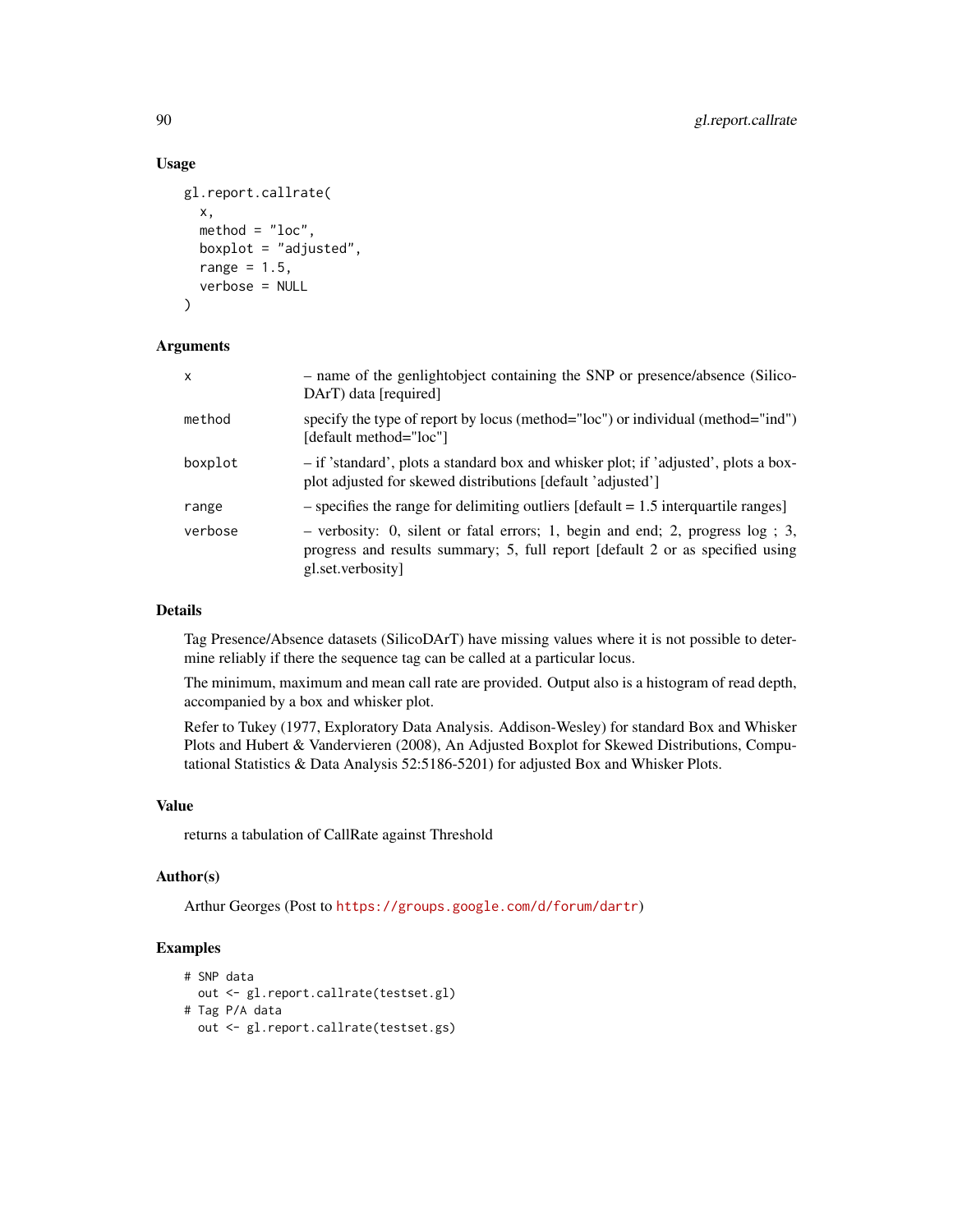gl.report.diversity *Calculate diversity indices for SNPs*

## Description

!!Just an intro placeholder!! This script takes a genlight object and calculates alpha and beta diversity for q=0:2. Formulas are taken from Sherwin et al. 2017. The paper describes nicely the relationship between the different q levels and how they relate to population genetic processes such as dispersal and selection. For all indices the entropies (H) and corrosponding effective numbers Hill numbers (D), which reflect the amount of entities that are needed to get the observed valuea are calculated. In a nutshell the alpha indices between the different q-values should be similar if there are no deviation from expected allele frequencies and occurrences (e.g. all loci in HWE  $\&$ equilibrium). If there is a deviation of an index this links to a process causing it such as dispersal, selection or strong drift. For a detailed explanation of all the indices, we recommend to resort to the literature provided below.

## Usage

```
gl.report.diversity(
 gl,
  spectrumplot = TRUE,confiplot = FALSE,
 pbar = TRUE,
  table = "DH",verbose = NULL
)
```
## Arguments

| gl           | genlight object containing the SNP genotypes [required]                                                                                                                                 |
|--------------|-----------------------------------------------------------------------------------------------------------------------------------------------------------------------------------------|
| spectrumplot | switch to provide a plot [default TRUE]                                                                                                                                                 |
| confiplot    | switch if confidence intervals (1 sd) should be drawn [default FALSE]                                                                                                                   |
| pbar         | report on progress. Silent if set to FALSE. [default TRUE]                                                                                                                              |
| table        | prints a tabular output to the console either $D^{\dagger} = D$ values, or $H^{\dagger} = H$ values or<br>'DH','HD'=both or 'N'=no table.                                               |
| verbose      | $-$ verbosity: 0, silent or fatal errors; 1, begin and end; 2, progress $log$ ; 3,<br>progress and results summary; 5, full report [default 2 or as specified using<br>gl.set.verbosity |

# Value

returns a list of entropy indices for each level of q and equivalent numbers for alpha and beta diversity.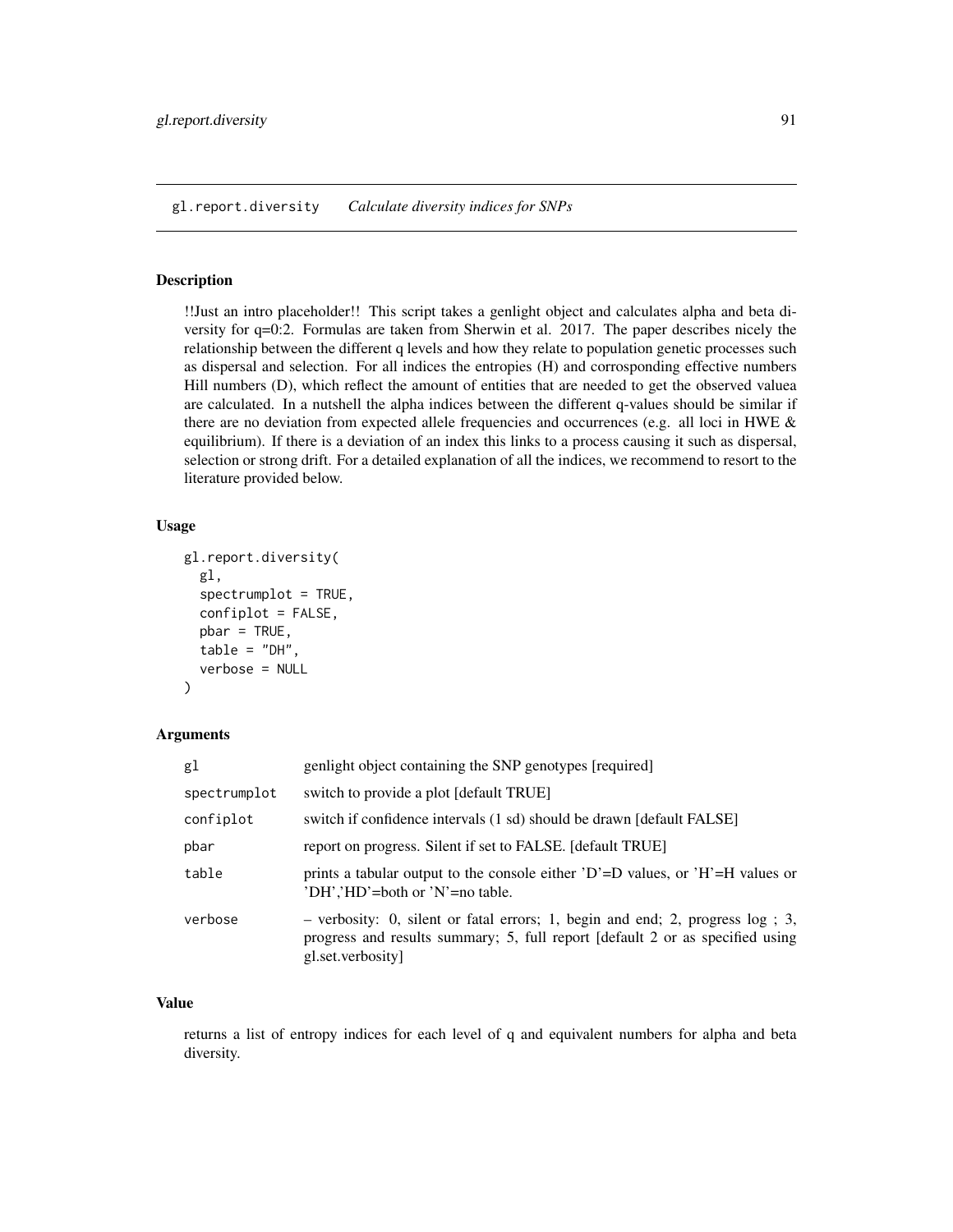## Author(s)

Bernd Gruber (Post to <https://groups.google.com/d/forum/dartr>), Contributors: William B. Sherwin, Alexander Sentinella

## References

Sherwin, W.B., Chao, A., Johst, L., Smouse, P.E. (2017). Information Theory Broadens the Spectrum of Molecular Ecology and Evolution. TREE 32(12) 948-963. doi:10.1016/j.tree.2017.09.12

Chao et al. 2014

# Examples

```
div <- gl.report.diversity(bandicoot.gl, spectrumplot = TRUE, table = FALSE, pbar=FALSE)
div$zero_H_alpha
div$two_H_beta
names(div)
```

| gl.report.hamming | Calculates the pairwise Hamming distance between DArT trimmed |  |  |  |
|-------------------|---------------------------------------------------------------|--|--|--|
|                   | DNA sequences                                                 |  |  |  |

## **Description**

Hamming distance is calculated as the number of base differences between two sequences which can be expressed as a count or a proportion. Typically, it is calculated between two sequences of equal length. In the context of DArT trimmed sequences, which differ in length but which are anchored to the left by the restriction enzyme recognition sequence, it is sensible to compare the two trimmed sequences starting from immediately after the common recognition sequence and terminating at the last base of the shorter sequence.

## Usage

```
gl.report.hamming(
 x,
  rs = 5,
 boxplot = "adjusted",
  range = 1.5,
  threshold = 3,
  taglength = 69,
 probar = FALSE,
  verbose = 2)
```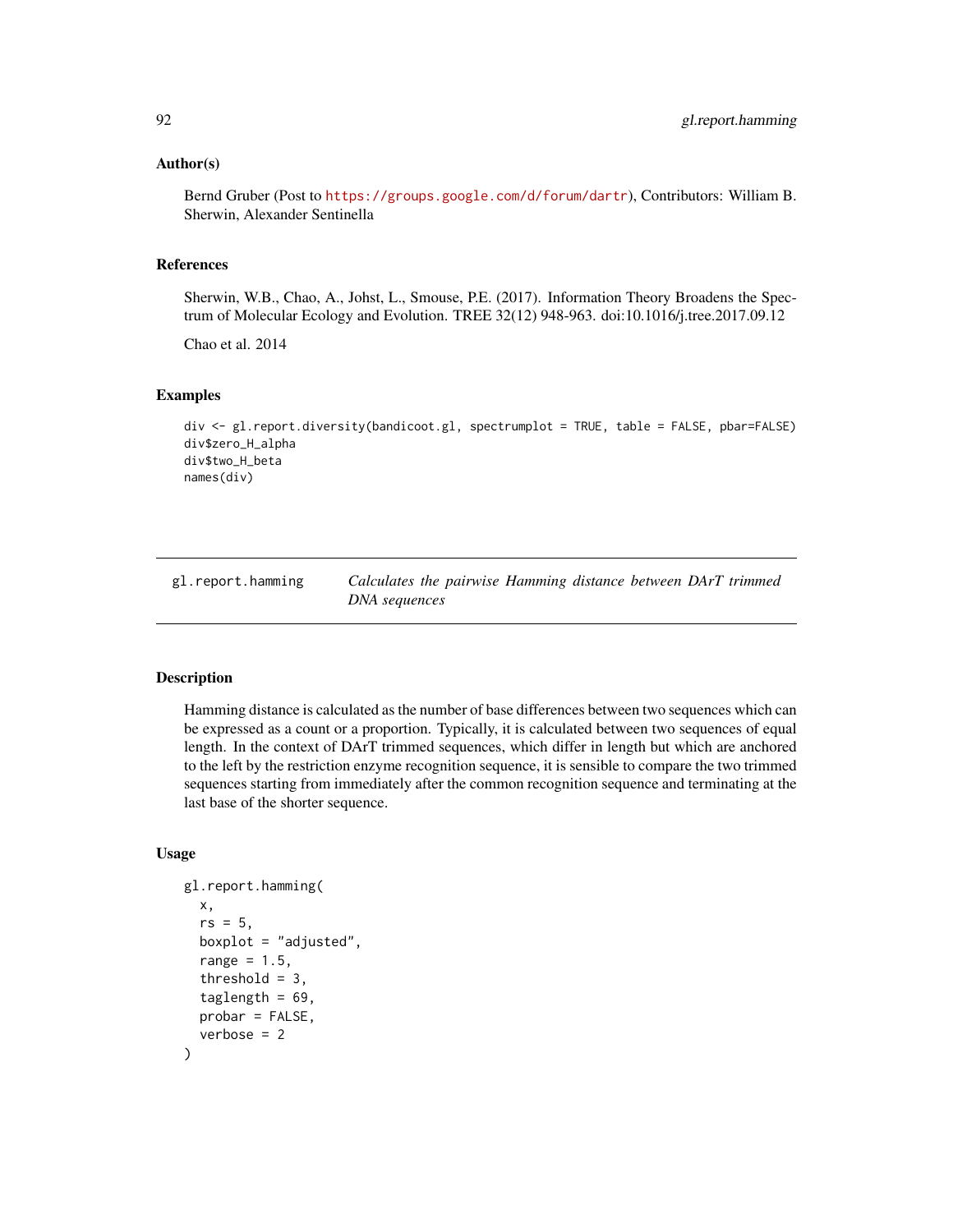# Arguments

| X         | - name of the genlight object containing the SNP data [required]                                                                                                                        |
|-----------|-----------------------------------------------------------------------------------------------------------------------------------------------------------------------------------------|
| rs        | - number of bases in the restriction enzyme recognition sequence [default 5]                                                                                                            |
| boxplot   | - if 'standard', plots a standard box and whisker plot; if 'adjusted', plots a box-<br>plot adjusted for skewed distributions [default 'adjusted']                                      |
| range     | $-$ specifies the range for delimiting outliers [default = 1.5 interquartile ranges]                                                                                                    |
| threshold | minimum acceptable base pair difference for display on the whisker plot and<br>histogram [default 3 bp]                                                                                 |
| taglength | - typical length of the sequence tags [default 69]                                                                                                                                      |
| probar    | - if TRUE, then a progress bar is desplayed on long loops [default TRUE]                                                                                                                |
| verbose   | $-$ verbosity: 0, silent or fatal errors; 1, begin and end; 2, progress $log$ ; 3,<br>progress and results summary; 5, full report [default 2 or as specified using<br>gl.set.verbosity |

## Details

Hamming distance can be computed by exploiting the fact that the dot product of two binary vectors x and (1-y) counts the corresponding elements that are different between x and y. This approach can also be used for vectors that contain more than two possible values at each position (e.g. A, C, T or G).

If a pair of DNA sequences are of differing length, the longer is truncated.

The algorithm is that of Johann de Jong [https://johanndejong.wordpress.com/2015/10/02/](https://johanndejong.wordpress.com/2015/10/02/faster-hamming-distance-in-r-2/) [faster-hamming-distance-in-r-2/](https://johanndejong.wordpress.com/2015/10/02/faster-hamming-distance-in-r-2/) as implimented in utils.hamming.r

A histogram and whiskerplot can be requested. Both display a user specified value for the minumum acceptable Hamming distance.

## Value

Tabulation of loc that will be lost on filtering, against values of the threshold

# Author(s)

Arthur Georges (Post to <https://groups.google.com/d/forum/dartr>)

#### Examples

out <- gl.report.hamming(testset.gl)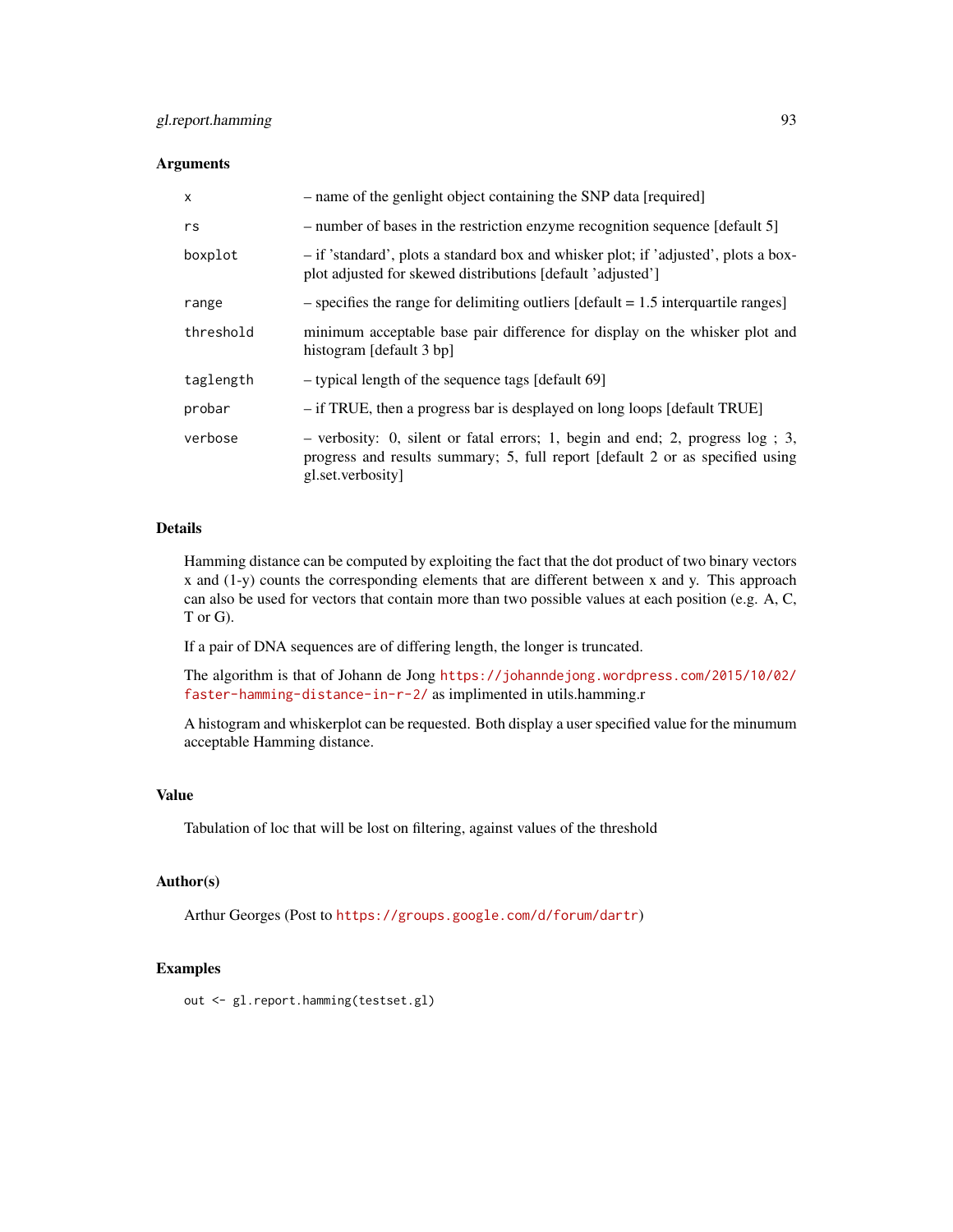```
gl.report.heterozygosity
```
*Reports observed and expected heterozygosity by population or by individual from SNP data.*

# Description

Calculates the observed and expected heterozygosities for each population (method="pop") or the observed heterozyosity for each individual (method="ind") in a genlight object.

# Usage

```
gl.report.heterozygosity(
  x,
 method = "pop",n.invariant = 0,
 plot = TRUE,
 boxplot = "adjusted",
  range = 1.5,
  cex.labels = 0.7,
  verbose = NULL
)
```
# Arguments

| $\mathsf{x}$ | - a genlight object containing the SNP genotypes [Required]                                                                                                                              |
|--------------|------------------------------------------------------------------------------------------------------------------------------------------------------------------------------------------|
| method       | - calculate heterozygosity by population (method='pop') or by individual (method='ind')<br>[default 'pop']                                                                               |
| n.invariant  | - an estimate of the number of invariant sequence tags used to adjust the het-<br>erozygosity rate [default 0]                                                                           |
| plot         | - if TRUE, plots barcharts of observed and expected heterozygosity for popula-<br>tions [TRUE]                                                                                           |
| boxplot      | - if 'standard', plots a standard box and whisker plot; if 'adjusted', plots a box-<br>plot adjusted for skewed distributions [default 'adjusted']                                       |
| range        | $-$ specifies the range for delimiting outliers [default = 1.5 interquartile ranges]                                                                                                     |
| cex.labels   | $-$ sets the size of the population labels [default 0.7]                                                                                                                                 |
| verbose      | $-$ verbosity: 0, silent or fatal errors; 1, begin and end; 2, progress $log$ ; 3,<br>progress and results summary; 5, full report [default 2 or as specified using<br>gl.set.verbosity] |

# Details

Observed heterozygosity for a population takes the proportion of heterozygous loci for each individual then averages over the individuals in that population. The calculations take into account missing values.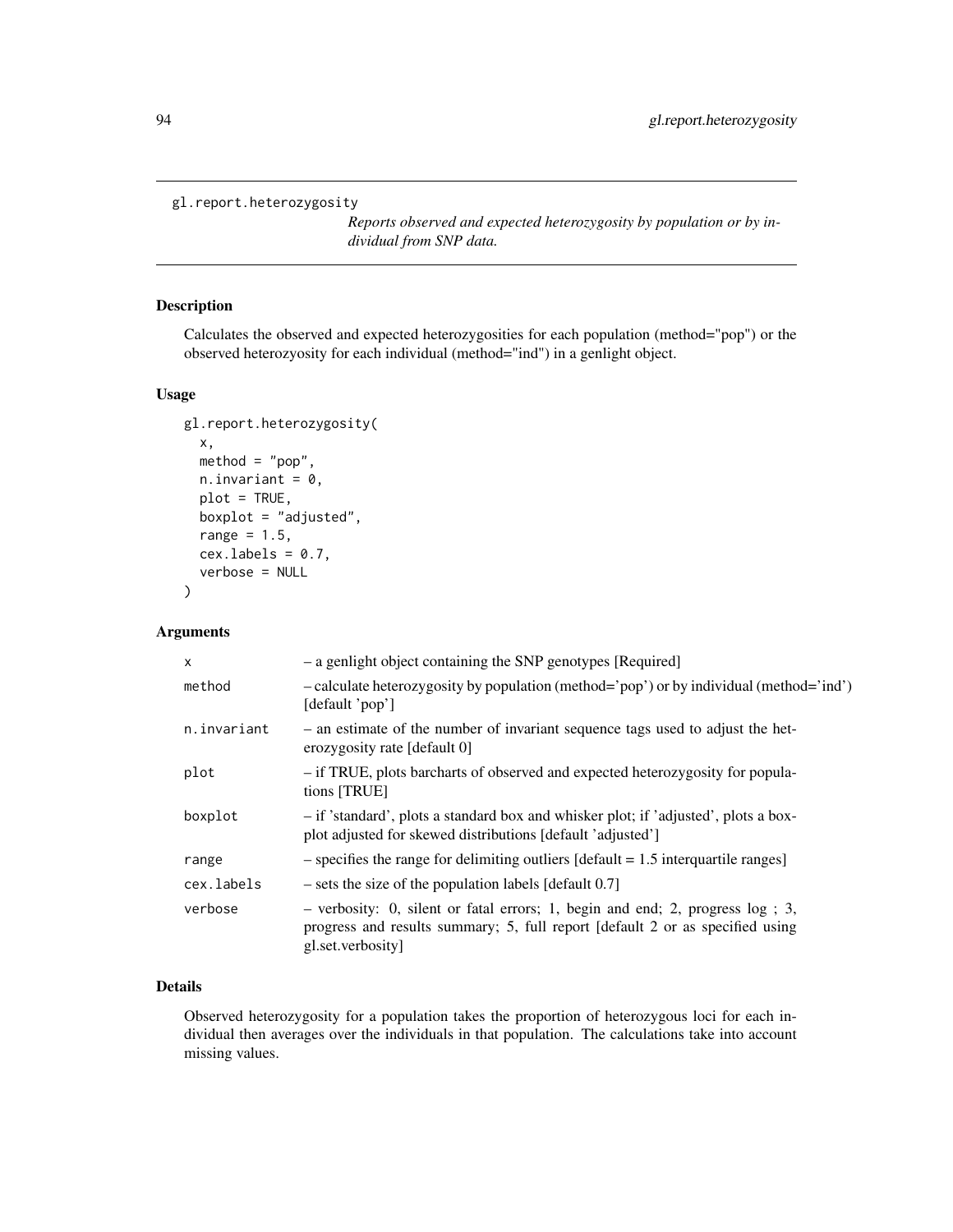# gl.report.hwe 95

Expected heterozygosity for a population takes the expected proportion of heterozygotes, that is, expected under Hardy-Weinberg equilibrium, for each locus, then averages this across the loci for an average estimate for the population. The calculations of expected heterozygosity use the unbiassed estimates of Nei, M. (1987) Molecular evolutionary genetics. New York: Columbia University Press.

Output for method="pop" is an ordered barchart of observed heterozygosity across populations together with a table of observed and expected heterozygosity by population.

Observed heterozygosity for individuals is calculated as the proportion of loci that are heterozygous for that individual.

Output for method="ind" is a histogram of heterozygosity across individuals. The histogram is accompanied by a box and whisker plot presented either in standard (boxplot="standard") or adjusted for skewness (boxplot=adjusted).

Refer to Tukey (1977, Exploratory Data Analysis. Addison-Wesley) for standard Box and Whisker Plots and Hubert & Vandervieren (2008), An Adjusted Boxplot for Skewed Distributions, Computational Statistics & Data Analysis 52:5186-5201) for adjusted Box and Whisker Plots.

Finally, the loci that are invariant across all individuals in the dataset (that is, across populations), is typically unknown. This can render estimates of heterozygosity analysis specific, and so it is not valid to compare such estimates across species or even across different analyses. This is a similar problem faced by microsatellites. If you have an estimate of the number of invariant sequence tags (loci) in your data, such as provided by gl.report.secondaries, you can specify it with the n.invariant parameter to standardize your estimates of heterozygosity.

## Value

returns a dataframe containing population labels, heterozygosities and sample sizes

## Author(s)

Bernd Gruber, Arthur Georges and Renee Catullo (Post to [https://groups.google.com/d/forum/](https://groups.google.com/d/forum/dartr) [dartr](https://groups.google.com/d/forum/dartr))

## **Examples**

```
out <- gl.report.heterozygosity(testset.gl,verbose=3)
out <- gl.report.heterozygosity(testset.gl,method='ind',verbose=3)
```
gl.report.hwe *Reports departure from Hardy-Weinberg Equilibrium*

## Description

Calculates the probabilities of agreement with H-W equilibrium based on observed frequencies of reference homozygotes, heterozygotes and alternate homozygotes. Uses the exact calculations contained in function utils.prob.hwe() as developed by Wigginton et al. (2005).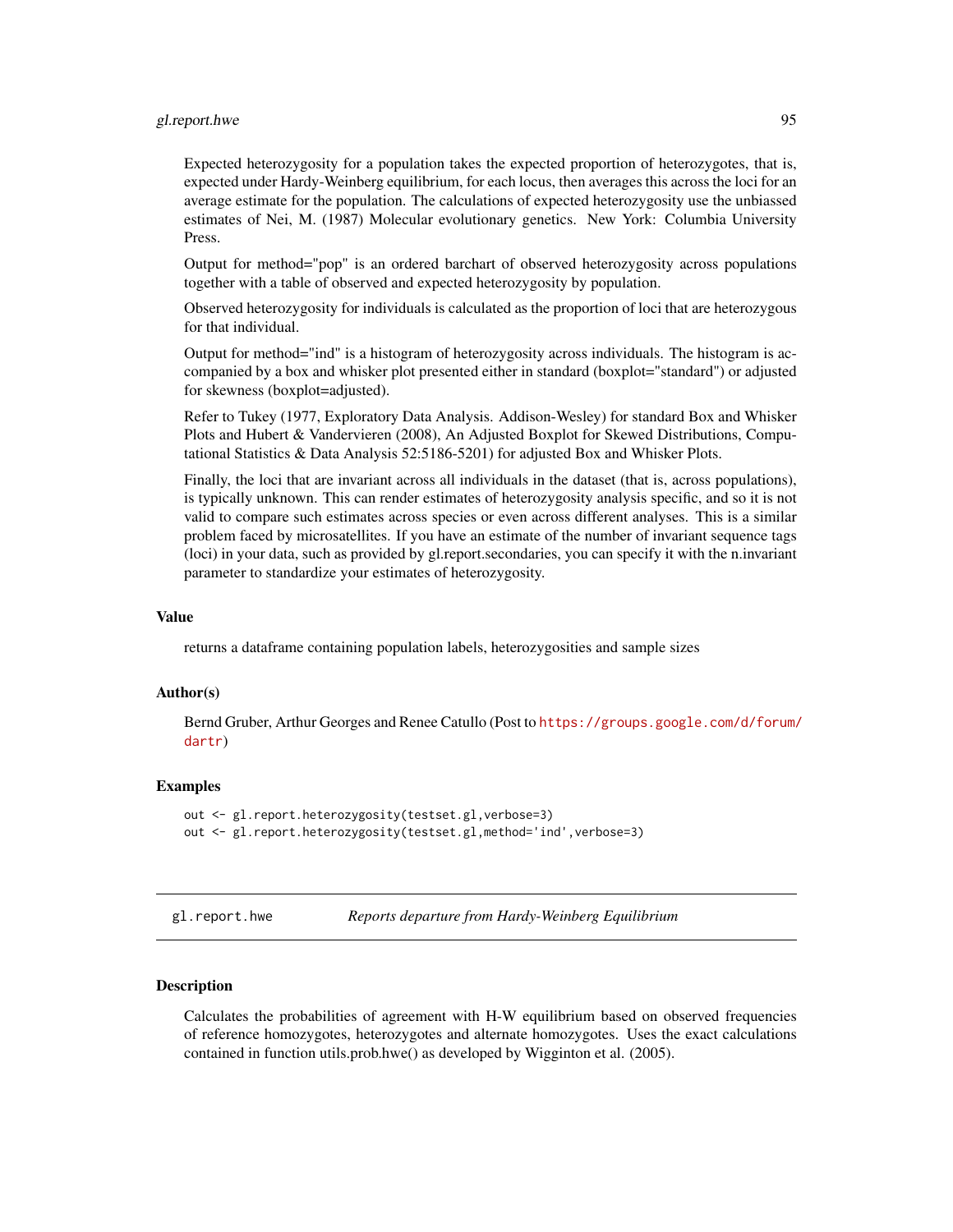## Usage

```
gl.report.hwe(
  x,
  subset = "each",
  plot = FALSE,
  method = "ChiSquare",
  alpha = 0.05,
  bonf = TRUE,
  verbose = NULL
\mathcal{L}
```
#### Arguments

| X       | - a genlight object containing the SNP genotypes [Required]                                                                                                                             |
|---------|-----------------------------------------------------------------------------------------------------------------------------------------------------------------------------------------|
| subset  | - either, list populations to combine in the analysis leach   all [Default "each"]                                                                                                      |
| plot    | $-$ if TRUE, will produce a Ternary Plot(s) [default FALSE]                                                                                                                             |
| method  | - for determining the statistical signicance in the ternary plot: ChiSquare (with<br>continuity correction)   Fisher [default "ChiSquare"]                                              |
| alpha   | - level of significance for testing [default 0.05]                                                                                                                                      |
| bonf    | - if TRUE, Bonferroni correction will be applied to the level of significance<br>[default TRUE]                                                                                         |
| verbose | $-$ verbosity: 0, silent or fatal errors; 1, begin and end; 2, progress $log$ ; 3,<br>progress and results summary; 5, full report [default 2 or as specified using<br>gl.set.verbosity |

#### Details

Tests are applied to each locus across all populations pooled (subset="all"), to each locus considered within each population treated separately (subset="each") or to each locus within selected populations pooled (subset=c("pop1","pop2")). Tests for HWE are only valid if there is no population substructure (assuming random mating), and the tests have sufficient power only when there is sufficient sample size (say, n individuals  $> 20$ ). Note also that correction for multiple comparisons is probably required if you wish to place particular importance on one or a few significant departures.

A Ternary Plot is optionally produced – see Graffelman et al.(2008) for further details. Implementation of the Ternary Plot is via package HardyWeinberg (Graffelman (2015). The plot labels loci that depart significantly from HWE as red, and those not showing significant departure as green. Two methods are used to determine significance. ChiSquare (with correction) is traditional but involves approximations; Fisher is computationally more expensive, but applies a Fisher Exact Test of departure from HWE.

## Value

returns a dataframe containing loci, counts of reference SNP homozygotes, heterozygotes and alternate SNP homozygotes; probability of departure from H-W equilibrium, and per locus significance with and without Bonferroni Correction.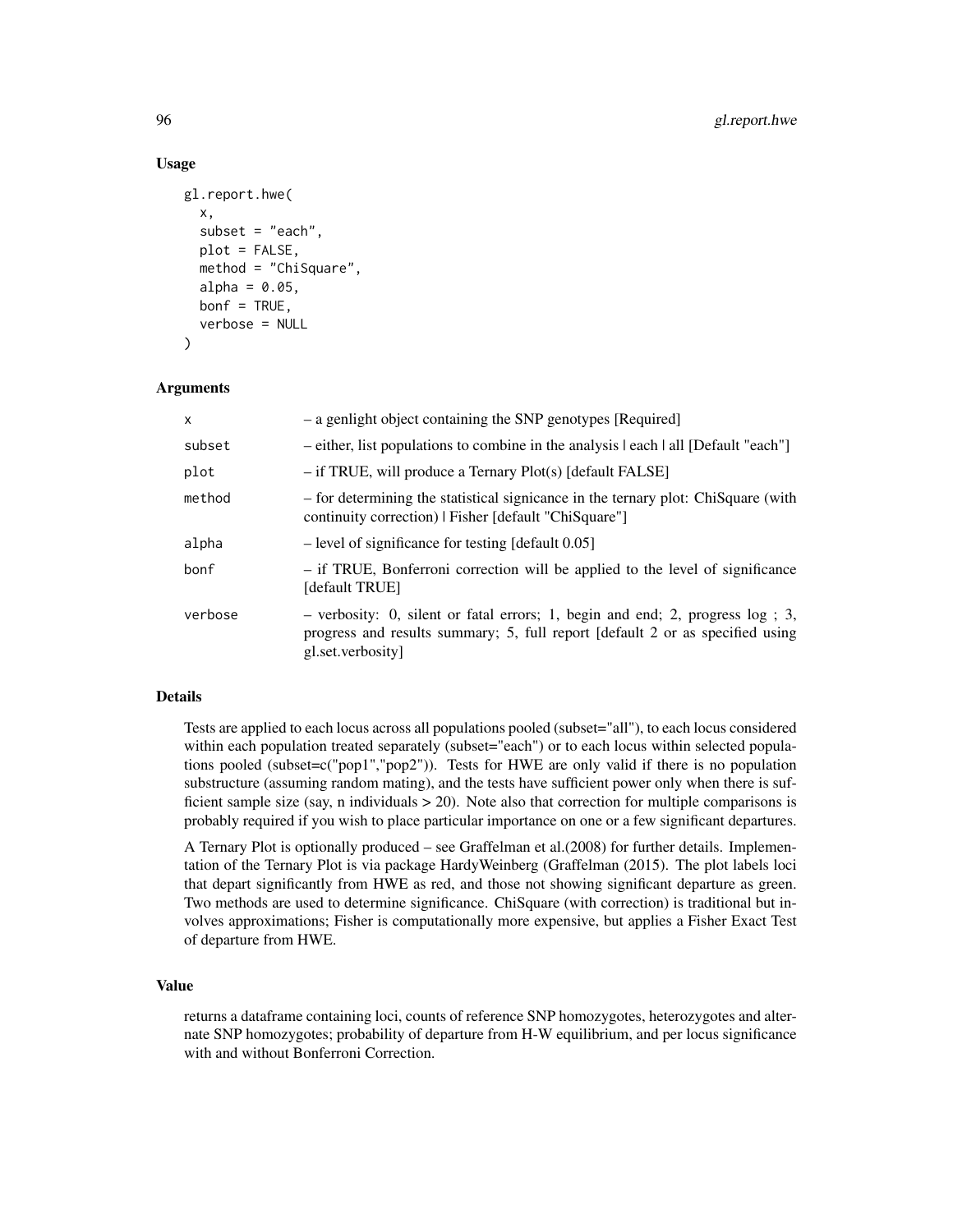# gl.report.ld 97

## Author(s)

Arthur Georges (Post to <https://groups.google.com/d/forum/dartr>)

## References

Wigginton, J.E., Cutler, D.J., & Abecasis, G.R. (2005). A Note on Exact Tests of Hardy-Weinberg Equilibrium. American Journal of Human Genetics 76:887-893.

Graffelman, J. & Morales-Camarena, J. (2008). Graphical tests for Hardy-Weinberg equilibrium based on the ternary plot. Human Heredity 65:77-84.

Graffelman, J. (2015). Exploring Diallelic Genetic Markers: The HardyWeinberg Package. Journal of Statistical Software 64:1-23.

#### Examples

```
list <- gl.report.hwe(testset.gl,subset=c("EmmacMaclGeor", "EmmacCoopCully"),plot=TRUE,bonf=FALSE)
gl.report.hwe(testset.gl,subset=c("EmmacCoopCully"), plot=TRUE, verbose=3)
gl.report.hwe(testset.gl,subset="all", plot=TRUE, bonf=FALSE, verbose=3)
gl.report.hwe(testset.gl, subset="each", plot=TRUE, bonf=FALSE)
```
gl.report.ld *Calculates pairwise population based Linkage Disequilibirum across all loci using the specifyied number of cores*

# Description

this function is implemented in a parallel fashion to speed up the process. There is also the ability to restart the function if crashed by specifying the chunkfile names or restarting the function exactly in the same way as in the first run. This is implemented as sometimes due to connectivity loss between cores the function my crash half way. Also remove loci with have only missing value before running the function.

# Usage

```
gl.report.ld(
  x,
  name = NULL,save = TRUE,nchunks = 2,
  ncores = 1,
  chunkname = NULL,
 probar = FALSE,
  verbose = NULL
)
```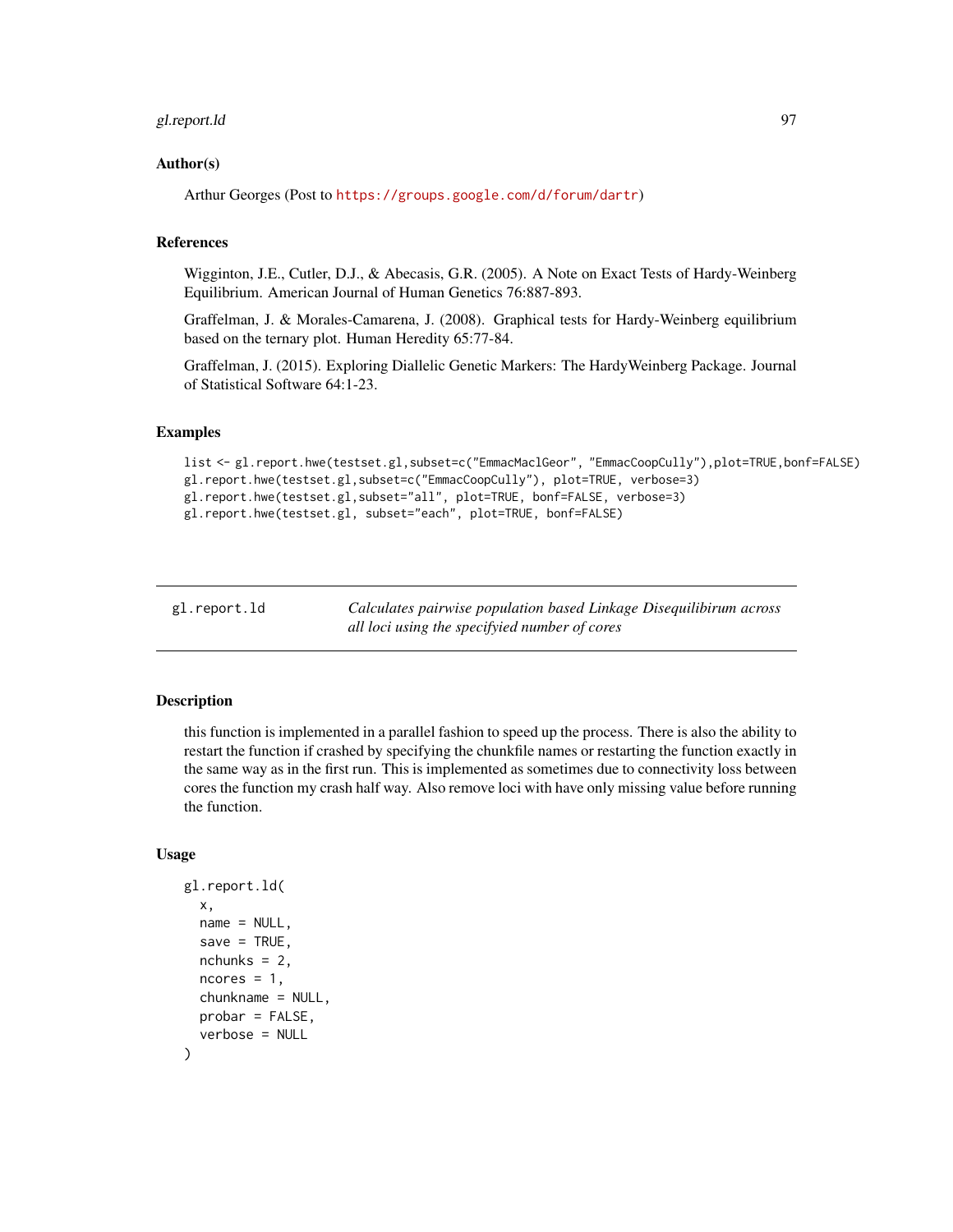## Arguments

| $\mathsf{x}$ | a genlight or genind object created (genlight objects are internally converted via<br>$g12gi$ to genind)                                                                                |
|--------------|-----------------------------------------------------------------------------------------------------------------------------------------------------------------------------------------|
| name         | character string for rdata file. If not given genind object name is used                                                                                                                |
| save         | switch if results are saved in a file                                                                                                                                                   |
| nchunks      | how many subchunks will be used (the less the faster, but if the routine crashes<br>more bits are lost                                                                                  |
| ncores       | how many cores should be used                                                                                                                                                           |
| chunkname    | the name of the chunks for saving [default is NULL]                                                                                                                                     |
| probar       | if TRUE, a progress bar is displayed for long loops $[default = TRUE]$                                                                                                                  |
| verbose      | $-$ verbosity: 0, silent or fatal errors; 1, begin and end; 2, progress $log$ ; 3,<br>progress and results summary; 5, full report [default 2 or as specified using<br>gl.set.verbosity |

## Value

returns calculation of pairwise LD across all loci between subpopulation. This functions uses if specified many cores on your computer to speed up. And if save is used can restart (if save=TRUE is used) with the same command starting where it crashed. The final output is a data frame that holds all statistics of pairwise LD between loci. (See ?LD in package genetics for details).

#### Author(s)

Bernd Gruber (Post to <https://groups.google.com/d/forum/dartr>)

gl.report.maf *Report minor allele frequency (MAF) for each locus in a SNP dataset*

## Description

This script provides summary histograms of MAF for each population in the dataset as a basis for decisions on filtering.

#### Usage

```
gl.report.maf(
  x,
 \text{maf.limit} = 0.5,ind.limit = 5,
 loc.limit = 30,verbose = NULL
)
```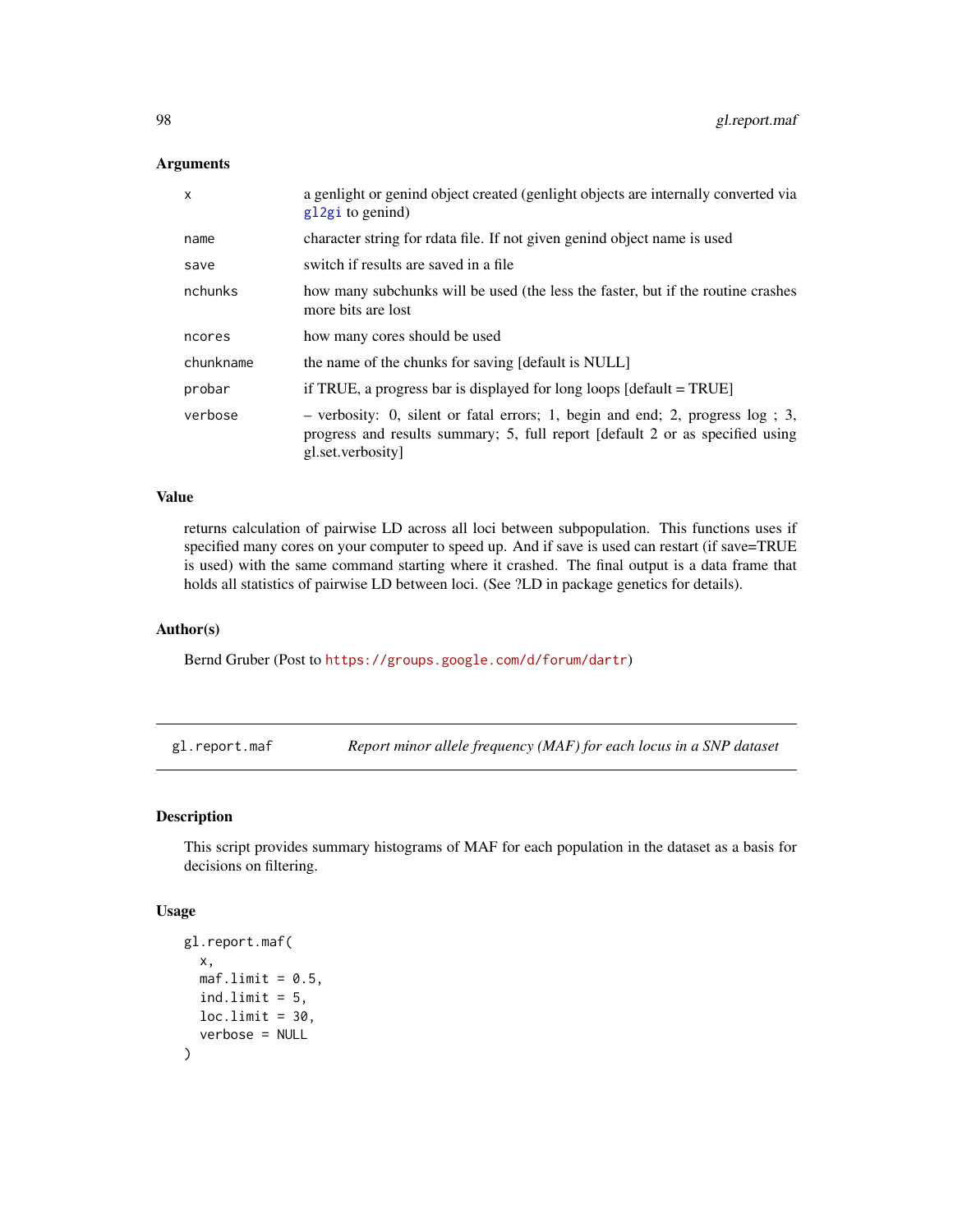## Arguments

| $\mathsf{x}$ | - name of the genlight object containing the SNP data [required]                                                                                                                    |
|--------------|-------------------------------------------------------------------------------------------------------------------------------------------------------------------------------------|
| maf.limit    | $-$ show histograms maf range $\leq$ maf.limit [default 0.5]                                                                                                                        |
| ind.limit    | - show histograms only for populations of size greater than ind. limit [default 5]                                                                                                  |
| loc.limit    | - show histograms only for populations with more than loc. limit polymorphic<br>loci [default 30]                                                                                   |
| verbose      | - verbosity: 0, silent or fatal errors; 1, begin and end; 2, progress log ; 3,<br>progress and results summary; 5, full report [default 2 or as specified using<br>gl.set.verbosity |

## Author(s)

Arthur Georges (Post to <https://groups.google.com/d/forum/dartr>)

# Examples

gl.report.maf(testset.gl)

gl.report.monomorphs *Report monomorphic loci*

#### Description

This script reports the number of monomorphic locim and those with all NAsm from a genlight {adegenet} object

## Usage

```
gl.report.monomorphs(x, verbose = NULL)
```
## Arguments

|         | - name of the input genlight object [required]                                                                                                                                        |
|---------|---------------------------------------------------------------------------------------------------------------------------------------------------------------------------------------|
| verbose | - verbosity: 0, silent or fatal errors; 1, begin and end; 2, progress $log$ ; 3,<br>progress and results summary; 5, full report [default 2 or as specified using<br>gl.set.verbosity |

#### Details

A DArT dataset will not have monomorphic loci, but they can arise, along with loci that are scored all NA, when populations or individuals are deleted. Retaining monomorphic loci unnecessarily increases the size of the dataset and will affect some calculations.

Note that for SNP data, NAs likely represent null alleles; in tag presence/absence data, NAs represent missing values (presence/absence could not be reliably scored)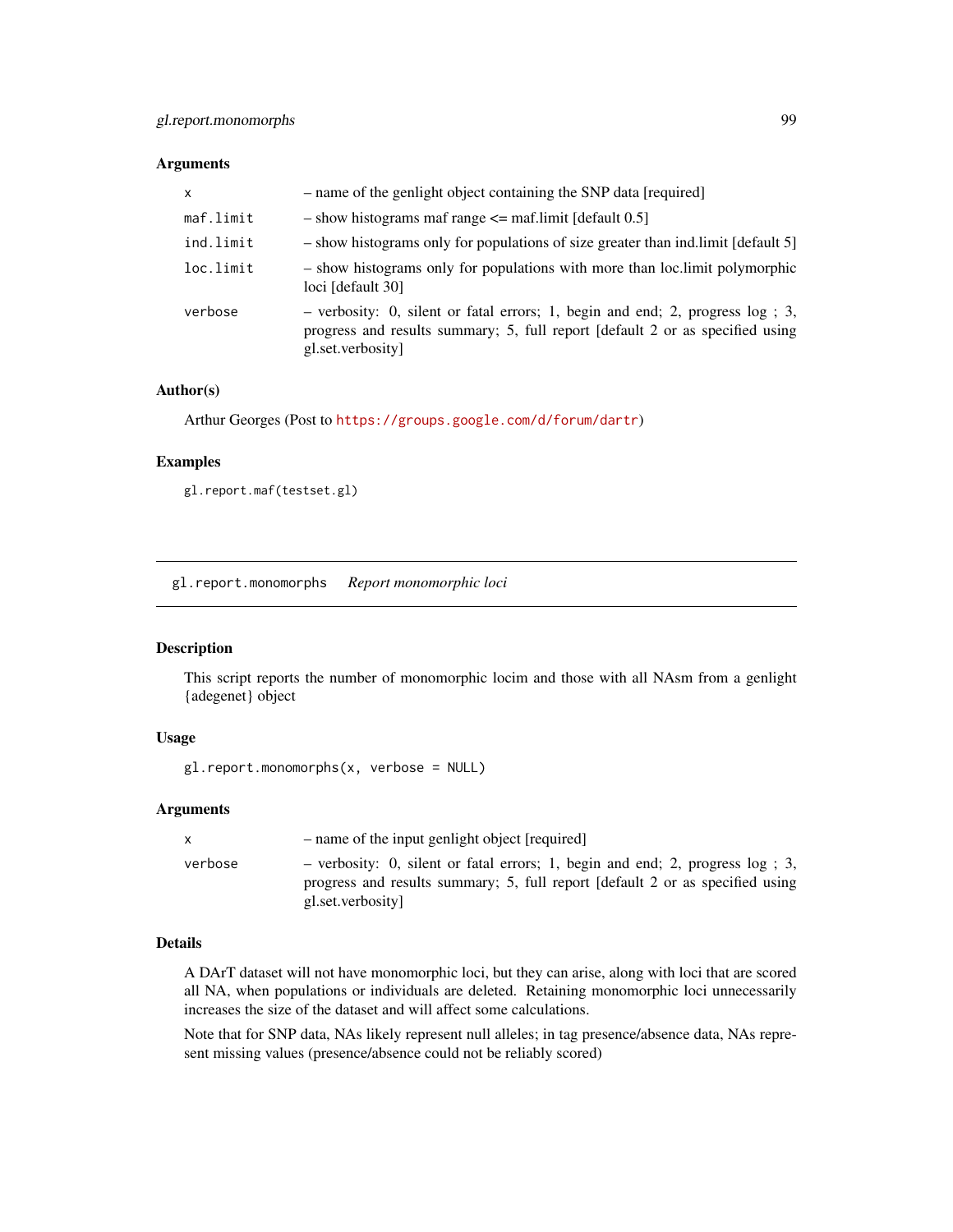## Author(s)

Arthur Georges (Post to <https://groups.google.com/d/forum/dartr>)

#### Examples

```
# SNP data
  out <- gl.report.monomorphs(testset.gl)
# SilicoDArT data
  out <- gl.report.monomorphs(testset.gs)
```
gl.report.overshoot *Reports loci for which the SNP has been trimmed from the sequence tag along with the adaptor*

## Description

This function checks the position of the SNP within the trimmed sequence tag and identifies those for which the SNP position is outside the trimmed sequence tag. This can happen, rarely, when the sequence containing the SNP resembles the adaptor.

# Usage

gl.report.overshoot(x, verbose = NULL)

# Arguments

|         | - name of the genlight object [required]                                                                                                                                              |
|---------|---------------------------------------------------------------------------------------------------------------------------------------------------------------------------------------|
| verbose | - verbosity: 0, silent or fatal errors; 1, begin and end; 2, progress $log$ ; 3,<br>progress and results summary; 5, full report [default 2 or as specified using<br>gl.set.verbosity |

# Details

The SNP genotype can still be used in most analyses, but functions like gl2fasta() will present challenges if the SNP has been trimmed from the sequence tag.

# Value

returns names of the recalcitrant loci

# Author(s)

Arthur Georges (Post to <https://groups.google.com/d/forum/dartr>)

## Examples

out <- gl.report.overshoot(testset.gl)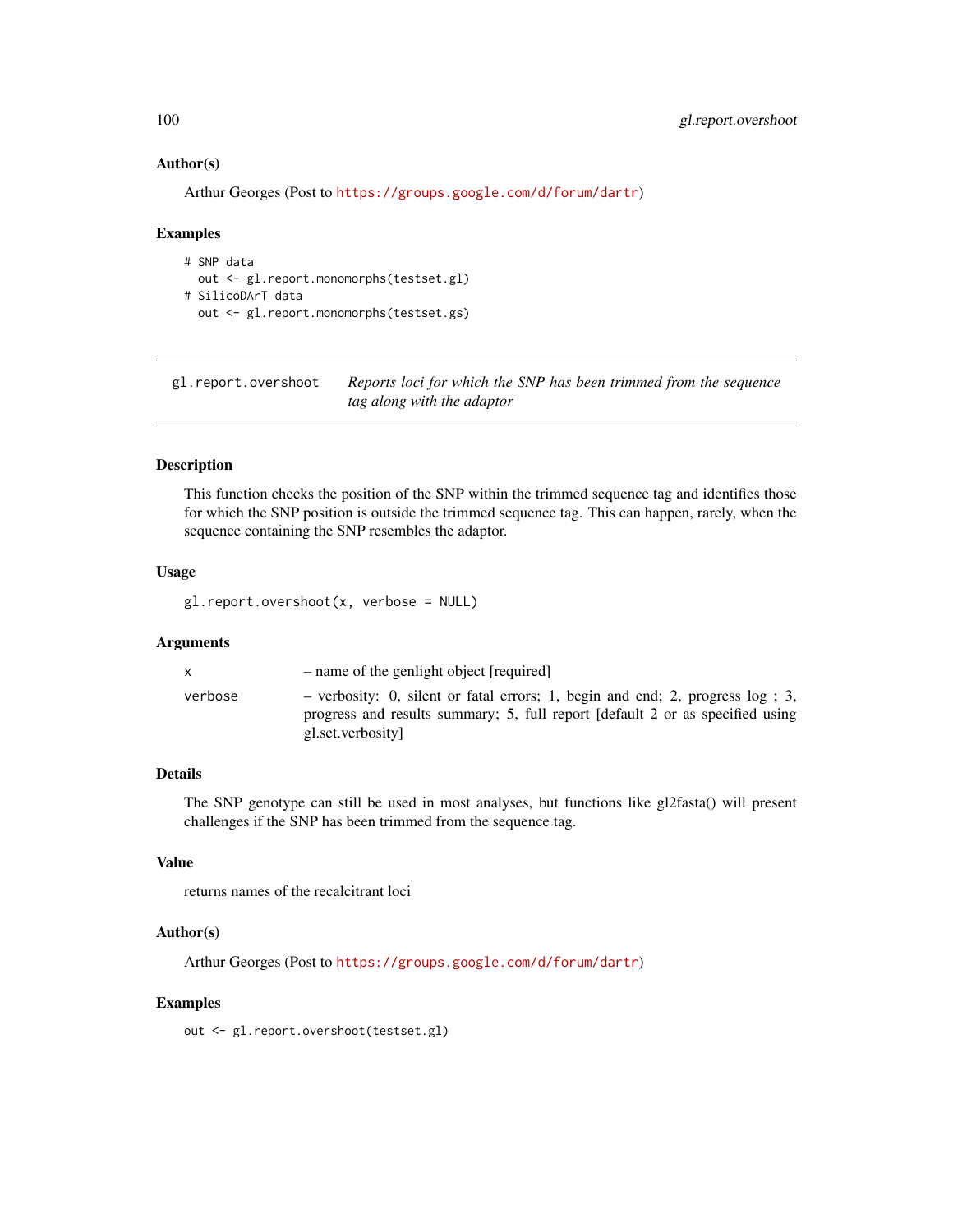#### Description

This function reports private alleles in one population compared with a second population, for all populations taken pairwise. It also reports a count of fixed allelic differences and the mean absolute allele frequency differences between pairs of populations.

# Usage

 $gl.$ report.pa(gl1, gl2 = NULL, verbose = NULL)

# Arguments

| g11     | - name of the genlight object containing the SNP data [required]                                                                                                                                      |
|---------|-------------------------------------------------------------------------------------------------------------------------------------------------------------------------------------------------------|
| g12     | - if two seperate genlight objects are to be compared this can be provided here<br>[default NULL]                                                                                                     |
| verbose | - verbosity: 0, silent, fatal errors only; 1, flag function begin and end; 2, progress<br>log : 3, progress and results summary; 5, full report [default 2 or as specified<br>using gl.set.verbosity] |

# Details

Note that the number of paired alleles between to populations is not a symmetric dissimilarity measure.

if no gl2 is provided, the function uses the pop(gl) hierachy to determine pairs of population, otherwise it runs a single comparison between gl1 and gl2. Hint: in case you want to run comparison between individuals you can simply redefine your pop(gl) via indNames(gl) [Assuming individual names are unique]

Definition of fixed and private alleles

The table shows a cross table of possible cases of allele frequencies between two populations (0=homozygote for Allele 1,x= both Alleles are present, 1=homozygote for Allele 2)

p: cases where there is a private allele in pop1 compared to pop2 (but not vice versa)

f: cases where there is a fixed allele in pop1 (and pop2, as those cases are symmetric)

|      |             | pop1 |   |     |
|------|-------------|------|---|-----|
|      |             | 0    | X | 1   |
|      | 0           | -    | p | p,f |
| pop2 | $\mathbf X$ |      |   |     |
|      | 1           | p,f  | p |     |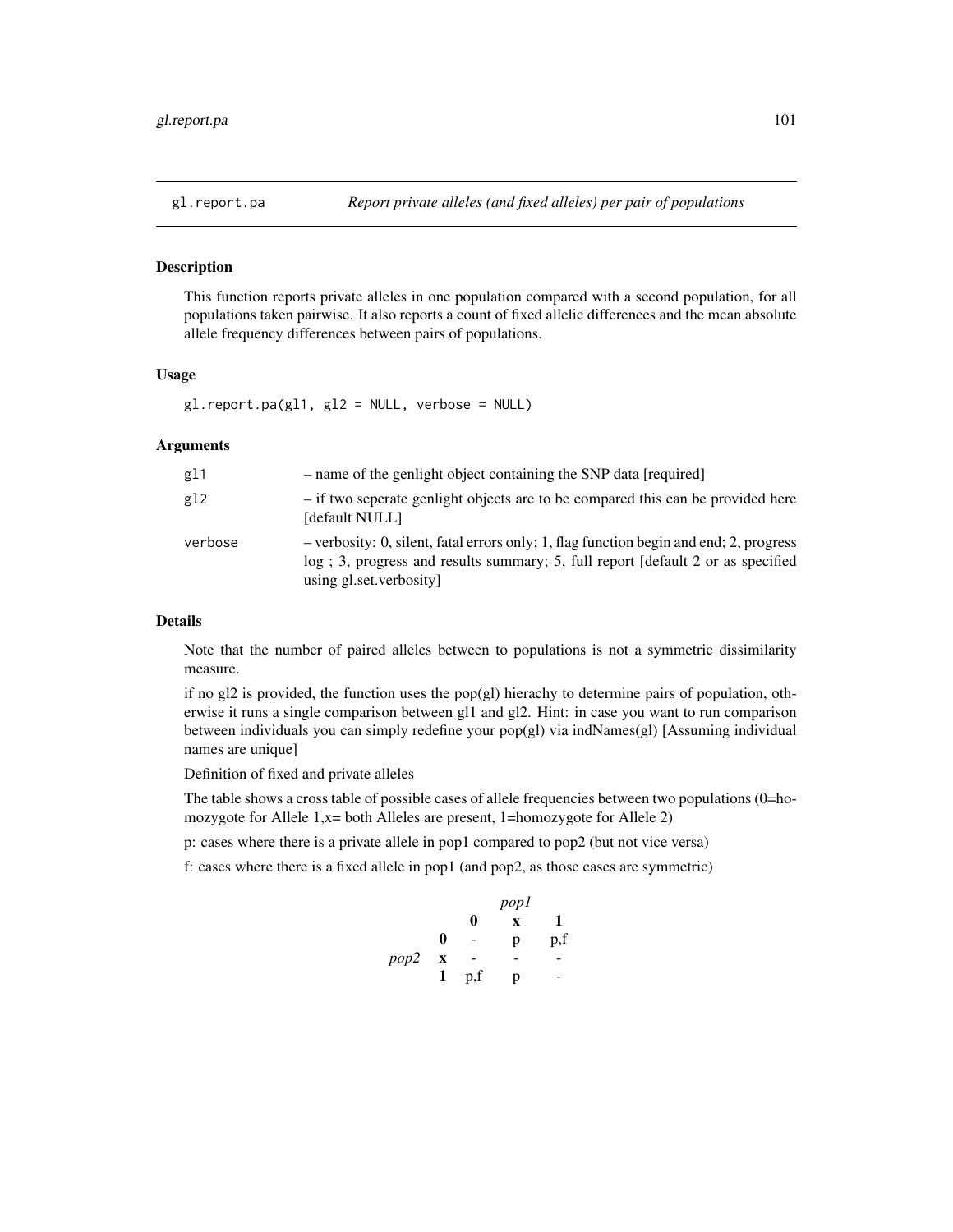# Value

returns a data.frame. Each row shows for a pair of populations the number of individuals in a population, the number of loci with fixed differences (same for both populations) in pop1 (compared to pop2) and vice versa. Same for private alleles and finally the absolute mean allele frequendy difference between loci (mdf).

## Author(s)

Bernd Gruber (Post to <https://groups.google.com/d/forum/dartr>)

# Examples

out <- gl.report.pa(testset.gl[1:20,])

gl.report.parent.offspring

*Identify putative parent offspring within a population*

## Description

This script examines the frequency of pedigree inconsistent loci, that is, those loci that are homozygotes in the parent for the reference allele, and homozygous in the offspring for the alternate allele. This condition is not consistent with any pedigree, regardless of the (unkonwn) genotype of the other parent. The pedigree inconsistent loci are counted as an indication of whether or not it is reasonable to propose the two individuals are in a parent-offspring relationship.

## Usage

```
gl.report.parent.offspring(
 x,
 min.rdepth = 12,
 min.reproducibility = 1,
 range = 1.5,
  verbose = NULL
)
```

| x                   | Name of the genlight object containing the SNP genotypes [required]                                                                                                                   |
|---------------------|---------------------------------------------------------------------------------------------------------------------------------------------------------------------------------------|
| min.rdepth          | Minimum read depth to include in analysis $\lceil \text{default} = 12 \rceil$                                                                                                         |
| min.reproducibility |                                                                                                                                                                                       |
|                     | Minimum reproducibility to include in analysis $\lceil \text{default} = 1 \rceil$                                                                                                     |
| range               | - specifies the range to extend beyond the interguartile range for delimiting out-<br>liers [default = $1.5$ interquartile ranges]                                                    |
| verbose             | - verbosity: 0, silent or fatal errors; 1, begin and end; 2, progress $log$ ; 3,<br>progress and results summary; 5, full report [default 2 or as specified using<br>gl.set.verbosity |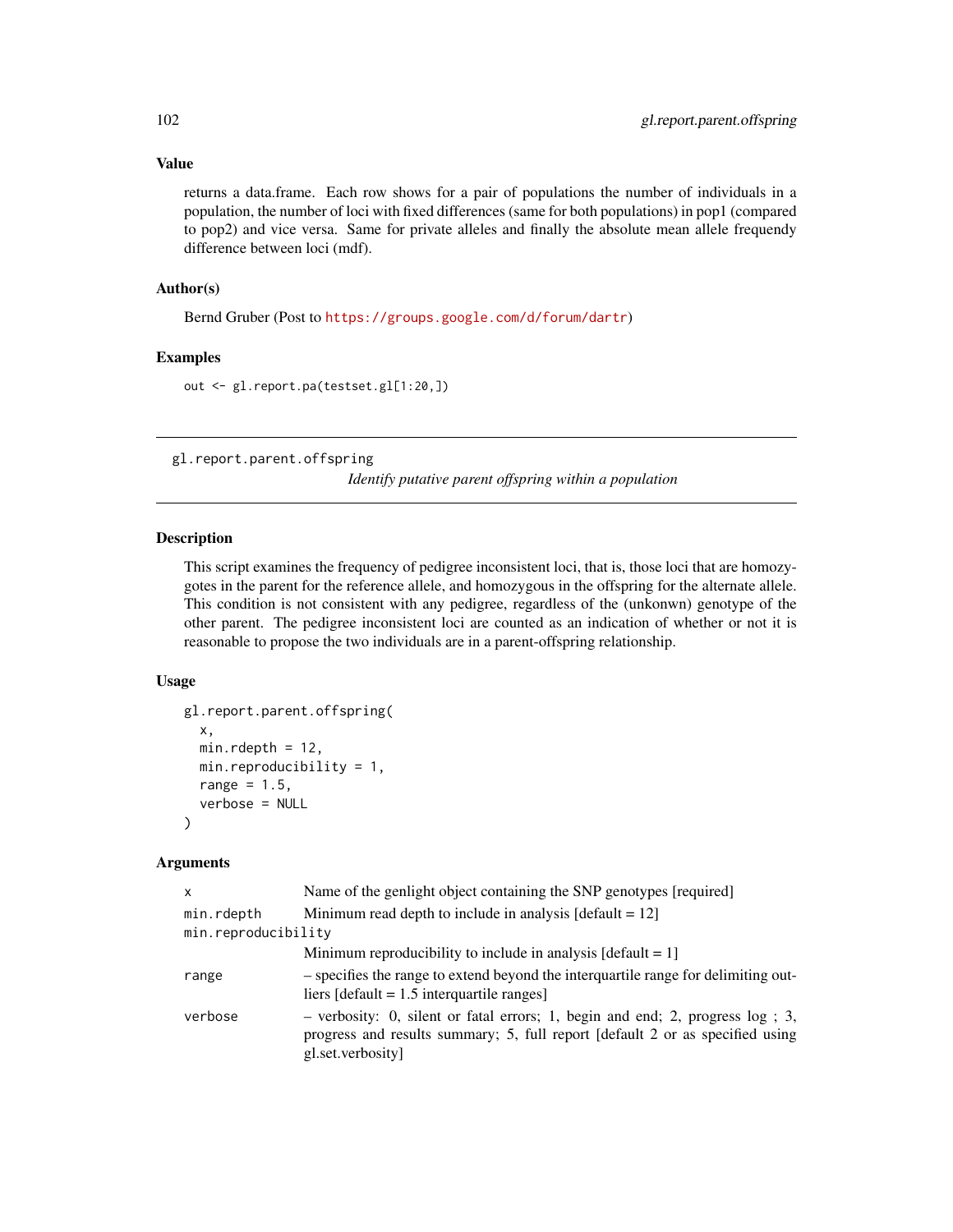## gl.report.rdepth 103

#### Details

Obviously, if the two individuals are in a parent offspring relationship, the true number of pedigree inconsistent loci should be zero, but SNP calling is not infallible. Some loci will be mis-called. The problem thus becomes one of determining if the two focal individuals have a count of pedigree inconsistent loci less than would be expected of typical unrelated individuals. There are some quite sophisticated software packages available to formally apply likelihoods to the decision, but we use a simple outlier comparison.

To reduce the frequency of mis-calls, and so emphasise the difference between true parent-offspring pairs and unrelated pairs, the data can be filtered on read depth. Typically minimum read depth is set to 5x, but you can examine the distribution of read depths with gl.report.rdepth() and push this up with an acceptable loss of loci. 12x might be a good minimum for this particular analysis. It is sensible also to push the minimum reproducibility up to 1, if that does not result in an unacceptable loss of loci.

Note that the null expectation is not well defined, and the power reduced, if the population from which the putative parent-offspring pairs are drawn contains many sibs. Note also that if an individual has been genotyped twice in the dataset, the replicate pair will be assessed by this script as being in a parent-offspring relationship.

#### Value

A set of individuals in parent-offspring relationship

gl.report.rdepth *Report summary of Read Depth for each locus*

#### **Description**

SNP datasets generated by DArT report AvgCountRef and AvgCountSnp as counts of sequence tags for the reference and alternate alleles respectively. These can be used to backcalculate Read Depth. Fragment presence/absence datasets as provided by DArT (SilicoDArT) provide Average Read Depth and Standard Deviation of Read Depth as stanard columns in their report.

#### Usage

```
gl.report.rdepth(x, boxplot = "adjusted", range = 1.5, verbose = NULL)
```

| x       | - name of the genlight object containing the SNP data [required]                                                                                                                        |
|---------|-----------------------------------------------------------------------------------------------------------------------------------------------------------------------------------------|
| boxplot | - if 'standard', plots a standard box and whisker plot; if 'adjusted', plots a box-<br>plot adjusted for skewed distributions [default 'adjusted']                                      |
| range   | $-$ specifies the range for delimiting outliers [default = 1.5 interquartile ranges]                                                                                                    |
| verbose | $-$ verbosity: 0, silent or fatal errors; 1, begin and end; 2, progress $log$ ; 3,<br>progress and results summary; 5, full report [default 2 or as specified using<br>gl.set.verbosity |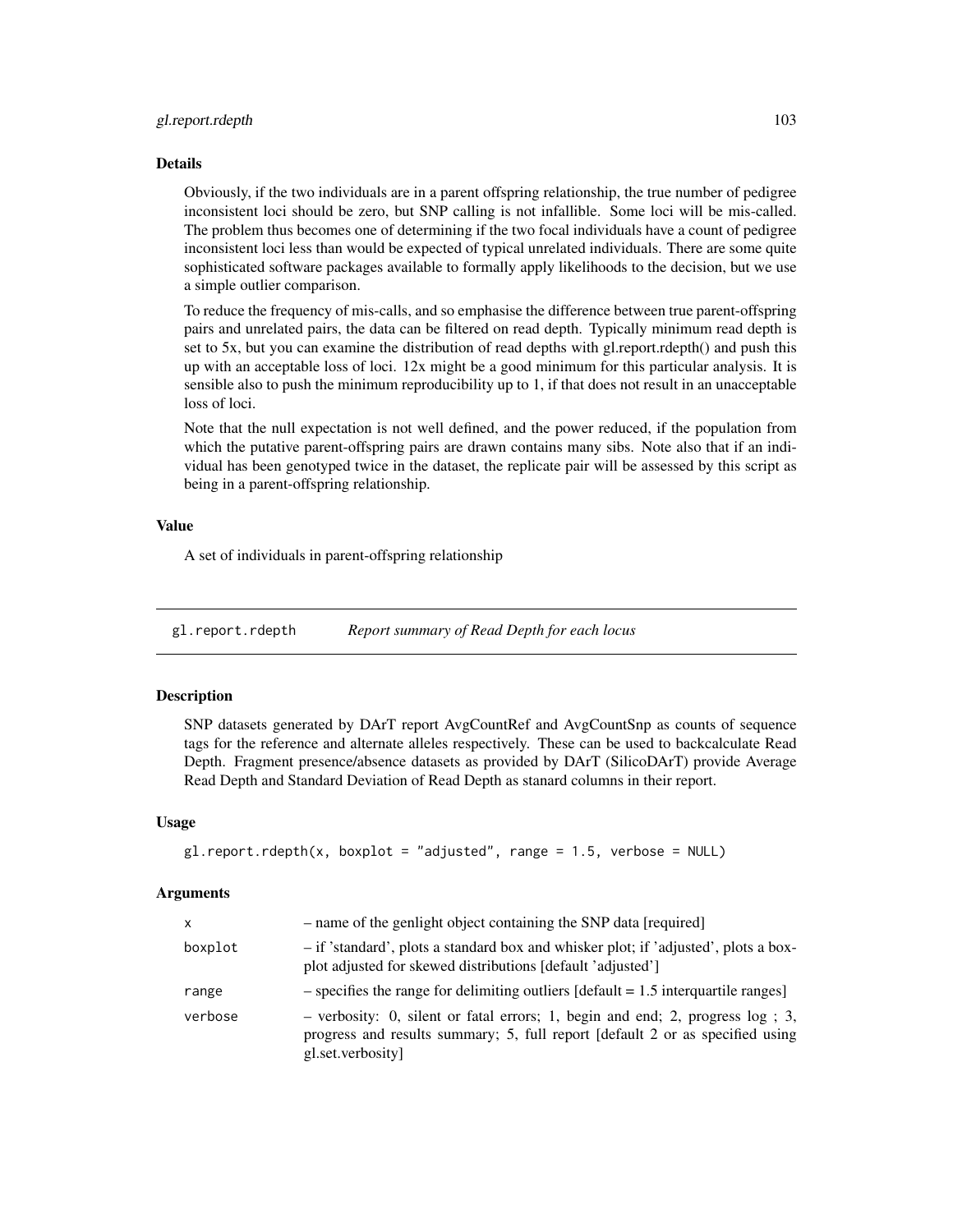Filtering on Read Depth using the companion script gl.filter.rdepth can be on the basis of loci with exceptionally low counts, or loci with exceptionally high counts.

The minimum, maximum and mean read depth are provided. Output also is a histogram of read depth, accompanied by a box and whisker plot presented either in standard (boxplot="standard") or adjusted for skewness (boxplot=adjusted).

Refer to Tukey (1977, Exploratory Data Analysis. Addison-Wesley) for standard Box and Whisker Plots and Hubert & Vandervieren (2008), An Adjusted Boxplot for Skewed Distributions, Computational Statistics & Data Analysis 52:5186-5201) for adjusted Box and Whisker Plots.

#### Value

– dataframe with loci that are outliers

# Author(s)

Arthur Georges (Post to <https://groups.google.com/d/forum/dartr>)

## Examples

```
# SNP data
out <- gl.report.rdepth(testset.gl)
```

| gl.report.RepAvg | Report summary of RepAvg averaged over both alleles for each lo-       |
|------------------|------------------------------------------------------------------------|
|                  | cus or reproducibility (repeatability of the scores for fragment pres- |
|                  | ence/absence).                                                         |

## Description

SNP datasets generated by DArT have an index, RepAvg, generated by reproducing the data independently for 30 RepAvg is the proportion of alleles that give a repeatable result, averaged over both alleles for each locus.

## Usage

```
gl.report.RepAvg(x, boxplot = "adjusted", range = 1.5, verbose = NULL)
```

| x       | - name of the genlight object containing the SNP data [required]                                                                                                                     |
|---------|--------------------------------------------------------------------------------------------------------------------------------------------------------------------------------------|
| boxplot | - if 'standard', plots a standard box and whisker plot; if 'adjusted', plots a box-<br>plot adjusted for skewed distributions [default 'adjusted']                                   |
| range   | $-$ specifies the range for delimiting outliers [default = 1.5 interquartile ranges]                                                                                                 |
| verbose | $-$ verbosity: 0, silent or fatal errors; 1, begin and end; 2, progress log; 3,<br>progress and results summary; 5, full report [default 2 or as specified using<br>gl.set.verbosity |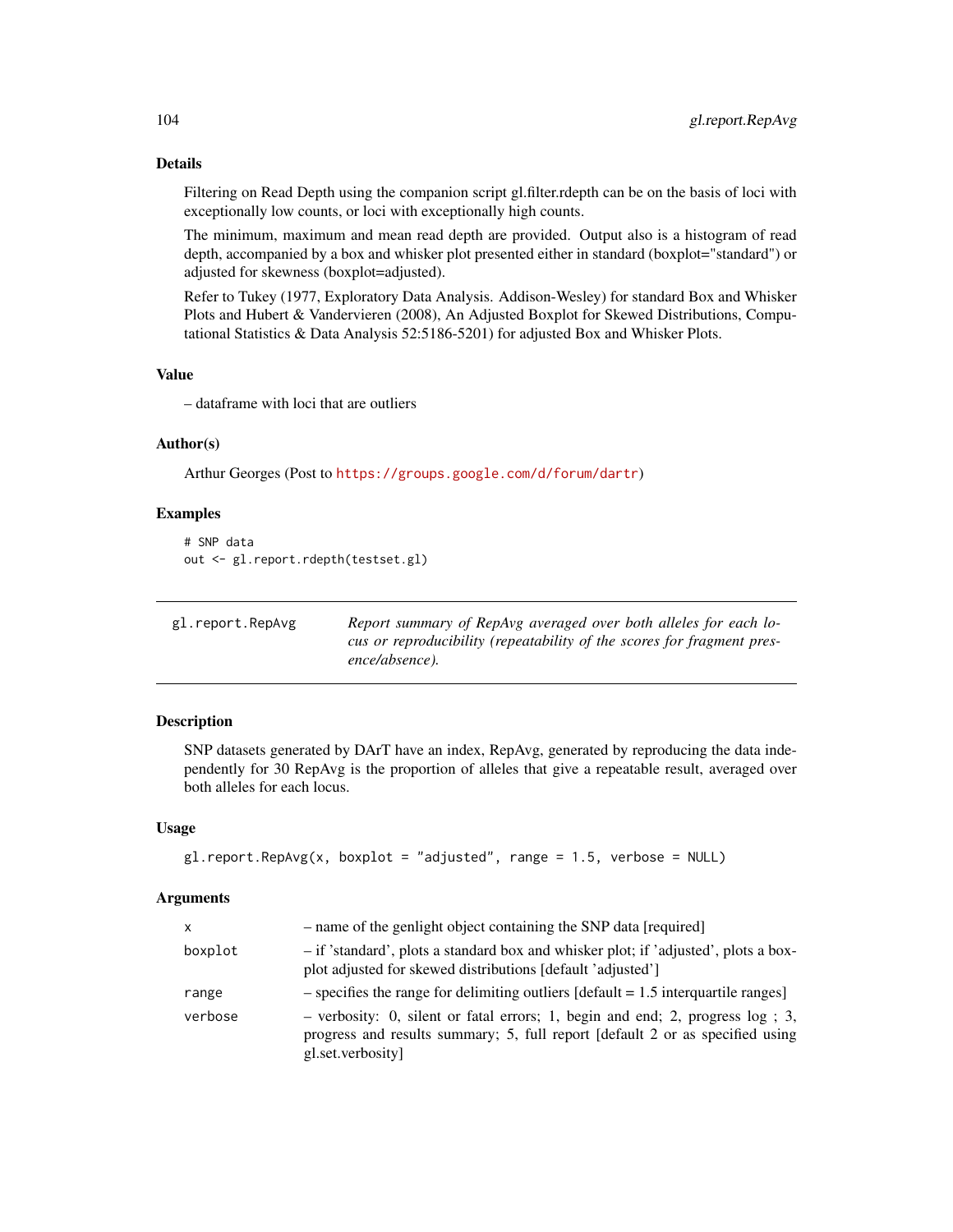In the case of fragment presence/absence data (SilicoDArT), repeatability is the percentage of scores that are repeated in the technical replicate dataset.

A histogram and whisker plot are produced to aid in selecting a threshold.

## Value

– Tabulation of repeatability against prospective Thresholds

## Author(s)

Arthur Georges (Post to <https://groups.google.com/d/forum/dartr>)

#### Examples

```
# SNP data
 out <- gl.report.reproducibility(testset.gl)
# Tag P/A data
```
out <- gl.report.reproducibility(testset.gs)

```
gl.report.reproducibility
```
*Report summary of RepAvg (repeatability averaged over both alleles for each locus) or reproducibility (repeatability of the scores for fragment presence/absence).*

## Description

SNP datasets generated by DArT have an index, RepAvg, generated by reproducing the data independently for 30 RepAvg is the proportion of alleles that give a repeatable result, averaged over both alleles for each locus.

#### Usage

```
gl.report.reproducibility(x, boxplot = "adjusted", range = 1.5, verbose = NULL)
```

| x       | - name of the genlight object containing the SNP data [required]                                                                                                                        |
|---------|-----------------------------------------------------------------------------------------------------------------------------------------------------------------------------------------|
| boxplot | - if 'standard', plots a standard box and whisker plot; if 'adjusted', plots a box-<br>plot adjusted for skewed distributions [default 'adjusted']                                      |
| range   | $-$ specifies the range for delimiting outliers [default = 1.5 interquartile ranges]                                                                                                    |
| verbose | $-$ verbosity: 0, silent or fatal errors; 1, begin and end; 2, progress $log$ ; 3,<br>progress and results summary; 5, full report [default 2 or as specified using<br>gl.set.verbosity |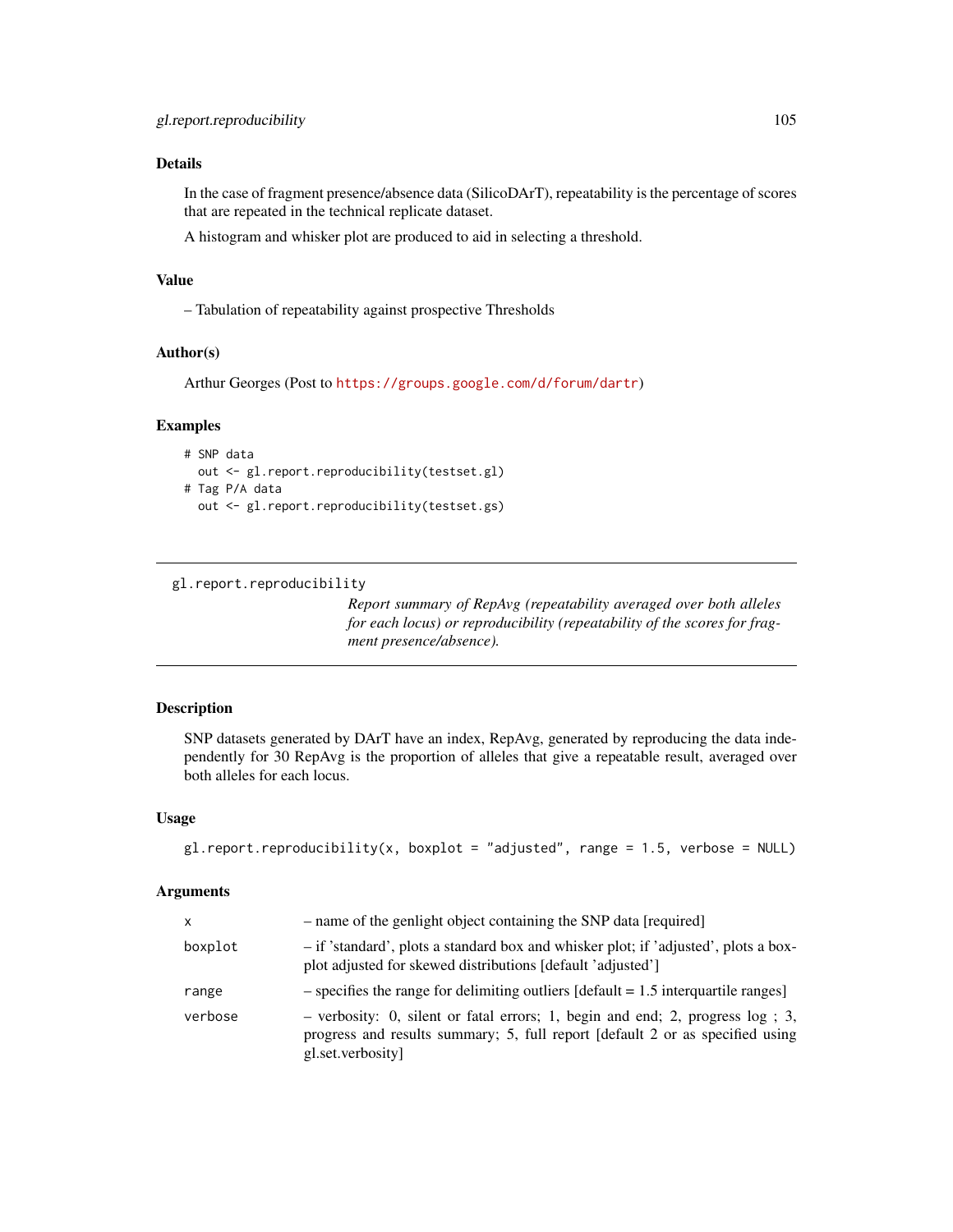In the case of fragment presence/absence data (SilicoDArT), repeatability is the percentage of scores that are repeated in the technical replicate dataset.

A histogram and whisker plot are produced to aid in selecting a threshold.

## Value

– Tabulation of repeatability against prospective Thresholds

## Author(s)

Arthur Georges (Post to <https://groups.google.com/d/forum/dartr>)

# Examples

```
# SNP data
 out <- gl.report.reproducibility(testset.gl)
# Tag P/A data
 out <- gl.report.reproducibility(testset.gs)
```
gl.report.secondaries *Report loci containing secondary SNPs in sequence tags*

# Description

SNP datasets generated by DArT include fragments with more than one SNP (that is, with secondaries) and record them separately with the same CloneID (=AlleleID). These multiple SNP loci within a fragment are likely to be linked, and so you may wish to remove secondaries.

## Usage

```
gl.report.secondaries(x, boxplot = "adjusted", range = 1.5, verbose = 2)
```

| x       | - name of the genlight object containing the SNP data [required]                                                                                                                     |
|---------|--------------------------------------------------------------------------------------------------------------------------------------------------------------------------------------|
| boxplot | - if 'standard', plots a standard box and whisker plot; if 'adjusted', plots a box-<br>plot adjusted for skewed distributions [default 'adjusted']                                   |
| range   | $-$ specifies the range for delimiting outliers [default = 1.5 interquartile ranges]                                                                                                 |
| verbose | $-$ verbosity: 0, silent or fatal errors; 1, begin and end; 2, progress log; 3,<br>progress and results summary; 5, full report [default 2 or as specified using<br>gl.set.verbosity |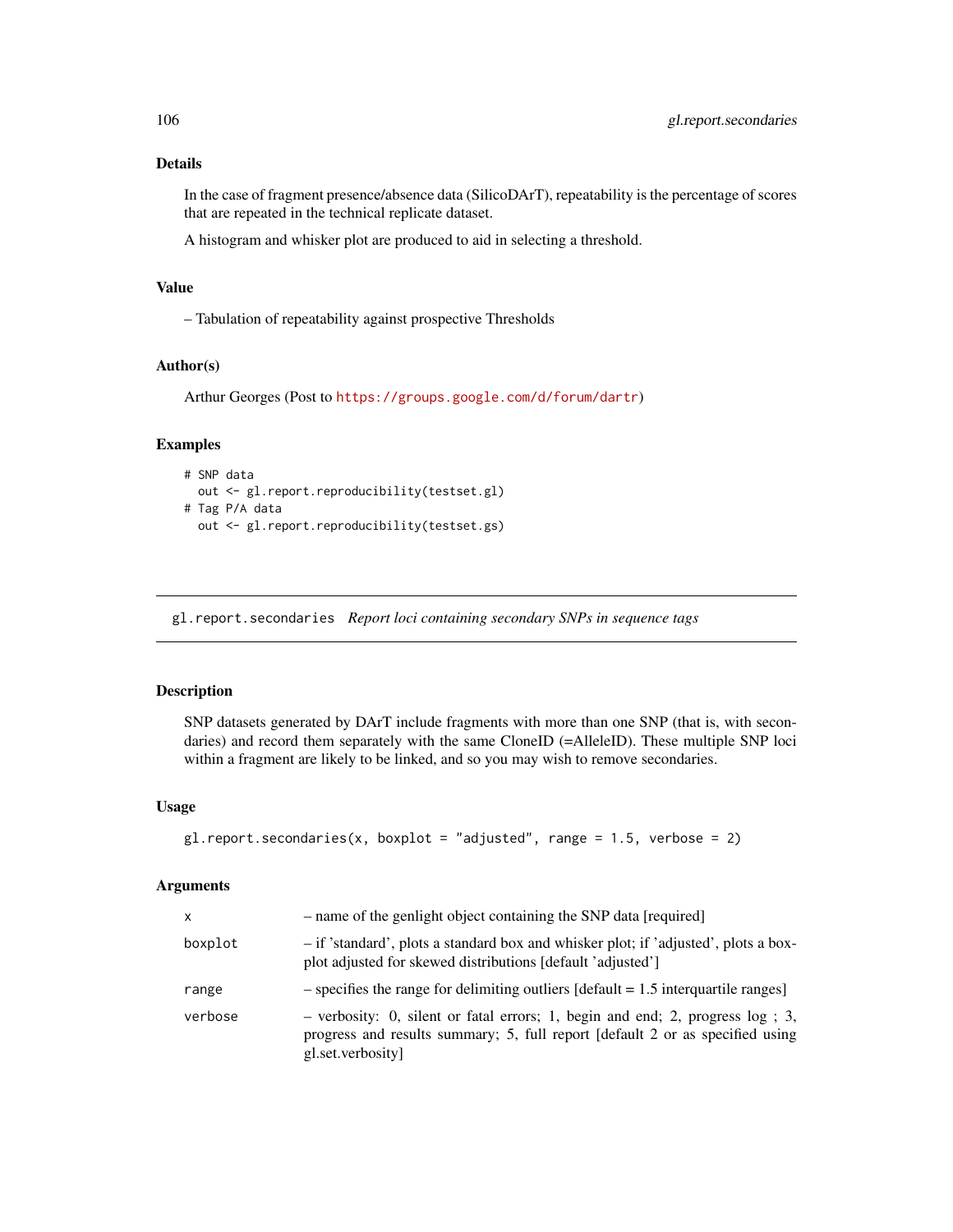The script reports statistics associated with secondaries, and the consequences of filtering them out, and provides three plots. The first is a Box and Whisker plot adjusted to account for skewness, the second is a bargraph of the frequency of secondaries per sequence tag, and the third is Poisson expectation for those frequencies including an estimate of the zero class (no. of sequence tags with no SNP scored).

Heterozygosity in gl.report.heterozygosity is in a sense relative, because it is calculated against a background of only those loci that are polymorphic somewhere in the dataset. To allow intercomparability across studies and species, any measure of heterozygosity needs to accommodate loci that are invariant. However, the number of invariant loci are unknown given the SNPs are detected as single point mutational variants and invariant seqeunces are discarded, and because of the particular additional filtering pre-analysis. Modelling the counts of SNPs per sequence tag as a Poisson distribution in this script allows estimate of the zero class, that is, the number of invariant loci. This is reported, and the veracity of the estimate can be assessed by the correspondence of the observed frequencies against those under Poisson expectation in the associated graphs. The number of invariant loci can then be optionally provided to gl.report.heterozygosity via the parameter n.invariants.

#### Value

returns a genlight object of loci with multiple SNP calls

#### Author(s)

Arthur Georges (Post to <https://groups.google.com/d/forum/dartr>)

## Examples

out <- gl.report.secondaries(bandicoot.gl)

gl.report.sexlinked *Identify loci that are sex linked in specimens in a genlight* adegenet *object*

#### Description

Alleles unique to the Y or W chromosome and monomorphic on the X chromosomes will appear in the SNP dataset as genotypes that are heterozygotic in all individuals of the heterogametic sex and homozygous in all individuals of the homogametic sex.

## Usage

```
gl.report.sexlinked(
 x,
  sex = NULL,t.het = 0,
  t.hom = 0,
  t.pres = 0,
```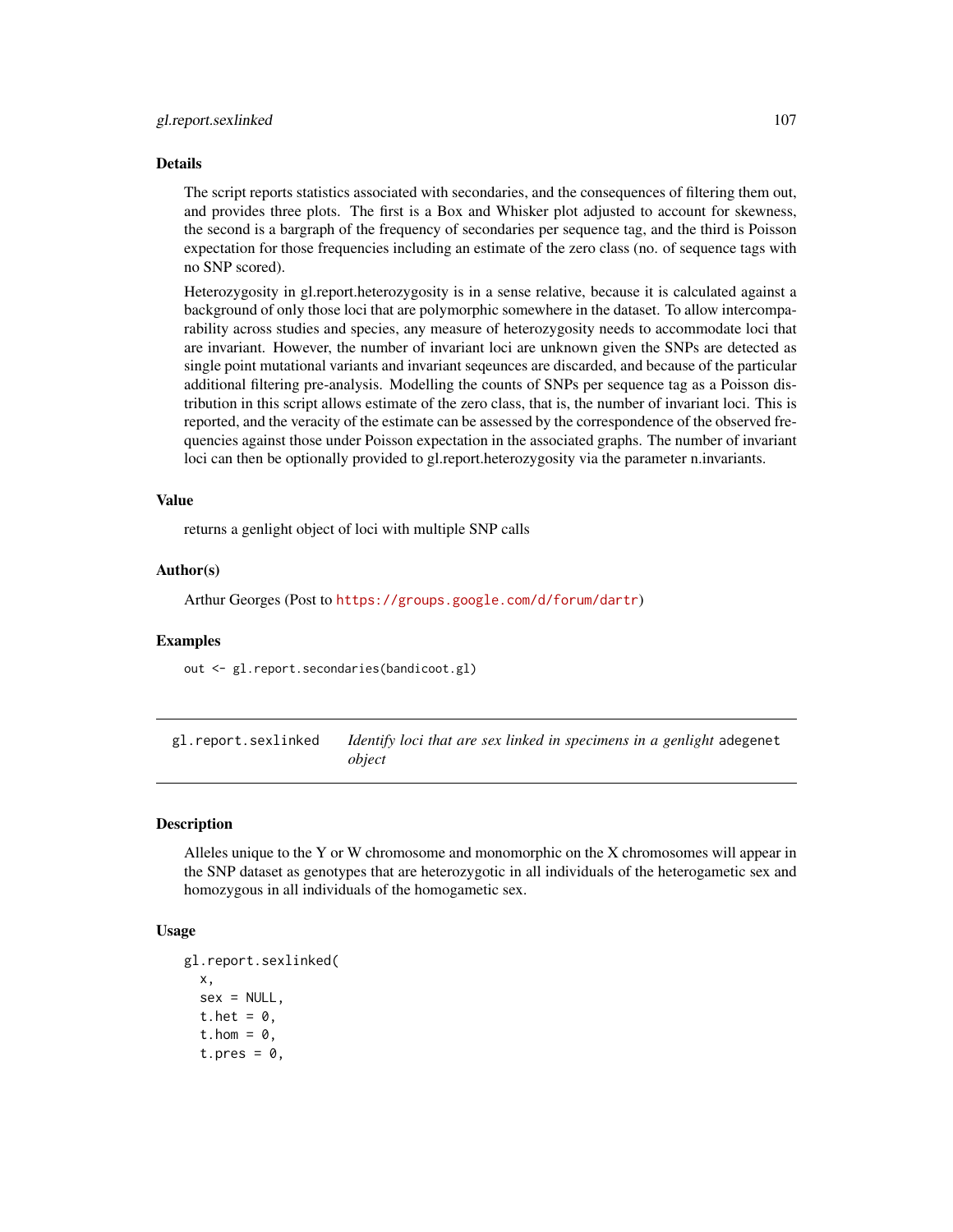```
plot = TRUE,
  verbose = NULL
\lambda
```
## Arguments

| $\mathsf{x}$ | - name of the genlight object containing the SNP data [required]                                                                                                                                                                     |
|--------------|--------------------------------------------------------------------------------------------------------------------------------------------------------------------------------------------------------------------------------------|
| sex          | - factor that defines the sex of individuals. See explanation above.                                                                                                                                                                 |
| t.het        | - tolerance, that is t.het=0.05 means that 5% of the heterogametic sex can be ho-<br>mozygous and still be regarded as consistent with a sex specific marker [default]<br>01                                                         |
| t.hom        | - tolerance, that is t.hom= $0.05$ means that 5% of the homogametic sex can be<br>heterozygous and still be regarded as consistent with a sex specific marker [de-<br>fault 0                                                        |
| t.pres       | - tolerance, that is t.pres=0.05 means that a silicodart marker can be present in<br>either of the sexes and still be regarded as a sex-linked marker. [default 0]                                                                   |
| plot         | - creates a plot that shows the heterozygosity of males and females at each loci<br>for SNP data or percentage of present/absent in the case of silicodart data. be<br>regarded as consistent with a sex specific marker [default 0] |
| verbose      | $-$ verbosity: 0, silent or fatal errors; 1, begin and end; 2, progress $log$ ; 3,<br>progress and results summary; 5, full report [default 2]                                                                                       |

## Details

This script will identify loci with alleles that behave in this way, as putative sex specific SNP markers.

Sex of the individuals for which sex is known with certainty can be provided via a factor (equal to the length of the number of individuals) or to be held in the variable x@other\$ind.metrics\$sex. Coding is: M for male, F for female, U or NA for unknown/missing. The script abbreviates the entries here to the first character. So coding of "Female" and "Male" works as well. Character are also converted to upper cases.

## Value

two list of sex specific loci, for XX/XY and ZZ/ZW systems.

## Author(s)

Arthur Georges, Bernd Gruber & Floriaan Devloo-Delva (Post to [https://groups.google.com/](https://groups.google.com/d/forum/dartr) [d/forum/dartr](https://groups.google.com/d/forum/dartr))

```
cat("does not work yet")
#result <- gl.sexlinkage(testset.gl)
```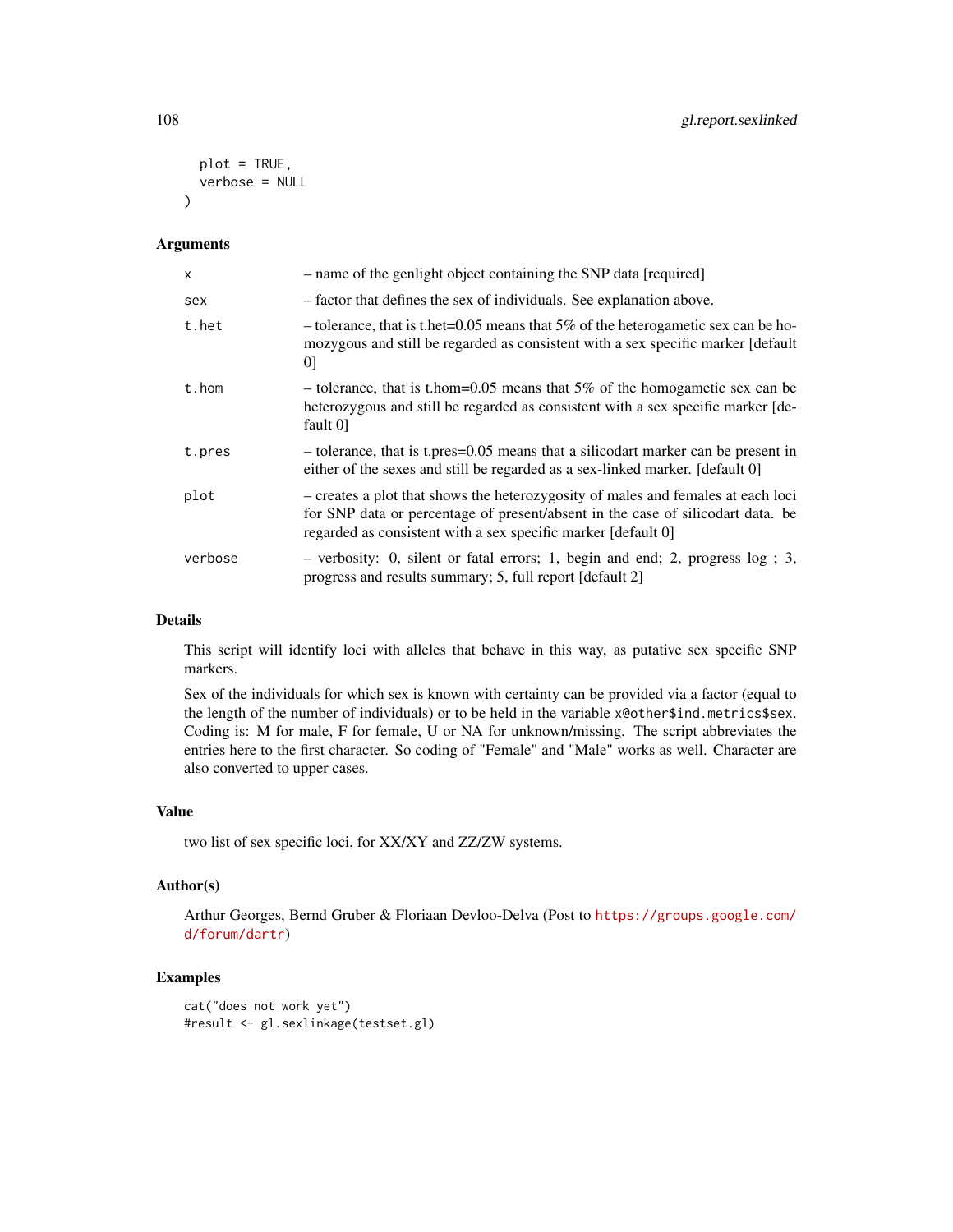gl.report.taglength *Report summary of sequence tag length across loci in a genlight adegenet object*

# Description

SNP datasets generated by DArT typically have sequence tag lengths ranging from 20 to 69 base pairs.

#### Usage

```
gl.report.taglength(x, boxplot = "adjusted", range = 1.5, verbose = NULL)
```
## Arguments

| x       | - name of the genlight object containing the SNP data [required]                                                                                                                     |
|---------|--------------------------------------------------------------------------------------------------------------------------------------------------------------------------------------|
| boxplot | - if 'standard', plots a standard box and whisker plot; if 'adjusted', plots a box-<br>plot adjusted for skewed distributions [default 'adjusted']                                   |
| range   | $-$ specifies the range for delimiting outliers [default = 1.5 interquartile ranges]                                                                                                 |
| verbose | $-$ verbosity: 0, silent or fatal errors; 1, begin and end; 2, progress log; 3,<br>progress and results summary; 5, full report [default 2 or as specified using<br>gl.set.verbosity |

# Details

The minimum, maximum and mean of tag length are provided. Output also is a histogram of tag length, accompanied by a box and whisker plot presented either in standard (boxplot="standard") or adjusted for skewness (boxplot=adjusted).

Refer to Tukey (1977, Exploratory Data Analysis. Addison-Wesley) for standard Box and Whisker Plots and Hubert & Vandervieren (2008), An Adjusted Boxplot for Skewed Distributions, Computational Statistics & Data Analysis 52:5186-5201) for adjusted Box and Whisker Plots.

## Value

– dataframe with loci that are outliers

## Author(s)

Arthur Georges (Post to <https://groups.google.com/d/forum/dartr>)

# Examples

out <- gl.report.taglength(testset.gl)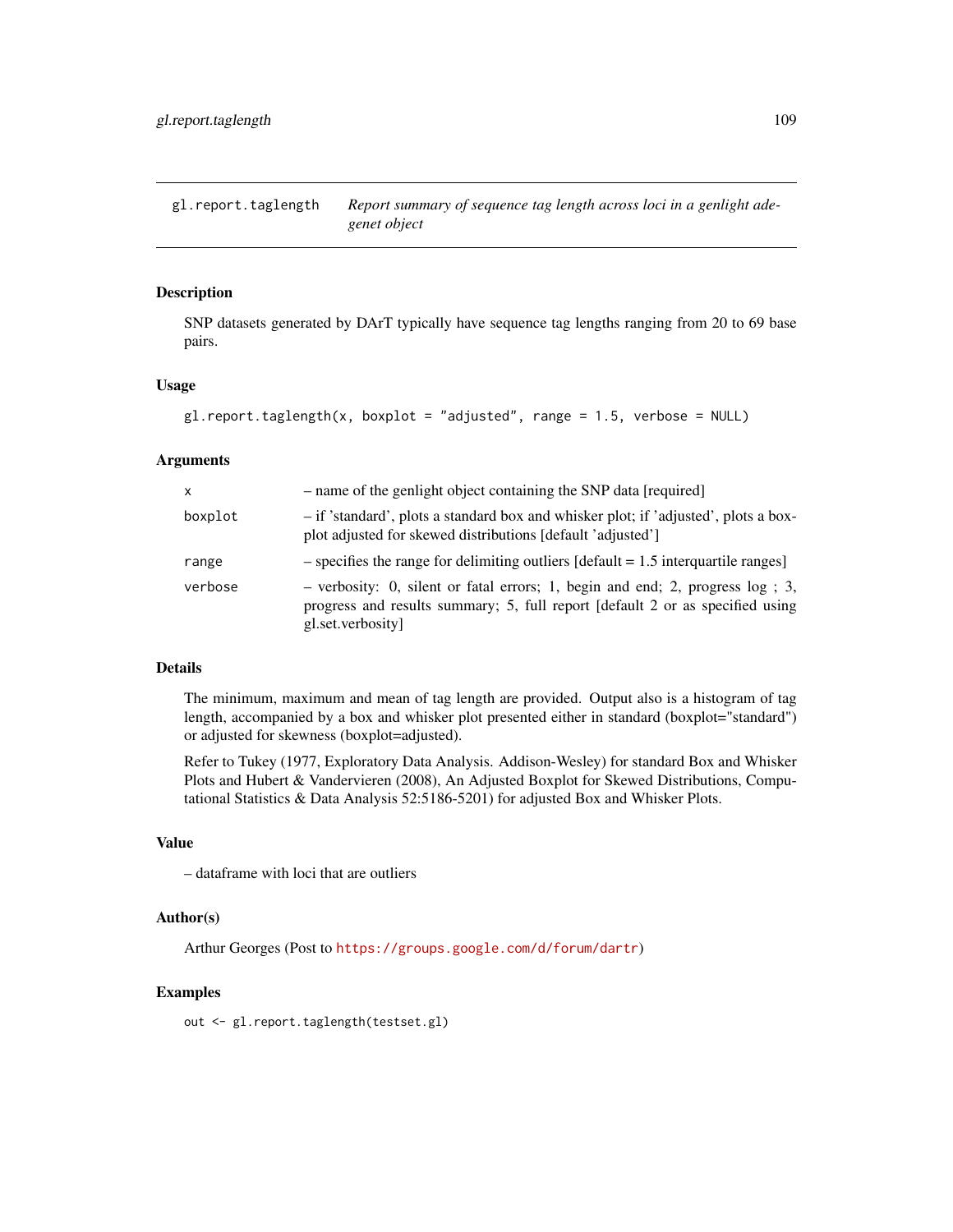This is a wrapper for saveRDS().

### Usage

gl.save(x, file, verbose = NULL)

## Arguments

| x       | - name of the genlight object containing SNP genotypes [required]                                                                                                                     |
|---------|---------------------------------------------------------------------------------------------------------------------------------------------------------------------------------------|
| file    | - name of the file to receive the binary version of the object [required]                                                                                                             |
| verbose | - verbosity: 0, silent or fatal errors; 1, begin and end; 2, progress $log$ ; 3,<br>progress and results summary; 5, full report [default 2 or as specified using<br>gl.set.verbosity |

# Details

The script saves the object to the current workspace and returns the input gl object.

# Value

the input object

## Author(s)

Arthur Georges (Post to <https://groups.google.com/d/forum/dartr>)

# Examples

```
gl.save(testset.gl,file.path(tempdir(),"testset.rds"))
gl.reloaded <- gl.load(file.path(tempdir(),"testset.rds"))
```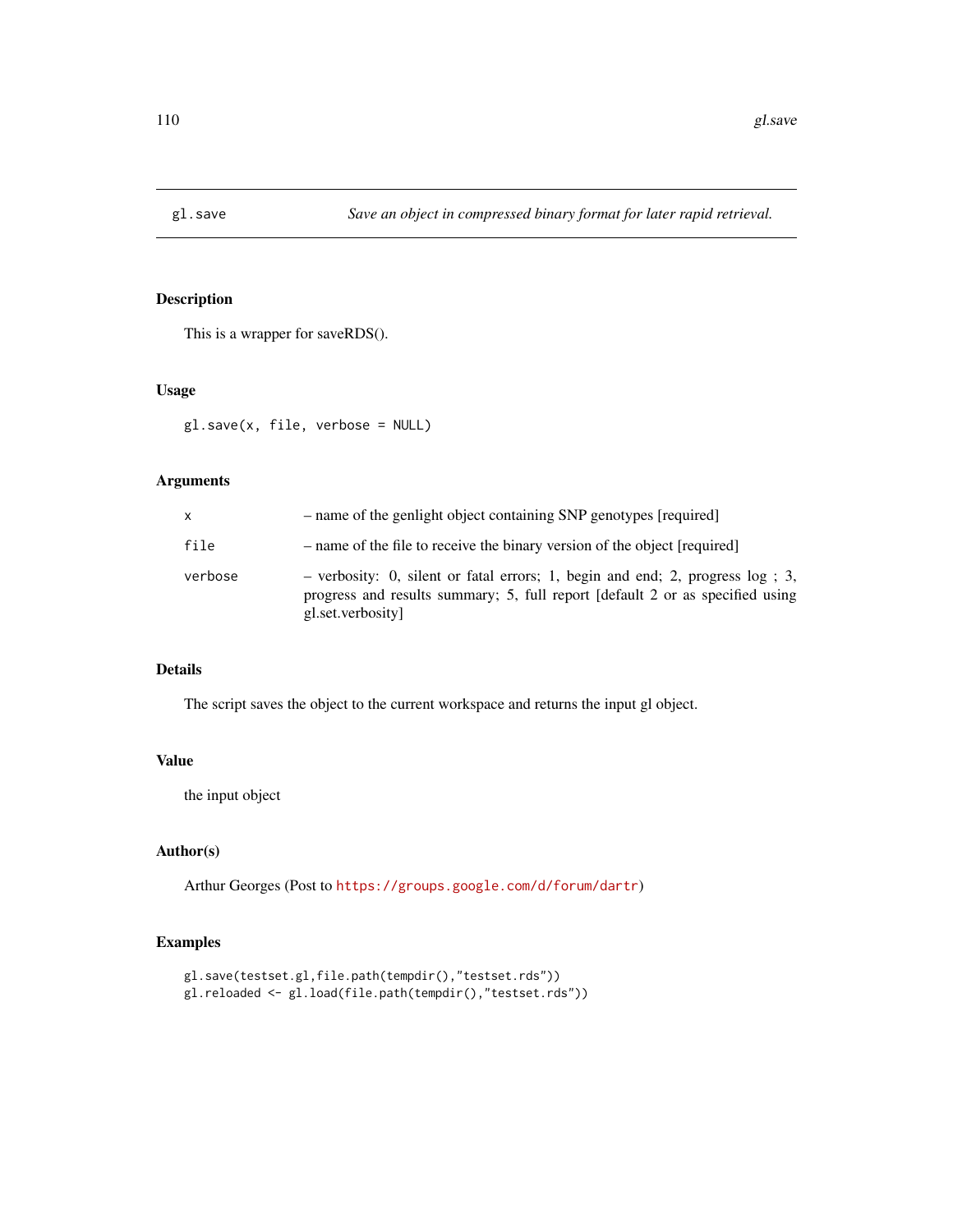dartR functions have a verbosity parameter that sets the level of reporting during the execution of the function. The verbosity level, set by parameter 'verbose' can be one of verbose 0, silent or fatal errors; 1, begin and end; 2, progress log ; 3, progress and results summary; 5, full report. The default value for verbosity is stored as a flag in the gl@loc.metrics.flags slot of each genelight object. This script sets the value of the flag.

#### Usage

 $gl.set.verbosity(x, value = 2, verbose = NULL)$ 

## Arguments

| x       | name of the genlight object containing the SNP data, or the genind object con-<br>taining the SilocoDArT data [required]                                                         |
|---------|----------------------------------------------------------------------------------------------------------------------------------------------------------------------------------|
| value   | - set the default verbosity to be this value: 0, silent only fatal errors; 1, begin<br>and end; 2, progress log; 3, progress and results summary; 5, full report [default]<br>21 |
| verbose | - verbosity: 0, silent or fatal errors; 1, begin and end; 2, progress $log$ ; 3,<br>progress and results summary; 5, full report [default 2]                                     |

## Value

The genlight with the verbosity flag reset

#### Author(s)

Arthur Georges (Post to <https://groups.google.com/d/forum/dartr>)

## Examples

gl <- gl.set.verbosity(testset.gl, value=2)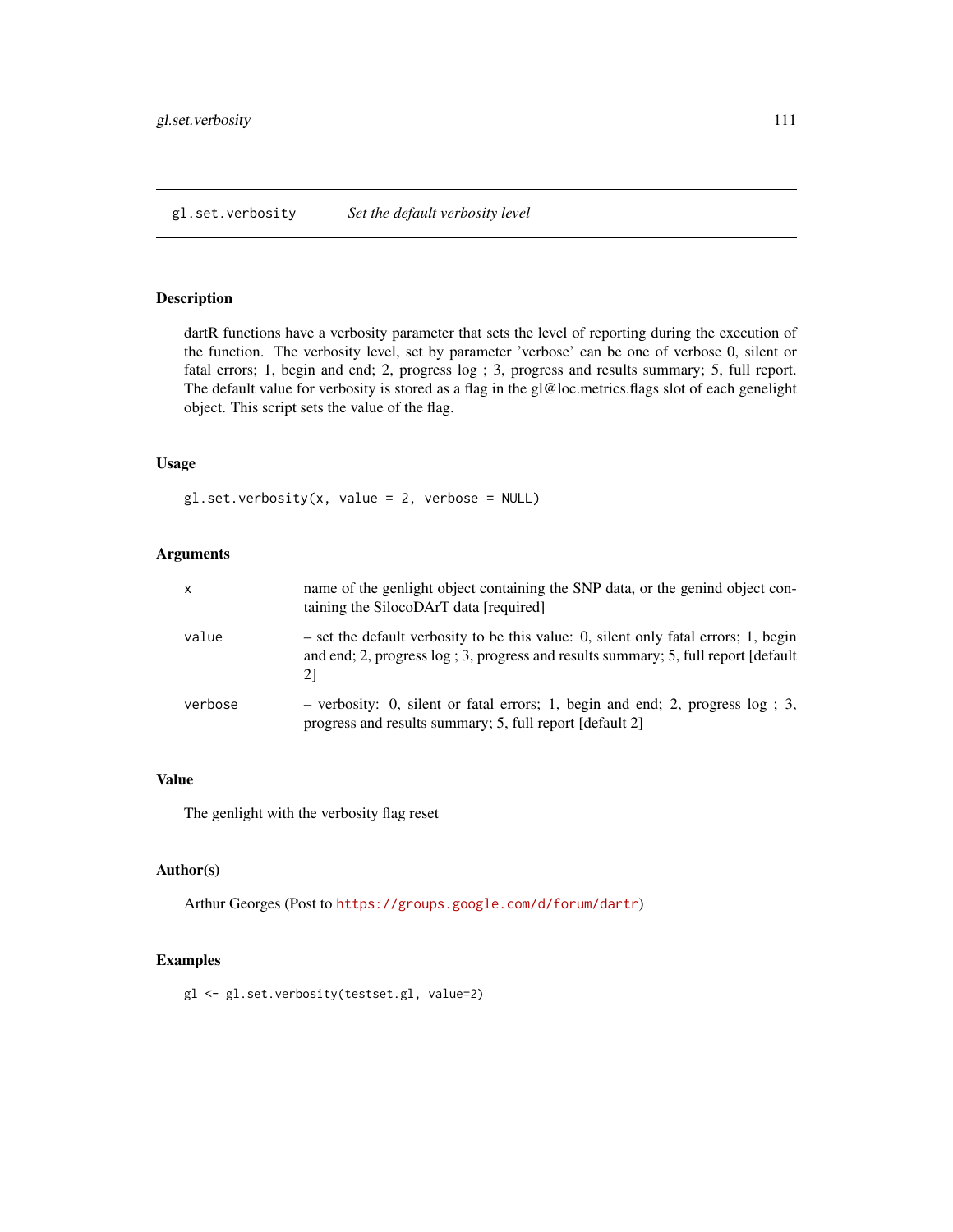This function simulates individuals based on the allele frequencies of a genlight object. The output is a genlight object with the same number of loci as the input genlight object.

## Usage

 $gl.sim.ind(g1, n = 50, popname = NULL)$ 

#### Arguments

| g1      | - name of the genlight object containing the SNP data            |
|---------|------------------------------------------------------------------|
| n       | - number of individuals that should be simulated                 |
| popname | - a population name for the simulated individuals [default Null] |

## Details

The function can be used to simulate populations for sampling designs or for power analysis. Check the example below where the effect of drift is explored, by simply simulating several generation a genlight object and putting in the allele frequencies of the previous generation. The beauty of the function is, that it is lightning fast.

## Value

a genlight object with n individuals.

#### Author(s)

Bernd Gruber (bernd.gruber@canberra.edu.au)

# Examples

```
glsim <- gl.sim.ind(testset.gl, n=10, popname="sims")
glsim
###Simulate drift over 10 generation
# assuming a bottleneck of only 10 individuals
# [ignoring effect of mating and mutation]
# Simulate 20 individuals with no structure and 50 SNP loci
founder \leq glSim(n.ind = 20, n.snp.nonstruc = 50, ploidy=2)
#number of fixed loci in the first generation
res <- sum(colMeans(as.matrix(founder), na.rm=TRUE) %%2 ==0)
simgl <- founder
#49 generations of only 10 individuals
```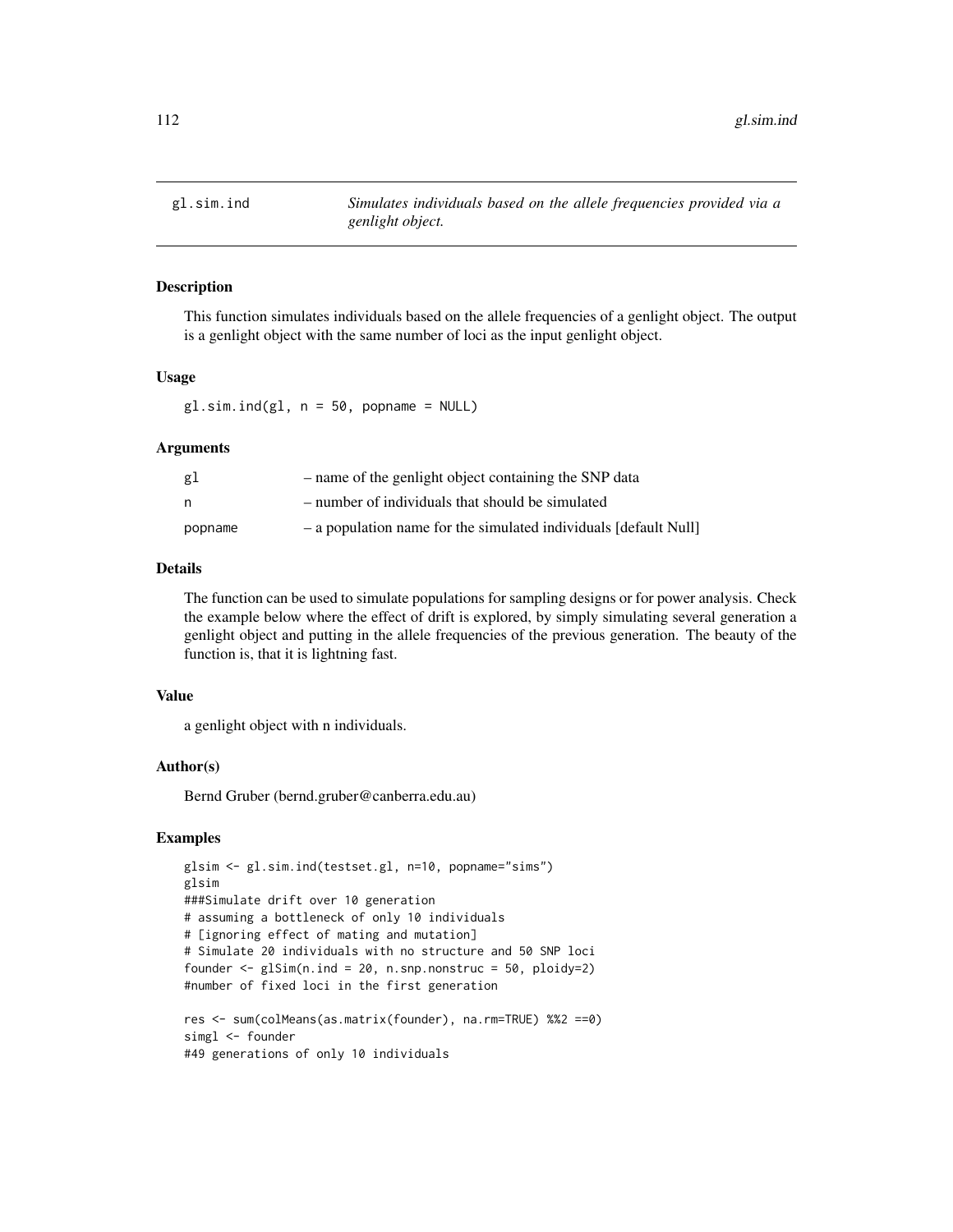# gl.sim.offspring 113

```
for (i in 2:50)
{
   simgl <- gl.sim.ind(simgl, n=10, popname="sims")
  res[i]<- sum(colMeans(as.matrix(simgl), na.rm=TRUE) %%2 ==0)
}
plot(1:50, res, type="b", xlab="generation", ylab="# fixed loci")
```
gl.sim.offspring *Simulates a specified number of offsprings based on alleles provided by potential father(s) and mother(s)*

# Description

This takes a population (or a single individual) of fathers (provided as a genlight object) and mother(s) and simulates offsprings based on "random" mating. It can be used to simulate population dynamics and check the effect of those dynamics and allele frequencies, number of alleles. Another application is to simulate relatedness of siblings and compare it to actual relatedness found in the population to determine kinship.

# Usage

```
gl.sim.offspring(fathers, mothers, noffpermother, sexratio = 0.5)
```
#### Arguments

| fathers       | - genlight object of potential fathers                                                              |
|---------------|-----------------------------------------------------------------------------------------------------|
| mothers       | - genlight object of potential mothers simulated                                                    |
| noffpermother | - number of offsprings per mother                                                                   |
| sexratio      | - the sex ratio of simulated offsprings [females / females + males, 1 equals 100<br>percent females |

# Value

a genlight object with n individuals.

#### Author(s)

Bernd Gruber (bernd.gruber@canberra.edu.au)

## Examples

```
#Simulate 10 potential fathers
gl.fathers <- glSim(10, 20, ploidy=2)
#Simulate 10 potential mothers
gl.mothers <- glSim(10, 20, ploidy=2)
gl.sim.offspring(gl.fathers, gl.mothers, 2, sexratio=0.5)
```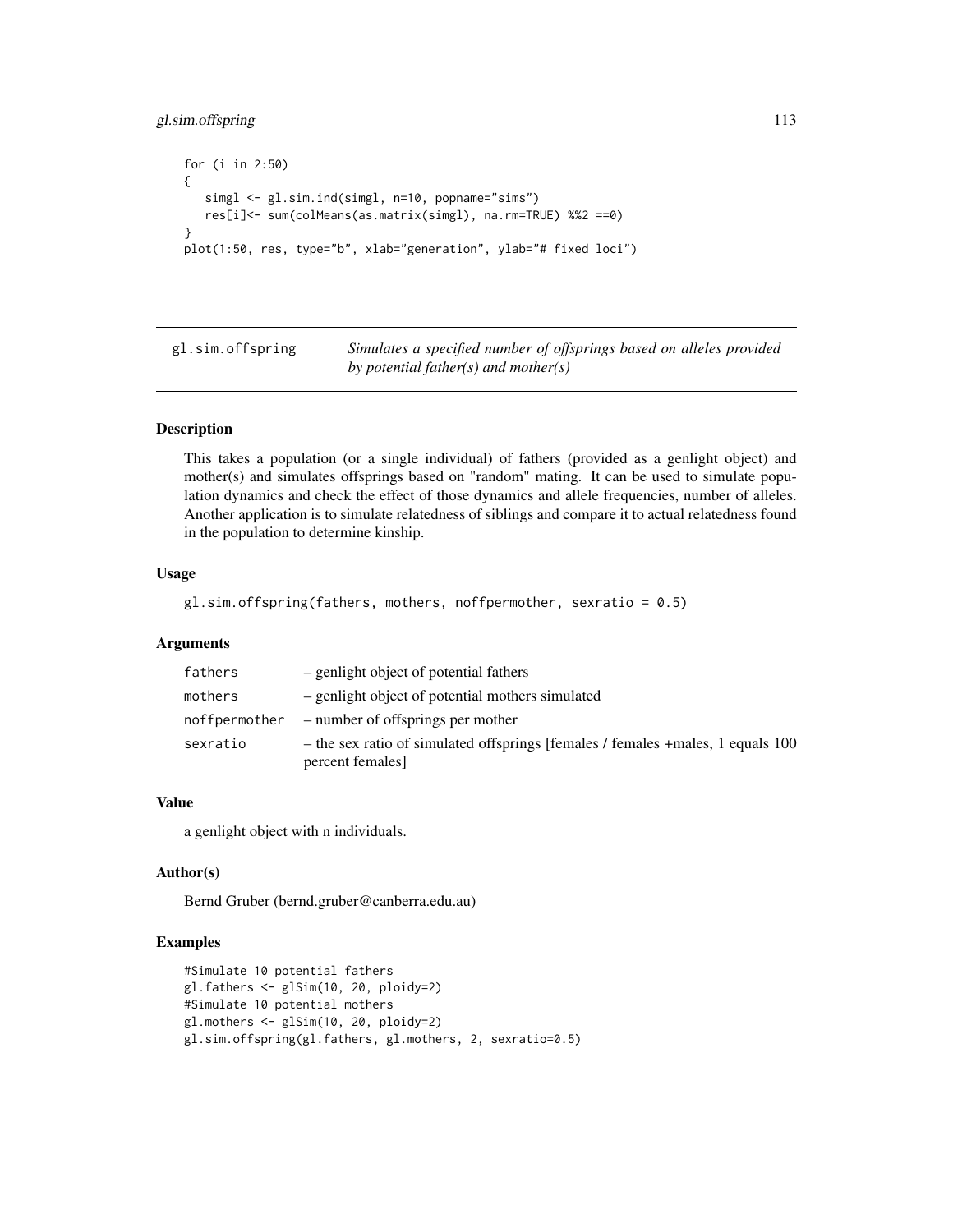gl.stockR *Generate a SNP matrix from a genlight {adegenet} object for subsequent use in R package stockR.*

## Description

The script extracts the SNP data from the gl object as a matrix and transposes it to comply with the format expected by stockR.

## Usage

gl.stockR(x, verbose = 2)

## Arguments

|         | - name of the genlight object containing SNP genotypes [required]                |
|---------|----------------------------------------------------------------------------------|
| verbose | - verbosity: 0, silent or fatal errors; 1, begin and end; 2, progress $log$ ; 3, |
|         | progress and results summary; 5, full report [default 2]                         |

#### Details

The script returns the transposed SNP matrix

### Value

A matrix with the SNP scores in the form expected by stockR

## Author(s)

Arthur Georges (Post to <https://groups.google.com/d/forum/dartr>)

# Examples

gl <- gl.stockR(testset.gl)

gl.subsample.loci *Subsample n loci from a genlight object and return as a genlight object*

#### Description

This is a support script, to subsample a genlight {adegenet} object based on loci. Two methods are used to subsample, random and based on information content (avgPIC).

#### Usage

 $gl.subsample.loci(x, n, method = "random", mono.rm = FALSE, verbose = NULL)$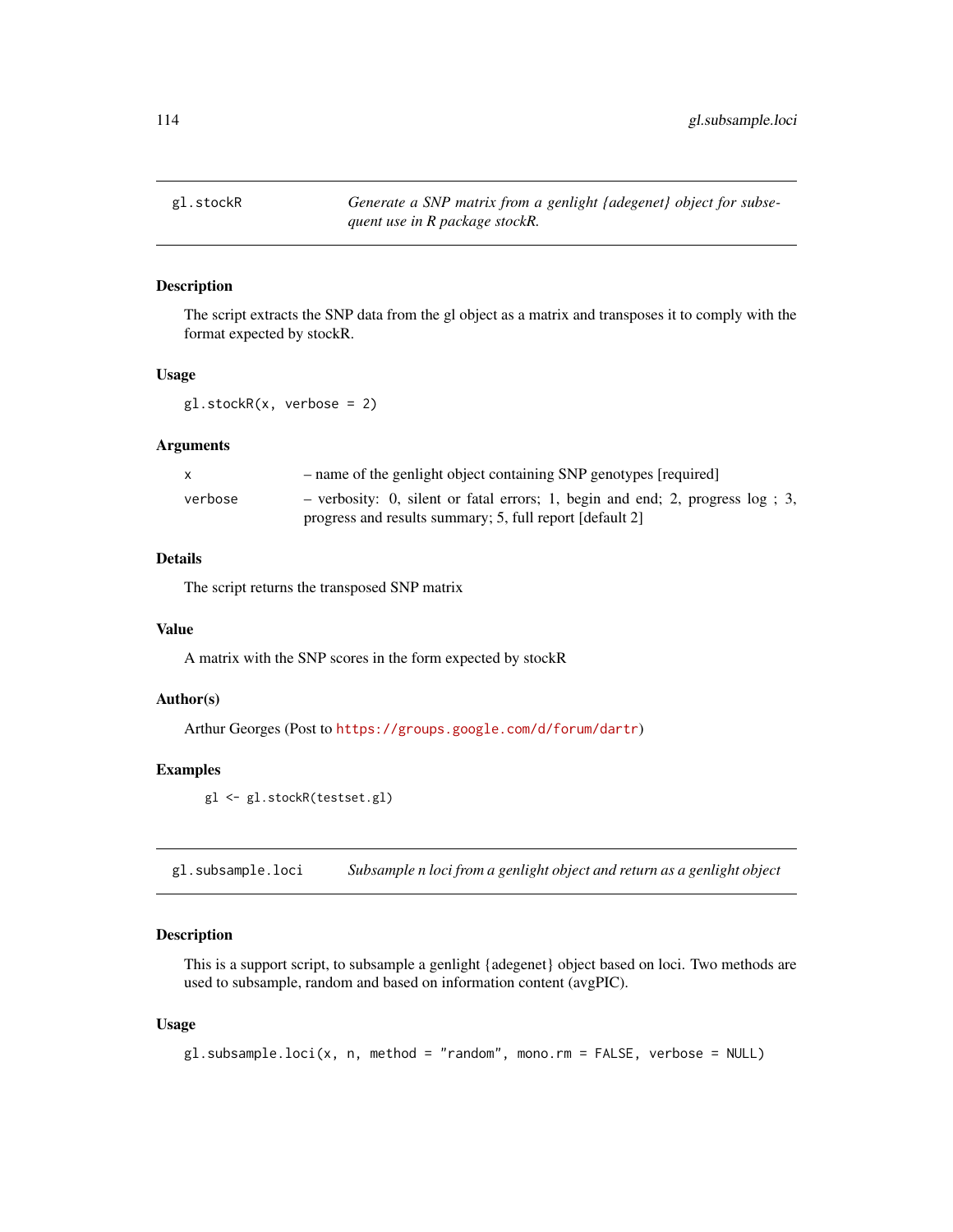## Arguments

| $\mathsf{x}$ | - name of the genlight object containing the SNP data [required]                                                                                                                     |
|--------------|--------------------------------------------------------------------------------------------------------------------------------------------------------------------------------------|
| n            | - number of loci to include in the subsample [required]                                                                                                                              |
| method       | - "random", in which case the loci are sampled at random; or avgPIC, in which<br>case the top n loci ranked on information content (AvgPIC) are chosen [default<br>'random']         |
| mono.rm      | - delete monomorphic loci before sampling [default FALSE]                                                                                                                            |
| verbose      | $-$ verbosity: 0, silent or fatal errors; 1, begin and end; 2, progress log; 3,<br>progress and results summary; 5, full report [default 2 or as specified using<br>gl.set.verbosity |

#### Value

A genlight object with n loci

## Author(s)

Arthur Georges (Post to <https://groups.google.com/d/forum/dartr>)

# Examples

```
# SNP data
 gl2 <- gl.subsample.loci(testset.gl, n=200, method="pic")
# Tag P/A data
 gl2 <- gl.subsample.loci(testset.gl, n=100, method="random")
```
gl.test.heterozygosity

*Tests the difference in heterozyosity between populations taken pairwise.*

# Description

Calculates the expected heterozygosities for each population in a genlight object, and uses rerandomization to test the statistical significance of differences in heterozyosity between populations taken pairwise.

## Usage

```
gl.test.heterozygosity(
  x,
  nreps = 10000,
  alpha1 = 0.05,
  alpha2 = 0.01,
 plot = FALSE,
 plot.out = FALSE,
  verbose = NULL
)
```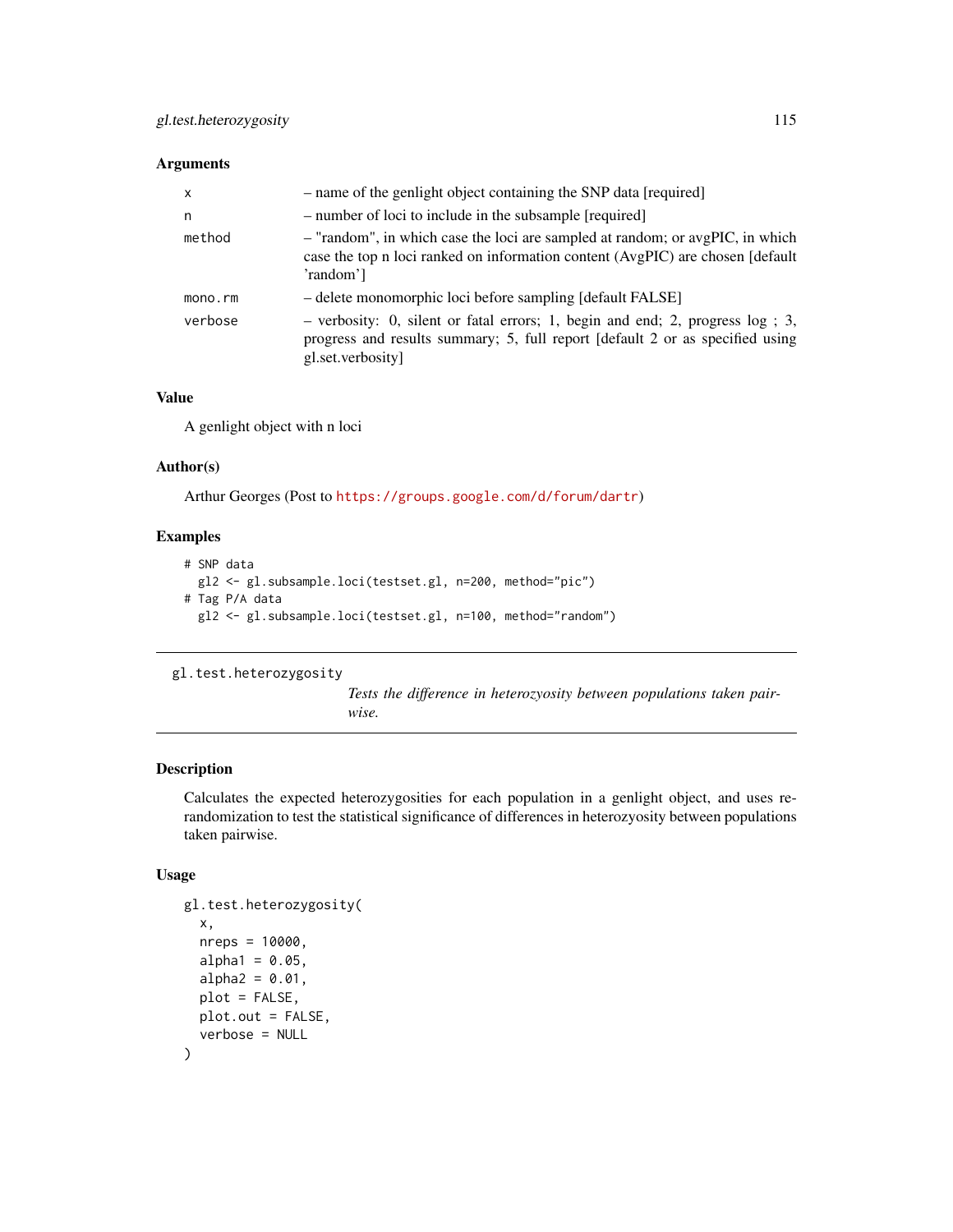#### Arguments

| X        | - a genlight object containing the SNP genotypes [Required]                                                                                                                             |
|----------|-----------------------------------------------------------------------------------------------------------------------------------------------------------------------------------------|
| nreps    | $-$ number of replications of the re-randomization [10,000]                                                                                                                             |
| alpha1   | $-$ significance level for comparison with diff=0 on plot [0.05]                                                                                                                        |
| alpha2   | $-$ second significance level for comparison with diff=0 on plot [0.01]                                                                                                                 |
| plot     | - if TRUE, plots a sampling distribution of the differences for each comparison<br>[FALSE]                                                                                              |
| plot.out | $-$ if TRUE, outputs the plots as jpeg [FALSE]                                                                                                                                          |
| verbose  | $-$ verbosity: 0, silent or fatal errors; 1, begin and end; 2, progress $log$ ; 3,<br>progress and results summary; 5, full report [default 2 or as specified using<br>gl.set.verbosity |

## Details

Optionally plots the sampling distribution for the difference between each pair of heterozygosities, marked with the critical limits alpha1 and alpha2, the observed heterozygosity, and the zero value (if in range). Can output the plots to jpeg.

## Value

returns a dataframe containing population labels, heterozygosities and sample sizes

#### Author(s)

Arthur Georges (Post to <https://groups.google.com/d/forum/dartr>)

## Examples

```
gl.report.heterozygosity(possums.gl[1:120,])
out <- gl.test.heterozygosity(possums.gl[1:120,], nreps=10, verbose=3, plot=TRUE)
```
gl.tree.nj *Output an nj tree to summarize genetic similarity among populations*

## Description

This function is a wrapper for the nj{ape} function applied to Euclidian distances calculated from the genlight object.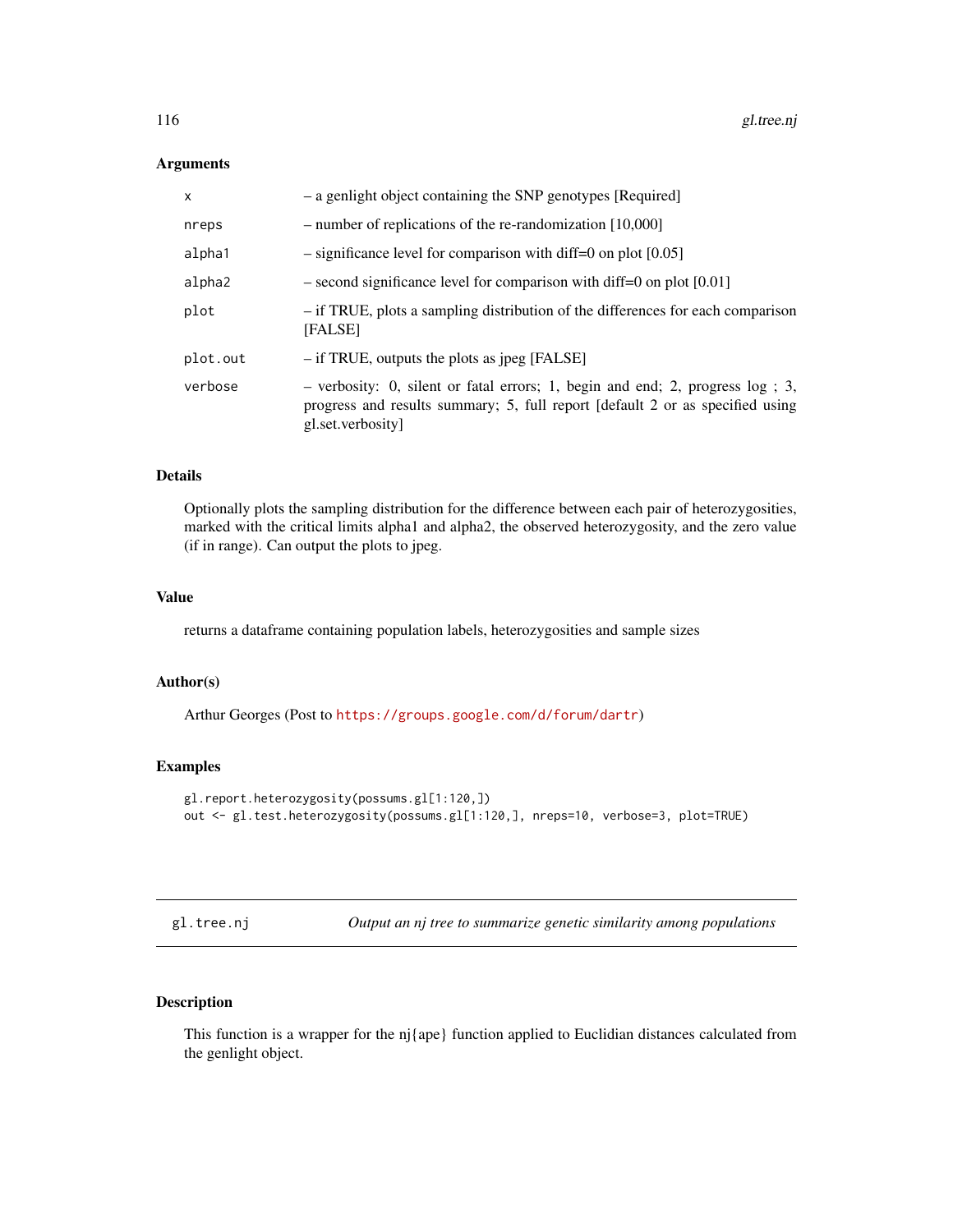# gl.utils.fdsim 117

# Usage

```
gl.tree.nj(
  x,
  type = "phylogram",
  outgroup = NULL,
  labelsize = 0.7,
  treefile = NULL,
  verbose = NULL
\mathcal{L}
```
## Arguments

| $\mathsf{x}$ | - name of the genlight object containing the SNP data [required]                                                                                                                |
|--------------|---------------------------------------------------------------------------------------------------------------------------------------------------------------------------------|
| type         | - Type of dendrogram phylogram cladogram fan unrooted [Default Phylogram]                                                                                                       |
| outgroup     | - Vector containing the population names that are the outgroups [Default NULL]                                                                                                  |
| labelsize    | $-$ Size of the labels as a proportion of the graphics default [Default 0.7]                                                                                                    |
| treefile     | - Name of the file for the tree topology using Newick format [Default NULL].                                                                                                    |
| verbose      | $-$ specify the level of verbosity: 0, silent, fatal errors only; 1, flag function begin<br>and end; 2, progress log; 3, progress and results summary; 5, full report [default] |

# Value

A tree file of class phylo

# Author(s)

Arthur Georges (Post to <https://groups.google.com/d/forum/dartr>)

# Examples

```
# SNP data
  gl.tree.nj(testset.gl,type="fan")
# Tag P/A data
 gl.tree.nj(testset.gs,type="fan")
```
gl.utils.fdsim *Estimate the rate of false positives in a fixed difference analysis*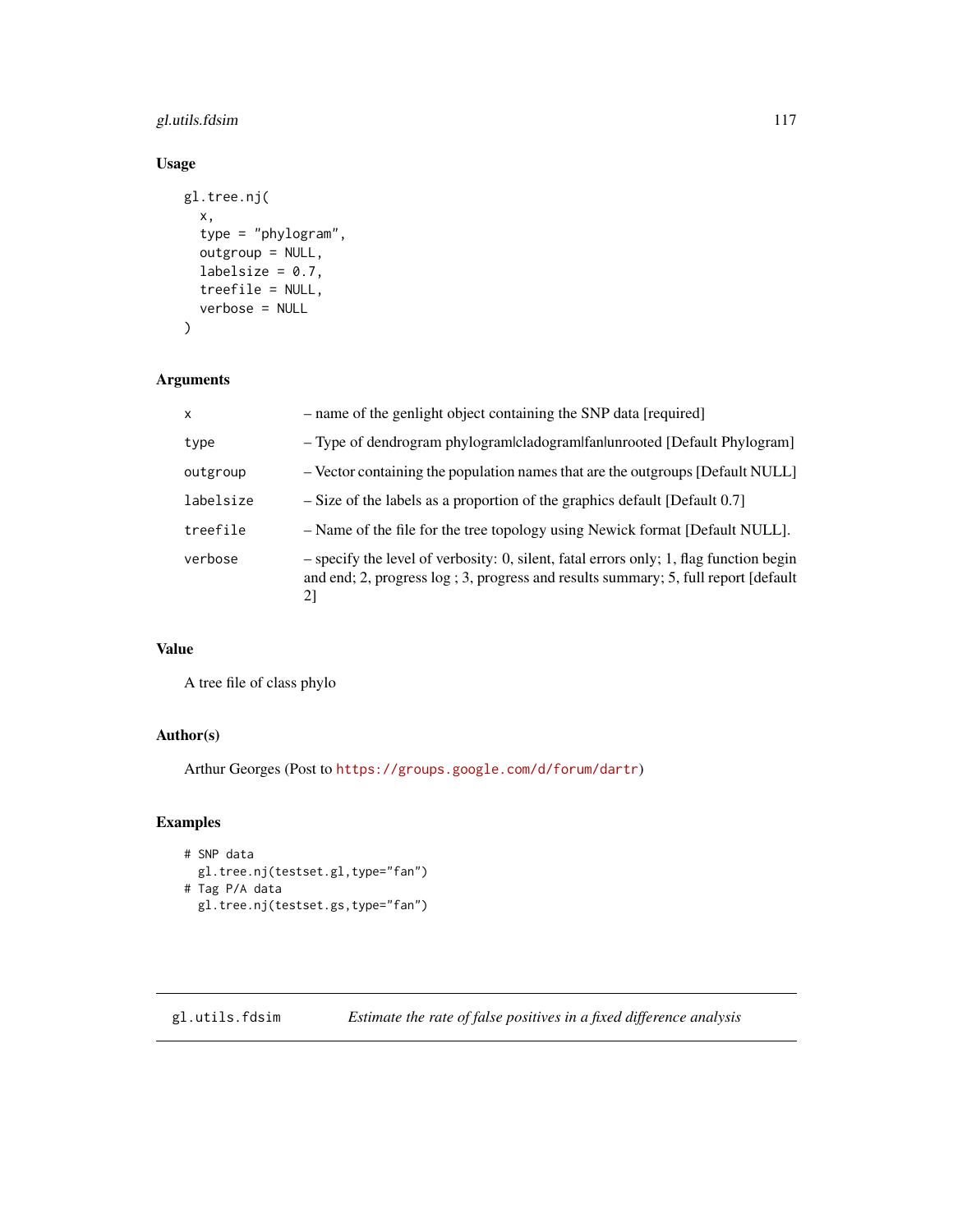This is a support script, called by gl.fixed.diff and gl.collapse.recursive. The script takes two populations and generates allele frequency profiles for them. It then samples an allele frequency for each, at random, and estimates a sampling distribution for those two allele frequencies. Drawing two samples from those sampling distributions, it calculates whether or not they represent a fixed difference. This is applied to all loci, and the number of fixed differences so generated are counted, as an expectation. The script distinguished between true fixed differences (with a tolerance of delta), and false positives. The simulation is repeated a given number of times (default=1000) to provide an expectation of the number of false positives, given the observed allele frequency profiles and the sample sizes. The probability of the observed count of fixed differences is greater than the expected number of false positives is calculated.

#### Usage

```
gl.utils.fdsim(
 gl,
 poppair,
  obs,
  sympatric = FALSE,
  reps = 1000,delta = 0.02,
  verbose = NULL
)
```
## Arguments

| g1        | - name of the genlight containing the SNP genotypes [required]                                                                                 |
|-----------|------------------------------------------------------------------------------------------------------------------------------------------------|
| poppair   | $-$ labels of two populations for comparison in the form $c$ (popA,popB) [required]                                                            |
| obs       | - observed number of fixed differences between the two populations [required]                                                                  |
| sympatric | - if TRUE, the two populations are sympatric, if FALSE then allopatric [FALSE]                                                                 |
| reps      | - number of replications to undertake in the simulation [default 1000]                                                                         |
| delta     | - the threshold value for the minor allele frequency to regard the difference<br>between two populations to be fixed [default 0.02]            |
| verbose   | $-$ verbosity: 0, silent or fatal errors; 1, begin and end; 2, progress $log$ ; 3,<br>progress and results summary; 5, full report [default 2] |

#### Value

A list containing the following square matricies [[1]] observed fixed differences; [[2]] mean expected number of false positives for each comparison; [[3]] standard deviation of the no. of false positives for each comparison; [[4]] probability the observed fixed differences arose by chance for each comparison.

# Author(s)

Arthur Georges (Post to <https://groups.google.com/d/forum/dartr>)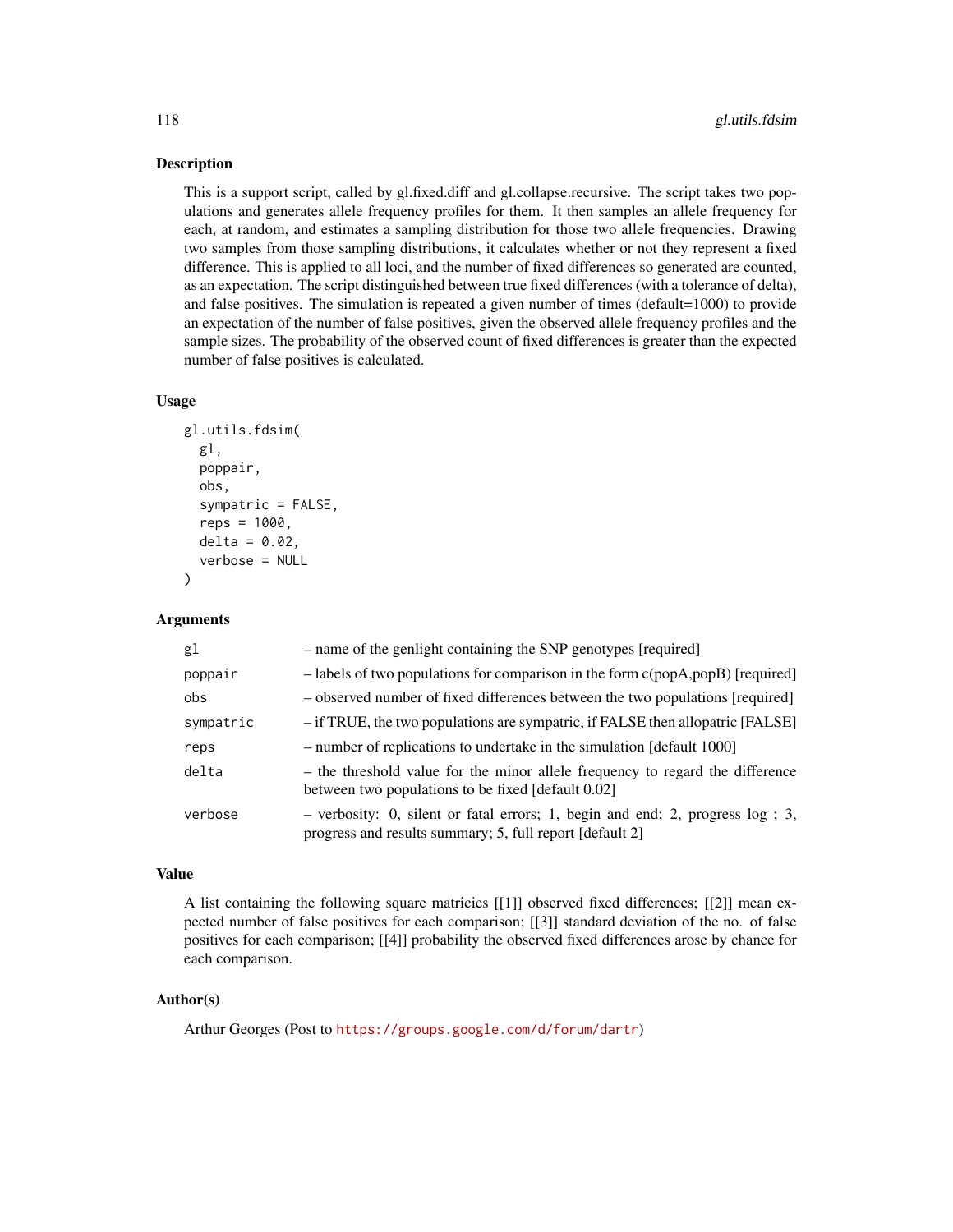This script writes to file the SNP genotypes with specimens as entities (columns) and loci as attributes (rows). Each row has associated locus metadata. Each column, with header of specimen id, has population in the first row.

#### Usage

```
gl.write.csv(x, outfile = "outfile.csv", outpath = tempdir(), verbose = NULL)
```
### Arguments

| X       | - name of the genlight object containing the SNP data [required]                                                                                                                                    |
|---------|-----------------------------------------------------------------------------------------------------------------------------------------------------------------------------------------------------|
| outfile | - file name of the output file (including extension) [default outfile.csv]                                                                                                                          |
| outpath | $-$ path where to save the output file [default tempdir(), mandated by CRAN].<br>Use outpath=getwd() or outpath="." when calling this function to direct output<br>files to your working directory. |
| verbose | $-$ verbosity: 0, silent or fatal errors; 1, begin and end; 2, progress log; 3,<br>progress and results summary; 5, full report [default 2 or as specified using<br>gl.set.verbosity                |

## Details

The data coding differs from the DArT 1row format in that  $0 =$  reference homozygous,  $2 =$  alternate homozygous, 1 = heterozyous, and NA = missing SNP assignment.

## Value

saves a glenlight object to csv, returns NULL

# Author(s)

Arthur Georges (Post to <https://groups.google.com/d/forum/dartr>)

#### Examples

```
# SNP data
 gl.write.csv(testset.gl, outfile="SNP_1row.csv")
# Tag P/A data
 gl.write.csv(testset.gs, outfile="PA_1row.csv")
```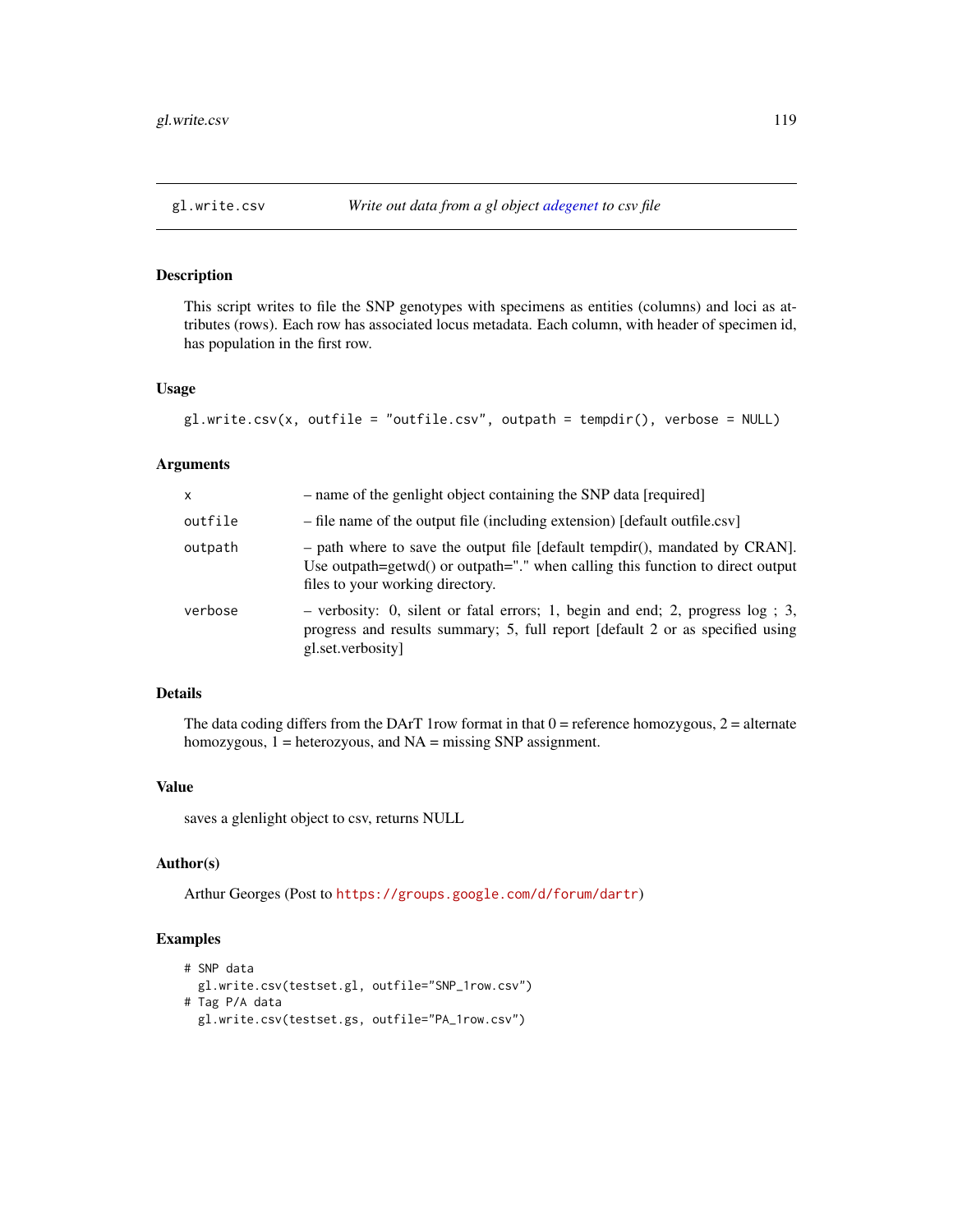The output text file contains the snp data and relevant BAyescan command lines to guide input.

## Usage

```
gl2bayescan(x, outfile = "bayescan.txt", outpath = tempdir(), verbose = NULL)
```
## Arguments

| $\mathsf{x}$ | - name of the genlight object containing the SNP data [required]                                                                                                                                            |
|--------------|-------------------------------------------------------------------------------------------------------------------------------------------------------------------------------------------------------------|
| outfile      | - file name of the output file (including extension) [default bayescan.txt]                                                                                                                                 |
| outpath      | $-$ path where to save the output file [default tempdir(), mandated by CRAN].<br>Use outpath=getwd() or outpath=" $\cdot$ " when calling this function to direct output<br>files to your working directory. |
| verbose      | $-$ verbosity: 0, silent or fatal errors; 1, begin and end; 2, progress log; 3,<br>progress and results summary; 5, full report [default 2 or as specified using<br>gl.set.verbosity                        |

#### Author(s)

Arthur Georges (Post to <https://groups.google.com/d/forum/dartr>)

#### References

Foll M and OE Gaggiotti (2008) A genome scan method to identify selected loci appropriate for both dominant and codominant markers: A Bayesian perspective. Genetics 180: 977-993.

# Examples

gl2bayescan(testset.gl)

| gl2demerelate | Create a dataframe suitable for input to package {Demerelate} from a |
|---------------|----------------------------------------------------------------------|
|               | genlight {adegenet} object                                           |

# Description

Create a dataframe suitable for input to package {Demerelate} from a genlight {adegenet} object

#### Usage

```
gl2demerelate(gl, verbose = NULL)
```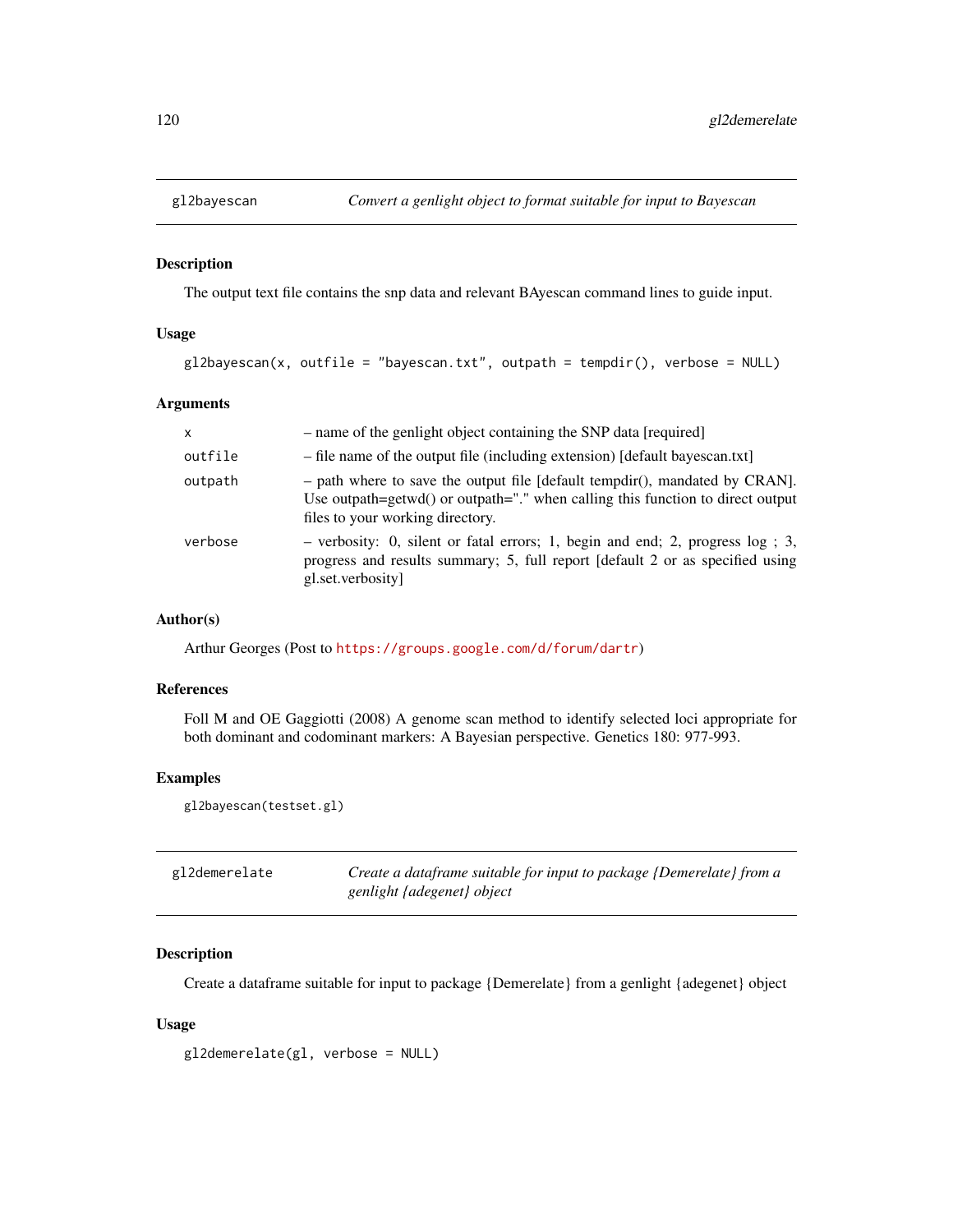#### gl2fasta 121

# Arguments

| gl      | - name of the genlight object containing the SNP data [required]                                                                                                                      |
|---------|---------------------------------------------------------------------------------------------------------------------------------------------------------------------------------------|
| verbose | - verbosity: 0, silent or fatal errors; 1, begin and end; 2, progress $log$ ; 3,<br>progress and results summary; 5, full report [default 2 or as specified using<br>gl.set.verbosity |

### Value

A dataframe suitable as input to package {Demerelate}

### Author(s)

Arthur Georges (Post to <https://groups.google.com/d/forum/dartr>)

# Examples

df <- gl2demerelate(testset.gl)

gl2fasta *Concatenates DArT trimmed sequences and outputs a fastA file.*

## Description

Concatenated sequence tags are useful for phylogenetic methods where information on base frequencies and transition and transversion ratios are required (for example, Maximum Liklihood methods). Where relevant, heterozygous loci are resolved before concatenation by either assigning ambiguity codes or by random allele assignment.

## Usage

```
gl2fasta(
 x,
 method = 1,
 outfile = "output.fasta",
 outputh = tempdir(),probar = FALSE,
  verbose = NULL
)
```
## Arguments

| x       | - name of the DArT genlight object [required]                                 |
|---------|-------------------------------------------------------------------------------|
| method  | $-1$   2   3   4. Type method=0 for a list of options [method=1]              |
| outfile | - name of the output file (fasta format) [output.fasta]                       |
| outpath | - path where to save the output file (set to tempdir by default)              |
| probar  | $-$ if TRUE, a progress bar will be displayed for long loops [default = TRUE] |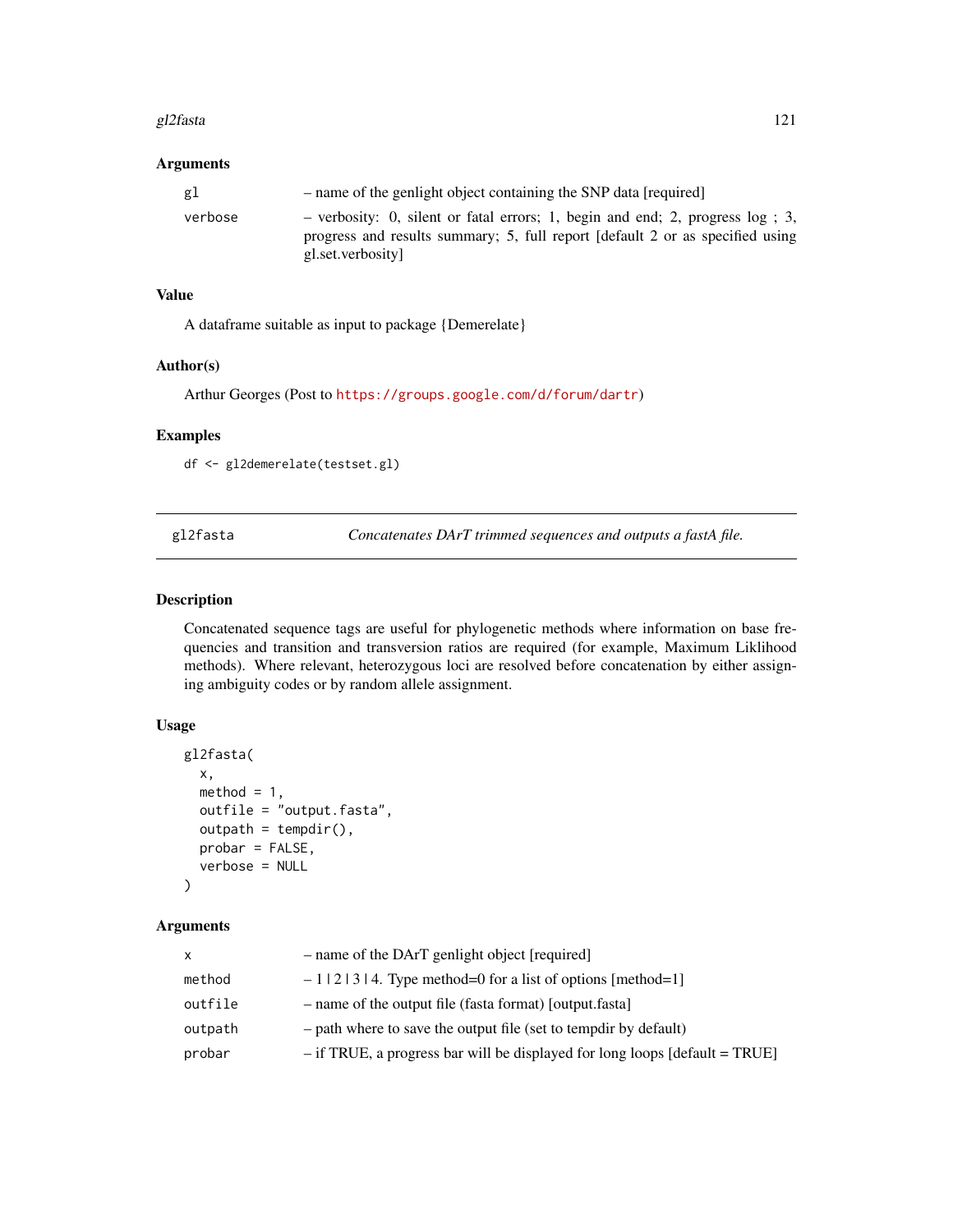#### 122 gl2fasta

verbose – verbosity: 0, silent or fatal errors; 1, begin and end; 2, progress log ; 3, progress and results summary; 5, full report [default 2 or as specified using gl.set.verbosity]

### Details

Four methods are employed

Method 1 – heterozygous positions are replaced by the standard ambiguity codes. The resultant sequence fragments are concatenated across loci to generate a single combined sequence to be used in subsequent ML phylogenetic analyses.

Method=2 – the heterozyous state is resolved by randomly assigning one or the other SNP variant to the individual. The resultant sequence fragments are concatenated across loci to generate a single composite haplotype to be used in subsequent ML phylogenetic analyses.

Method 3 – heterozygous positions are replaced by the standard ambiguity codes. The resultant SNP bases are concatenated across loci to generate a single combined sequence to be used in subsequent MP phylogenetic analyses.

Method=4 – the heterozyous state is resolved by randomly assigning one or the other SNP variant to the individual. The resultant SNP bases are concatenated across loci to generate a single composite haplotype to be used in subsequent MP phylogenetic analyses.

Trimmed sequences for which the SNP has been trimmed out, rarely, by adaptor mis-identity are deleted.

The script writes out the composite haplotypes for each individual as a fastA file. Requires 'Trimmed-Sequence' to be among the locus metrics (@other\$loc.metrics) and information of the type of alleles (slot loc.all e.g. "G/A") and the position of the SNP in slot position of the "'genlight"' object (see testset.gl@position and testset.gl@loc.all for how to format these slots.)

## Value

A new gl object with all loci rendered homozygous

### Author(s)

Bernd Gruber and Arthur Georges (Post to <https://groups.google.com/d/forum/dartr>)

## Examples

```
gl <- gl.filter.reproducibility(testset.gl,t=1)
gl <- gl.filter.overshoot(gl,verbose=3)
gl <- gl.filter.callrate(testset.gl,t=.98)
gl <- gl.filter.monomorphs(gl)
gl2fasta(gl, method=1, outfile="test.fasta",verbose=3)
```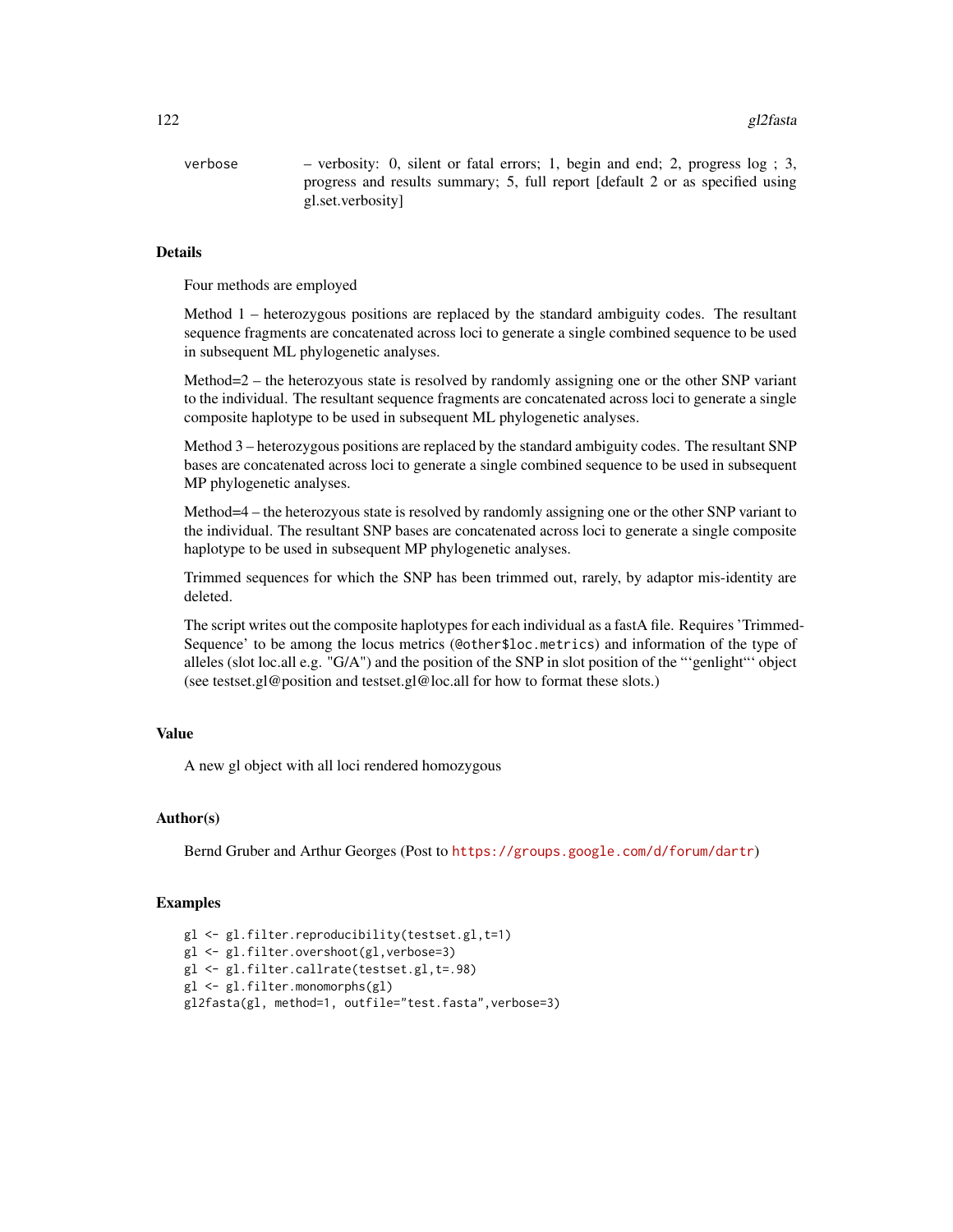gl2faststructure *Export DArT genlight object {adegenet} to faststructure format (to run faststructure elsewhere)*

# Description

Recodes in the quite specific faststructure format (e.g first six columns need to be there, but are ignored...check faststructure documentation (if you find any :-( )))

# Usage

```
gl2faststructure(
  x,
  outfile = "gl.str",
  output = tempdir(),probar = FALSE,
  verbose = NULL
\mathcal{E}
```
# Arguments

| $\mathsf{x}$ | - name of the genlight object containing the SNP data [required]                                                                                                                                    |
|--------------|-----------------------------------------------------------------------------------------------------------------------------------------------------------------------------------------------------|
| outfile      | - file name of the output file (including extension) [default gl.str]                                                                                                                               |
| outpath      | $-$ path where to save the output file [default tempdir(), mandated by CRAN].<br>Use outpath=getwd() or outpath="." when calling this function to direct output<br>files to your working directory. |
| probar       | switch to show/hide progress bar                                                                                                                                                                    |
| verbose      | $-$ verbosity: 0, silent or fatal errors; 1, begin and end; 2, progress log; 3,<br>progress and results summary; 5, full report [default 2 or as specified using<br>gl.set.verbosity                |

## Details

The script writes out the a file in faststructure format.

# Author(s)

Bernd Gruber (Post to <https://groups.google.com/d/forum/dartr>)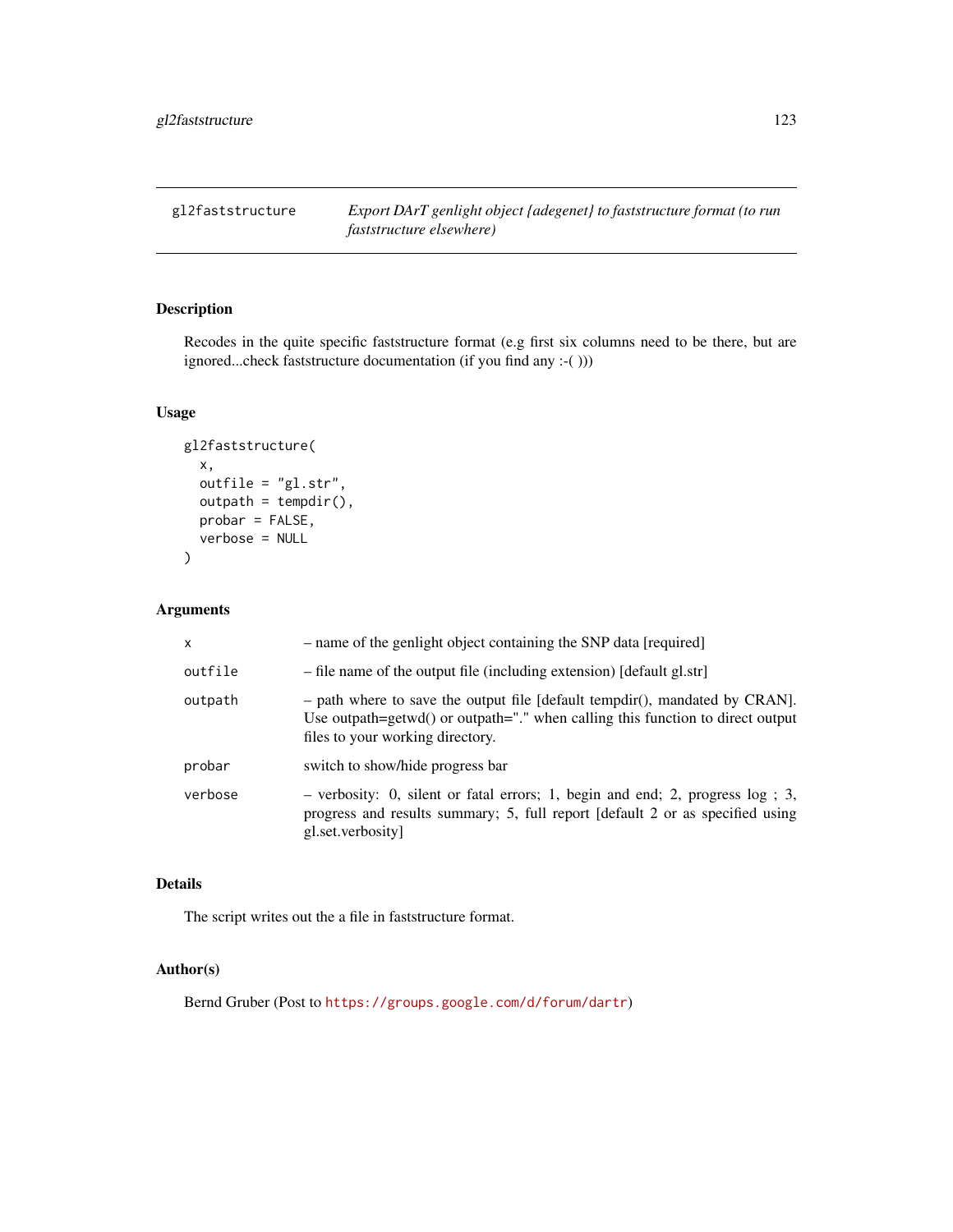Package SNPRelate relies on a bit-level representation of a SNP dataset that competes with {adegenet} genlight objects and associated files. This function saves a genlight object to a gds format file.

## Usage

```
gl2gds(x, outfile = "gl2gds.gds", outpath = tempdir(), verbose = NULL)
```
## Arguments

| $\mathsf{x}$ | - name of the genlight object containing the SNP data [required]                                                                                                                                    |
|--------------|-----------------------------------------------------------------------------------------------------------------------------------------------------------------------------------------------------|
| outfile      | - file name of the output file (including extension) [default gl2gds.gds]                                                                                                                           |
| outpath      | $-$ path where to save the output file [default tempdir(), mandated by CRAN].<br>Use outpath=getwd() or outpath="." when calling this function to direct output<br>files to your working directory. |
| verbose      | $-$ verbosity: 0, silent or fatal errors; 1, begin and end; 2, progress log; 3,<br>progress and results summary; 5, full report [default 2 or as specified using<br>gl.set.verbosity                |

### Author(s)

Arthur Georges (Post to <https://groups.google.com/d/forum/dartr>)

## Examples

gl2gds(testset.gl)

gl2genalex *Convert a genlight object to format suitable for input to genalex*

# Description

The output csv file contains the snp data and other relevant lines suitable for genalex. This script is a wrapper for genind2genalex poppr

## Usage

```
gl2genalex(x, outfile = "genalex.csv", outpath = tempdir(), verbose = NULL)
```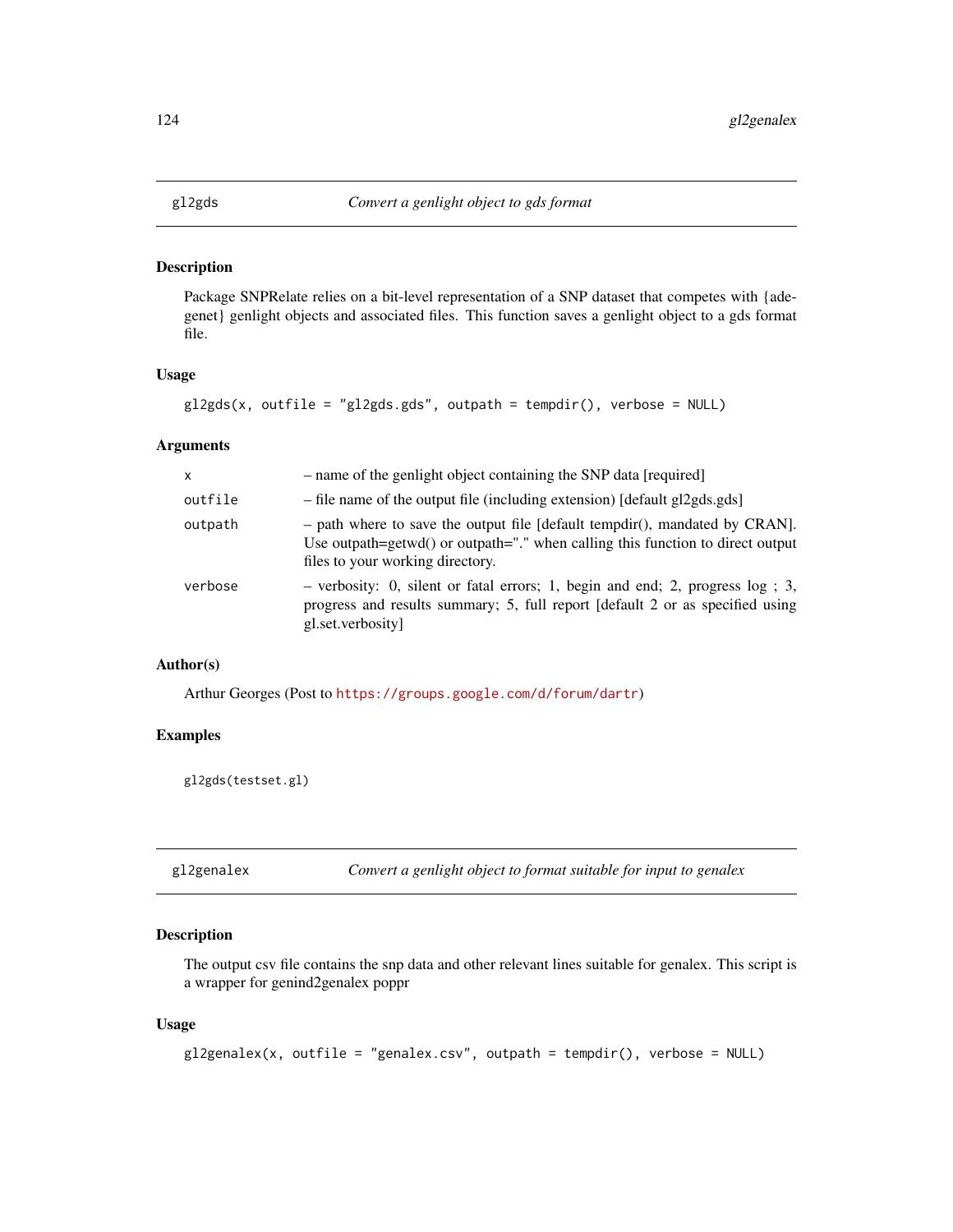#### gl2gi  $\frac{125}{2}$

## Arguments

| x       | - name of the genlight object containing the SNP data [required]                                                                                                                        |
|---------|-----------------------------------------------------------------------------------------------------------------------------------------------------------------------------------------|
| outfile | - file name of the output file (including extension) [default 'genalex.csv']                                                                                                            |
| outpath | $-$ path where to save the output file [default tempdir()]                                                                                                                              |
| verbose | $-$ verbosity: 0, silent or fatal errors; 1, begin and end; 2, progress $log$ ; 3,<br>progress and results summary; 5, full report [default 2 or as specified using<br>gl.set.verbosity |

# Details

Reference: Peakall, R. and Smouse P.E. (2012) GenAlEx 6.5: genetic analysis in Excel. Population genetic software for teaching and research-an update. Bioinformatics 28, 2537-2539. http://bioinformatics.oxfordjournals.org

## Author(s)

Katrin Hohwieler, wrapper Arthur Georges (Post to <https://groups.google.com/d/forum/dartr>)

# Examples

gl2genalex(testset.gl, outfile="testset.csv")

gl2gi *Converts a genlight object to genind object*

# Description

Converts a genlight object to genind object

## Usage

```
gl2gi(gl, probar = FALSE, verbose = NULL)
```
# Arguments

| gl      | - a genlight object                                                                                                                                                                   |
|---------|---------------------------------------------------------------------------------------------------------------------------------------------------------------------------------------|
| probar  | $-$ if TRUE, a progress bar will be displayed for long loops [default = TRUE]                                                                                                         |
| verbose | - verbosity: 0, silent or fatal errors; 1, begin and end; 2, progress $log$ ; 3,<br>progress and results summary; 5, full report [default 2 or as specified using<br>gl.set.verbosity |

# Details

this function uses a faster version of df2genind (from the adgegenet package)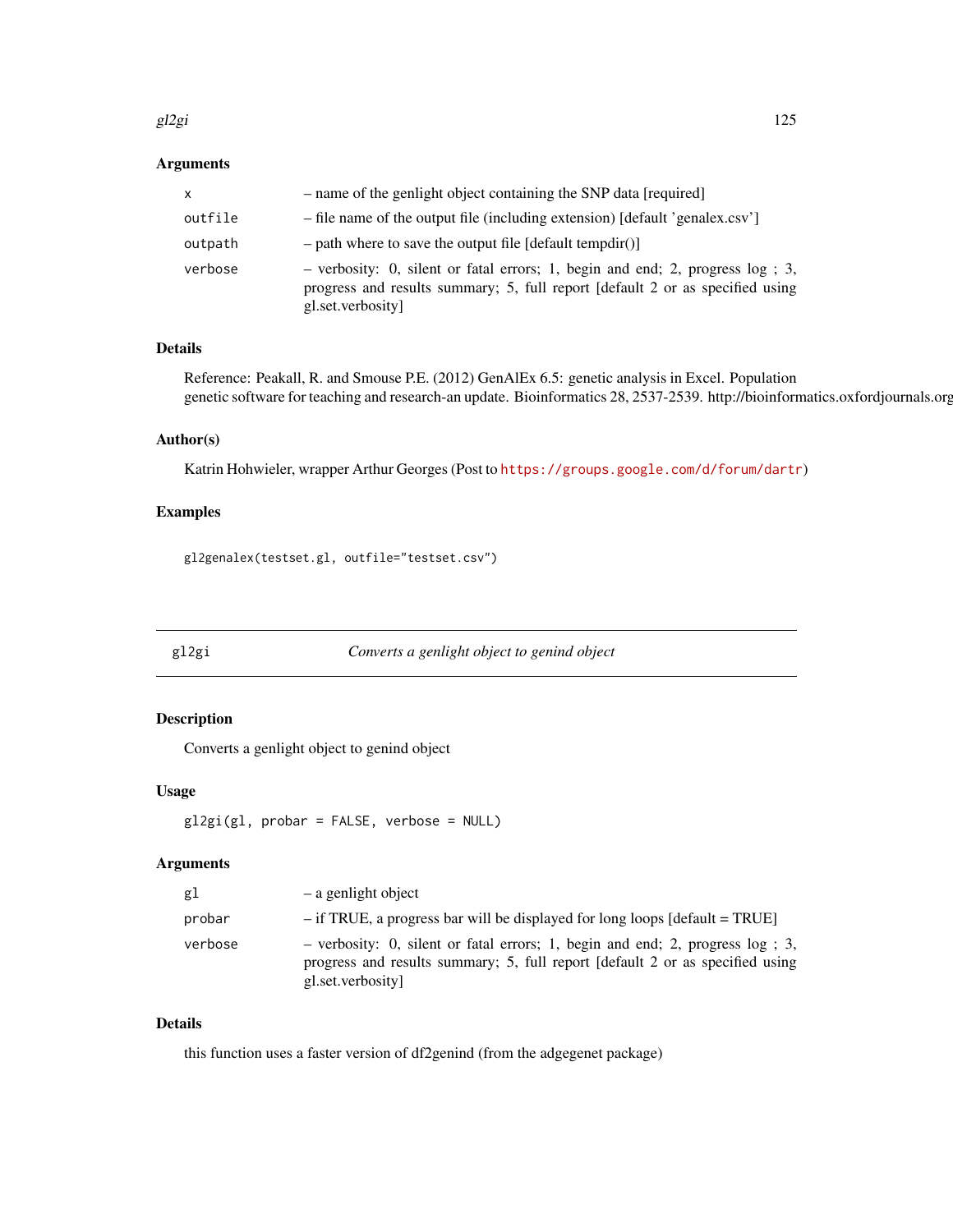# Value

A genind object, with all slots filled.

# Author(s)

Bernd Gruber (Post to <https://groups.google.com/d/forum/dartr>)

| gl2phylip | Create a Phylip input distance matrix from a genlight (SNP) {ade- |
|-----------|-------------------------------------------------------------------|
|           | genet} object                                                     |

# Description

This function calculates and returns a matrix of Euclidean distances between populations and produces an input file for the phylogenetic program Phylip (Joe Felsenstein).

## Usage

```
gl2phylip(
  x,
  outfile = "phyinput.txt",
  output = tempdir(),bstrap = 1,
  verbose = NULL
\mathcal{E}
```
# Arguments

| x       | Name of the genlight object containing the SNP data or a genind object contain-<br>ing presence absence data [required]                                                                           |
|---------|---------------------------------------------------------------------------------------------------------------------------------------------------------------------------------------------------|
| outfile | Name of the file to become the input file for phylip [default phyinput.txt]                                                                                                                       |
| outpath | - path where to save the output file [default tempdir(), mandated by CRAN].<br>Use outpath=getwd() or outpath="." when calling this function to direct output<br>files to your working directory. |
| bstrap  | Number of bootstrap replicates [default 1]                                                                                                                                                        |
| verbose | $-$ verbosity: 0, silent or fatal errors; 1, begin and end; 2, progress $log$ ; 3,<br>progress and results summary; 5, full report [default 2 or as specified using<br>gl.set.verbosity           |

# Value

Matrix of Euclidean distances between populations

# Author(s)

Arthur Georges (Post to <https://groups.google.com/d/forum/dartr>)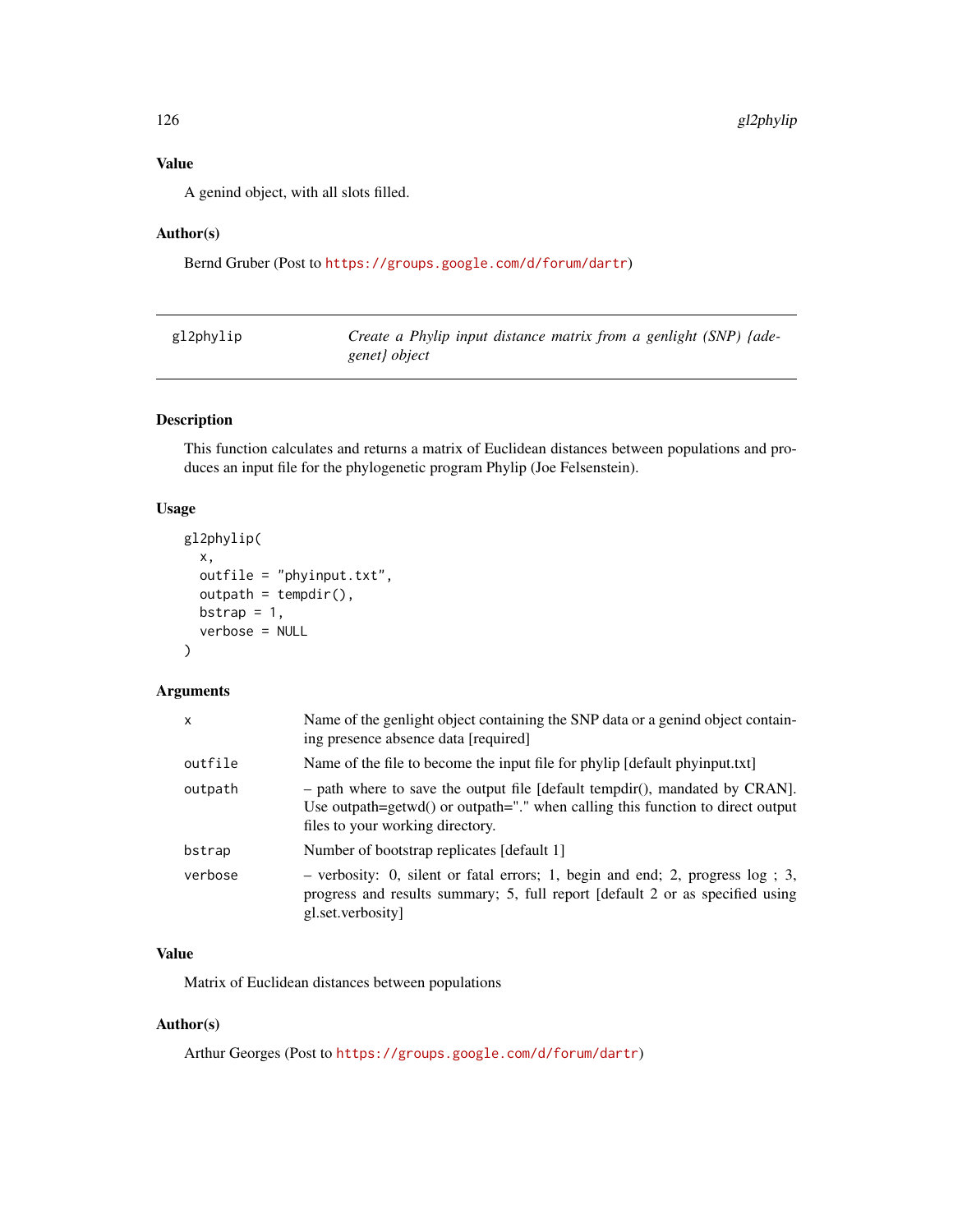#### gl2plink the contract of the contract of the contract of the contract of the contract of the contract of the contract of the contract of the contract of the contract of the contract of the contract of the contract of the c

# Examples

result <- gl2phylip(testset.gl, outfile="test.txt", bstrap=10)

gl2plink *Converts a genlight object to PLINK file format*

|  |  |  | Converts a genlight object to PLINK file format |  |
|--|--|--|-------------------------------------------------|--|
|--|--|--|-------------------------------------------------|--|

## Description

This function exports a genlight object into PLINK format and save it into a file

## Usage

```
gl2plink(x, outfile = "plink.csv", outpath = tempdir(), verbose = NULL)
```
#### Arguments

| X       | - name of the genlight object containing the SNP data [required]                                                                                                                                                                           |
|---------|--------------------------------------------------------------------------------------------------------------------------------------------------------------------------------------------------------------------------------------------|
| outfile | - file name of the output file (including extension) [default plink.csv]                                                                                                                                                                   |
| outpath | - path where to save the output file [default tempdir(), mandated by CRAN]. Use<br>outpath=getwd() when calling this function or set.tempdir $\leq$ -getwd() elsewhere<br>in your script to direct output files to your working directory. |
| verbose | - verbosity: 0, silent or fatal errors; 1, begin and end; 2, progress $log$ ; 3,<br>progress and results summary; 5, full report [default 2 or as specified using<br>gl.set.verbosity                                                      |

# Author(s)

Bernd Guber (Post to <https://groups.google.com/d/forum/dartr>)

## References

Purcell S, Neale B, Todd-Brown K, Thomas L, Ferreira MAR, Bender D, Maller J, Sklar P, de Bakker PIW, Daly MJ & Sham PC (2007). PLINK: a toolset for whole-genome association and population-based linkage analysis. American Journal of Human Genetics 81:551-575.

# Examples

gl2plink(testset.gl)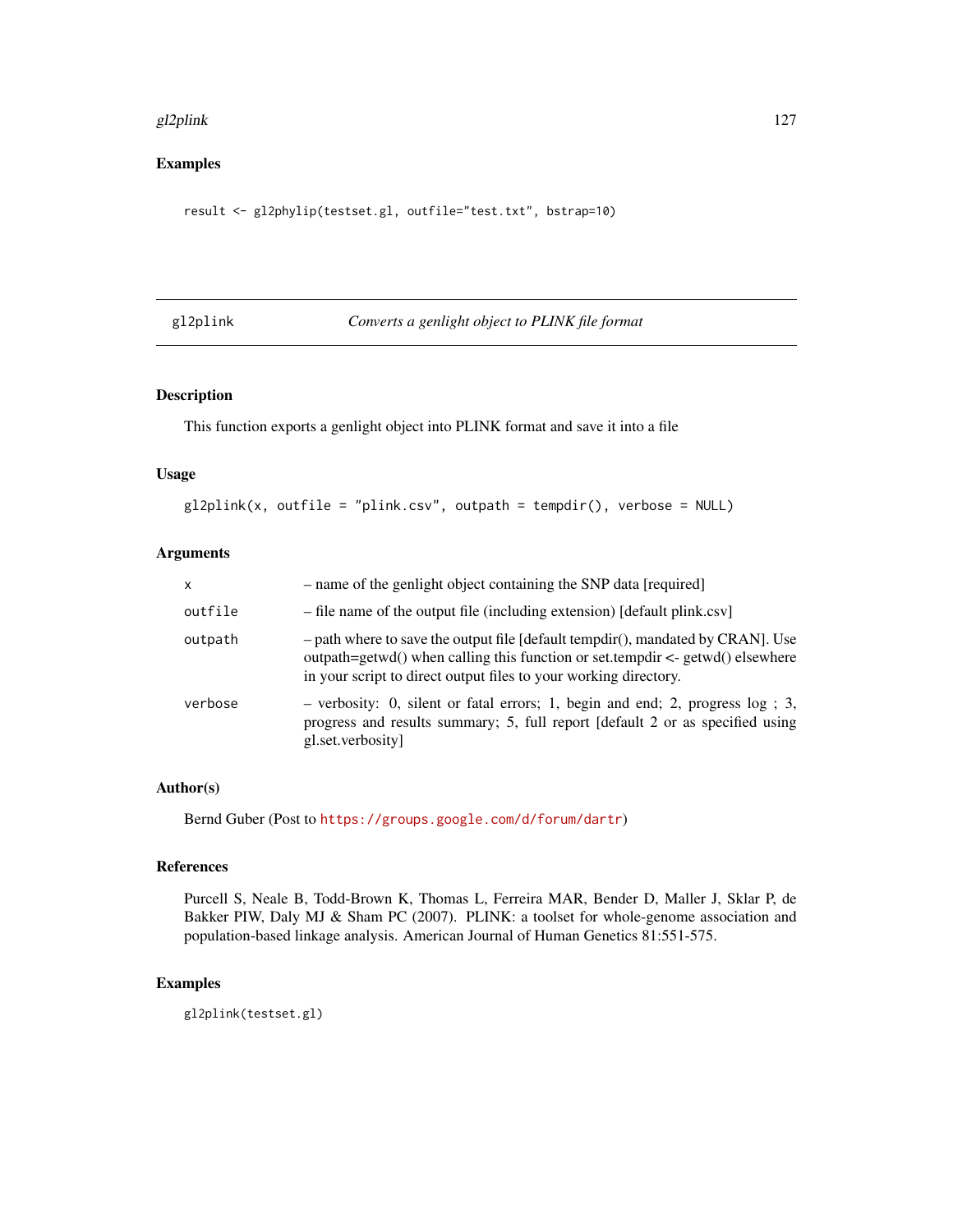The output txt file contains the snp data and an additional column with the names if the individual. The file then can be used and loaded into coancestry or - if installed - run with the related package. Be aware the related package was crashing in previous versions, but in general is using the same code as coancestry and therefore should have identical results. Also running coancestry with thousands of SNPs via the GUI seems to be not reliable and therefore for comparisons between coancestry and related we suggest to use the command line version of coancestry.

#### Usage

```
gl2related(x, outfile = "related.txt", outpath = tempdir(), save = TRUE)
```
#### Arguments

| <b>X</b> | - name of the genlight object containing the SNP data [required]                                                                                                                                                             |
|----------|------------------------------------------------------------------------------------------------------------------------------------------------------------------------------------------------------------------------------|
| outfile  | - file name of the output file (including extension) [default 'related.txt']                                                                                                                                                 |
| outpath  | $-$ path where to save the output file [default tempdir()]                                                                                                                                                                   |
| save     | - a switch if you want to save the file or not. This might be useful for someone<br>who wants to use the coancestry function to calculate relatedness and not export<br>to coancestry. See the example below. [default TRUE] |

#### Value

a data.frame that can be used to run with the related package

# Author(s)

Bernd Gruber (bugs? Post to <https://groups.google.com/d/forum/dartr>)

## References

Jack Pew, Jinliang Wang, Paul Muir and Tim Frasier (2014). related: related: an R package for analyzing pairwise relatedness data based on codominant molecular markers. R package version 0.8/r2. <https://R-Forge.R-project.org/projects/related/>

#### Examples

```
gtd <- gl2related(bandicoot.gl[1:10,1:20], save=FALSE)
## Not run:
##running with the related package
#install.packages("related", repos="http://R-Forge.R-project.org")
library(related)
coan <- coancestry(gtd, wang=1)
```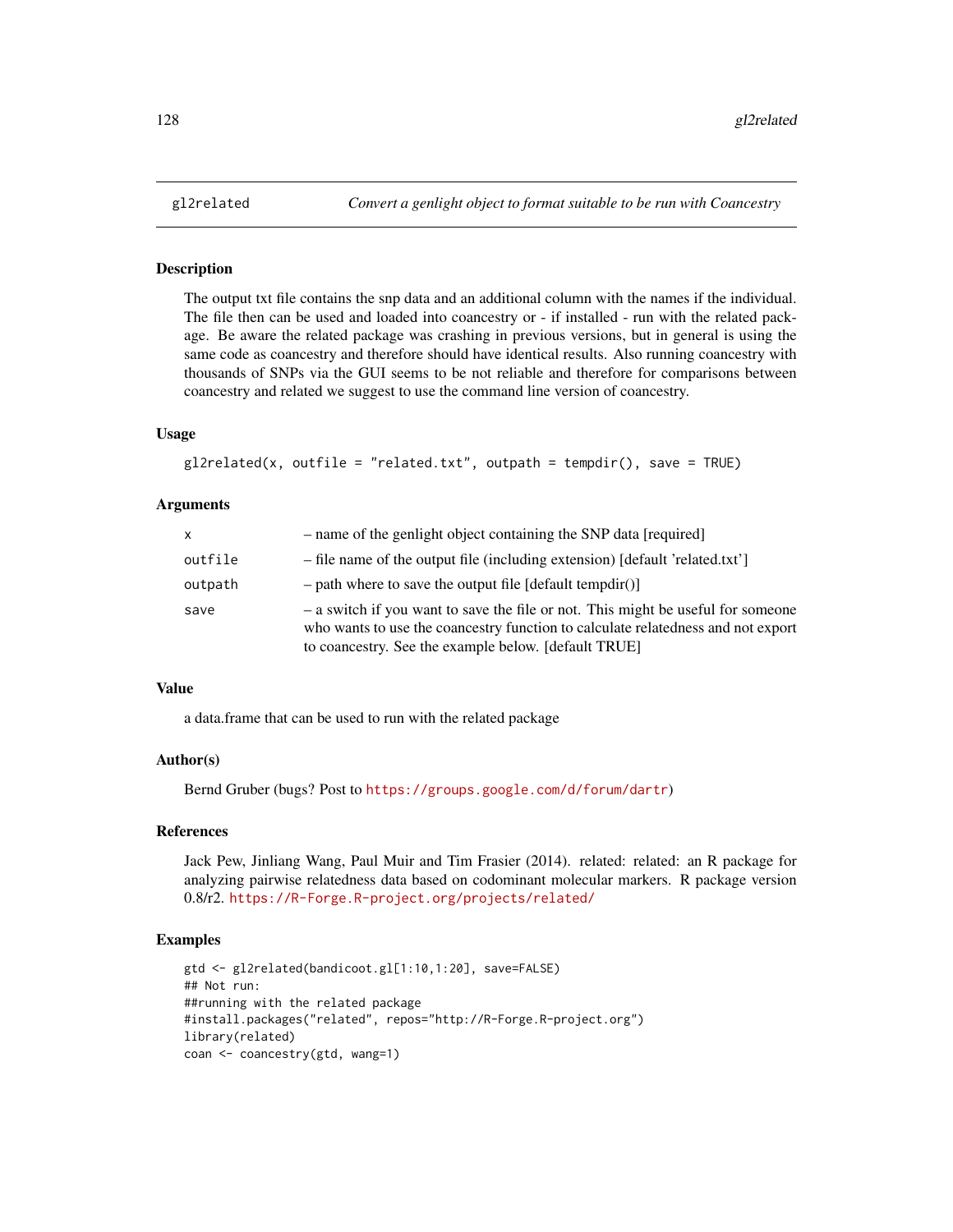#### $g2s$ a 129

```
head(coan$relatedness)
##check ?coancestry for information how to use the function.
## End(Not run)
```
gl2sa *Convert genlight objects to the format used in the SNPassoc package*

# Description

This function exports a genlight object into a SNPassoc object. See package SNPassoc for details. #' This function needs package SNPassoc. At the time of writing (August 2020) the package was no longer available from CRAN. To install the package check their github repository. [https://](https://github.com/isglobal-brge/SNPassoc) [github.com/isglobal-brge/SNPassoc](https://github.com/isglobal-brge/SNPassoc) and/or use install\_github("isglobal-brge/SNPassoc") to install the function and uncomment the function code.

## Usage

 $g$ 12sa(x, verbose = NULL, installed = FALSE)

# Arguments

| x.        | - name of the genlight object containing the SNP data [required]                                                                                                                      |
|-----------|---------------------------------------------------------------------------------------------------------------------------------------------------------------------------------------|
| verbose   | - verbosity: 0, silent or fatal errors; 1, begin and end; 2, progress $log$ ; 3,<br>progress and results summary; 5, full report (default 2 or as specified using<br>gl.set.verbosity |
| installed | switch to run the function once SNP assoc package is installed                                                                                                                        |

## Value

Returns an object of class 'snp' to be used with SNPassoc.

## Author(s)

Bernd Guber (Post to <https://groups.google.com/d/forum/dartr>)

## References

Gonzalez, J.R., Armengol, L., Sol?, X., Guin?, E., Mercader, J.M., Estivill, X. and Moreno, V. (2017). SNPassoc: an R package to perform whole genome association studies. Bioinformatics 23:654-655.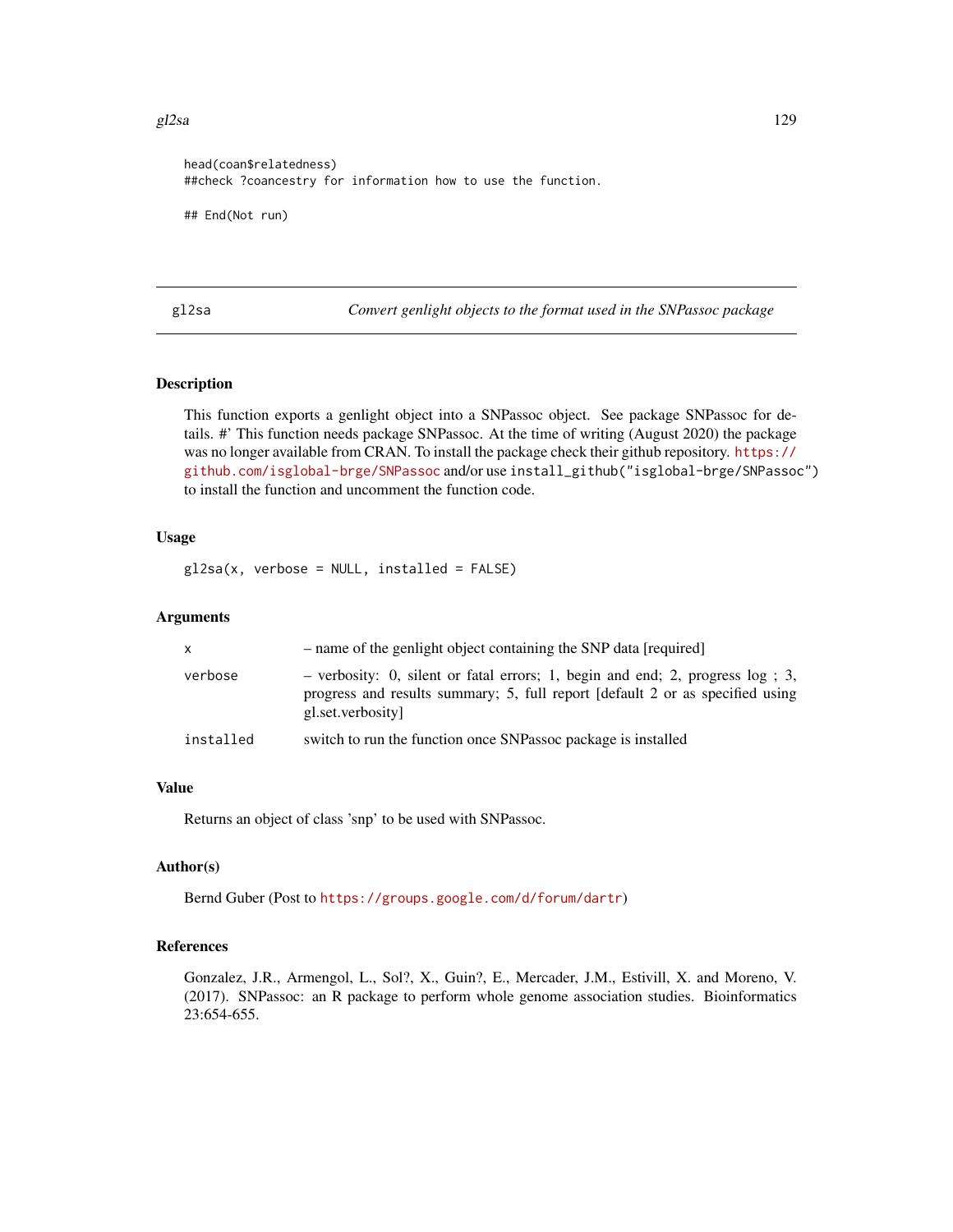This function exports cordinates in a genlight object to a point shape file (including also individual meta data if available). Coordinates are provided under x@other\$latlong and assumed to be in WGS84 coordinates, if not proj4 string is provided.

## Usage

```
gl2shp(
 x,
  type = "shp",
 proj4 = "+proj=longlat +ellps=WGS84 +datum=WGS84 +no_defs",
 outfile = "gl",
 output = tempdir(),verbose = NULL
)
```
## Arguments

| $\mathsf{x}$ | - name of the genlight object containing the SNP data and location data, lat<br>longs [required]                                                                                                    |
|--------------|-----------------------------------------------------------------------------------------------------------------------------------------------------------------------------------------------------|
| type         | - type of output "kml" or "shp" [default 'shp']                                                                                                                                                     |
| proj4        | - proj4string of data set (see spatial reference.org for projections) [default WGS84]                                                                                                               |
| outfile      | - name (path) of the output shape file [default 'gl']. shp extension is added<br>automatically.                                                                                                     |
| outpath      | $-$ path where to save the output file [default tempdir(), mandated by CRAN].<br>Use outpath=getwd() or outpath="." when calling this function to direct output<br>files to your working directory. |
| verbose      | $-$ verbosity: 0, silent or fatal errors; 1, begin and end; 2, progress log; 3,<br>progress and results summary; 5, full report [default 2 or as specified using<br>gl.set.verbosity                |

# Author(s)

Bernd Guber (Post to <https://groups.google.com/d/forum/dartr>)

# Examples

gl2shp(testset.gl)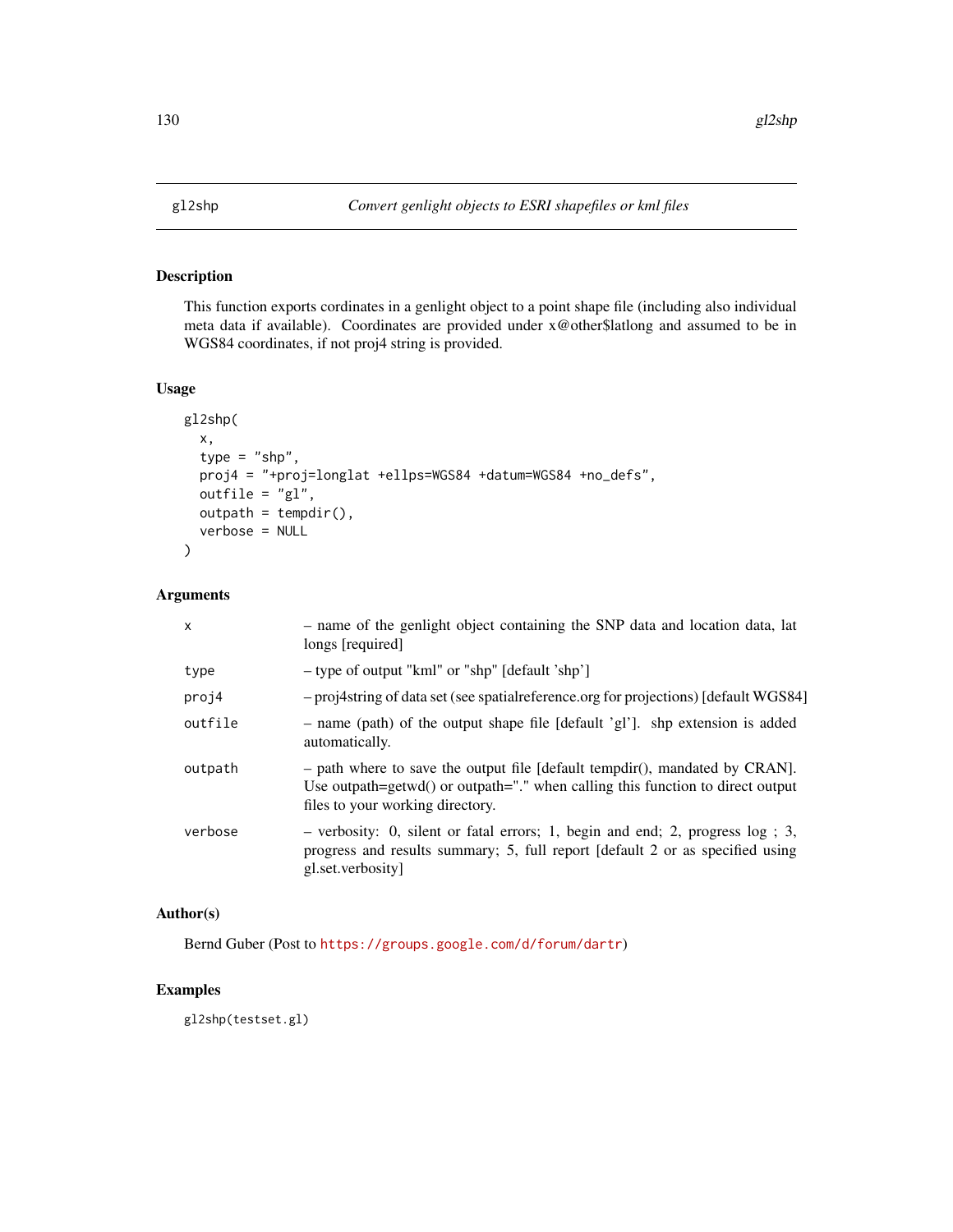The output nexus file contains the snp data and relevant PAUP command lines suitable for BEAUti.

## Usage

```
gl2snapp(x, outfile = "snapp.nex", outpath = tempdir(), verbose = NULL)
```
### Arguments

| x       | - name of the genlight object containing the SNP data [required]                                                                                                                                          |
|---------|-----------------------------------------------------------------------------------------------------------------------------------------------------------------------------------------------------------|
| outfile | - file name of the output file (including extension) [default snapp.nex]                                                                                                                                  |
| outpath | - path where to save the output file [default tempdir(), mandated by CRAN].<br>Use outpath=getwd() or outpath=" $\cdot$ " when calling this function to direct output<br>files to your working directory. |
| verbose | $-$ verbosity: 0, silent or fatal errors; 1, begin and end; 2, progress log; 3,<br>progress and results summary; 5, full report [default 2 or as specified using<br>gl.set.verbosity                      |

#### Author(s)

Arthur Georges (Post to <https://groups.google.com/d/forum/dartr>)

# References

Bryant, D., Bouckaert, R., Felsenstein, J., Rosenberg, N.A. and RoyChoudhury, A. (2012). Inferring species trees directly from biallelic genetic markers: bypassing gene trees in a full coalescent analysis. Molecular Biology and Evolution 29:1917-1932.

## Examples

gl2snapp(testset.gl)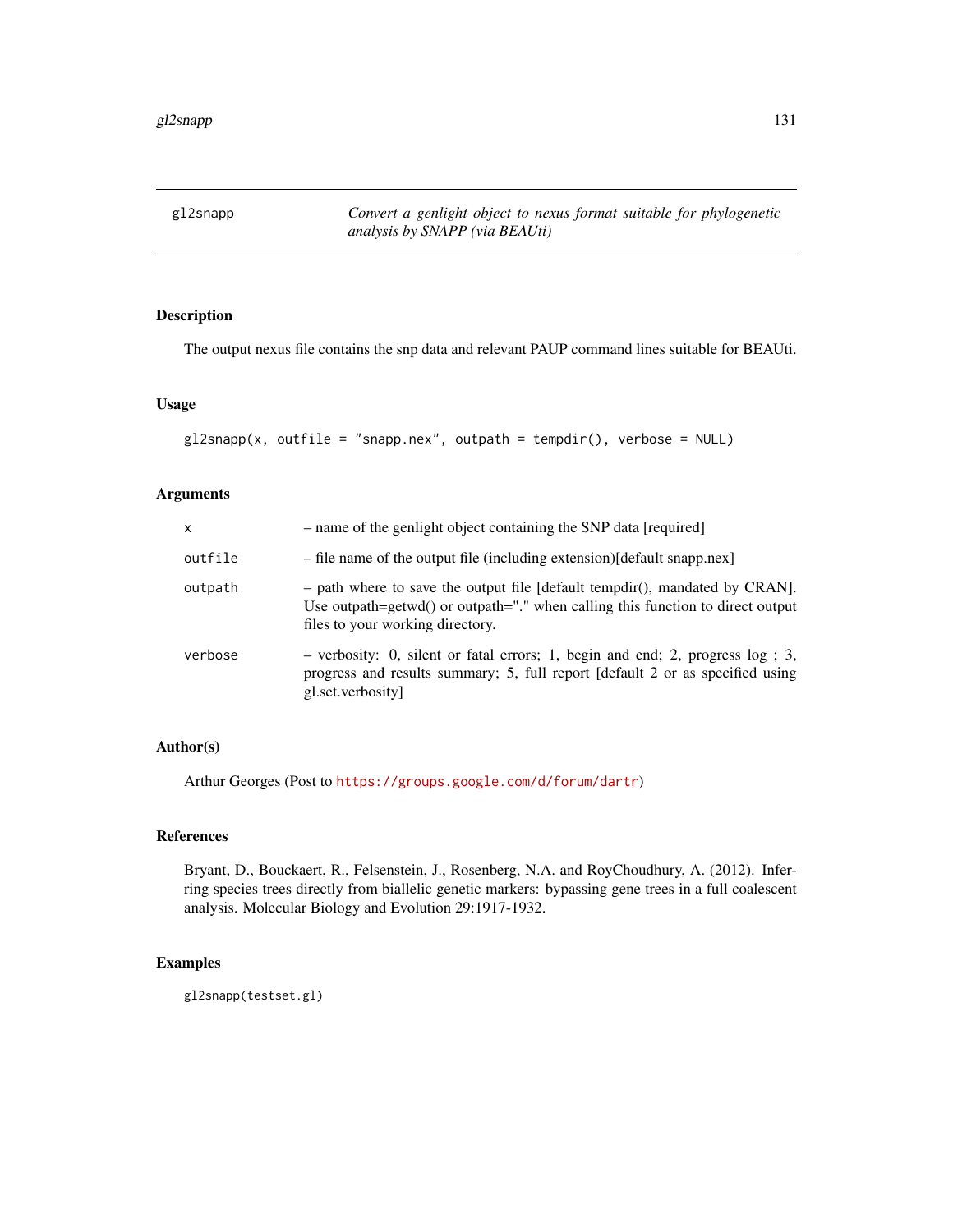This function exports genlight objects to STRUCTURE formatted files (be aware there is a gl2faststructure version as well). It is based on the code provided by Lindsay Clark (see [https://github.com/](https://github.com/lvclark/R_genetics_conv) [lvclark/R\\_genetics\\_conv](https://github.com/lvclark/R_genetics_conv)) and this function is basically a wrapper around her numeric2structure function. See also: Lindsay Clark. (2017, August 22). lvclark/R\_genetics\_conv: R\_genetics\_conv 1.1 (Version v1.1). Zenodo: doi.org/10.5281/zenodo.846816.

## Usage

```
gl2structure(
 x,
  indNames = NULL,
 addcolumns = NULL,
 ploidy = 2,
 exportMarkerNames = TRUE,
 outfile = "gl.str",
 outpath = tempdir(),
  verbose = NULL
)
```
#### Arguments

| X                 | - name of the genlight object containing the SNP data and location data, lat<br>longs [required]                                                                                                    |  |
|-------------------|-----------------------------------------------------------------------------------------------------------------------------------------------------------------------------------------------------|--|
| indNames          | $-$ specify individuals names to be added [if NULL, defaults to indNames $(x)$ ]                                                                                                                    |  |
| addcolumns        | - additional columns to be added before genotypes [default NULL]                                                                                                                                    |  |
| ploidy            | $-$ set the ploidy [defaults 2]                                                                                                                                                                     |  |
| exportMarkerNames |                                                                                                                                                                                                     |  |
|                   | $-$ if TRUE, locus names locNames(x) will be included [default TRUE]                                                                                                                                |  |
| outfile           | - file name of the output file (including extension) [default gl.str]                                                                                                                               |  |
| outpath           | $-$ path where to save the output file [default tempdir(), mandated by CRAN].<br>Use outpath=getwd() or outpath="." when calling this function to direct output<br>files to your working directory. |  |
| verbose           | $-$ verbosity: 0, silent or fatal errors; 1, begin and end; 2, progress log; 3,<br>progress and results summary; 5, full report [default 2 or as specified using<br>gl.set.verbosity                |  |

## Author(s)

Bernd Gruber (wrapper) and Lindsay V. Clark [lvclark@illinois.edu]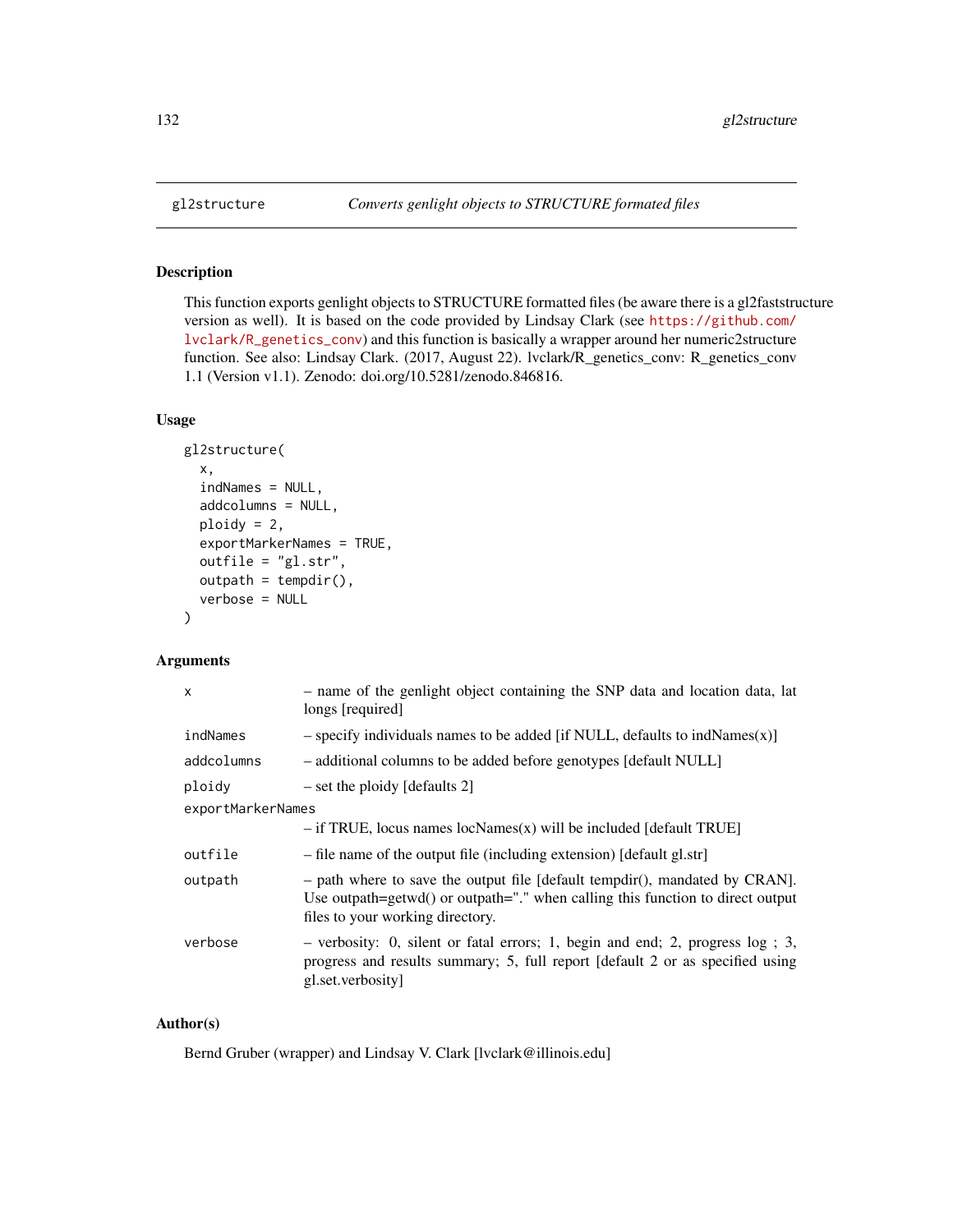# gl2svdquartets 133

# Examples

```
#not run here
#gl2structure(testset.gl)
```
gl2svdquartets *Convert a genlight object to nexus format PAUP SVDquartets*

# Description

The output nexus file contains the snp data in one of two forms, depending upon what you regard as most appropriate. One form, that used by Chifman and Kubatko, has two lines per individual, one providing the reference SNP the second providing the alternate SNP (method=1). A second form, recommended by Dave Swofford, has a single line per individual, resolving heterozygous SNPs by replacing them with standard ambiguity codes (method=2).

# Usage

```
gl2svdquartets(
 x,
 outfile = "svd.nex",
 output = tempdir(),method = 2,
  verbose = NULL
)
```
## Arguments

| - name of the genlight object containing the SNP data or tag P/A data [required]                                                                                                                                                          |
|-------------------------------------------------------------------------------------------------------------------------------------------------------------------------------------------------------------------------------------------|
| - file name of the output file (including extension) [default svd.nex]                                                                                                                                                                    |
| - path where to save the output file [default tempdir(), mandated by CRAN]. Use<br>outpath=getwd() when calling this function or set.tempdir $\lt$ -getwd() elsewhere<br>in your script to direct output files to your working directory. |
| $-$ method = 1, nexus file with two lines per individual; method = 2, nexus file<br>with one line per individual, ambiguity codes for SNP genotypes, 0 or 1 for<br>presence/absence data [default 2]                                      |
| $-$ verbosity: 0, silent or fatal errors; 1, begin and end; 2, progress $log$ ; 3,<br>progress and results summary; 5, full report [default 2 or as specified using<br>gl.set.verbosity                                                   |
|                                                                                                                                                                                                                                           |

# Details

If the data are tag presence/absence, then method=2 is assumed.

## Author(s)

Arthur Georges (Post to <https://groups.google.com/d/forum/dartr>)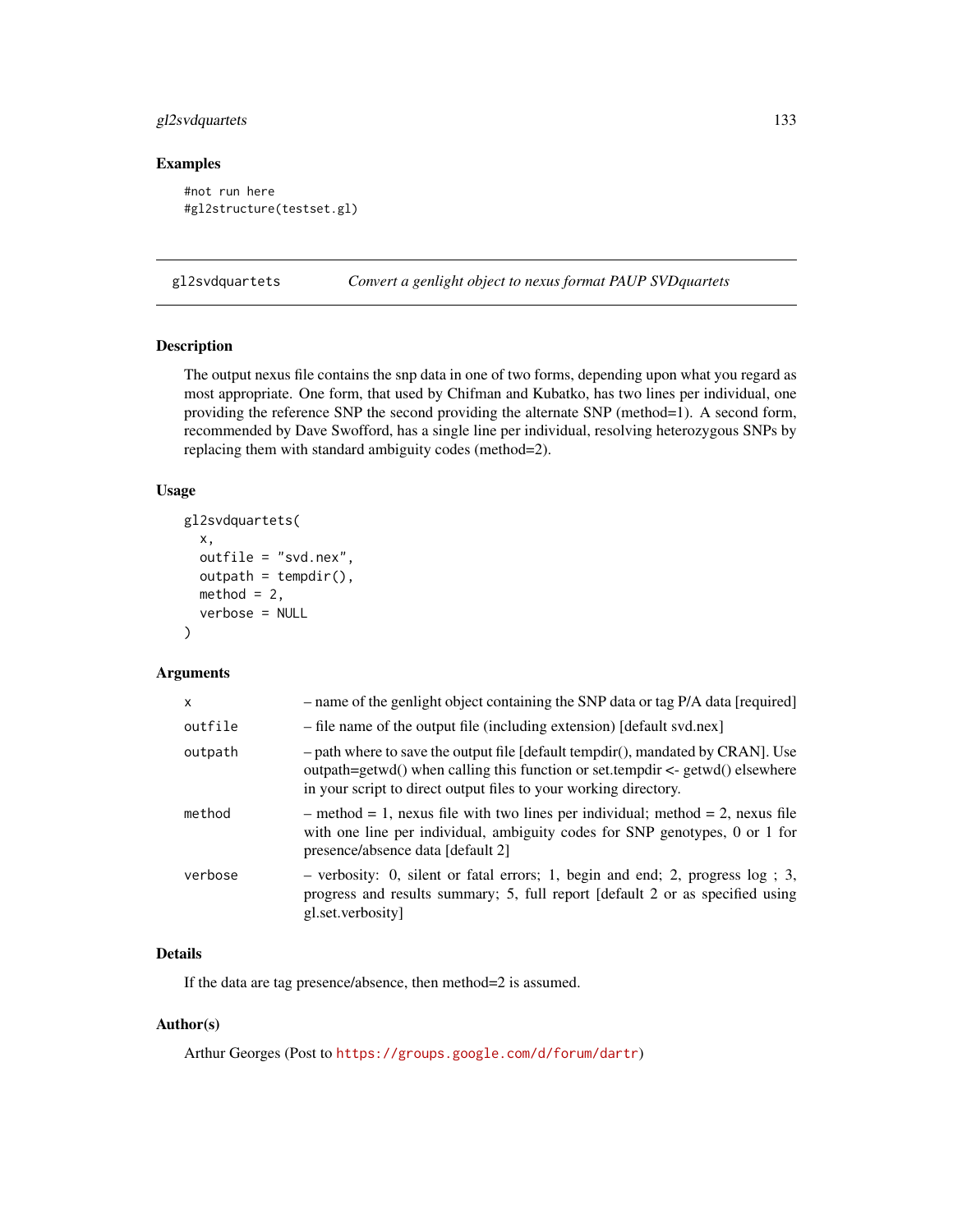# References

Chifman, J. and L. Kubatko. 2014. Quartet inference from SNP data under the coalescent. Bioinformatics 30: 3317-3324

#### Examples

```
gg <- testset.gl[1:20,1:100]
gg@other$loc.metrics <- gg@other$loc.metrics[1:100,]
gl2svdquartets(gg)
```
gl2treemix *Convert a genlight object to a treemix input file*

## Description

The output file contains the snp data in the format expected by treemix – see the treemix manual. The file will be gzipped before in order to be recognised by treemix. Plotting functions provided with treemix will need to be sourced from the treemix download page.

## Usage

```
gl2treemix(
 x,
 outfile = "treemix_input.gz",
 output = tempdir(),verbose = NULL
)
```
## Arguments

| X       | - name of the genlight object containing the SNP data [required]                                                                                                                                                                             |
|---------|----------------------------------------------------------------------------------------------------------------------------------------------------------------------------------------------------------------------------------------------|
| outfile | - file name of the output file (including gz extension) [default treemix_input.gz]                                                                                                                                                           |
| outpath | $-$ path where to save the output file [default tempdir(), mandated by CRAN]. Use<br>outpath=getwd() when calling this function or set.tempdir $\leq$ -getwd() elsewhere<br>in your script to direct output files to your working directory. |
| verbose | - verbosity: 0, silent or fatal errors; 1, begin and end; 2, progress $log$ ; 3,<br>progress and results summary; 5, full report [default 2 or as specified using<br>gl.set.verbosity                                                        |

### Author(s)

Arthur Georges (Post to <https://groups.google.com/d/forum/dartr>)

#### References

Pickrell and Pritchard (2012). Inference of population splits and mixtures from genome-wide allele frequency data. PLoS Genetics https://doi.org/10.1371/journal.pgen.1002967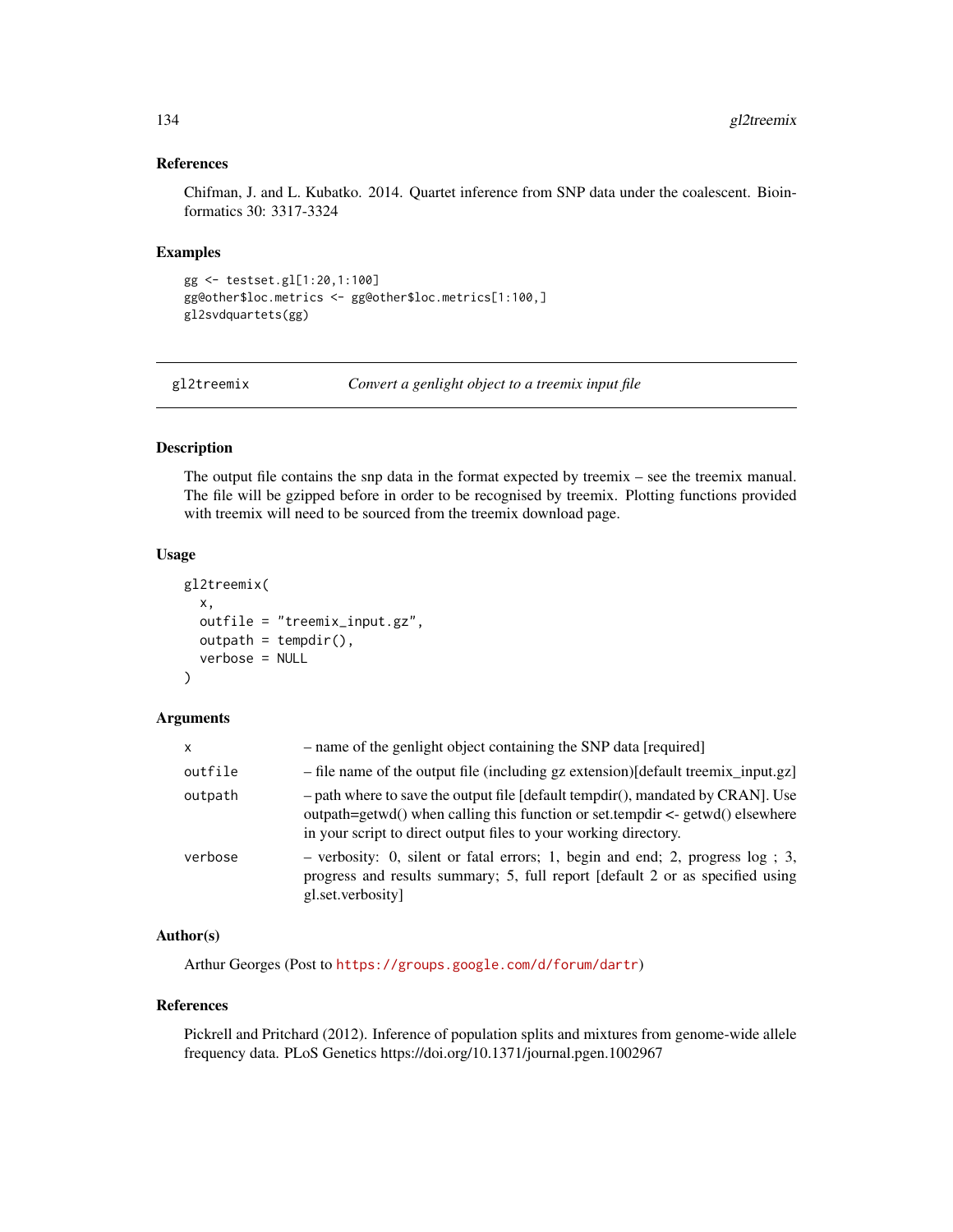#### is.fixed 135

# Examples

gl2treemix(testset.gl, outpath=tempdir())

is.fixed *Test to see if two populations are fixed at a given locus*

### Description

This script compares two percent allele frequencies and reports TRUE if they represent a fixed difference, FALSE otherwise.

# Usage

is.fixed(s1, s2, tloc =  $0$ )

# Arguments

| s1             | - percentage SNP allele or sequence tag frequency for the first population [re-<br>quired] |
|----------------|--------------------------------------------------------------------------------------------|
| s <sub>2</sub> | - percentage SNP allele or sequence tag frequency for the second population<br>[required]  |
| tloc           | - threshold value for tolerance in when a difference is regarded as fixed [default]        |

## Details

A fixed difference at a locus occurs when two populations share no alleles, noting that SNPs are biallelic (ploidy=2). Tollerance in the definition of a fixed difference is provided by the t parameter. For example, t=0.05 means that SNP allele frequencies of 95,5 and 5,95 percent will be reported as fixed (TRUE).

## Value

TRUE (fixed difference) or FALSE (alleles shared) or NA (one or both s1 or s2 missing)

# Author(s)

Arthur Georges (bugs? Post to <https://groups.google.com/d/forum/dartr>)

## See Also

[gl.fixed.diff](#page-41-0)

## Examples

```
is.fixed(s1=100, s2=0, tloc=0)
is.fixed(96, 4, tloc=0.05)
```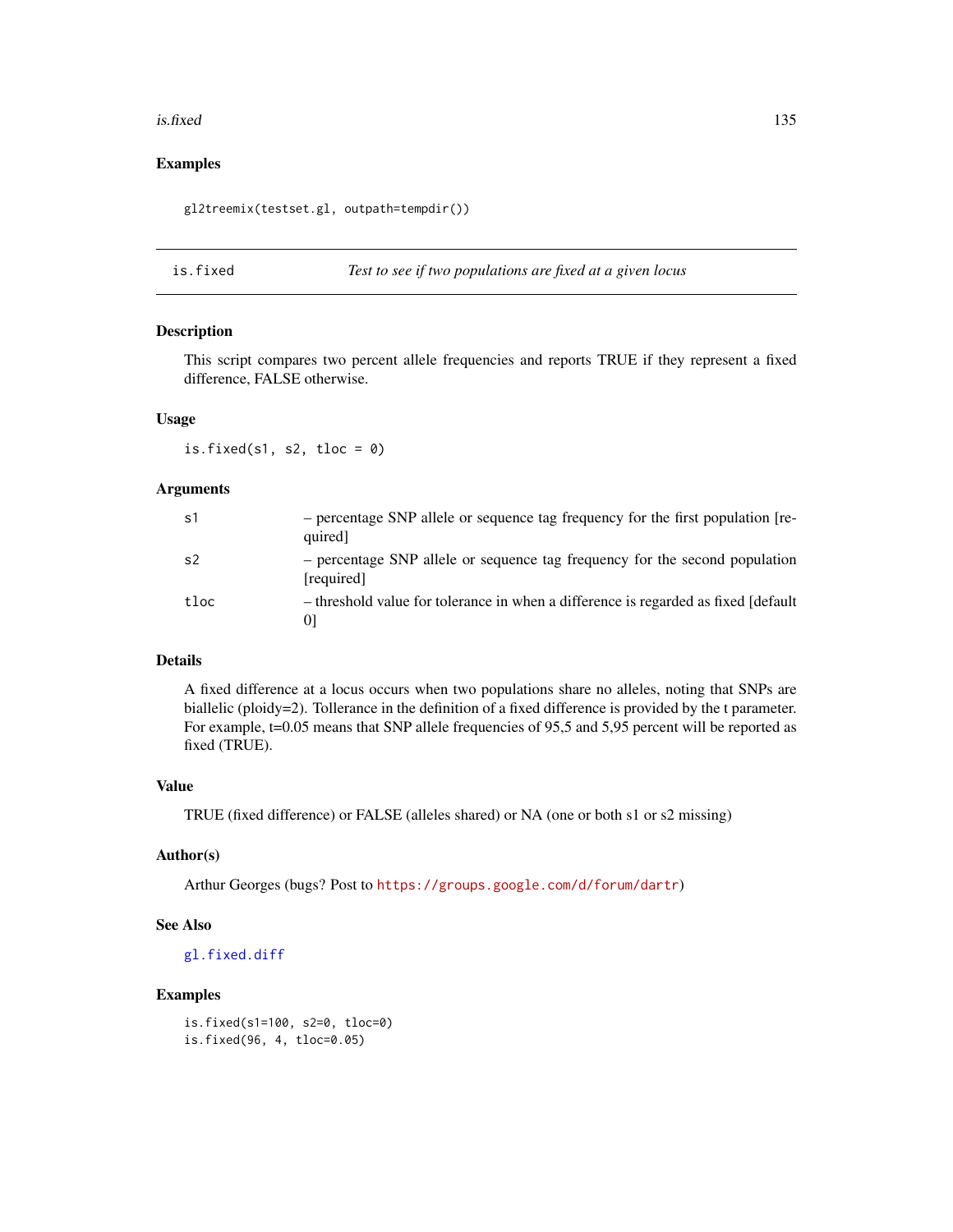Check ?read.genetable in pacakge PopGenReport for details on the format.

#### Format

csv

## Author(s)

Bernd Gruber (bugs? Post to <https://groups.google.com/d/forum/dartr>

## Examples

```
library(PopGenReport)
read.csv( paste(.libPaths()[1],"/dartR/extdata/platy.csv",sep="" ))
platy <- read.genetable( paste(.libPaths()[1],"/dartR/extdata/platy.csv",
sep="" ), ind=1, pop=2, lat=3, long=4, other.min=5, other.max=6, oneColPerAll=FALSE,
sep="/")
platy.gl <- (gi2gl(platy))
df.loc <- data.frame(RepAvg = runif(nLoc(platy.gl)), CallRate = 1)
platy.gl@other$loc.metrics <- df.loc
gl.report.reproducibility(platy.gl)
```

| possums.gl |  |  |
|------------|--|--|
|            |  |  |

A simulated genlight object created to run a landscape genetic exam*ple*

### Description

This a test data set to run a landscape genetics example. It contains 10 populations of 30 individuals each and each individual has 300 loci. There are no covariates for individuals or loci.

#### Usage

possums.gl

#### Format

genlight object

#### Author(s)

Bernd Gruber (bugs? Post to <https://groups.google.com/d/forum/dartr>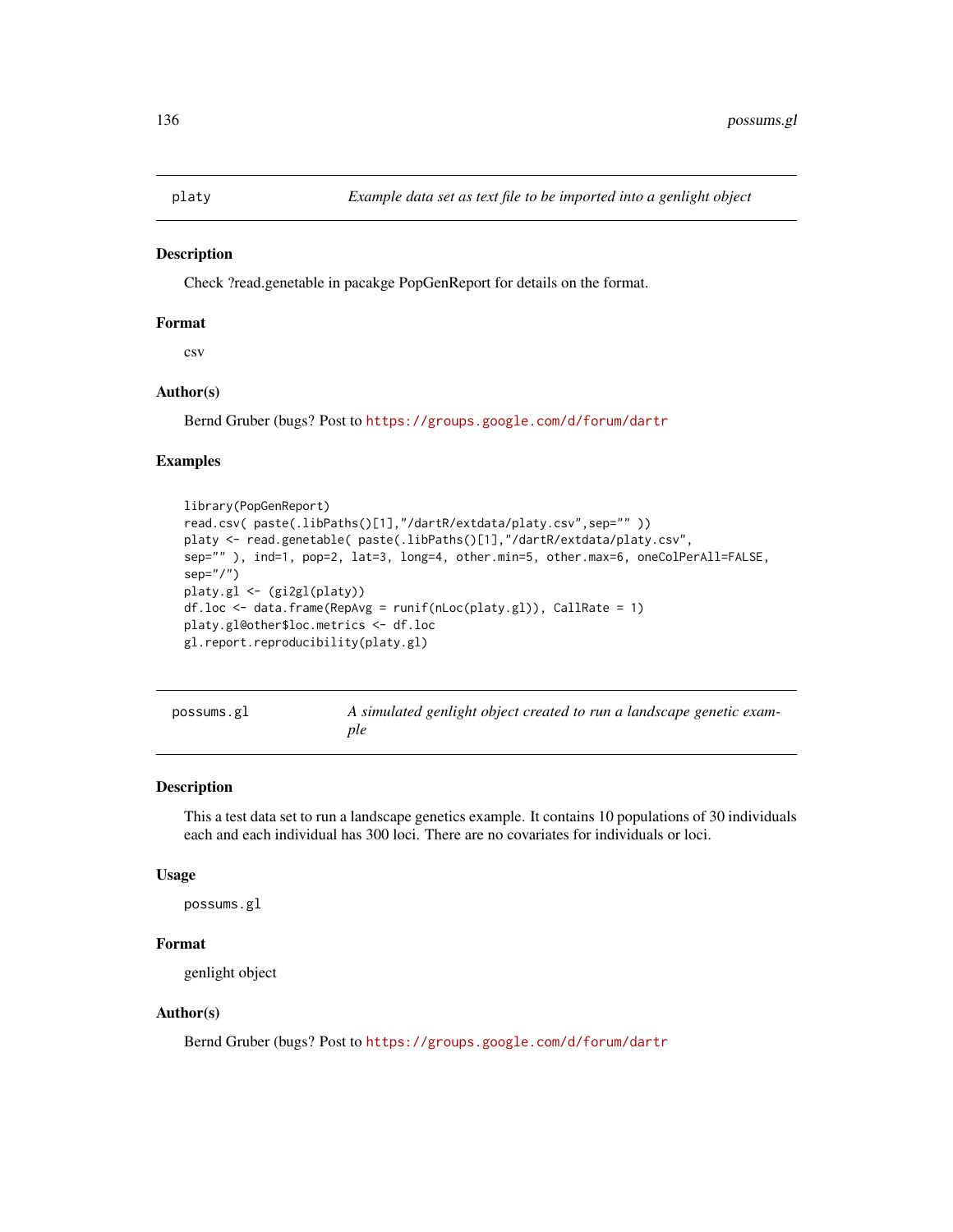This is a test data set on turtles. 250 individuals, 255 loci in >30 populations.

#### Usage

testset.gl

# Format

genlight object

# Author(s)

Arthur Georges (bugs? Post to <https://groups.google.com/d/forum/dartr>

testset.gs *A genlight object created via the gl.read.silicodart function*

# Description

This is a test data set on turtles. 218 individuals, 255 loci in >30 populations.

# Usage

testset.gs

## Format

genlight object

## Author(s)

Arthur Georges (bugs? Post to <https://groups.google.com/d/forum/dartr>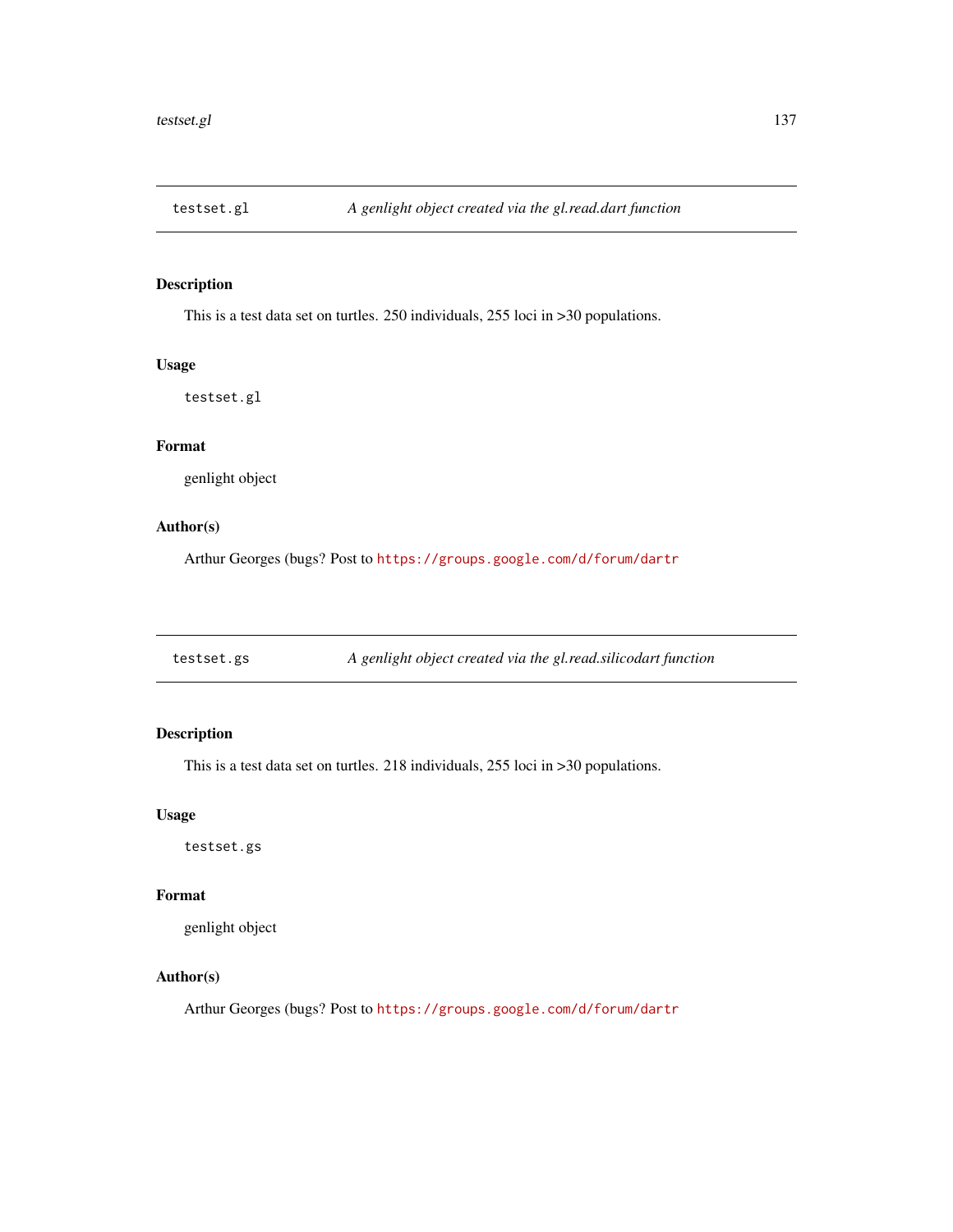Metadata file. Can be integrated via the dart2genlight function.

#### Format

csv

## Author(s)

Arthur Georges (bugs? Post to <https://groups.google.com/d/forum/dartr>

testset\_pop\_recode *Recode file to be used with the function.*

# Description

This test data set is provided to show a typical recode file format.

## Format

csv

#### Author(s)

Arthur Georges (bugs? Post to <https://groups.google.com/d/forum/dartr>

testset\_SNPs\_2Row *Testfile in DArT format (as provided by DArT)*

#### Description

This test data set is provided to show a typical DArT file format. Can be used to create a genlight object using the read.dart function.

#### Format

csv

## Author(s)

Arthur Georges (bugs? Post to <https://groups.google.com/d/forum/dartr>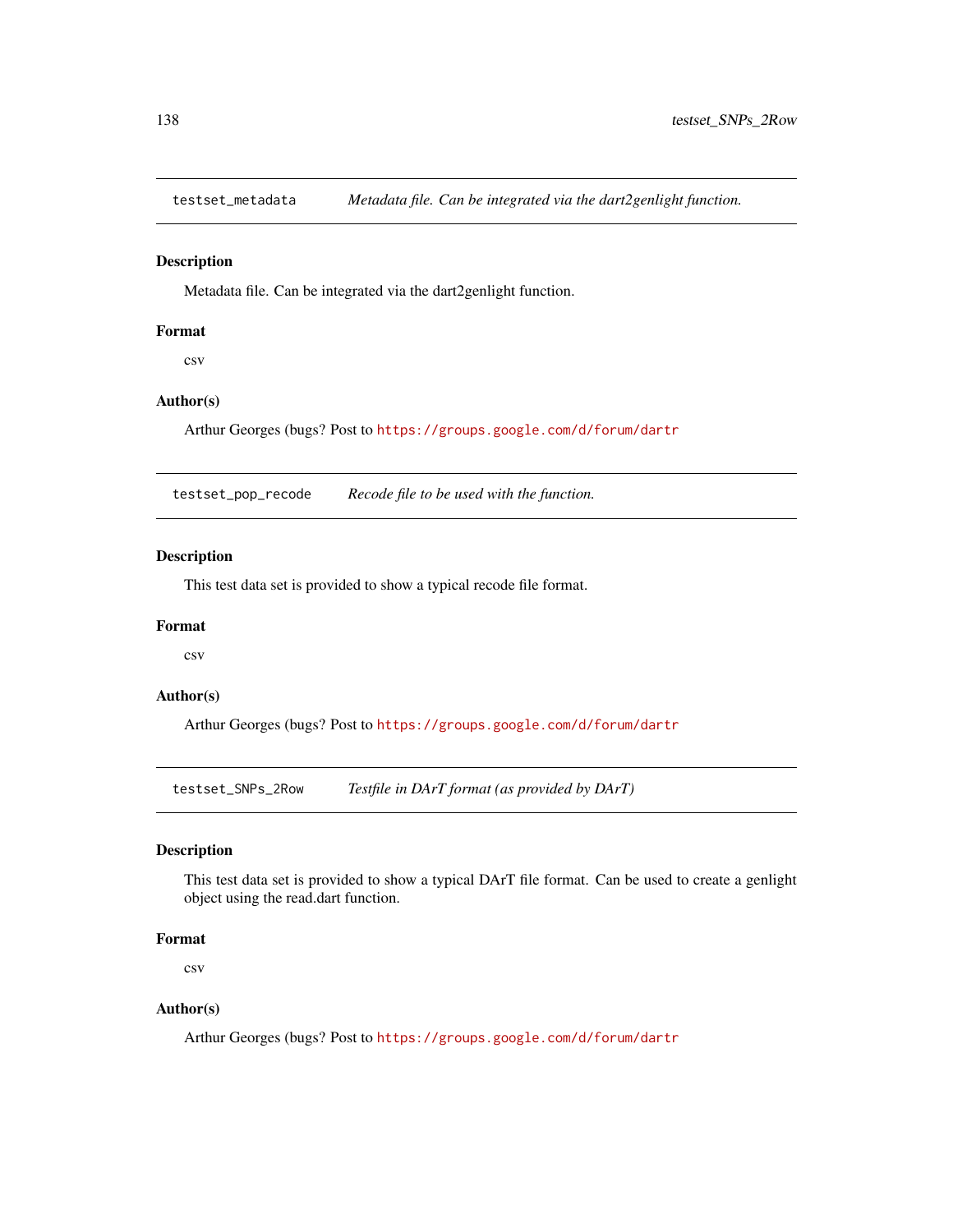util.outflank *OutFLANK: An Fst outlier approach by Mike Whitlock and Katie Lotterhos, University of British Columbia.*

## **Description**

This function is the original implementation of Outflank by Whitlock and Lotterhos. dartR simply provides a convinient wrapper around their functions and an easier install being an r package (for information please refer to their github repository) This method looks for Fst outliers from a list of Fst's for different loci. It assumes that each locus has been genotyped in all populations with approximately equal coverage. OutFLANK estimates the distribution of Fst based on a trimmed sample of Fst's. It assumes that the majority of loci in the center of the distribution are neutral and infers the shape of the distribution of neutral Fst using a trimmed set of loci. Loci with the highest and lowest Fst's are trimmed from the data set before this inference, and the distribution of Fst df/(mean Fst) is assumed to follow a chi-square distribution. Based on this inferred distribution, each locus is given a q-value based on its quantile in the inferred null distribution. The main procedure is called OutFLANK – see comments in that function immediately below for input and output formats. The other functions here are necessary and must be uploaded, but are not necessarily needed by the user directly. Steps:

#### Usage

```
util.outflank(
  FstDataFrame,
  LeftTrimFraction = 0.05,
  RightTrimFraction = 0.05,
  Hmin = 0.1,
  NumberOfSamples,
  qthreshold = 0.05
)
```
#### Arguments

FstDataFrame A data frame that includes a row for each locus, with columns as follows:

- \$LocusName: a character string that uniquely names each locus.
- \$FST: Fst calculated for this locus. (Kept here to report the unbased Fst of the results)
- \$T1: The numerator of the estimator for Fst (necessary, with \$T2, to calculate mean Fst)
- \$T2: The denominator of the estimator of Fst
- \$FSTNoCorr: Fst calculated for this locus without sample size correction. (Used to find outliers)
- \$T1NoCorr: The numerator of the estimator for Fst without sample size correction (necessary, with \$T2, to calculate mean Fst)
- \$T2NoCorr: The denominator of the estimator of Fst without sample size correction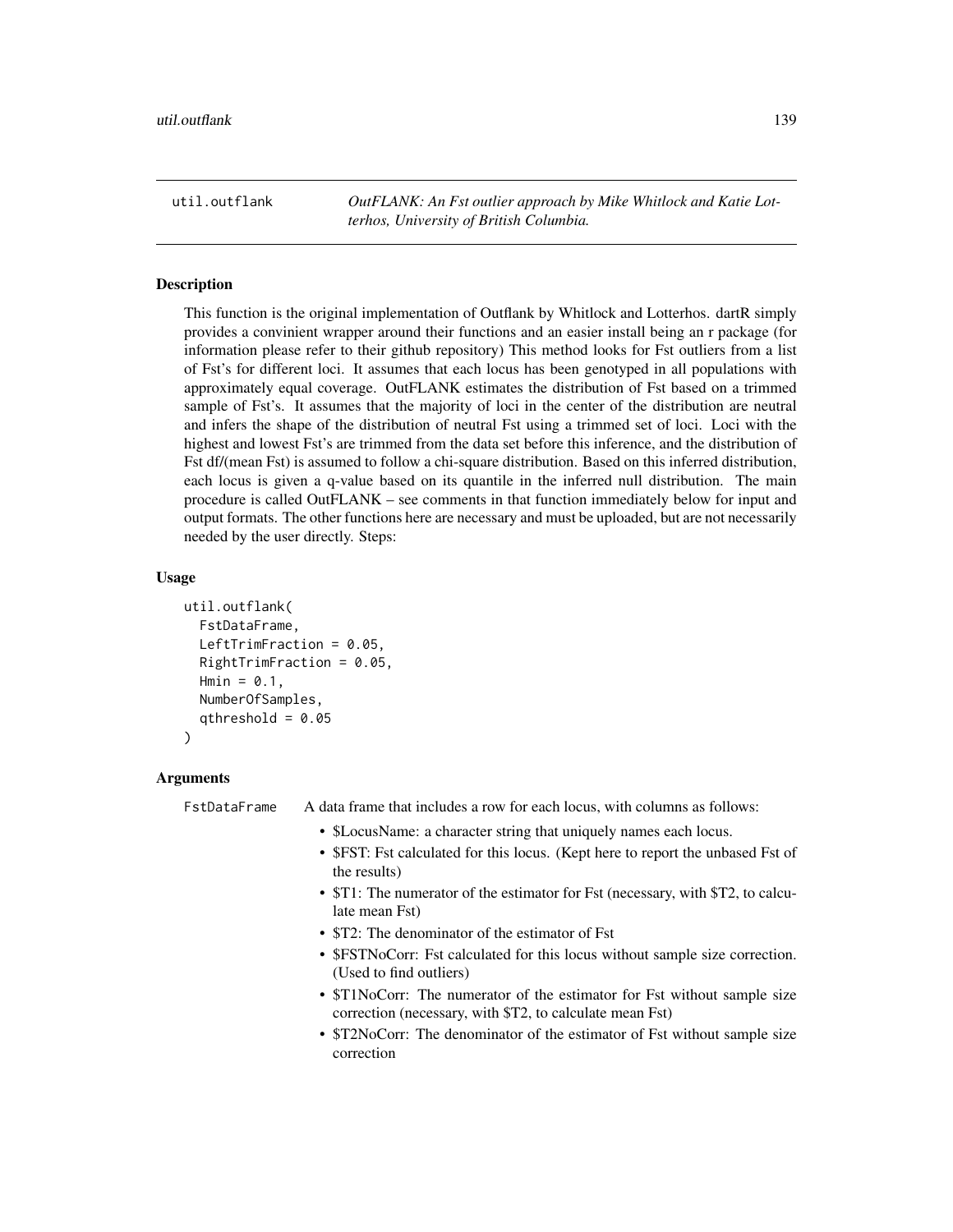|                   |            | • \$He: The heterozygosity of the locus (used to screen out low heterozygosity<br>loci that have a different distribution)   |  |
|-------------------|------------|------------------------------------------------------------------------------------------------------------------------------|--|
| LeftTrimFraction  |            |                                                                                                                              |  |
|                   |            | The proportion of loci that are trimmed from the lower end of the range of Fst<br>before the likelihood funciton is applied. |  |
| RightTrimFraction |            |                                                                                                                              |  |
|                   |            | The proportion of loci that are trimmed from the upper end of the range of Fst<br>before the likelihood funciton is applied. |  |
|                   | Hmin       | The minimum heterozygosity required before including calculations from a lo-<br>cus.                                         |  |
| NumberOfSamples   |            |                                                                                                                              |  |
|                   |            | The number of spatial locations included in the data set.                                                                    |  |
|                   | gthreshold | The desired false discovery rate threshold for calculating q-values.                                                         |  |

#### Value

The function returns a list with seven elements:

- FSTbar: the mean FST inferred from loci not marked as outliers
- FSTNoCorrbar: the mean FST (not corrected for sample size -gives an upwardly biased estimate of FST)
- dfInferred: the inferred number of degrees of freedom for the chi-square distribution of neutral FST
- numberLowFstOutliers: Number of loci flagged as having a signficantly low FST (not reliable)
- numberHighFstOutliers: Number of loci identified as haivng significantly high FST
- results: a data frame with a row for each locus. This data frame includes all the original columns in the data set, and six new ones:
	- \$indexOrder (the original order of the input data set),
	- \$GoodH (Boolean variable which is TRUE if the expected heterozygosity is greater than the Hemin set by input),
	- \$OutlierFlag (TRUE if the method identifies the locus as an outlier, FALSE otherwise), and
	- \$q (the q-value for the test of neutrality for the locus)
	- \$pvalues (the p-value for the test of neutrality for the locus)
	- \$pvaluesRightTail the one-sided (right tail) p-value for a locus

# Author(s)

Bernd Gruber (glbugs@aerg.canberra.edu.au); original implementation of Whitlock & Lotterhos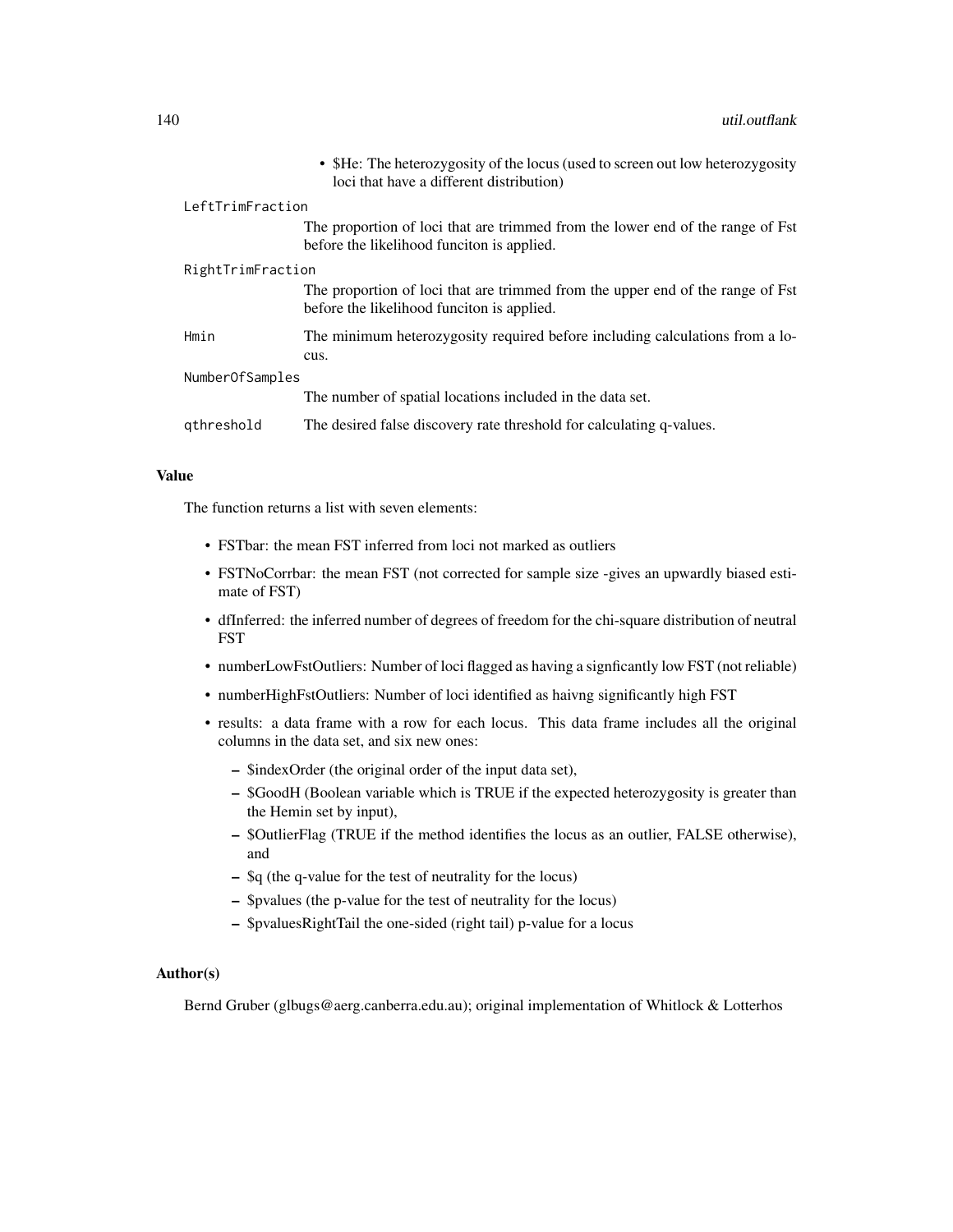util.outflank.MakeDiploidFSTMat

*Creates OutFLANK input file from individual genotype info.*

## Description

Creates OutFLANK input file from individual genotype info.

# Usage

util.outflank.MakeDiploidFSTMat(SNPmat, locusNames, popNames)

#### Arguments

| SNPmat     | This is an array of genotypes with a row for each individual. There should be a<br>column for each SNP, with the number of copies of the focal allele $(0, 1, 0r 2)$<br>for that individual. If that individual is missing data for that SNP, there should<br>be a 9, instead. |
|------------|--------------------------------------------------------------------------------------------------------------------------------------------------------------------------------------------------------------------------------------------------------------------------------|
| locusNames | A list of names for each SNP locus. There should be the same number of locus<br>names as there are columns in SNP mat.                                                                                                                                                         |
| popNames   | A list of population names to give location for each individual. Typically mul-<br>tiple individuals will have the same popName. The list popNames should have<br>the same length as the number of rows in SNPmat.                                                             |

## Value

Returns a data frame in the form needed for the main OutFLANK function.

| util.outflank.plotter Plotting functions for Fst distributions after OutFLANK This function |
|---------------------------------------------------------------------------------------------|
| takes the output of OutFLANK as input with the OF output parameter.                         |
| It plots a histogram of the FST (by default, the uncorrected FSTs used                      |
| by OutFLANK) of loci and overlays the inferred null histogram.                              |

# Description

Plotting functions for Fst distributions after OutFLANK

This function takes the output of OutFLANK as input with the OFoutput parameter. It plots a histogram of the FST (by default, the uncorrected FSTs used by OutFLANK) of loci and overlays the inferred null histogram.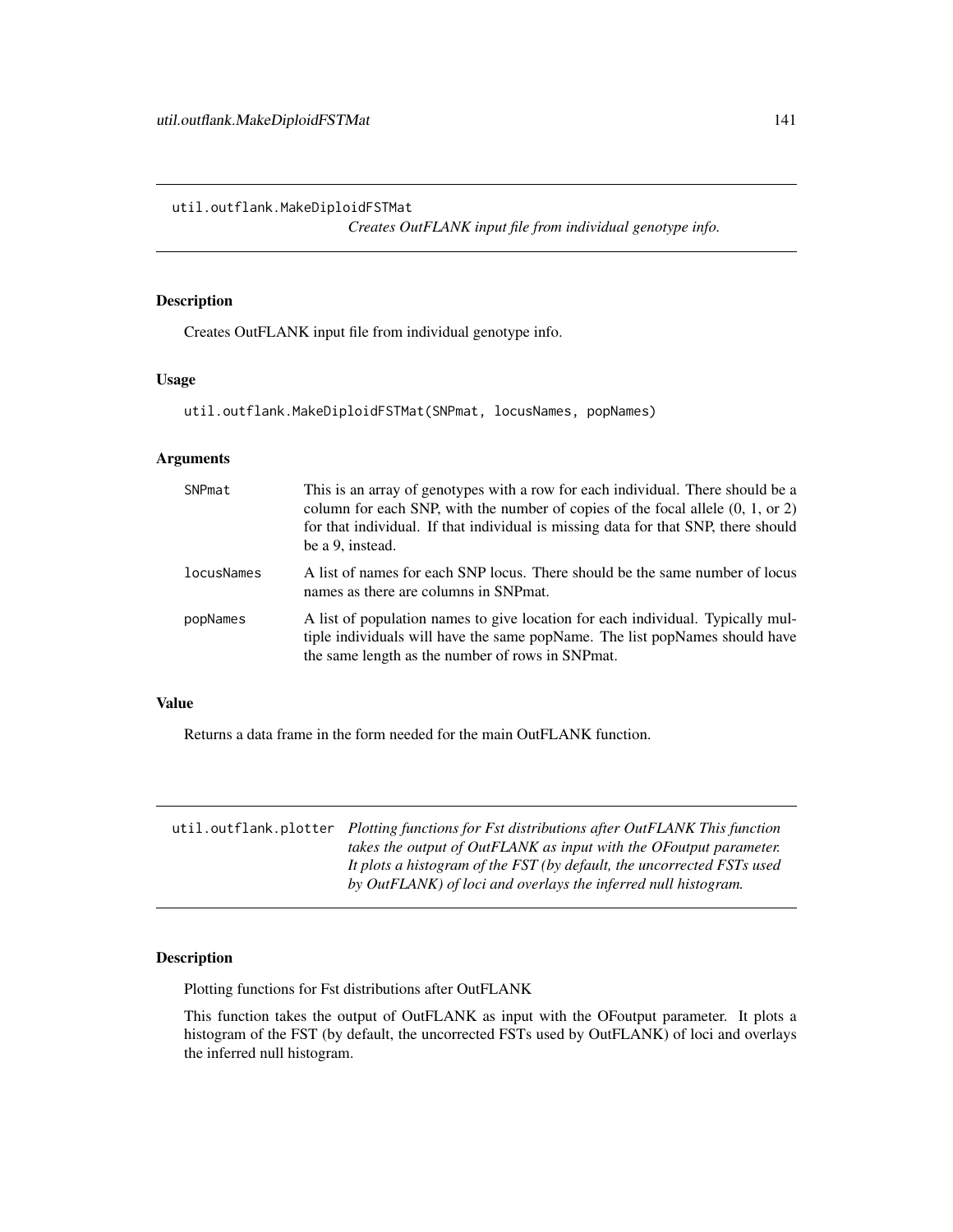# Usage

```
util.outflank.plotter(
 OFoutput,
 withOutliers = TRUE,
 NoCorr = TRUE,Hmin = 0.1,
 binwidth = 0.005,
  Zoom = FALSE,
 RightZoomFraction = 0.05,
  titletext = NULL
\mathcal{L}
```
# Arguments

| OFoutput          | The output of the function OutFLANK()                                                                                               |  |
|-------------------|-------------------------------------------------------------------------------------------------------------------------------------|--|
| withOutliers      | Determines whether the loci marked as outliers (with \$OutlierFlag) are included<br>in the histogram.                               |  |
| NoCorr            | Plots the distribution of FSTNoCorr when TRUE. Recommended, because this<br>is the data used by OutFLANK to infer the distribution. |  |
| Hmin              | The minimum heterozygosity required before including a locus in the plot.                                                           |  |
| binwidth          | The width of bins in the histogram.                                                                                                 |  |
| Zoom              | If Zoom is set to TRUE, then the graph will zoom in on the right tail of the<br>distirbution (based on argument RightZoomFraction)  |  |
| RightZoomFraction |                                                                                                                                     |  |
|                   | Used when Zoom = TRUE. Defines the proportion of the distribution to plot.                                                          |  |
| titletext         | Allows a test string to be printed as a title on the graph                                                                          |  |

# Value

produces a historgram of the FST

utils.dart2genlight *Convert DarT to genlight*

# Description

converts a dart file (read via read.dart) into an genlight object [adegenet](#page-0-0). Internal function called by gl.read.dart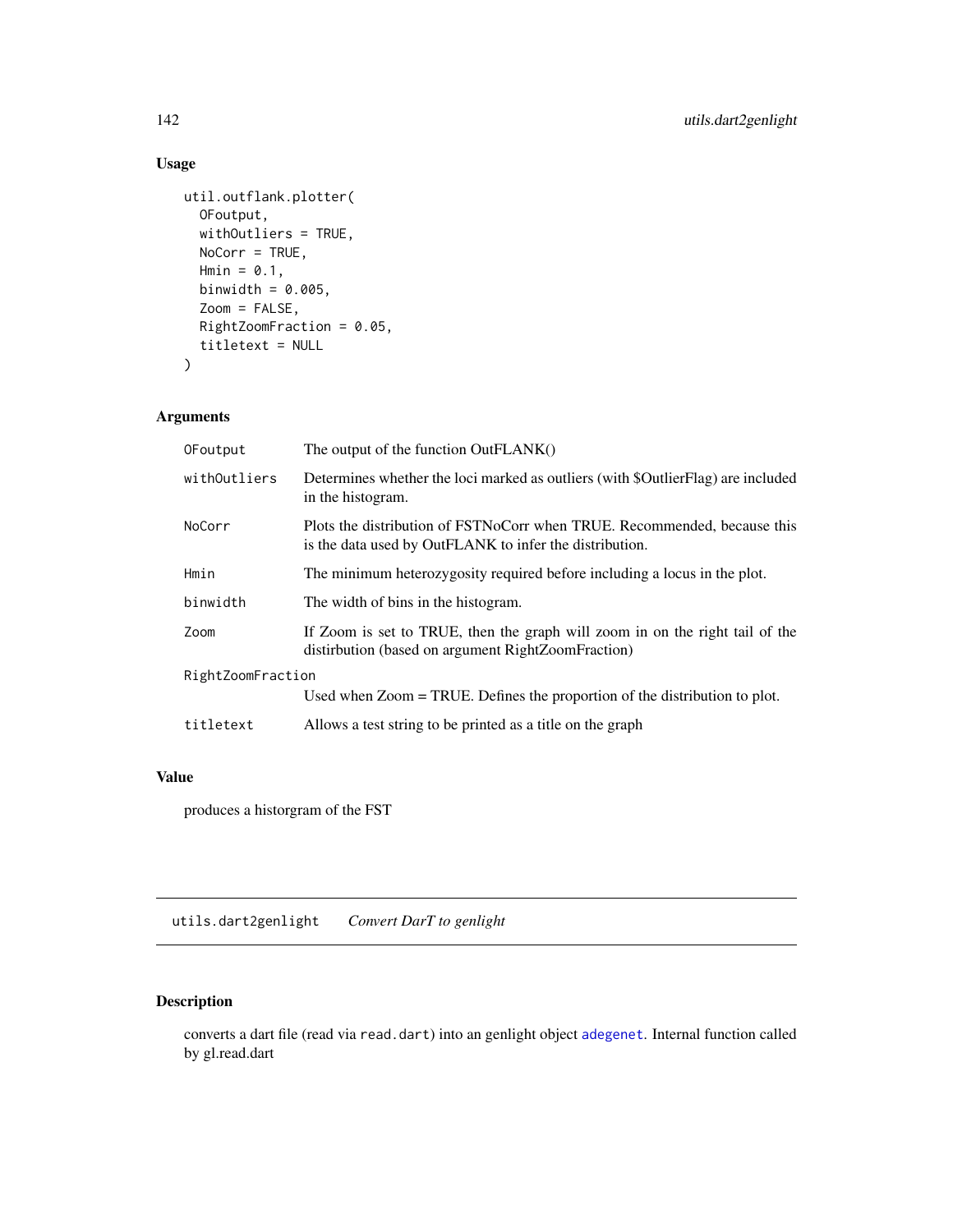utils.dist.binary 143

#### Usage

```
utils.dart2genlight(
  dart,
  ind.metafile = NULL,
  covfilename = NULL,
  probar = TRUE,
  verbose = 2\lambda
```
#### Arguments

| dart         | a dart object created via read.dart                                                                                                         |
|--------------|---------------------------------------------------------------------------------------------------------------------------------------------|
| ind.metafile | optional file in csv format with metadata for each individual (see details for<br>explanation)                                              |
| covfilename  | depreciated, use parameter ind metafile                                                                                                     |
| probar       | show progress bar                                                                                                                           |
| verbose      | $-$ verbosity: 0, silent or fatal errors; 1, begin and end; 2, progress log; 3,<br>progress and results summary; 5, full report [default 2] |

#### Details

the ind.metadata file needs to have very specific headings. First an heading called id. Here the ids have to match the ids in the dart object colnames (dart [[4]]). The following column headings are optional. pop: specifies the population membership of each individual. lat and lon specify spatial coordinates (perferable in decimal degrees WGS1984 format). Additional columns with individual metadata can be imported (e.g. age, gender).

#### Value

a genlight object is returned. Including all available slots are filled. loc.names, ind.names, pop, lat, lon (if provided via the ind.metadata file)

utils.dist.binary *Calculate a distance matrix for individuals defined in an {adegenet} genlight object using binary P/A data (SilicoDArT)*

## Description

This script calculates various distances between individuals based on Tag Presence/Absence data. #'

The distance measure can be one of

simple – simple matching, both 1 or both  $0 = 0$ ; one 1 and the other  $0 = 1$ . Presence and absence equally weighted. Jaccard – ignores matching 0, both  $1 = 0$ ; one 1 and the other  $0 = 1$ . Absences could be for different reasons. Dice – both  $0 = 0$ ; both  $1 = 2$ ; one 1 and the other  $0 = 1$ . Absences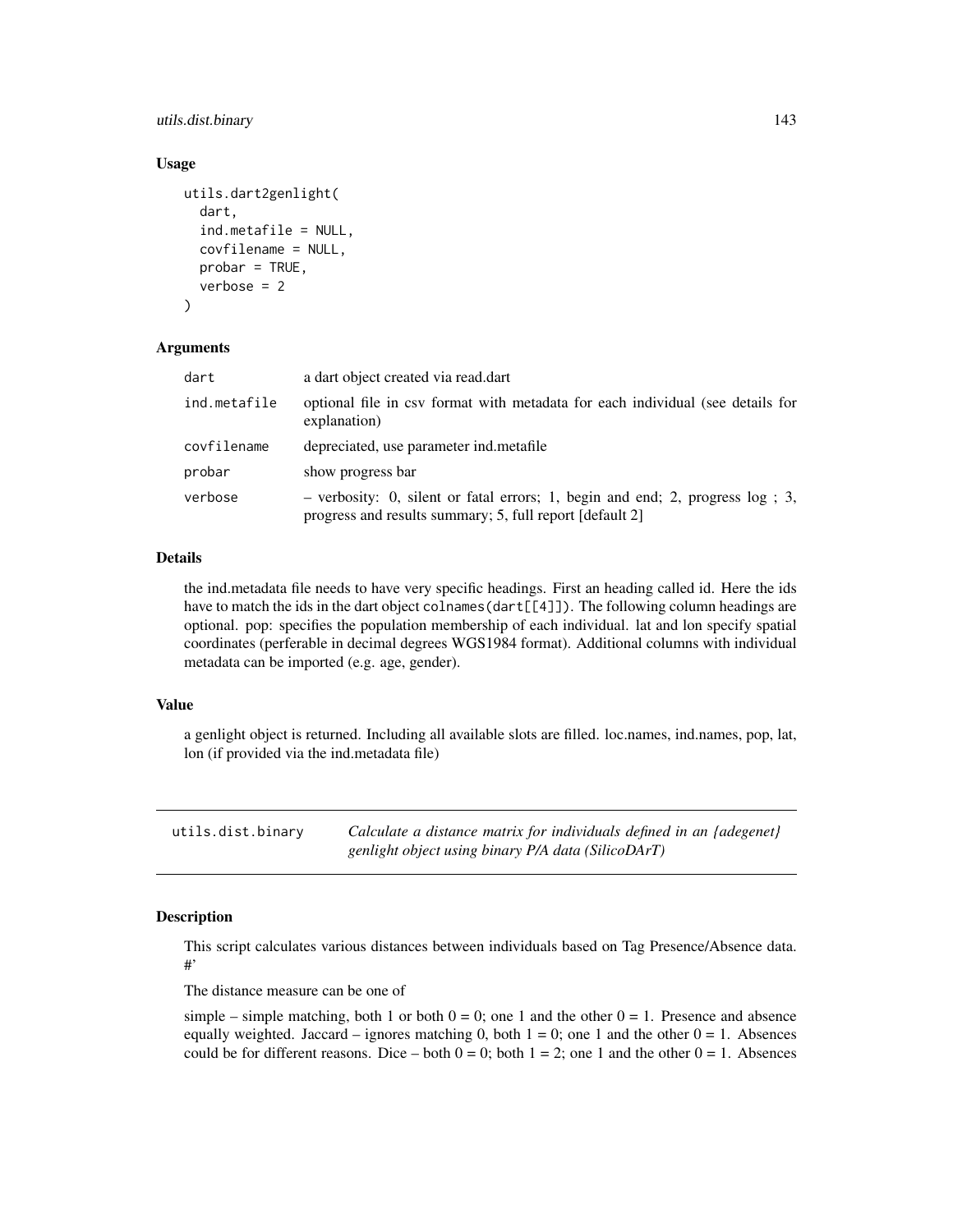could be for different reasons. Sometimes called the Czekanowski or Sorensen distance. Phi – binary analogue of the Pearson Correlation coefficient.

One might choose to disregard or downweight absences in comparison with presences because the homology of absences is less clear (mutation at one or the other, or both restriction sites). Your call.

## Usage

```
utils.dist.binary(x, method = "simple", verbose = NULL)
```
#### Arguments

| X       | - name of the genlight containing the SNP genotypes [required]                                                                       |  |  |  |  |  |  |  |
|---------|--------------------------------------------------------------------------------------------------------------------------------------|--|--|--|--|--|--|--|
| method  | - Specify distance measure [simple]                                                                                                  |  |  |  |  |  |  |  |
| verbose | - verbosity: 0, silent or fatal errors; 1, begin and end; 2, progress $log$ ; 3,<br>progress and results summary; 5, full report [2] |  |  |  |  |  |  |  |

## Value

An object of class 'dist' giving distances between individuals

## Author(s)

Arthur Georges (Post to <https://groups.google.com/d/forum/dartr>)

#### Examples

D <- utils.dist.binary(testset.gs, method="Jaccard")

| utils.hamming | Calculates the Hamming distance between two DArT trimmed DNA |  |  |  |  |
|---------------|--------------------------------------------------------------|--|--|--|--|
|               | sequences                                                    |  |  |  |  |

#### Description

Hamming distance is calculated as the number of base differences between two sequences which can be expressed as a count or a proportion. Typically, it is calculated between two sequences of equal length. In the context of DArT trimmed sequences, which differ in length but which are anchored to the left by the restriction enzyme recognition sequence, it is sensible to compare the two trimmed sequences starting from immediately after the common recognition sequence and terminating at the last base of the shorter sequence.

#### Usage

```
utils.hamming(str1, str2, r = 4)
```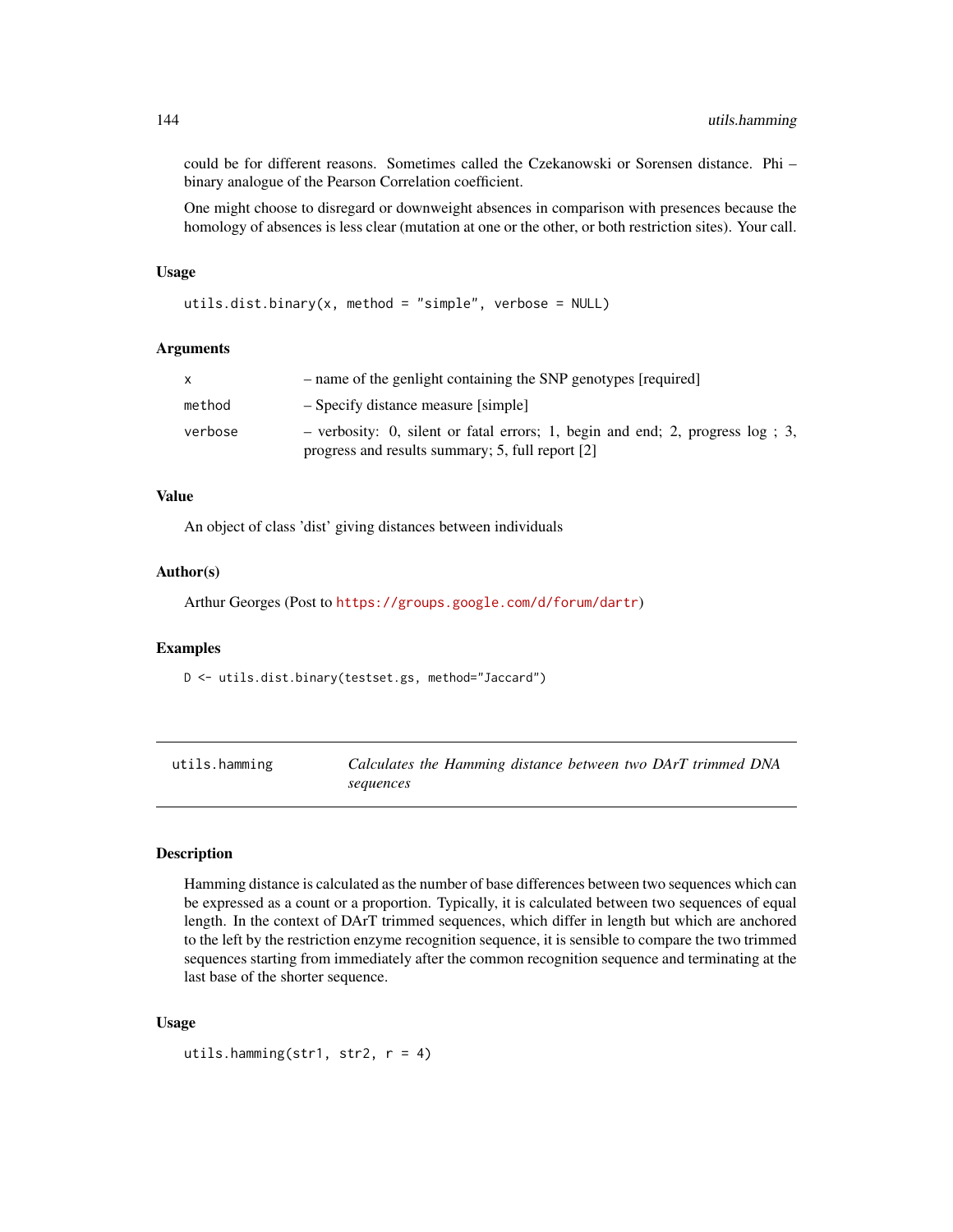#### <span id="page-144-0"></span>utils.hwe 145

#### Arguments

| str1 | - string containing the first sequence [required]                                |
|------|----------------------------------------------------------------------------------|
| str2 | - string containing the second sequence [required]                               |
|      | - number of bases in the restriction enzyme recognition sequence $[default = 4]$ |

#### Details

The Hamming distance between the rows of a matrix can be computed quickly by exploiting the fact that the dot product of two binary vectors x and (1-y) counts the corresponding elements that are different between x and y. This matrix multiplication can also be used for matrices with more than two possible values, and different types of elements, such as DNA sequences.

The function calculates the Hamming distance between all columns of a matrix X, or two matrices X and Y. Again matrix multiplication is used, this time for counting, between two columns x and y, the number of cases in which corresponding elements have the same value (e.g. A, C, G or T). This counting is done for each of the possible values individually, while iteratively adding the results. The end result of the iterative adding is the sum of all corresponding elements that are the same, i.e. the inverse of the Hamming distance. Therefore, the last step is to subtract this end result H from the maximum possible distance, which is the number of rows of matrix X.

If the two DNA sequences are of differing length, the longer is truncated. The initial common restriction enzyme recognition sequence is ignored.

The algorithm is that of Johann de Jong [https://johanndejong.wordpress.com/2015/10/02/](https://johanndejong.wordpress.com/2015/10/02/faster-hamming-distance-in-r-2/) [faster-hamming-distance-in-r-2/](https://johanndejong.wordpress.com/2015/10/02/faster-hamming-distance-in-r-2/)

#### Value

Hamming distance between the two strings

### Author(s)

Arthur Georges (Post to <https://groups.google.com/d/forum/dartr>)

utils.hwe *Calculates departure from Hardy-Weinberg Equilibrium. Utility script not meant for end users.*

# Description

Calculates the probabilities of agreement with H-W equilibrium based on observed frequencies of reference homozygotes, heterozygotes and alternate homozygotes. Uses the exact calculations contained in function utils.prob.hwe() as developed by Wigginton, JE, Cutler, DJ, and Abecasis, GR.

#### Usage

utils.hwe(x,  $prob = 0.05$ , verbose = NULL)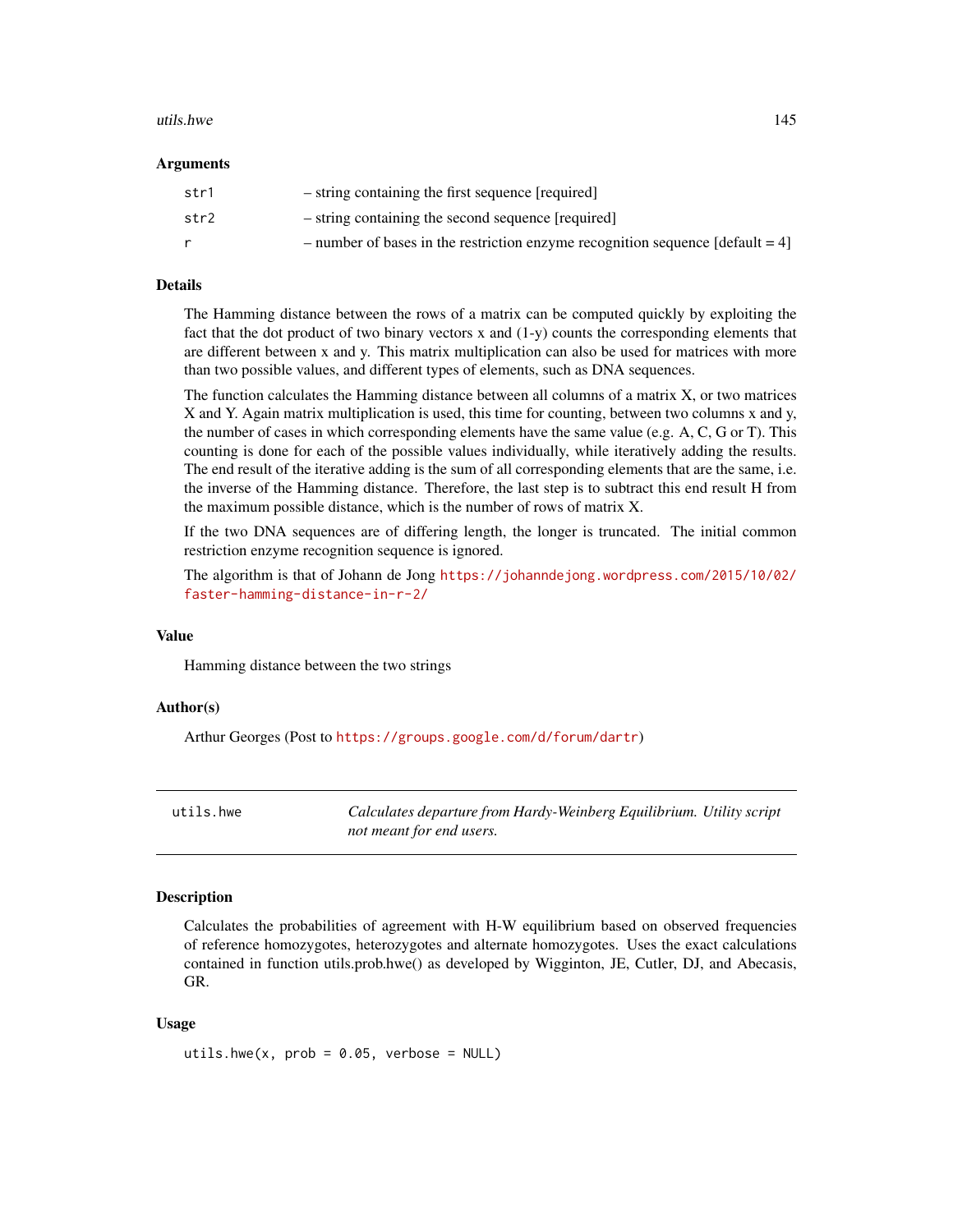#### <span id="page-145-0"></span>Arguments

| X       | - a genlight object containting the SNP profiles for a population [Required]                                                                 |
|---------|----------------------------------------------------------------------------------------------------------------------------------------------|
| prob    | $-$ level of significance [Default 0.05]                                                                                                     |
| verbose | - verbosity: 0, silent or fatal errors; 1, begin and end; 2, progress $log$ ; 3,<br>progress and results summary; 5, full report [default 2] |

#### Value

Locus, Hom\_1, Het, Hom\_2, N, Prob, Sig, BonSig)

#### Author(s)

Arthur Georges (Post to <https://groups.google.com/d/forum/dartr>)

| utils.outflank | OutFLANK: An Fst outlier approach by Mike Whitlock and Katie Lot- |
|----------------|-------------------------------------------------------------------|
|                | terhos, University of British Columbia.                           |

#### Description

This function is the original implementation of Outflank by Whitlock and Lotterhos. dartR simply provides a convinient wrapper around their functions and an easier install being an r package (for information please refer to their github repository) This method looks for Fst outliers from a list of Fst's for different loci. It assumes that each locus has been genotyped in all populations with approximately equal coverage. OutFLANK estimates the distribution of Fst based on a trimmed sample of Fst's. It assumes that the majority of loci in the center of the distribution are neutral and infers the shape of the distribution of neutral Fst using a trimmed set of loci. Loci with the highest and lowest Fst's are trimmed from the data set before this inference, and the distribution of Fst df/(mean Fst) is assumed to follow a chi-square distribution. Based on this inferred distribution, each locus is given a q-value based on its quantile in the inferred null distribution. The main procedure is called OutFLANK – see comments in that function immediately below for input and output formats. The other functions here are necessary and must be uploaded, but are not necessarily needed by the user directly. Steps:

#### Usage

```
utils.outflank(
  FstDataFrame,
  LeftTrimFraction = 0.05,
  RightTrimFraction = 0.05,
 Hmin = 0.1,
 NumberOfSamples,
  qthreshold = 0.05)
```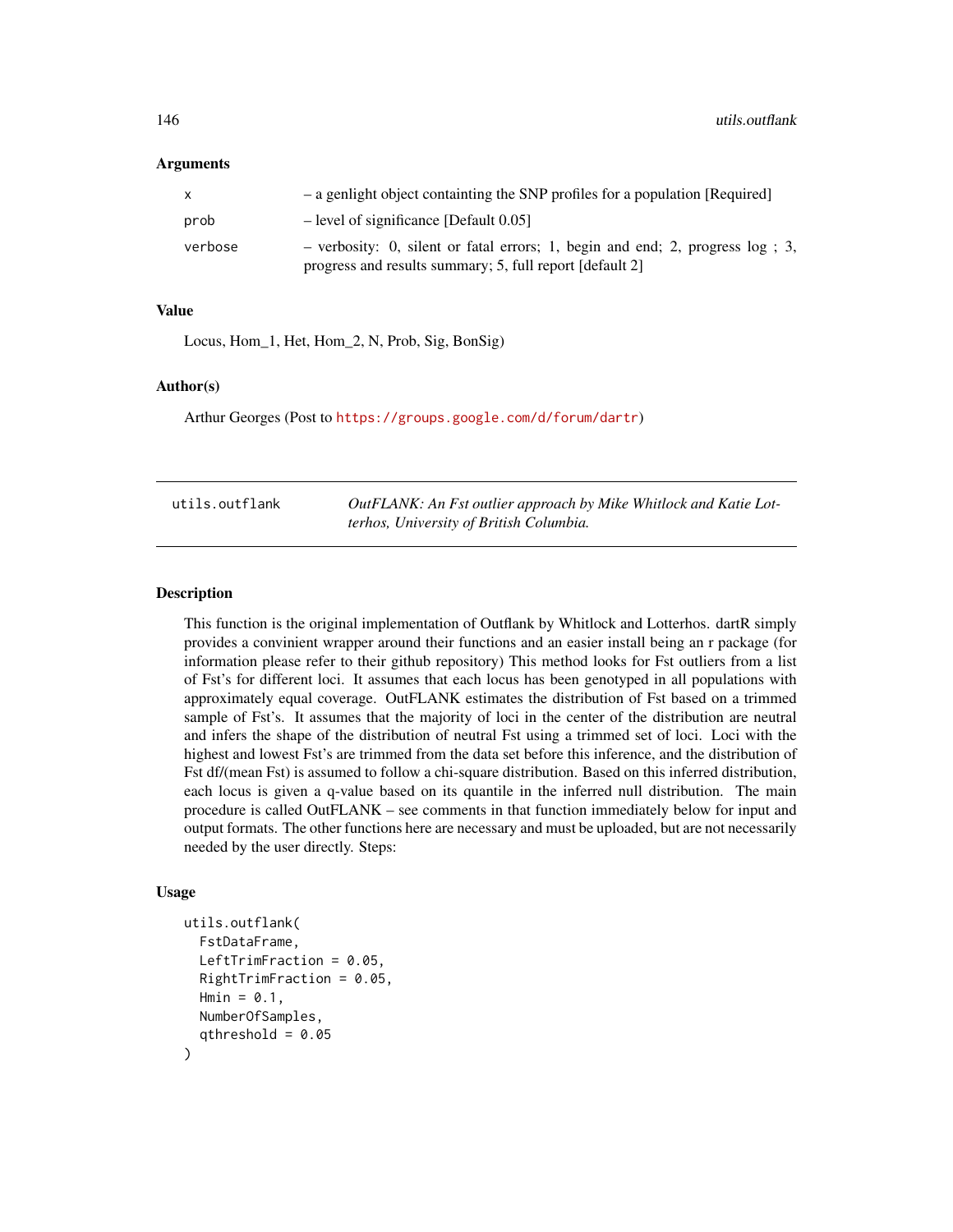#### utils.outflank 147

# Arguments

|                   | FstDataFrame     | A data frame that includes a row for each locus, with columns as follows:                                                            |
|-------------------|------------------|--------------------------------------------------------------------------------------------------------------------------------------|
|                   |                  | • \$LocusName: a character string that uniquely names each locus.                                                                    |
|                   |                  | • \$FST: Fst calculated for this locus. (Kept here to report the unbased Fst of<br>the results)                                      |
|                   |                  | • \$T1: The numerator of the estimator for Fst (necessary, with \$T2, to calcu-<br>late mean Fst)                                    |
|                   |                  | • \$T2: The denominator of the estimator of Fst                                                                                      |
|                   |                  | • \$FSTNoCorr: Fst calculated for this locus without sample size correction.<br>(Used to find outliers)                              |
|                   |                  | • \$T1NoCorr: The numerator of the estimator for Fst without sample size<br>correction (necessary, with \$T2, to calculate mean Fst) |
|                   |                  | • \$T2NoCorr: The denominator of the estimator of Fst without sample size<br>correction                                              |
|                   |                  | • \$He: The heterozygosity of the locus (used to screen out low heterozygosity<br>loci that have a different distribution)           |
|                   | LeftTrimFraction |                                                                                                                                      |
|                   |                  | The proportion of loci that are trimmed from the lower end of the range of Fst<br>before the likelihood funciton is applied.         |
| RightTrimFraction |                  |                                                                                                                                      |
|                   |                  | The proportion of loci that are trimmed from the upper end of the range of Fst<br>before the likelihood funciton is applied.         |
|                   | Hmin             | The minimum heterozygosity required before including calculations from a lo-<br>cus.                                                 |
|                   | NumberOfSamples  |                                                                                                                                      |
|                   |                  | The number of spatial locations included in the data set.                                                                            |
|                   | qthreshold       | The desired false discovery rate threshold for calculating q-values.                                                                 |

# Value

The function returns a list with seven elements:

- FSTbar: the mean FST inferred from loci not marked as outliers
- FSTNoCorrbar: the mean FST (not corrected for sample size -gives an upwardly biased estimate of FST)
- dfInferred: the inferred number of degrees of freedom for the chi-square distribution of neutral FST
- numberLowFstOutliers: Number of loci flagged as having a signficantly low FST (not reliable)
- numberHighFstOutliers: Number of loci identified as haivng significantly high FST
- results: a data frame with a row for each locus. This data frame includes all the original columns in the data set, and six new ones:
	- \$indexOrder (the original order of the input data set),
	- \$GoodH (Boolean variable which is TRUE if the expected heterozygosity is greater than the Hemin set by input),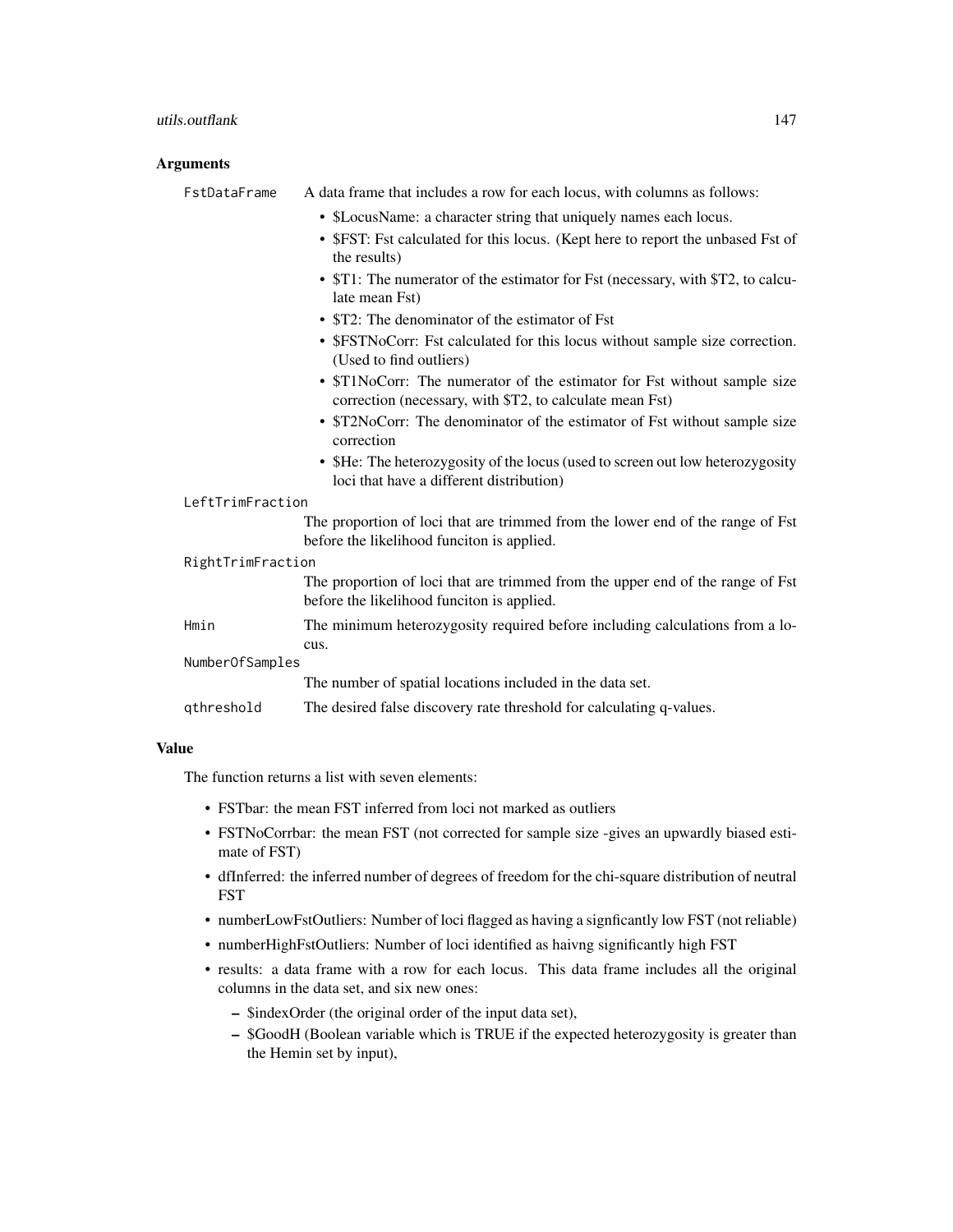- \$OutlierFlag (TRUE if the method identifies the locus as an outlier, FALSE otherwise), and
- \$q (the q-value for the test of neutrality for the locus)
- \$pvalues (the p-value for the test of neutrality for the locus)
- \$pvaluesRightTail the one-sided (right tail) p-value for a locus

# Author(s)

Bernd Gruber (bugs? Post to <https://groups.google.com/d/forum/dartr>); original implementation of Whitlock & Lotterhos

utils.outflank.MakeDiploidFSTMat *Creates OutFLANK input file from individual genotype info.*

# Description

Creates OutFLANK input file from individual genotype info.

#### Usage

utils.outflank.MakeDiploidFSTMat(SNPmat, locusNames, popNames)

# Arguments

| SNPmat     | This is an array of genotypes with a row for each individual. There should be a<br>column for each SNP, with the number of copies of the focal allele $(0, 1, 0r 2)$<br>for that individual. If that individual is missing data for that SNP, there should<br>be a 9, instead. |
|------------|--------------------------------------------------------------------------------------------------------------------------------------------------------------------------------------------------------------------------------------------------------------------------------|
| locusNames | A list of names for each SNP locus. There should be the same number of locus<br>names as there are columns in SNP mat.                                                                                                                                                         |
| popNames   | A list of population names to give location for each individual. Typically mul-<br>tiple individuals will have the same popName. The list popNames should have<br>the same length as the number of rows in SNP mat.                                                            |

# Value

Returns a data frame in the form needed for the main OutFLANK function.

<span id="page-147-0"></span>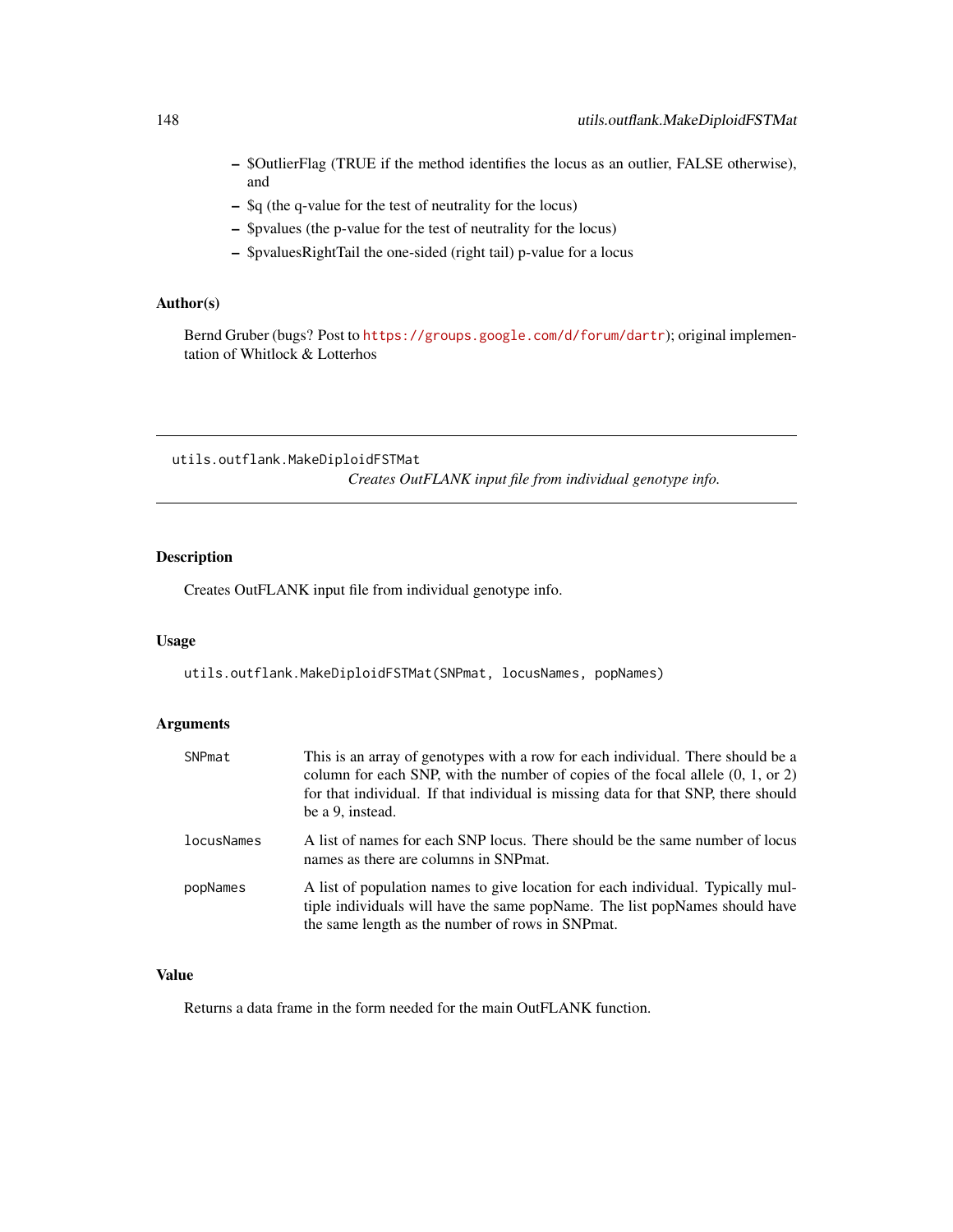<span id="page-148-0"></span>utils.outflank.plotter

*Plotting functions for Fst distributions after OutFLANK This function takes the output of OutFLANK as input with the OFoutput parameter. It plots a histogram of the FST (by default, the uncorrected FSTs used by OutFLANK) of loci and overlays the inferred null histogram.*

#### Description

Plotting functions for Fst distributions after OutFLANK

This function takes the output of OutFLANK as input with the OFoutput parameter. It plots a histogram of the FST (by default, the uncorrected FSTs used by OutFLANK) of loci and overlays the inferred null histogram.

#### Usage

```
utils.outflank.plotter(
  OFoutput,
  withOutliers = TRUE,
  NoCorr = TRUE,Hmin = 0.1,
  binwidth = 0.005,
  Zoom = FALSE,
 RightZoomFraction = 0.05,
  titletext = NULL
)
```
# Arguments OFoutput The output of the function OutFLANK() withOutliers Determines whether the loci marked as outliers (with \$OutlierFlag) are included in the histogram. NoCorr Plots the distribution of FSTNoCorr when TRUE. Recommended, because this is the data used by OutFLANK to infer the distribution. Hmin The minimum heterozygosity required before including a locus in the plot. binwidth The width of bins in the histogram. Zoom If Zoom is set to TRUE, then the graph will zoom in on the right tail of the distirbution (based on argument RightZoomFraction) RightZoomFraction Used when Zoom = TRUE. Defines the proportion of the distribution to plot. titletext Allows a test string to be printed as a title on the graph

#### Value

produces a historgram of the FST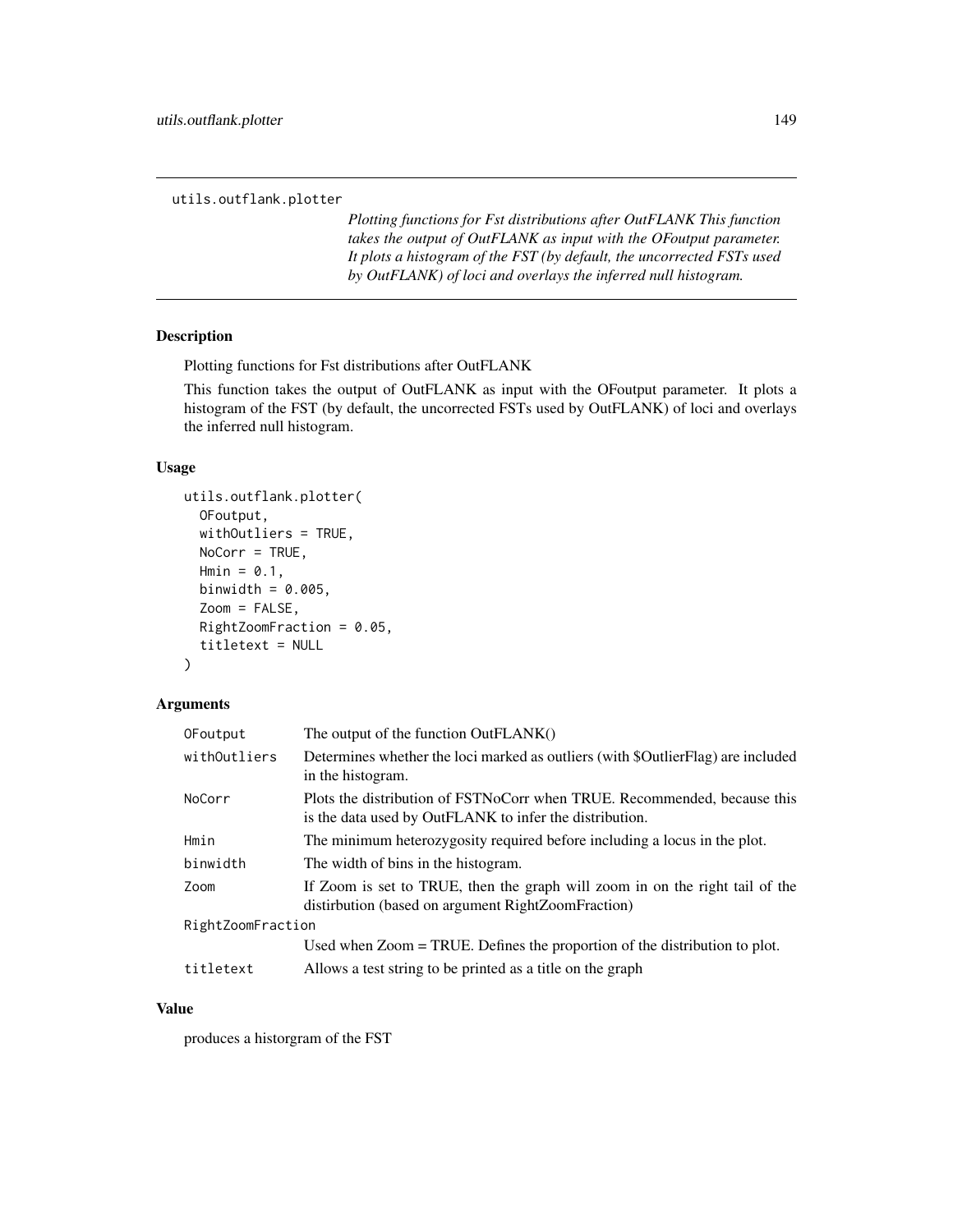<span id="page-149-0"></span>

# Description

This script calculates the number of private alleles possessed by a focal individual of unknown provenance when compared to a series of target populations.

#### Usage

```
utils.pa.ind(x, unknown, nmin = 10, threshold = 0, verbose = NULL)
```
#### Arguments

| X         | - name of the input genlight object [required]                                                                                               |
|-----------|----------------------------------------------------------------------------------------------------------------------------------------------|
| unknown   | - identity label of the focal individual whose provenance is unknown [required]                                                              |
| nmin      | - minimum sample size for a target population to be included in the analysis<br>[default 10]                                                 |
| threshold | - retain those populations for which the focal individual has private alleles less<br>or equal in number than the threshold [default 0]      |
| verbose   | - verbosity: 0, silent or fatal errors; 1, begin and end; 2, progress $log$ ; 3,<br>progress and results summary; 5, full report [default 2] |

#### Details

A private allele is an allele possessed by the focal individual, but absent from the target population. It differs from a fixed allelic difference in that the focal individual may be heterozygous, in which case can share one but not both of its alleles with the target population.

#### Value

returns a genlight object containing the focal individual (assigned to population "unknown") and populations for which the focal individual is not distinctive (number of loci with private alleles less than or equal to 'thresold').

# Author(s)

Arthur Georges (Post to <https://groups.google.com/d/forum/dartr>)

#### Examples

```
# Test run with a focal individual from the Macleay River (EmmacMaclGeor)
#dartR:::utils.pa.ind(testset.gl, unknown="UC_00146", nmin=10, threshold=1, verbose=2)
```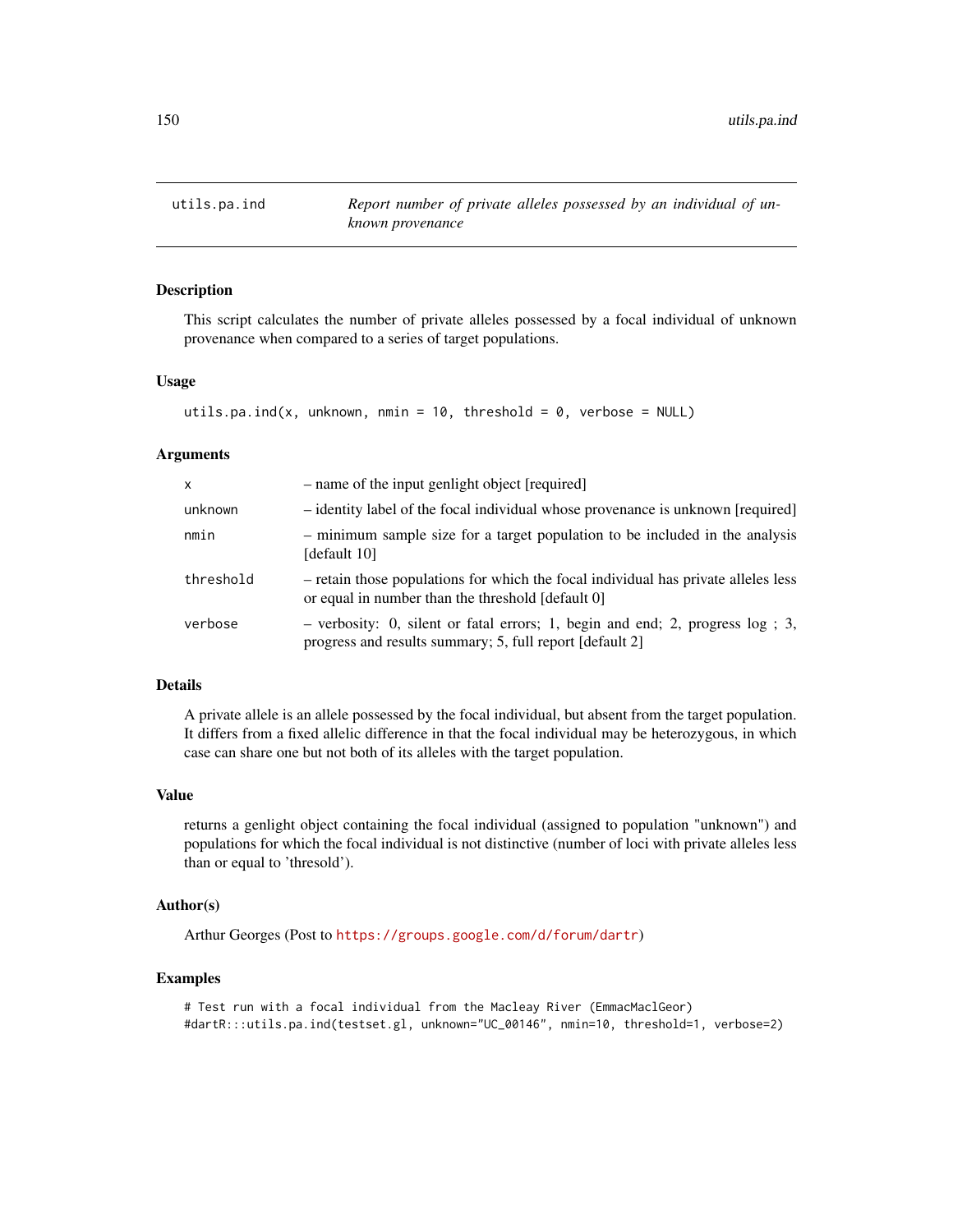<span id="page-150-0"></span>

# Description

This code calculates an exact probability of departure from Hardy-Weinberg Equilibrium as described in Wigginton, JE, Cutler, DJ, and Abecasis, GR (2005) A Note on Exact Tests of Hardy-Weinberg Equilibrium. American Journal of Human Genetics. 76:887-893.

#### Usage

utils.prob.hwe(obs\_hets, obs\_hom1, obs\_hom2)

# Arguments

| obs hets | - count of heterozygotes by locus       |
|----------|-----------------------------------------|
| obs hom1 | - count of homozygotes, reference state |
| obs hom2 | - count of homozygotes, alternate state |

# Details

Note: return code of -1.0 signals an error condition; return code of NA signals that all alleles are NA for a locus

#### Value

Exact probability of agreement with HWE

# Author(s)

Arthur Georges (Post to <https://groups.google.com/d/forum/dartr>)

### Examples

```
hets <- 20
hom_1 < -5hom_2 < - 30#p_value <- prob.hwe(hets, hom_1, hom_2)
```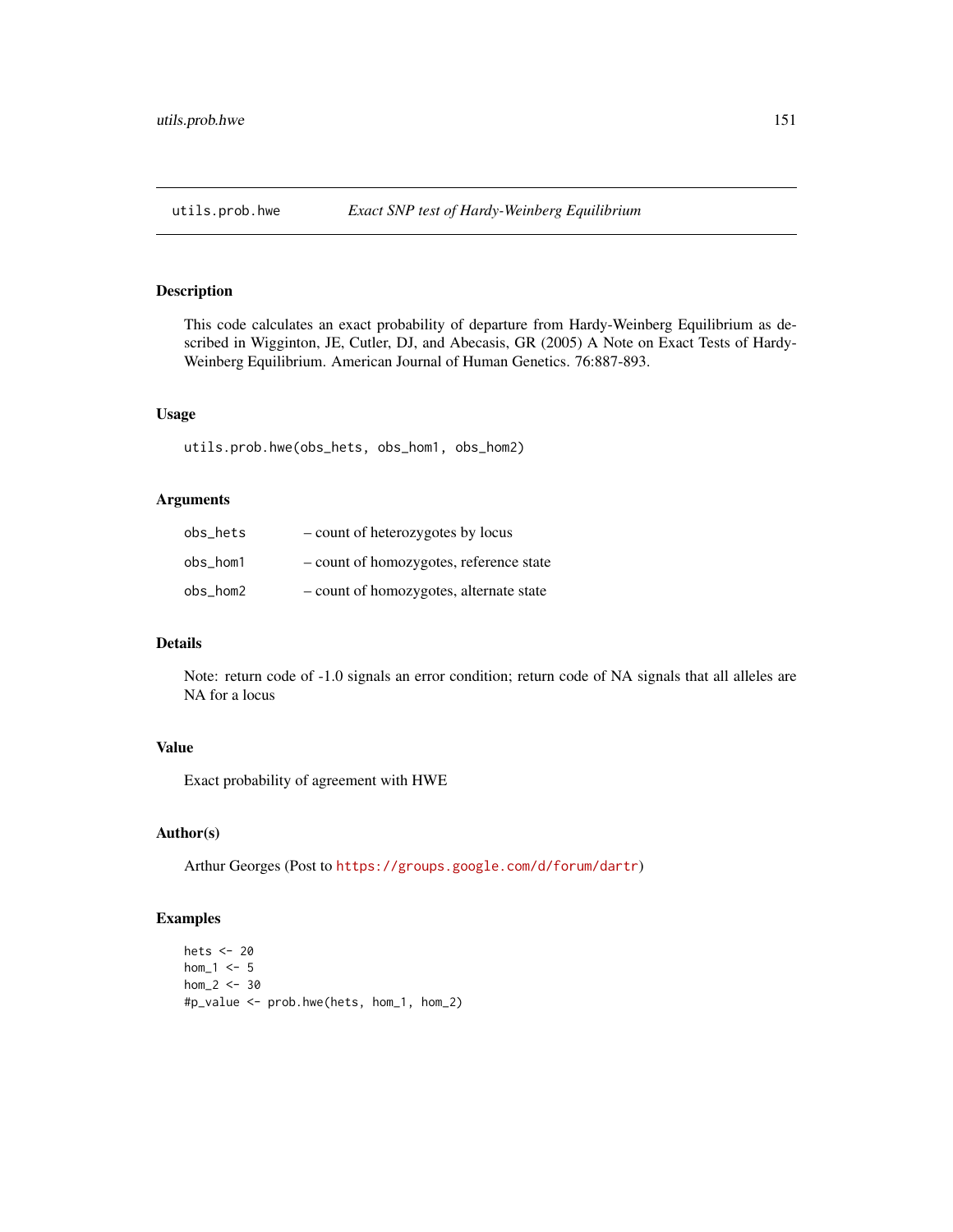<span id="page-151-0"></span>utils.read.dart *Import DarT data to R*

# Description

Internal function called by gl.read.dart

#### Usage

```
utils.read.dart(
  filename,
  nas = "-"topskip = NULL,
  lastmetric = "RepAvg",
  verbose = 2\mathcal{E}
```
# Arguments

| filename   | path to file (csv file only currently)                                                                                                                                                                     |
|------------|------------------------------------------------------------------------------------------------------------------------------------------------------------------------------------------------------------|
| nas        | a character specifying NAs (default is "-")                                                                                                                                                                |
| topskip    | a number specifying the number of rows to be skipped. If not provided the<br>number of rows to be skipped are "guessed" by the number of rows with "*" at<br>the beginning.                                |
| lastmetric | specifies the last non genetic column (Default is "RepAvg"). Be sure to check<br>if that is true, otherwise the number of individuals will not match. You can also<br>specify the last column by a number. |
| verbose    | - verbosity: 0, silent or fatal errors; 1, begin and end; 2, progress $log$ ; 3,<br>progress and results summary; 5, full report [default 2]                                                               |

#### Value

a list of length 5. #dart format (one or two rows) #individuals, #snps, #non genetic metrics, #genetic data (still two line format, rows=snps, columns=individuals)

| utils.recalc.avgpic | A utility script to recalculate the OneRatioRef, OneRatioSnp, PI-  |
|---------------------|--------------------------------------------------------------------|
|                     | CRef. PICSnp, and AvgPIC by locus after some populations have been |
|                     | deleted.                                                           |

# Description

The locus metadata supplied by DArT has OneRatioRef, OneRatioSnp, PICRef, PICSnp, and Avg-PIC included, but the allelec composition will change when some individuals are removed from the dataset and so the initial statistics will no longer apply. This script recalculates these statistics and places the recalculated values in the appropriate place in the genlight object.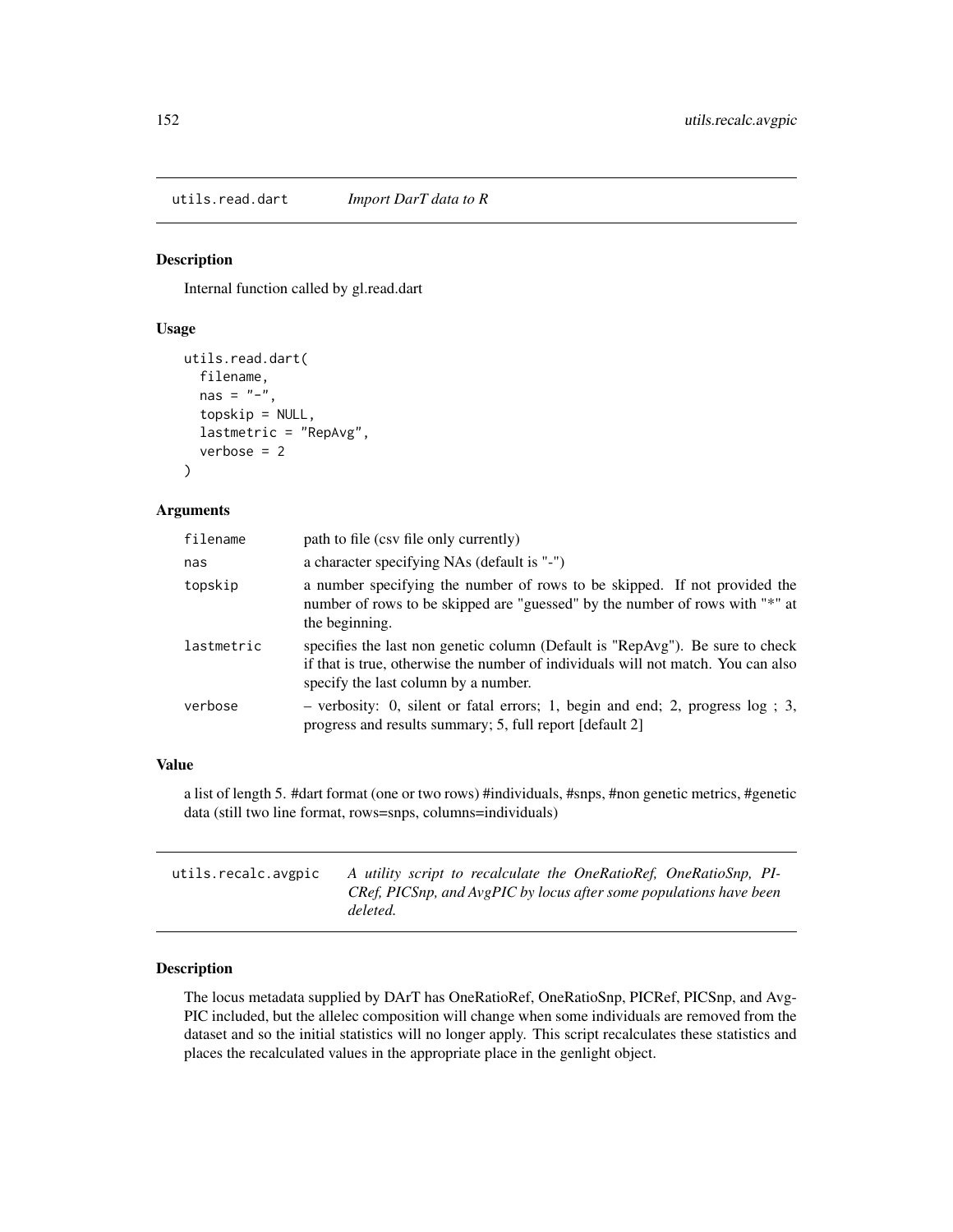# <span id="page-152-0"></span>utils.recalc.callrate 153

#### Usage

utils.recalc.avgpic(x, verbose = NULL)

### Arguments

|         | - name of the genlight object containing the SNP data [required]                 |
|---------|----------------------------------------------------------------------------------|
| verbose | - verbosity: 0, silent or fatal errors; 1, begin and end; 2, progress $log$ ; 3, |
|         | progress and results summary; 5, full report [default 2]                         |

# Details

If the locus metadata OneRatioRef|Snp, PICRef|Snp and/or AvgPIC do not exist, the script creates and populates them.

#### Value

The modified genlight object

#### Author(s)

Arthur Georges (Post to <https://groups.google.com/d/forum/dartr>)

# See Also

utils.recalc.metrics for recalculating all metrics, utils.recalc.callrate for recalculating CallRate, utils.recalc.freqhomref for recalculating frequency of homozygous reference, utils.recalc.freqhomsnp for recalculating frequency of homozygous alternate, utils.recalc.freqhet for recalculating frequency of heterozygotes, gl.recalc.maf for recalculating minor allele frequency, gl.recalc.rdepth for recalculating average read depth

#### Examples

#out <- utils.recalc.avgpic(testset.gl)

utils.recalc.callrate *A utility script to recalculate the callrate by locus after some populations have been deleted*

#### Description

SNP datasets generated by DArT have missing values primarily arising from failure to call a SNP because of a mutation at one or both of the the restriction enzyme recognition sites. The locus metadata supplied by DArT has callrate included, but the call rate will change when some individuals are removed from the dataset. This script recalculates the callrate and places these recalculated values in the appropriate place in the genlight object. It sets the Call Rate flag to TRUE.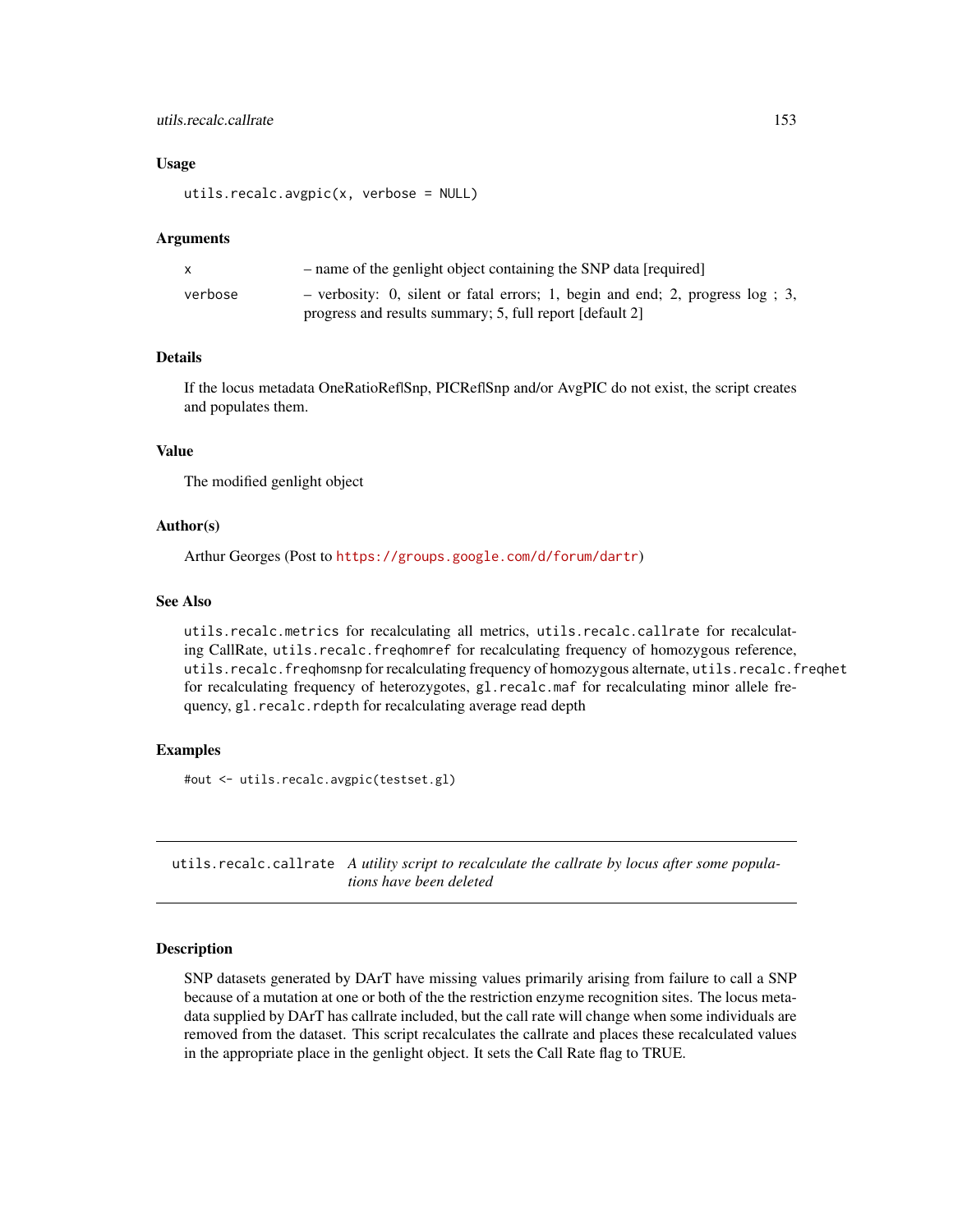#### <span id="page-153-0"></span>Usage

utils.recalc.callrate(x, verbose = NULL)

#### Arguments

|         | - name of the genlight object containing the SNP data [required]                                                                             |
|---------|----------------------------------------------------------------------------------------------------------------------------------------------|
| verbose | - verbosity: 0, silent or fatal errors; 1, begin and end; 2, progress $log$ ; 3,<br>progress and results summary; 5, full report [default 2] |

#### Value

The modified genlight object

#### Author(s)

Arthur Georges (Post to <https://groups.google.com/d/forum/dartr>)

# See Also

utils.recalc.metrics for recalculating all metrics, utils.recalc.avgpic for recalculating avg-PIC, utils.recalc.freqhomref for recalculating frequency of homozygous reference, utils.recalc.freqhomsnp for recalculating frequency of homozygous alternate, utils.recalc.freqhet for recalculating frequency of heterozygotes, gl.recalc.maf for recalculating minor allele frequency, gl.recalc.rdepth for recalculating average read depth

#### Examples

#out <- utils.recalc.callrate(testset.gl)

utils.recalc.freqhets *A utility script to recalculate the the frequency of the heterozygous SNPs by locus after some populations have been deleted*

# Description

The locus metadata supplied by DArT has FreqHets included, but the frequency of the heterozygotes will change when some individuals are removed from the dataset. This script recalculates the FreqHets and places these recalculated values in the appropriate place in the genlight object. Note that the frequency of the homozygote reference SNPS is calculated from the individuals that could be scored.

#### Usage

utils.recalc.freqhets(x, verbose = NULL)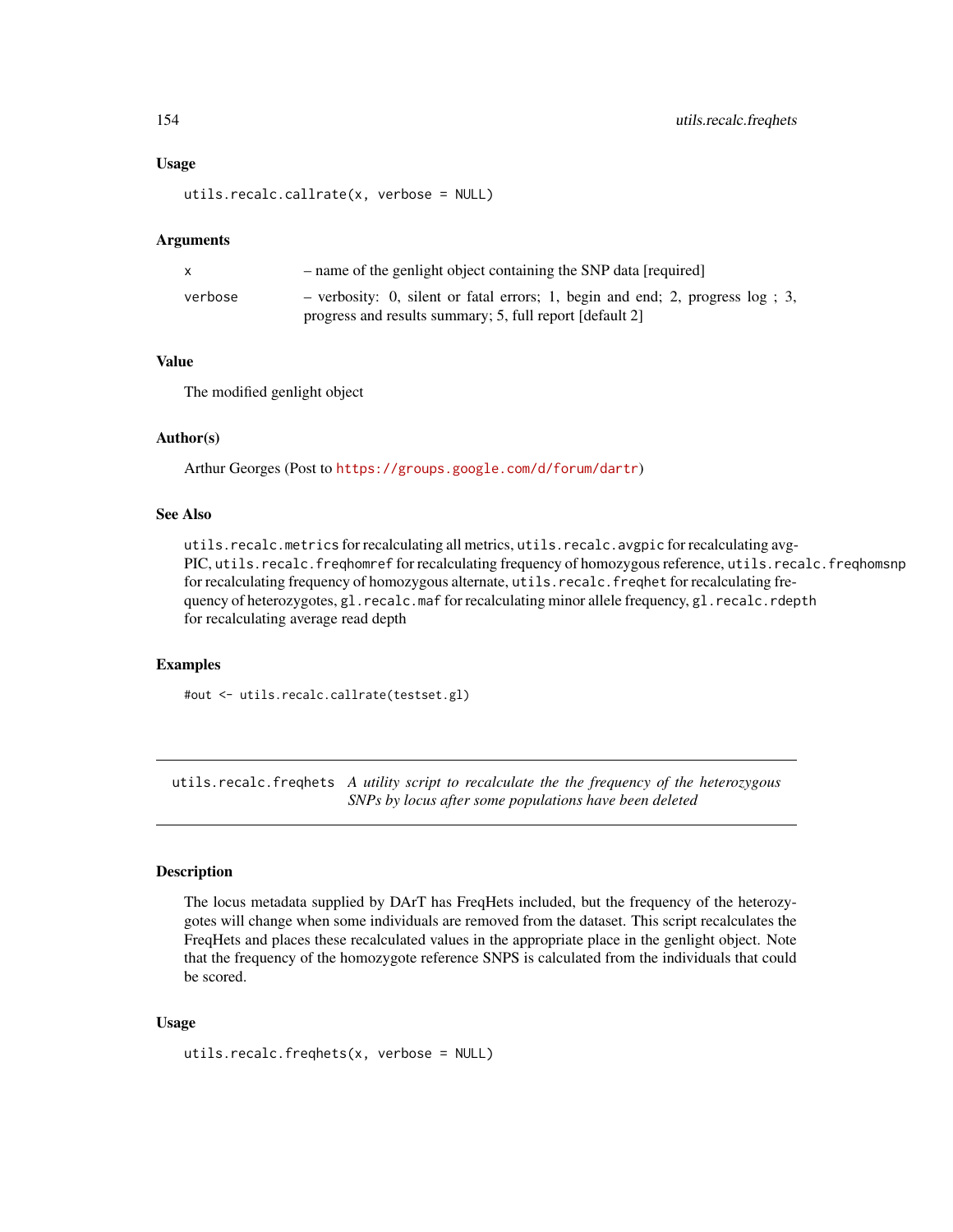#### <span id="page-154-0"></span>**Arguments**

|         | - name of the genlight object containing the SNP data [required]                 |
|---------|----------------------------------------------------------------------------------|
| verbose | - verbosity: 0, silent or fatal errors; 1, begin and end; 2, progress $log$ ; 3, |
|         | progress and results summary; 5, full report [default 2]                         |

# Value

The modified genlight object

#### Author(s)

Arthur Georges (Post to <https://groups.google.com/d/forum/dartr>)

# See Also

utils.recalc.metrics for recalculating all metrics, utils.recalc.callrate for recalculating CallRate, utils.recalc.freqhomref for recalculating frequency of homozygous reference, utils.recalc.freqhomsnp for recalculating frequency of homozygous alternate, utils.recalc.AvgPIC for recalculating RepAvg, gl.recalc.maf for recalculating minor allele frequency, gl.recalc.rdepth for recalculating average read depth

#### Examples

#out <- utils.recalc.freqhets(testset.gl)

utils.recalc.freqhomref

*A utility script to recalculate the the frequency of the homozygous reference SNP by locus after some populations have been deleted*

# Description

The locus metadata supplied by DArT has FreqHomRef included, but the frequency of the homozygous reference will change when some individuals are removed from the dataset. This script recalculates the FreqHomRef and places these recalculated values in the appropriate place in the genlight object. Note that the frequency of the homozygote reference SNPS is calculated from the individuals that could be scored.

#### Usage

```
utils.recalc.freqhomref(x, verbose = NULL)
```
#### Arguments

|         | - name of the genlight object containing the SNP data [required]                 |  |
|---------|----------------------------------------------------------------------------------|--|
| verbose | - verbosity: 0, silent or fatal errors; 1, begin and end; 2, progress $log$ ; 3, |  |
|         | progress and results summary; 5, full report [default 2]                         |  |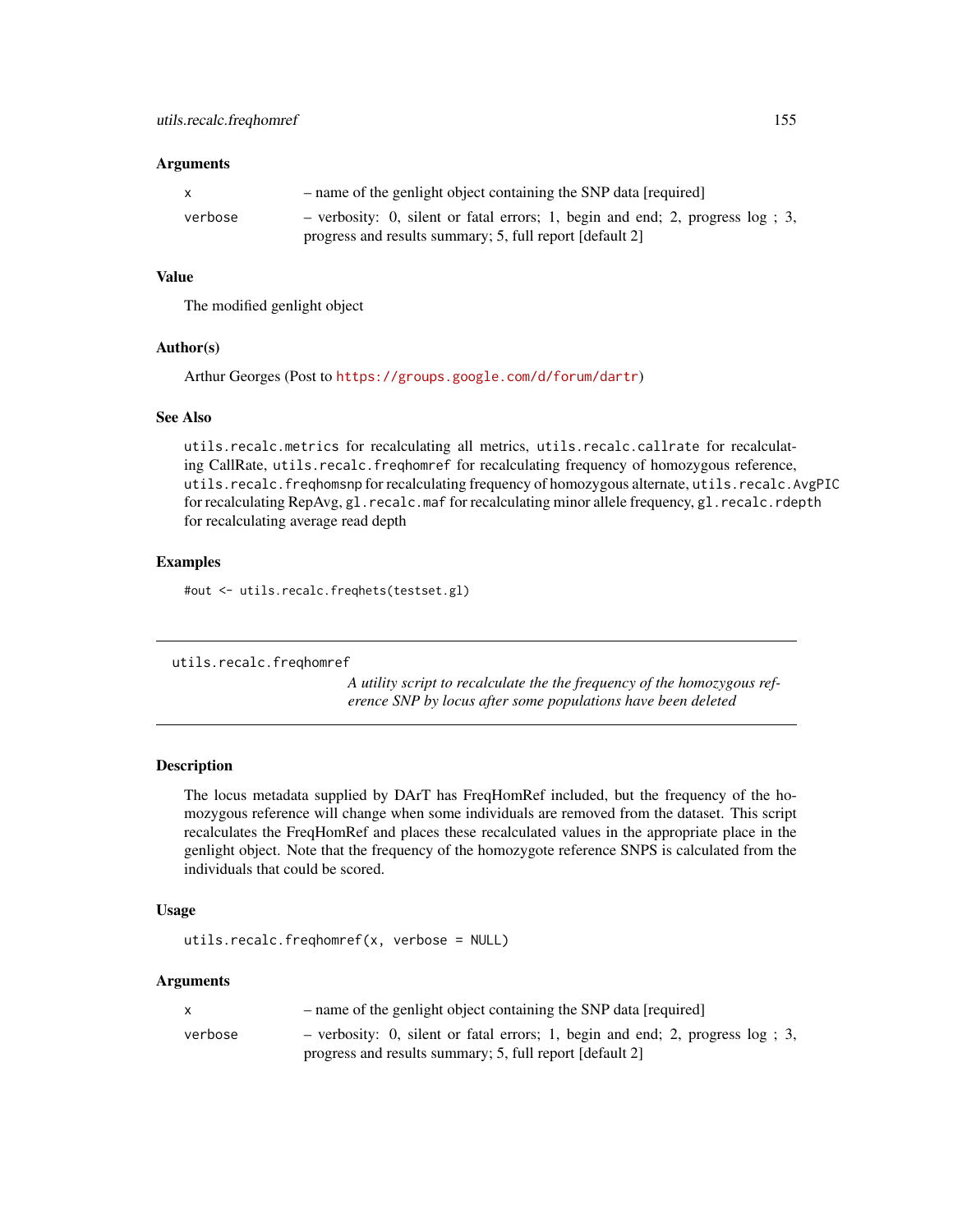# <span id="page-155-0"></span>Value

The modified genlight object

# Author(s)

Arthur Georges (Post to <https://groups.google.com/d/forum/dartr>)

#### See Also

utils.recalc.metrics for recalculating all metrics, utils.recalc.callrate for recalculating CallRate, utils.recalc.avgpic for recalculating AvgPIC, utils.recalc.freqhomsnp for recalculating frequency of homozygous alternate, utils.recalc.freqhet for recalculating frequency of heterozygotes, gl.recalc.maf for recalculating minor allele frequency, gl.recalc.rdepth for recalculating average read depth

# Examples

#result <- utils.recalc.freqhomref(testset.gl)

utils.recalc.freqhomsnp

*A utility script to recalculate the the frequency of the homozygous alternate SNP by locus after some populations have been deleted*

#### Description

The locus metadata supplied by DArT has FreqHomSnp included, but the frequency of the homozygous alternate will change when some individuals are removed from the dataset. This script recalculates the FreqHomSnp and places these recalculated values in the appropriate place in the genlight object. Note that the frequency of the homozygote alternate SNPS is calculated from the individuals that could be scored.

#### Usage

```
utils.recalc.freqhomsnp(x, verbose = NULL)
```
#### Arguments

|         | - name of the genlight object containing the SNP data [required]                 |  |
|---------|----------------------------------------------------------------------------------|--|
| verbose | - verbosity: 0, silent or fatal errors; 1, begin and end; 2, progress $log$ ; 3, |  |
|         | progress and results summary; 5, full report [default 2]                         |  |

#### Value

The modified genlight object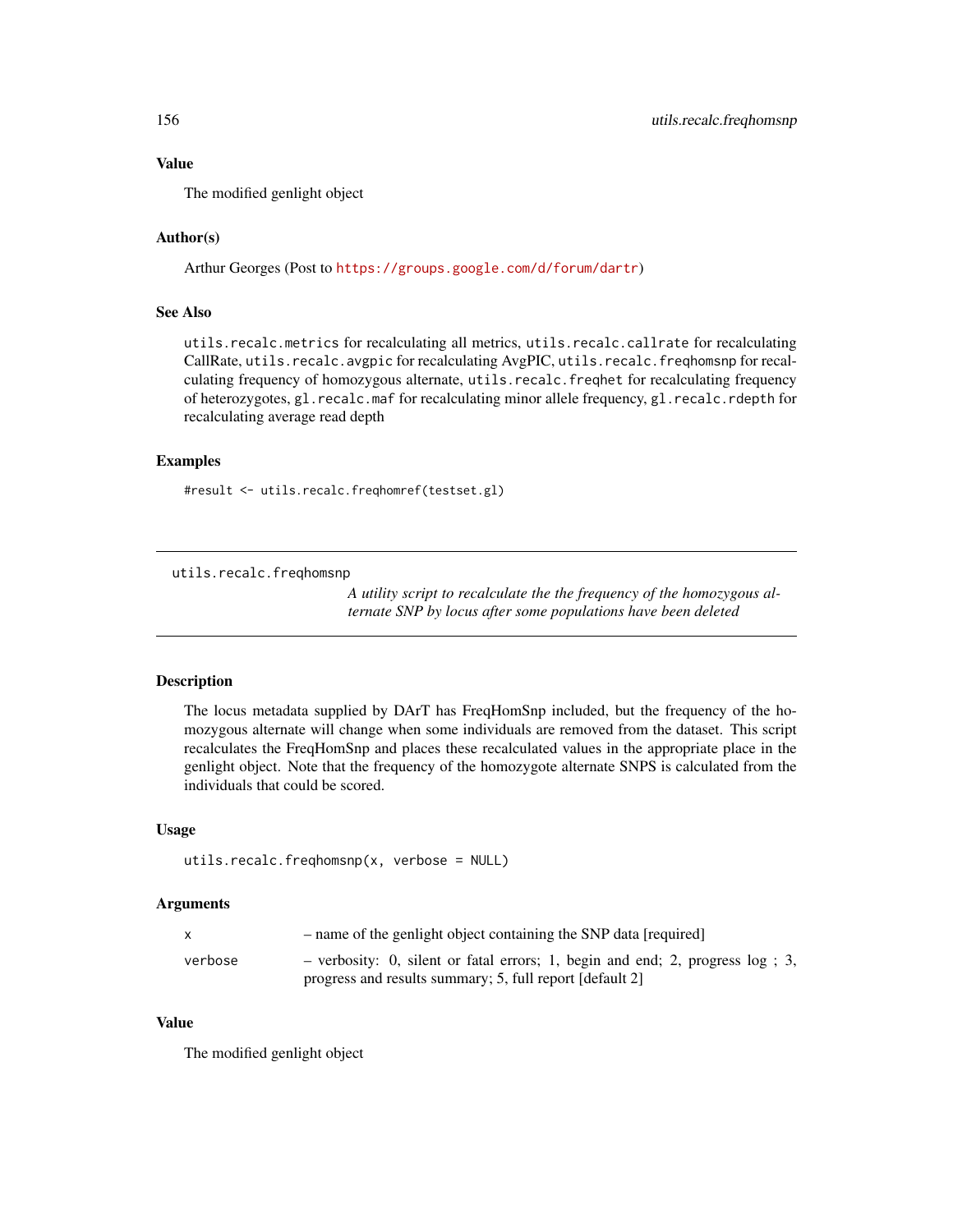# <span id="page-156-0"></span>utils.recalc.maf 157

#### Author(s)

Arthur Georges (Post to <https://groups.google.com/d/forum/dartr>)

# See Also

utils.recalc.metrics for recalculating all metrics, utils.recalc.callrate for recalculating CallRate, utils.recalc.freqhomref for recalculating frequency of homozygous reference, utils.recalc.avgpic for recalculating AvgPIC, utils.recalc.freqhet for recalculating frequency of heterozygotes, gl.recalc.maf for recalculating minor allele frequency, gl.recalc.rdepth for recalculating average read depth

# Examples

#out <- utils.recalc.freqhomsnp(testset.gl)

| utils.recalc.maf | A utility script to recalculate the the minor allele frequency by locus, |
|------------------|--------------------------------------------------------------------------|
|                  | typically after some populations have been deleted                       |

# **Description**

The locus metadata supplied by DArT does not have MAF included, so it is calculated and added to the locus.metadata by this script. The minimum allele frequency will change when some individuals are removed from the dataset. This script recalculates the MAF and places these recalculated values in the appropriate place in the genlight object.

#### Usage

```
utils.recalc.maf(x, verbose = NULL)
```
# Arguments

| X       | - name of the genlight object containing the SNP data [required]                 |  |
|---------|----------------------------------------------------------------------------------|--|
| verbose | - verbosity: 0, silent or fatal errors; 1, begin and end; 2, progress $log$ ; 3, |  |
|         | progress and results summary; 5, full report [default 2]                         |  |

# Value

The modified genlight dataset

#### Author(s)

Arthur Georges (Post to <https://groups.google.com/d/forum/dartr>)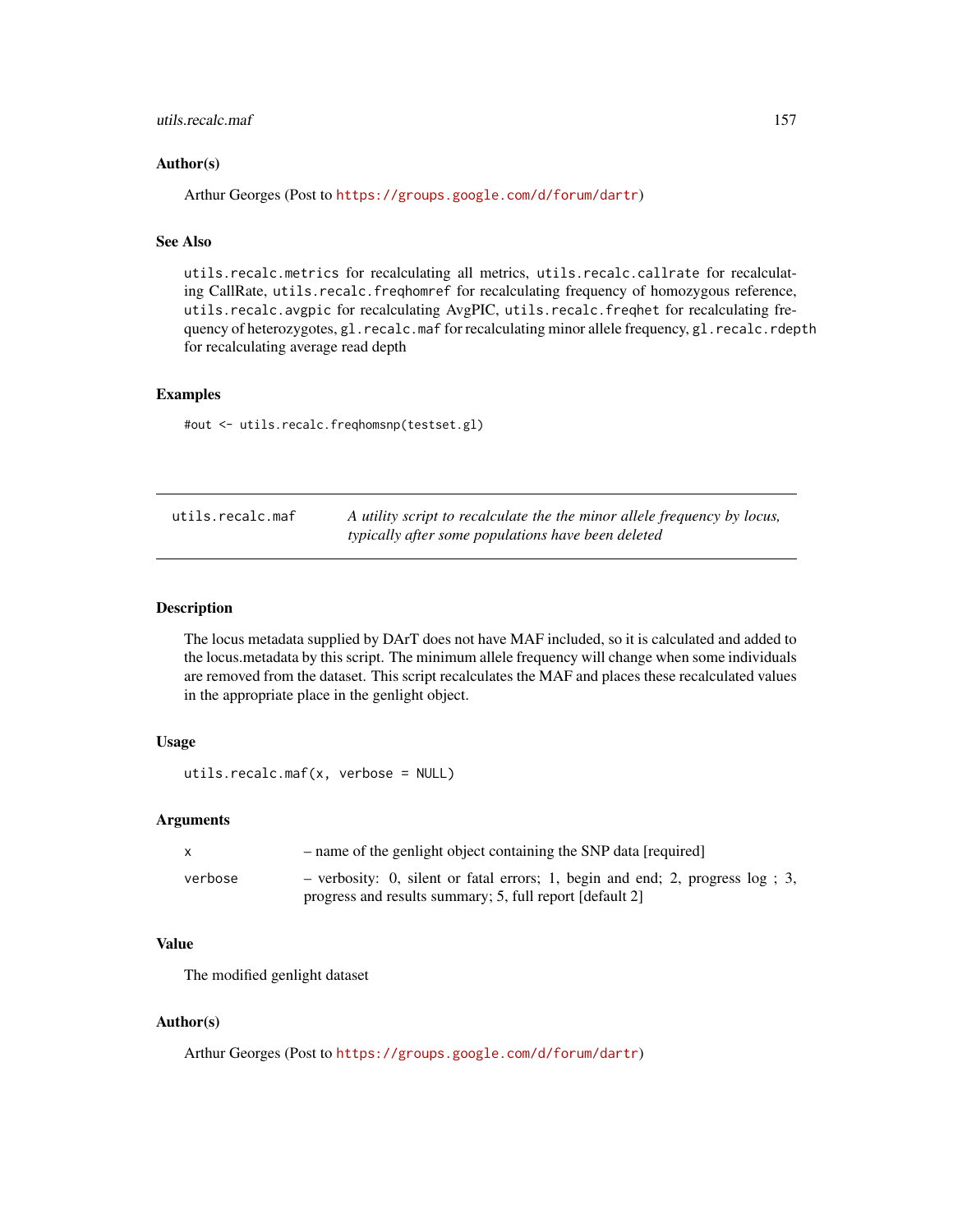#### <span id="page-157-0"></span>See Also

utils.recalc.metrics for recalculating all metrics, utils.recalc.callrate for recalculating CallRate, utils.recalc.freqhomref for recalculating frequency of homozygous reference, utils.recalc.freqhomsnp for recalculating frequency of homozygous alternate, utils.recalc.freqhet for recalculating frequency of heterozygotes, gl.recalc.avgpic for recalculating AvgPIC, gl.recalc.rdepth for recalculating average read depth

# Examples

#f <- dartR::utils.recalc.maf(testset.gl)

utils.reset.flags *A utility script to reset to FALSE (or TRUE) the locus metric flags after some individuals or populations have been deleted.*

### Description

The locus metadata supplied by DArT has OneRatioRef, OneRatioSnp, PICRef, PICSnp, and Avg-PIC included, but the allelec composition will change when some individuals are removed from the dataset and so the initial statistics will no longer apply. This applies also to some variable calculated by dartR (e.g. maf). This script resets the locus metrics flags to FALSE to indicate that these statistics in the genlight object are no longer current. The verbosity default is also set, and in the case of SilcoDArT, the flags PIC and OneRatio are also set.

#### Usage

utils.reset.flags(x, set = FALSE, value = 2, verbose = NULL)

#### Arguments

| $\mathsf{x}$ | - name of the genlight object containing the SNP data or tag presence/absence<br>data (SilicoDArT) [required]                                  |
|--------------|------------------------------------------------------------------------------------------------------------------------------------------------|
| set          | $-$ set the flags to TRUE or FALSE [FALSE]                                                                                                     |
| value        | - set the default verbosity for all functions, where verbosity is not specified                                                                |
| verbose      | $-$ verbosity: 0, silent or fatal errors; 1, begin and end; 2, progress log; 3,<br>progress and results summary; 5, full report [default NULL] |

#### Details

If the locus metrics do not exist then they are added to the genlight object but not populated. If the locus metrics flags do not exist, then they are added to the genlight object and set to FALSE (or TRUE).

#### Value

The modified genlight object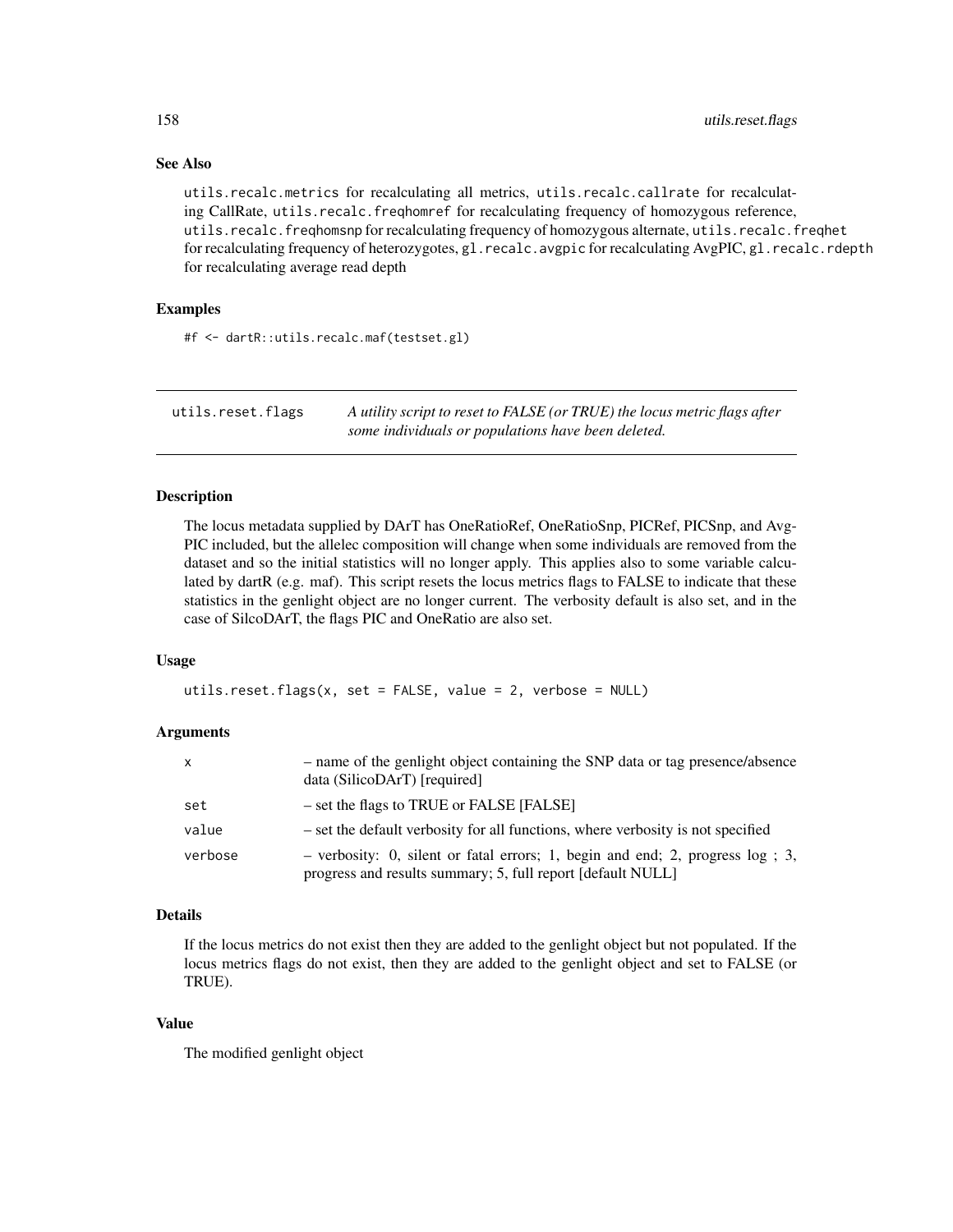# utils.reset.flags 159

# Author(s)

Arthur Georges (Post to <https://groups.google.com/d/forum/dartr>)

# See Also

utils.recalc.metrics for recalculating all metrics, utils.recalc.callrate for recalculating CallRate, utils.recalc.freqhomref for recalculating frequency of homozygous reference, utils.recalc.freqhomsnp for recalculating frequency of homozygous alternate, utils.recalc.freqhet for recalculating frequency of heterozygotes, gl.recalc.maf for recalculating minor allele frequency, gl.recalc.rdepth for recalculating average read depth

# Examples

#result <- utils.reset.flags(testset.gl)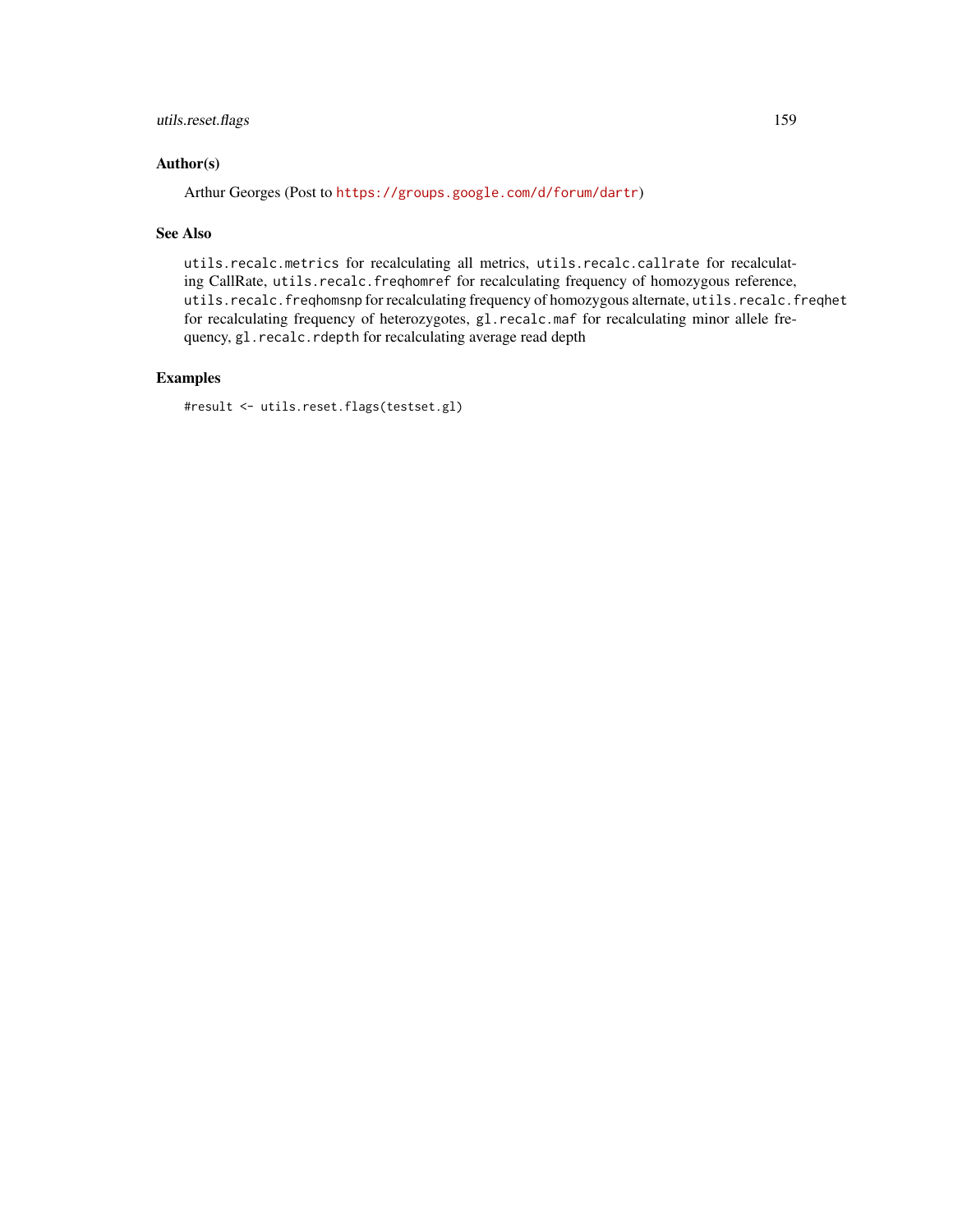# **Index**

∗ datasets bandicoot.gl, [5](#page-4-0) platy, [136](#page-135-0) possums.gl, [136](#page-135-0) testset.gl, [137](#page-136-0) testset.gs, [137](#page-136-0) testset\_metadata, [138](#page-137-0) testset\_pop\_recode, [138](#page-137-0) testset\_SNPs\_2Row, [138](#page-137-0) adegenet, *[119](#page-118-0)*, *[142](#page-141-0)* bandicoot.gl, [5](#page-4-0) basic.stats, *[10](#page-9-0)*  $g$ i2gl,  $6$ gl.alf, [6](#page-5-0) gl.amova, [7](#page-6-0) gl.assign, [8](#page-7-0) gl.basic.stats, [10](#page-9-0) gl.collapse, [10](#page-9-0) gl.collapse.pval, [11](#page-10-0) gl.collapse.recursive, [13](#page-12-0) gl.compliance.check, [14](#page-13-0) gl.costdistances, [15](#page-14-0) gl.define.pop, [16](#page-15-0) gl.dist.ind, [17](#page-16-0) gl.dist.pop, [18](#page-17-0) gl.drop.ind, [19,](#page-18-0) *[55](#page-54-0)* gl.drop.loc, [20](#page-19-0) gl.drop.pop, [21,](#page-20-0) *[57](#page-56-0)* gl.edit.recode.ind, [23](#page-22-0) gl.edit.recode.pop, [24](#page-23-0) gl.filter.callrate, [26](#page-25-0) gl.filter.cloneid, [27](#page-26-0) gl.filter.hamming, [28](#page-27-0) gl.filter.heterozygosity, [29](#page-28-0) gl.filter.hwe, [30](#page-29-0) gl.filter.maf, [31](#page-30-0)

gl.filter.monomorphs, *[20](#page-19-0)*, *[22](#page-21-0)*, [32,](#page-31-0) *[55](#page-54-0)*, *[57](#page-56-0)*, *[86](#page-85-0)[–88](#page-87-0)* gl.filter.overshoot, [33](#page-32-0) gl.filter.pa, [34](#page-33-0) gl.filter.parent.offspring, [35](#page-34-0) gl.filter.rdepth, [36](#page-35-0) gl.filter.RepAvg, [37](#page-36-0) gl.filter.reproducibility, [38](#page-37-0) gl.filter.secondaries, [39](#page-38-0) gl.filter.sexlinked, [40](#page-39-0) gl.filter.taglength, [41](#page-40-0) gl.fixed.diff, [42,](#page-41-0) *[135](#page-134-0)* gl.fst.pop, [44](#page-43-0) gl.gene.freq, [45](#page-44-0) gl.genleastcost, [46](#page-45-0) gl.grm, [47](#page-46-0) gl.grm.network, [48](#page-47-0) gl.He, [50](#page-49-0) gl.Ho, [50](#page-49-0) gl.hwe.pop, [51](#page-50-0) gl.ibd, [52](#page-51-0) gl.join, [53](#page-52-0) gl.keep.ind, [54](#page-53-0) gl.keep.loc, [55](#page-54-0) gl.keep.pop, [56](#page-55-0) gl.load, [57](#page-56-0) gl.make.recode.ind, [58](#page-57-0) gl.make.recode.pop, [59](#page-58-0) gl.map.interactive, [60](#page-59-0) gl.merge.pop, [61](#page-60-0) gl.nhybrids, [62](#page-61-0) gl.outflank, [64](#page-63-0) gl.pcoa, [66](#page-65-0) gl.pcoa.plot, [68](#page-67-0) gl.pcoa.plot.3d, [70](#page-69-0) gl.pcoa.scree, [72](#page-71-0) gl.percent.freq, [73](#page-72-0) gl.play.history, [74](#page-73-0)

gl.plot, [75](#page-74-0)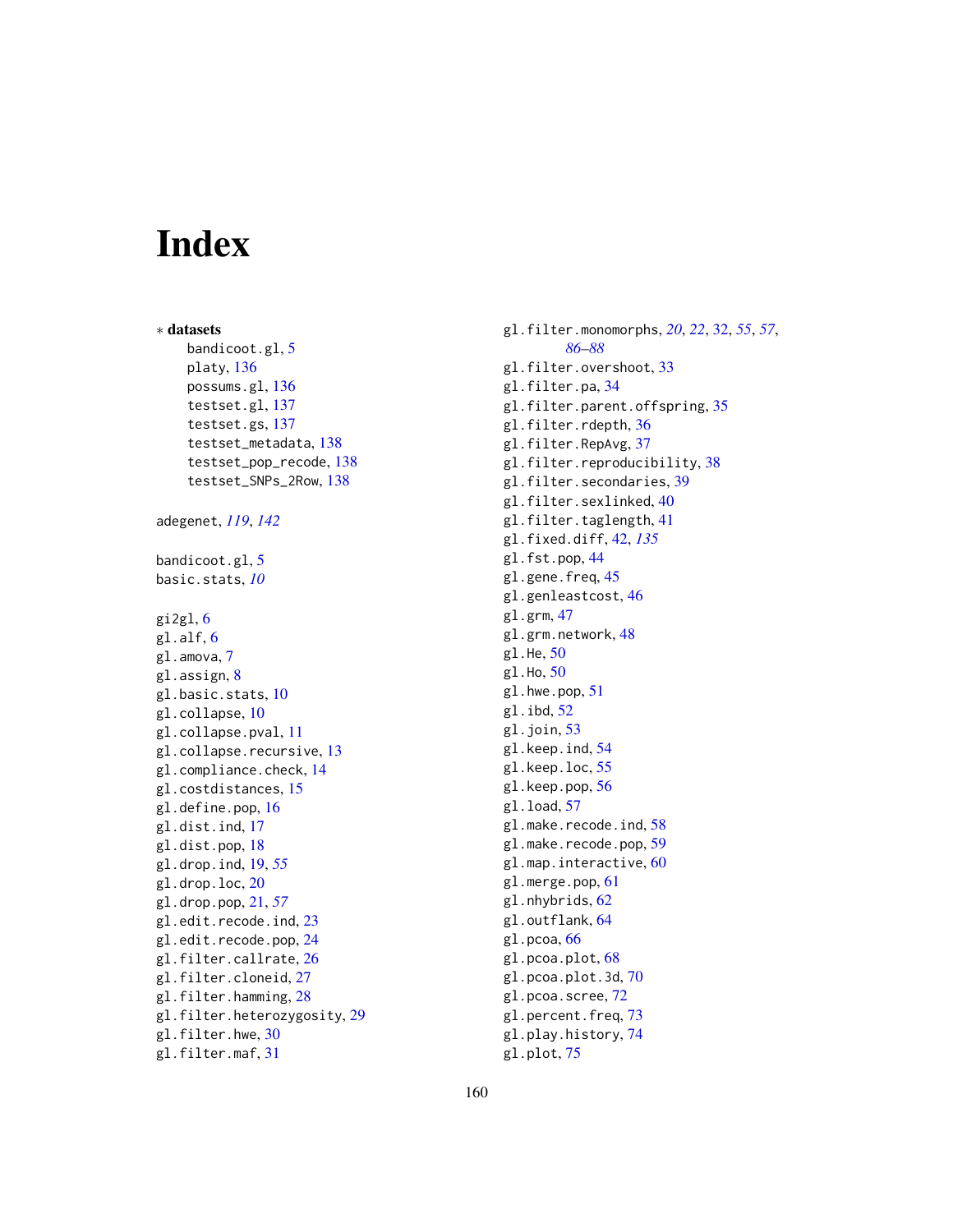#### $I$ NDEX  $161$

gl.plot.heatmap, [76](#page-75-0) gl.plot.network, [76](#page-75-0) gl.print.history, [78](#page-77-0) gl.propShared, [79](#page-78-0) gl.read.csv, [79](#page-78-0) gl.read.dart, [80](#page-79-0) gl.read.silicodart, [82](#page-81-0) gl.read.vcf, [83](#page-82-0) gl.reassign.pop, [84](#page-83-0) gl.recalc.metrics, *[20](#page-19-0)*, *[22](#page-21-0)*, *[55](#page-54-0)*, *[57](#page-56-0)*, [85,](#page-84-0) *[87](#page-86-0)* gl.recode.ind, [86](#page-85-0) gl.recode.pop, *[87](#page-86-0)*, [87](#page-86-0) gl.report.bases, [88](#page-87-0) gl.report.callrate, [89](#page-88-0) gl.report.diversity, [91](#page-90-0) gl.report.hamming, [92](#page-91-0) gl.report.heterozygosity, [94](#page-93-0) gl.report.hwe, [95](#page-94-0) gl.report.ld, [97](#page-96-0) gl.report.maf, [98](#page-97-0) gl.report.monomorphs, [99](#page-98-0) gl.report.overshoot, [100](#page-99-0) gl.report.pa, [101](#page-100-0) gl.report.parent.offspring, [102](#page-101-0) gl.report.rdepth, [103](#page-102-0) gl.report.RepAvg, [104](#page-103-0) gl.report.reproducibility, [105](#page-104-0) gl.report.secondaries, [106](#page-105-0) gl.report.sexlinked, [107](#page-106-0) gl.report.taglength, [109](#page-108-0) gl.save, [110](#page-109-0) gl.set.verbosity, [111](#page-110-0) gl.sim.ind, [112](#page-111-0) gl.sim.offspring, [113](#page-112-0) gl.stockR, [114](#page-113-0) gl.subsample.loci, [114](#page-113-0) gl.test.heterozygosity, [115](#page-114-0) gl.tree.nj, [116](#page-115-0) gl.utils.fdsim, [117](#page-116-0) gl.write.csv, [119](#page-118-0) gl2bayescan, [120](#page-119-0) gl2demerelate, [120](#page-119-0) gl2fasta, [121](#page-120-0) gl2faststructure, [123](#page-122-0) gl2gds, [124](#page-123-0) gl2genalex, [124](#page-123-0) gl2gi, *[98](#page-97-0)*, [125](#page-124-0) gl2phylip, [126](#page-125-0)

gl2plink, [127](#page-126-0) gl2related, [128](#page-127-0) gl2sa, [129](#page-128-0) gl2shp, [130](#page-129-0) gl2snapp, [131](#page-130-0) gl2structure, [132](#page-131-0) gl2svdquartets, [133](#page-132-0) gl2treemix, [134](#page-133-0) HWExactPrevious, *[51](#page-50-0)* HWExactStats, *[51](#page-50-0)* HWPerm, *[51](#page-50-0)* is.fixed, *[44](#page-43-0)*, [135](#page-134-0) landgenreport, *[47](#page-46-0)* lgrMMRR, *[46,](#page-45-0) [47](#page-46-0)* mantel, *[52,](#page-51-0) [53](#page-52-0)* platy, [136](#page-135-0) popgenreport, *[47](#page-46-0)* possums.gl, [136](#page-135-0) rSPDistance, *[47](#page-46-0)* stamppFst, *[52,](#page-51-0) [53](#page-52-0)* testset.gl, [137](#page-136-0) testset.gs, [137](#page-136-0) testset\_metadata, [138](#page-137-0) testset\_pop\_recode, [138](#page-137-0) testset\_SNPs\_2Row, [138](#page-137-0) util.outflank, *[66](#page-65-0)*, [139](#page-138-0) util.outflank.MakeDiploidFSTMat, *[66](#page-65-0)*, [141](#page-140-0) util.outflank.plotter, *[66](#page-65-0)*, [141](#page-140-0) utils.dart2genlight, [142](#page-141-0) utils.dist.binary, [143](#page-142-0) utils.hamming, [144](#page-143-0) utils.hwe, [145](#page-144-0) utils.outflank, [146](#page-145-0) utils.outflank.MakeDiploidFSTMat, [148](#page-147-0) utils.outflank.plotter, [149](#page-148-0) utils.pa.ind, [150](#page-149-0) utils.prob.hwe, [151](#page-150-0) utils.read.dart, [152](#page-151-0) utils.recalc.avgpic, [152](#page-151-0) utils.recalc.callrate, [153](#page-152-0)